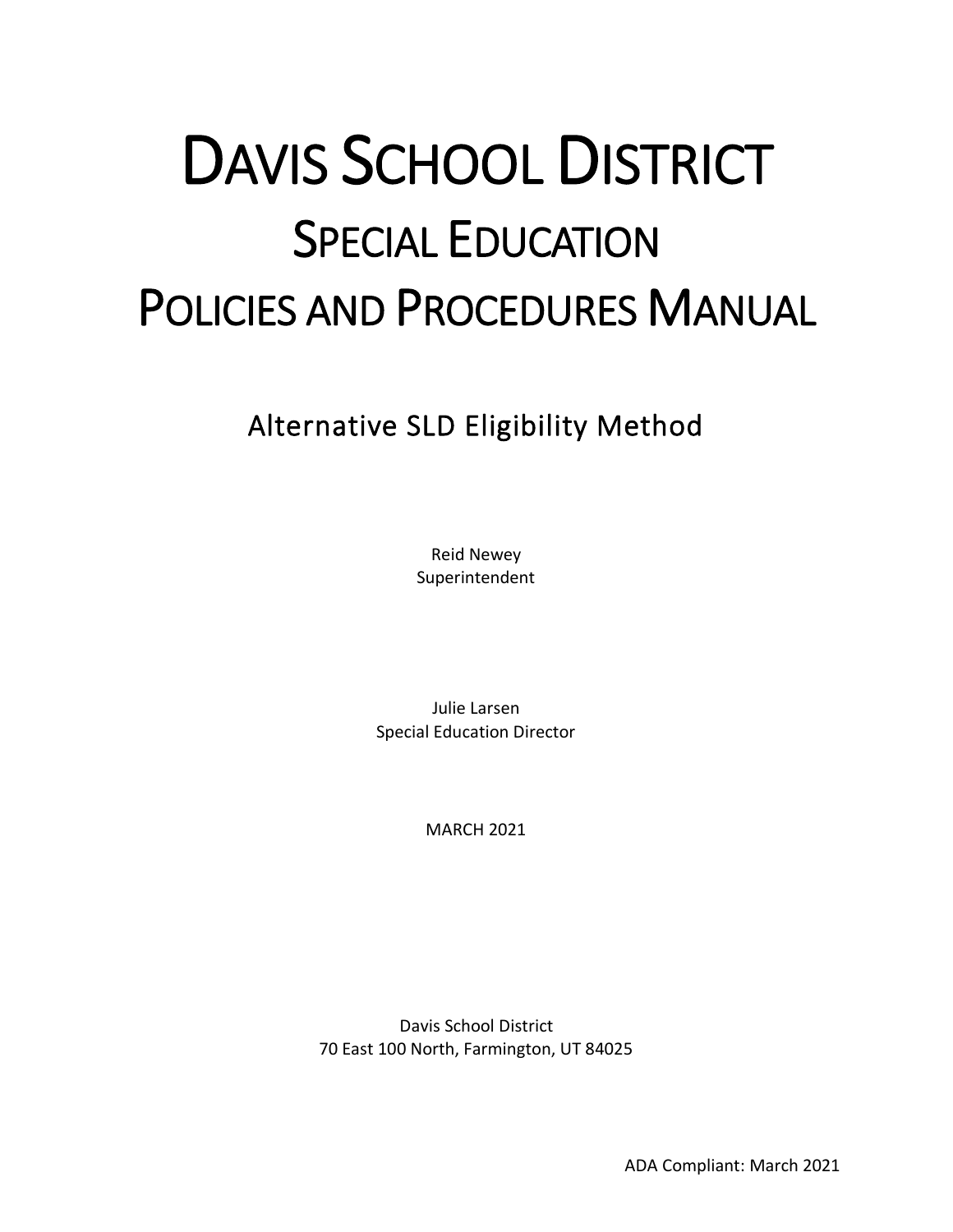# Table of Contents

| $\mathsf{L}$ |        |                                                                                   |
|--------------|--------|-----------------------------------------------------------------------------------|
|              | I.A.   |                                                                                   |
|              | I.B.   |                                                                                   |
|              | I.C.   | FULL EDUCATIONAL OPPORTUNITY GOAL (34 CFR § 300.109; Rules IX.A.2.d.(2)(c))  1    |
|              | I.D.   | METHODS OF ENSURING SERVICES (34 CFR § 300.154; Rules IX.A.2.d.(2)(m)) 2          |
| II.          |        |                                                                                   |
|              | II.A.  |                                                                                   |
|              | II.B.  |                                                                                   |
|              | II.C.  |                                                                                   |
|              | II.D.  |                                                                                   |
|              | II.E.  | SCREENING FOR INSTRUCTIONAL PURPOSES (34 CFR § 300.302; Rules II.E.)  8           |
|              | II.F.  |                                                                                   |
|              | II.G.  |                                                                                   |
|              | II.H.  | ADDITIONAL REQUIREMENTS FOR INITIAL EVALUATIONS AND REEVALUATION                  |
|              | II.I.  |                                                                                   |
|              | II.J.  | CATEGORICAL DEFINITIONS, CRITERIA, AND ASSESSMENTS (34 CFR § 300.8;               |
| III.         |        |                                                                                   |
|              | III.A. |                                                                                   |
|              | III.B. |                                                                                   |
|              | III.C. |                                                                                   |
|              | III.D. | LEA RESPONSIBILITY FOR IEP MEETINGS (34 CFR § 300.323(c)(1)); Rules III.D.) 19    |
|              | III.E. |                                                                                   |
|              | III.F. |                                                                                   |
|              | III.G. |                                                                                   |
|              | III.H. |                                                                                   |
|              | III.I. | DEVELOPMENT, REVIEW, AND REVISION OF THE IEP (34 CFR § 300.324; Rules III.I.)  23 |
|              | III.J. | DEFINITION OF THE INDIVIDUALIZED EDUCATION PROGRAM (34 CFR § 300.320;             |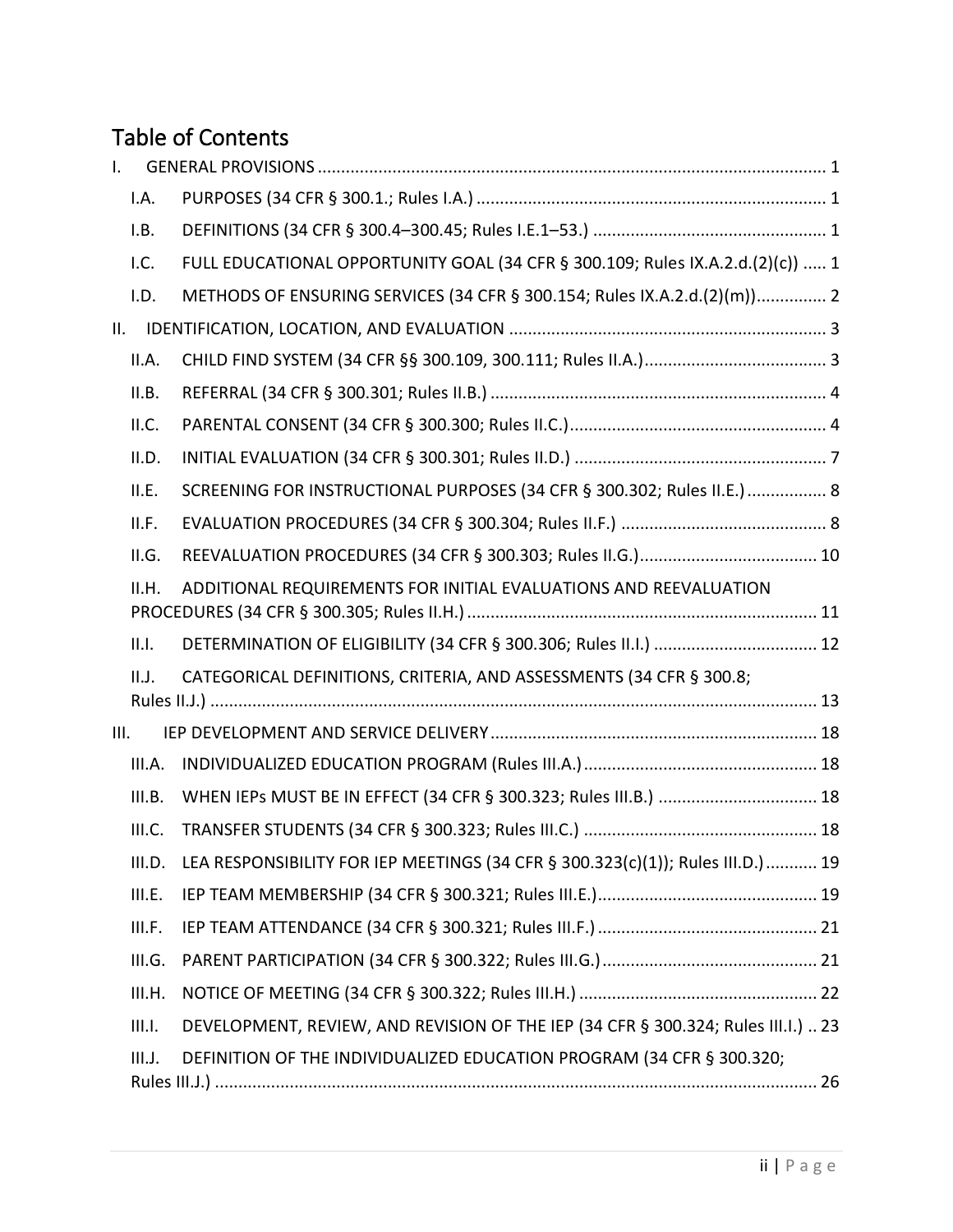| IEP AND SERVICES FOR PRESCHOOL STUDENTS AGES THREE THROUGH FIVE                                                                                                                                                       |                                                                                                                                                                                                                                     |
|-----------------------------------------------------------------------------------------------------------------------------------------------------------------------------------------------------------------------|-------------------------------------------------------------------------------------------------------------------------------------------------------------------------------------------------------------------------------------|
|                                                                                                                                                                                                                       |                                                                                                                                                                                                                                     |
|                                                                                                                                                                                                                       |                                                                                                                                                                                                                                     |
|                                                                                                                                                                                                                       |                                                                                                                                                                                                                                     |
| EXTENDED SCHOOL YEAR (ESY) SERVICES (34 CFR § 300.106; R277-751; Rules III.N.). 29                                                                                                                                    |                                                                                                                                                                                                                                     |
| LEAST RESTRICTIVE ENVIRONMENT (LRE) (34 CFR § 300.114; Rules III.O.) 30                                                                                                                                               |                                                                                                                                                                                                                                     |
| CONTINUUM OF ALTERNATIVE PLACEMENTS (34 CFR § 300.115; Rules III.P.) 30                                                                                                                                               |                                                                                                                                                                                                                                     |
|                                                                                                                                                                                                                       |                                                                                                                                                                                                                                     |
| PARENTAL INVOLVEMENT IN PLACEMENT DECISIONS (34 CFR §§ 300.327, 300.50;                                                                                                                                               |                                                                                                                                                                                                                                     |
| NONACADEMIC SETTINGS AND EXTRACURRICULAR ACTIVITIES (34 CFR § 300.117; UCA                                                                                                                                            |                                                                                                                                                                                                                                     |
|                                                                                                                                                                                                                       |                                                                                                                                                                                                                                     |
|                                                                                                                                                                                                                       |                                                                                                                                                                                                                                     |
|                                                                                                                                                                                                                       |                                                                                                                                                                                                                                     |
| INDEPENDENT EDUCATIONAL EVALUATION (34 CFR § 300.502; Rules IV.B.) 34                                                                                                                                                 |                                                                                                                                                                                                                                     |
|                                                                                                                                                                                                                       |                                                                                                                                                                                                                                     |
| PROCEDURAL SAFEGUARDS NOTICE (34 CFR § 300.504; Rules IV.D.) 36                                                                                                                                                       |                                                                                                                                                                                                                                     |
| STATE COMPLAINT PROCEDURES (34 CFR § 300.151-153; UCA 53E-7-208;                                                                                                                                                      |                                                                                                                                                                                                                                     |
|                                                                                                                                                                                                                       |                                                                                                                                                                                                                                     |
| FILING A DUE PROCESS COMPLAINT (34 CFR § 300.507; UCA 53E-7-208; Rules IV.G). 37                                                                                                                                      |                                                                                                                                                                                                                                     |
|                                                                                                                                                                                                                       |                                                                                                                                                                                                                                     |
|                                                                                                                                                                                                                       |                                                                                                                                                                                                                                     |
|                                                                                                                                                                                                                       |                                                                                                                                                                                                                                     |
| IMPARTIAL DUE PROCESS HEARING (34 CFR § 300.511; Rules IV.K.)  38                                                                                                                                                     |                                                                                                                                                                                                                                     |
|                                                                                                                                                                                                                       |                                                                                                                                                                                                                                     |
|                                                                                                                                                                                                                       |                                                                                                                                                                                                                                     |
|                                                                                                                                                                                                                       |                                                                                                                                                                                                                                     |
| STATE ENFORCEMENT MECHANISMS (34 CFR § 300.537; Rules IV.O.) 38                                                                                                                                                       |                                                                                                                                                                                                                                     |
| III.K.<br>III.L.<br>III.M.<br>III.N.<br>III.O.<br>III.P.<br>III.Q.<br>III.R.<br>III.S.<br>III.T.<br>IV.B.<br>IV.C.<br>IV.D.<br>IV.E.<br>IV.F.<br>IV.G.<br>IV.H.<br>IV.I.<br>IV.J.<br>IV.K.<br>IV.L.<br>IV.N.<br>IV.O. | ASSISTIVE TECHNOLOGY (34 CFR § 300.105; R277-495; Rules III.M.)  29<br>PROCEDURAL SAFEGUARDS: DUE PROCESS PROCEDURES FOR PARENT(S) AND STUDENTS<br>PARENTAL OPPORTUNITY TO EXAMINE RECORDS AND PARTICIPATE IN MEETINGS (34<br>IV.A. |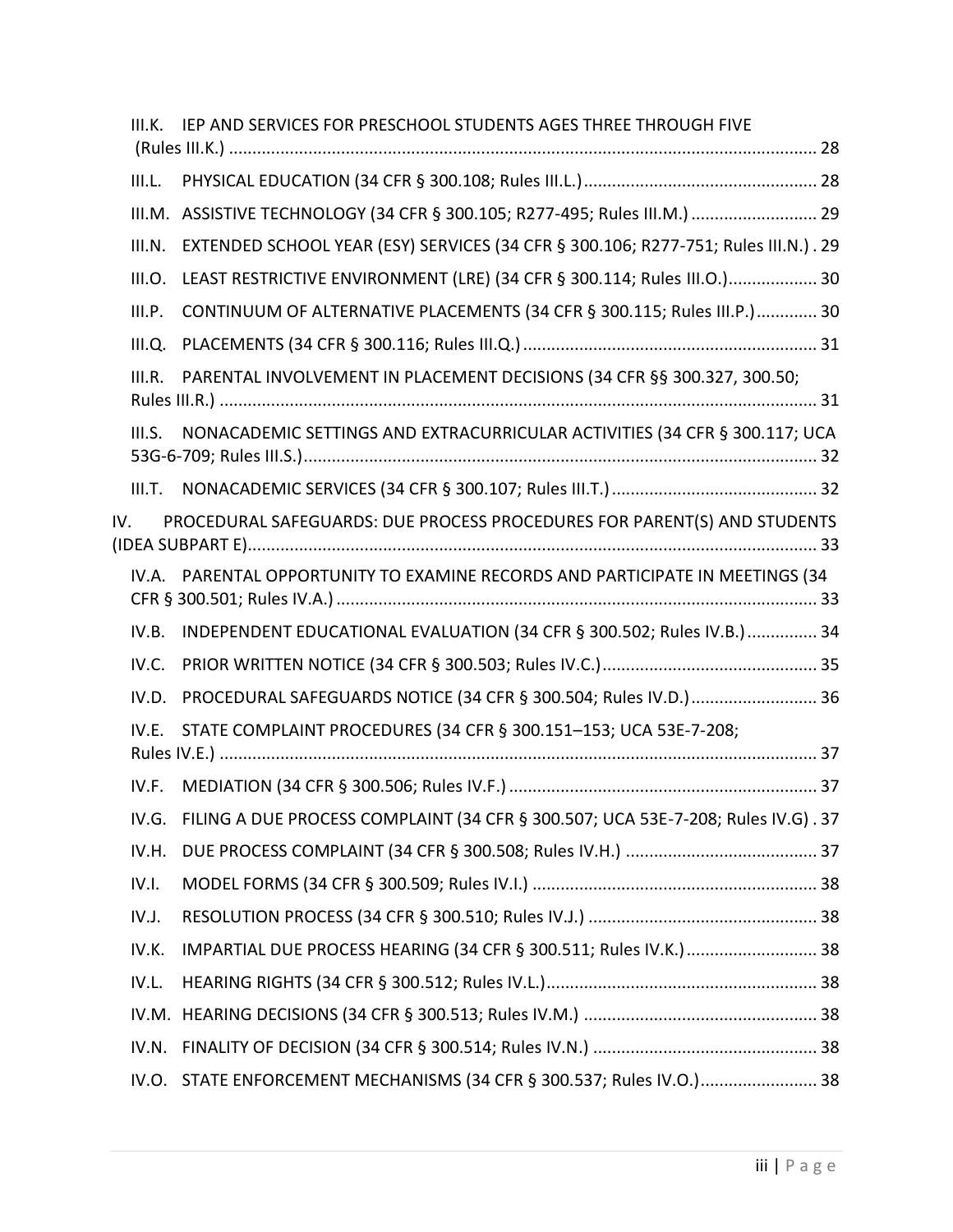|     | IV.P. | TIMELINES AND CONVENIENCE OF HEARINGS (34 CFR § 300.515; UBSE-SER IV.P.) 38                                                                                       |  |
|-----|-------|-------------------------------------------------------------------------------------------------------------------------------------------------------------------|--|
|     | IV.Q. |                                                                                                                                                                   |  |
|     | IV.R. | ATTORNEYS' FEES (34 CFR § 300.517; UCA 53E-7-208(4)(b); Rules IV.R.) 38                                                                                           |  |
|     | IV.S. | STUDENT'S STATUS DURING PROCEEDINGS (34 CFR § 300.518; Rules IV.S.)  39                                                                                           |  |
|     | IV.T. |                                                                                                                                                                   |  |
|     | IV.U. | TRANSFER OF PARENTAL RIGHTS AT AGE OF MAJORITY (34 CFR § 300.520;                                                                                                 |  |
|     |       |                                                                                                                                                                   |  |
|     |       |                                                                                                                                                                   |  |
|     | V.A.  | DISCIPLINE PROCEDURES FOR STUDENTS WITH DISABILITIES (Rules V.A.) 47                                                                                              |  |
|     | V.B.  | AUTHORITY OF SCHOOL PERSONNEL (34 CFR § 300.530(a-c); Rules V.B.) 47                                                                                              |  |
|     | V.C.  |                                                                                                                                                                   |  |
|     | V.D.  | CHANGE OF PLACEMENT DUE TO DISCIPLINARY REMOVALS (34 CFR § 300.536;                                                                                               |  |
|     | V.E.  | MANIFESTATION DETERMINATION (34 CFR § 300.530(e); Rules V.E.) 48                                                                                                  |  |
|     | V.F.  | PROCEDURAL SAFEGUARDS NOTICE (34 CFR § 300.530; Rules V.F.)  50                                                                                                   |  |
|     | V.G.  |                                                                                                                                                                   |  |
|     | V.H.  |                                                                                                                                                                   |  |
|     | V.I.  |                                                                                                                                                                   |  |
|     | V.J.  | PROTECTIONS FOR STUDENTS NOT DETERMINED ELIGIBLE FOR SPECIAL EDUCATION                                                                                            |  |
|     | V.K.  | REFERRAL TO AND ACTION BY LAW ENFORCEMENT AND JUDICIAL AUTHORITIES (34                                                                                            |  |
| VI. |       |                                                                                                                                                                   |  |
|     | VI.A. | PRIVATE SCHOOL PLACEMENTS BY LEAs (34 CFR § 300.325; Rules VI.A.) 54                                                                                              |  |
|     | VI.B. | STUDENTS WITH DISABILITIES ENROLLED BY THEIR PARENT(S) IN PRIVATE SCHOOLS<br>WHEN FAPE IS NOT AT ISSUE (UNILATERAL PLACEMENT) (34 CFR § 300.130; Rules VI.B.)  54 |  |
|     |       | VI.C. STUDENTS WITH DISABILITIES ENROLLED BY THEIR PARENT(S) IN PRIVATE SCHOOLS                                                                                   |  |
|     | VI.D. | STUDENTS WITH DISABILITIES ENROLLED IN HOME SCHOOL. (Rules VI.D.)  64                                                                                             |  |
|     | VI.E. | STUDENTS WITH DISABILITIES ENROLLED IN ADULT EDUCATION (Rules VI.E.)  65                                                                                          |  |
|     | VI.F. | STUDENTS WITH DISABILITIES ENROLLED IN VIRTUAL SETTINGS (Rules VI.F.)  66                                                                                         |  |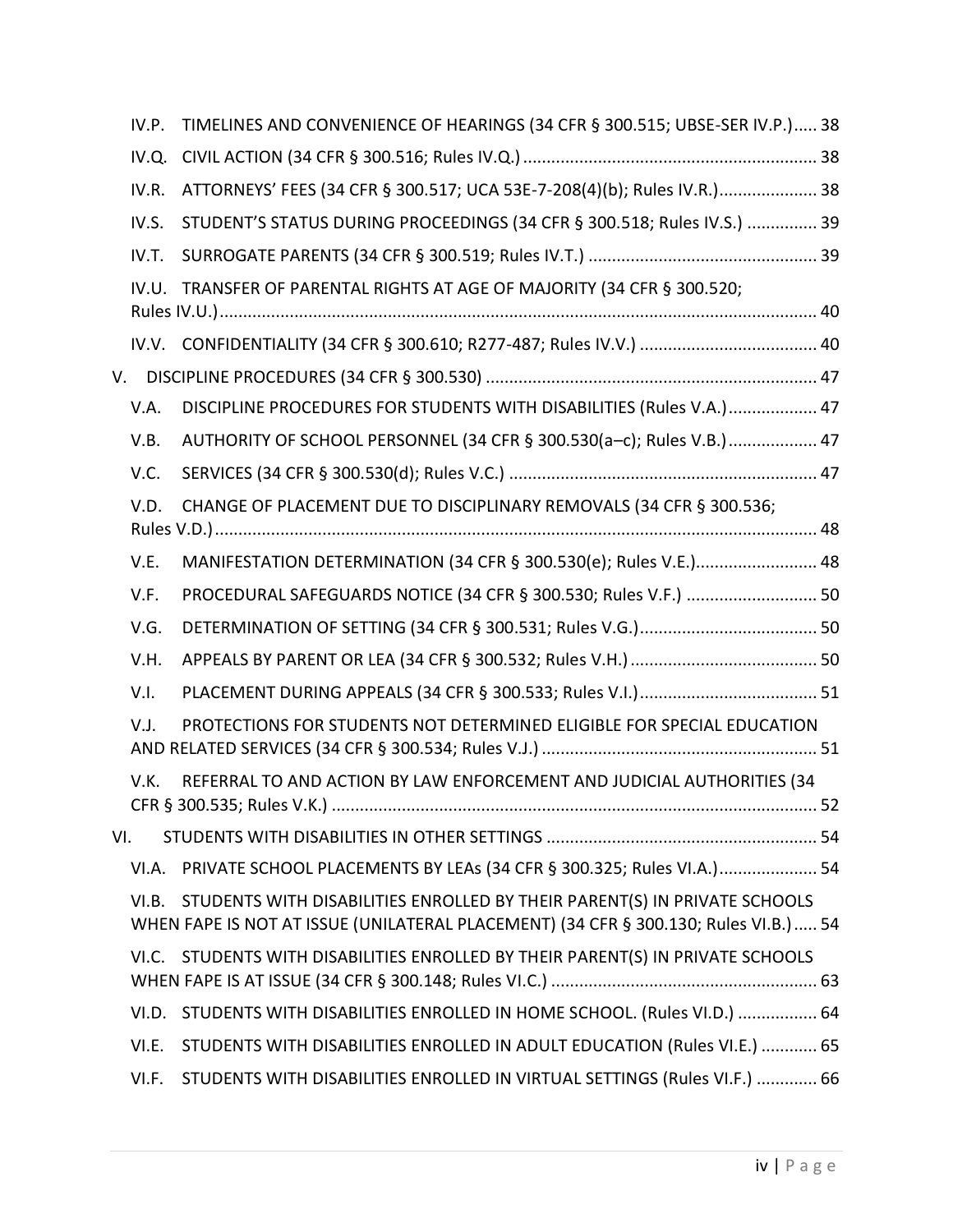|      |       | VI.G. STUDENTS WITH DISABILITIES CONVICTED AS ADULTS AND INCARCERATED IN ADULT    |
|------|-------|-----------------------------------------------------------------------------------|
|      |       | VI.H. STUDENTS WITH DISABILITIES WHO ARE ALSO IN STATE CUSTODY/CARE (UCA 62A-4a-  |
|      | VI.I. | STUDENTS WITH DISABILITIES WHO RESIDE IN NURSING HOMES (Rules VI.L) 67            |
| VII. |       |                                                                                   |
|      |       | VII.A. TRANSITION FROM PART C TO PART B OF the IDEA (Rules VII.A.)  68            |
|      |       | VII.B. TRANSITION SERVICES-SCHOOL TO POST-SCHOOL (Rules VII.B.)  68               |
|      |       |                                                                                   |
|      |       | VII.D. TERMINATION OF SERVICES UPON REACHING AGE 22 (R277-419-2(25)(b);           |
|      | VIII. |                                                                                   |
|      |       |                                                                                   |
|      |       |                                                                                   |
|      |       |                                                                                   |
|      |       | VIII.D. PERSONNEL QUALIFICATIONS (34 CFR § 300.156; Rules VIII.K.3-5.)  74        |
|      |       | VIII.E. REPORTING ON SUSPENSION AND EXPULSION RATES (34 CFR § 300.170;            |
|      |       | VIII.F. PROHIBITION ON MANDATORY MEDICATION (34 CFR § 300.174; Rules VIII.X.)  76 |
| IX.  |       |                                                                                   |
|      | IX.A. | LEA ELIGIBILITY FOR IDEA PART B FUNDS (34 CFR §§ 300.211-212, 220)  77            |
|      | IX.B. | USE OF PART B FEDERAL FUNDS BY THE LEA (34 CFR §§ 300.200-206, 208)  78           |
|      |       | IX.C. CHARTER SCHOOLS AND THEIR STUDENTS (34 CFR § 300.209; Rules IX.C.)  82      |
|      | IX.D. | COORDINATED EARLY INTERVENING SERVICES (CEIS) (34 CFR § 300.226; Rules IX.D.) 83  |
|      | IX.E. |                                                                                   |
|      | IX.F. | FUNDED PREVALENCE OF DISABLING CONDITIONS (UCA 53F-2-307; Rules IX.F.) 84         |
|      | IX.G. |                                                                                   |
|      | IX.H. | ROUTINE CHECKING OF HEARING AIDS AND EXTERNAL COMPONENTS OF SURGICALLY            |
|      | IX.I. | EDUCATOR LICENSE REQUIREMENTS (R277-504; R277-506; R277-520; Rules IX.I.)  84     |
|      | IX.J. | PURCHASE OF INSTRUCTIONAL MATERIALS IN ACCESSIBLE FORMATS (34 CFR §               |
|      | IX.K. | SCHOOL DISTRICTS TO PROVIDE USDB CLASS SPACE (UCA 53E-8-410; Rules IX.K.)  86     |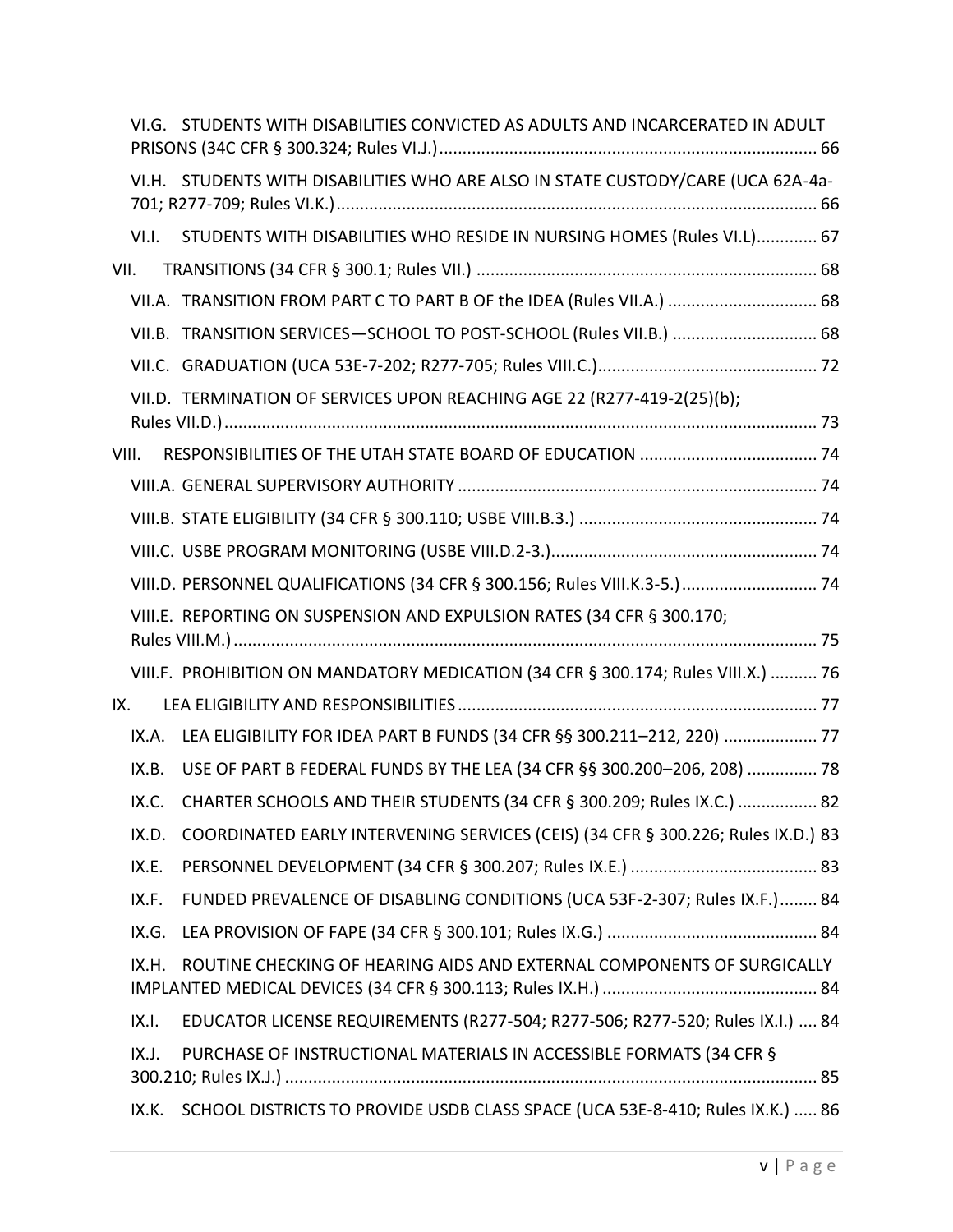| X.A. |                                                                           |  |
|------|---------------------------------------------------------------------------|--|
| X.B. | ALLOCATION OF STATE SPECIAL EDUCATION FUNDS FOR PROGRAMS FOR STUDENTS     |  |
| X.C. | SPECIAL EDUCATION ADD-ON ALLOWABLE USE (FUND 1205) (UCA 53F-2-307(1);     |  |
| X.D. | SPECIAL EDUCATION SELF-CONTAINED ALLOWABLE USE (FUND 1210) (UCA 53F-2-    |  |
| X.E. | STATE SPECIAL EDUCATION IMPACT AID ALLOWABLE USE (FUND 1225) (UCA 53F-2-  |  |
| X.F. | STATE SPECIAL EDUCATION EXTENDED SCHOOL YEAR (ESY) ALLOWABLE USE (FUND    |  |
| X.G. | STATE EXTENDED SCHOOL YEAR STIPEND FOR SPECIAL EDUCATORS (EYSE)           |  |
| X.H. | STATE SPECIAL EDUCATION INTENSIVE SERVICES ALLOWABLE USE (FUND 1230) (UCA |  |
| X.I. | STATE SPECIAL EDUCATION FUNDS ALLOWABLE USE (Rules X.P.) 89               |  |
| X.J. | ALLOWABLE COSTS FOR FEDERAL (IDEA) SPECIAL EDUCATION FUNDS                |  |
|      |                                                                           |  |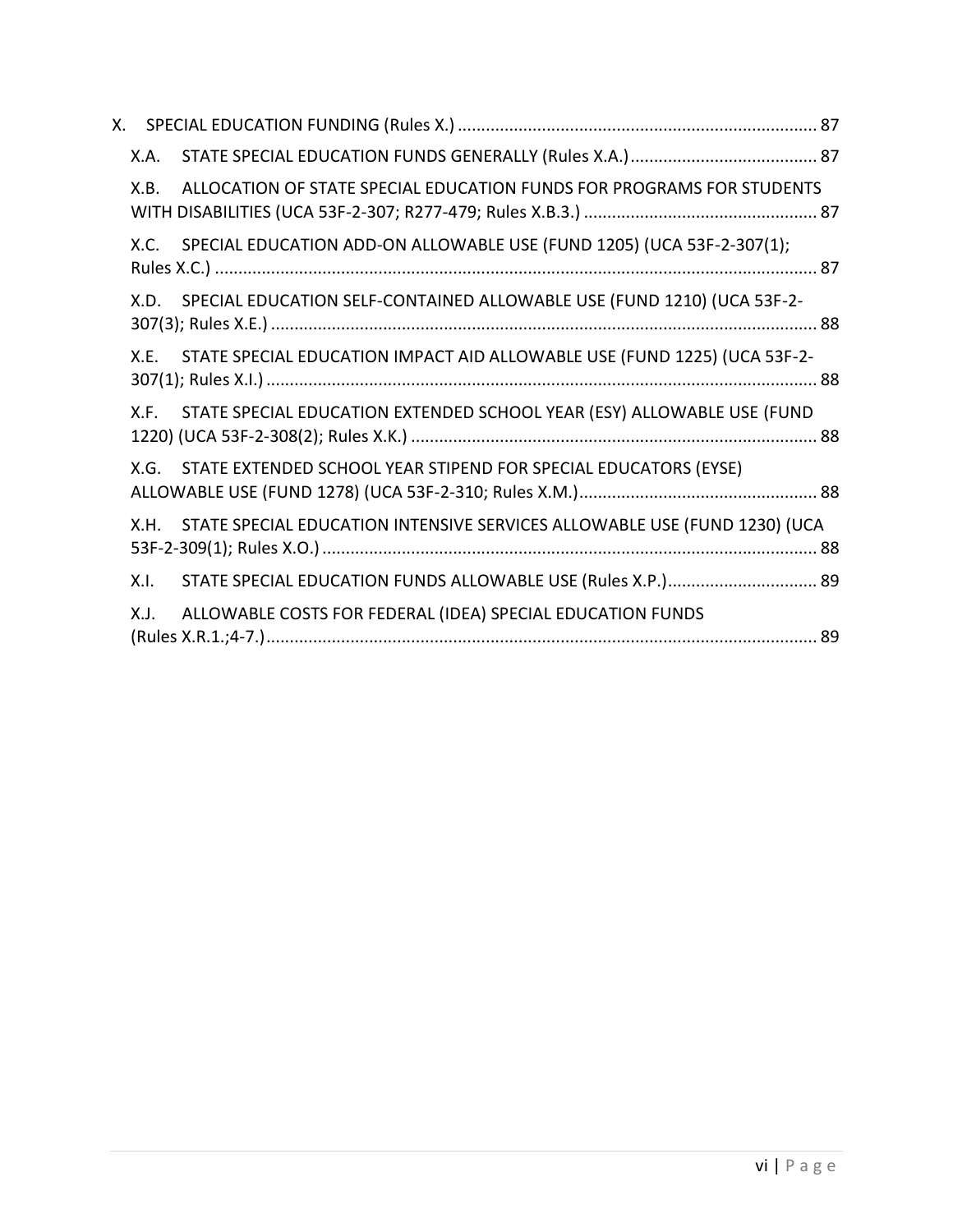# <span id="page-6-0"></span>I. GENERAL PROVISIONS

# <span id="page-6-1"></span>I.A. PURPOSES (34 CFR § 300.1.; RULES I.A.)

The primary purposes of this local education agency (LEA) policies and procedures manual, consistent with Utah Code Annotated (UCA) 53E-7-2 and the Individuals with Disabilities Education Improvement Act (IDEA), Public Law 108-446, as amended; are:

- 1. To ensure that all students with disabilities ages 3 through 21 in Utah, including students with disabilities who have been suspended or expelled from school and students who have not graduated from high school with a regular high school diploma, have available to them a free appropriate public education (FAPE) that emphasizes special education and related services, as specified on an Individualized Education Program (IEP) designed to meet their unique needs and prepare them for further education, employment, and independent living;
- 2. To ensure that the rights of students with disabilities and their parent(s) are protected;
- 3. To ensure that State standards are implemented for the provision of a FAPE to students with disabilities, as defined in Utah State Board of Education Special Education Rules (Rules); and
- 4. To assess and ensure the effectiveness of efforts to educate students with disabilities.

#### <span id="page-6-2"></span>I.B. DEFINITIONS (34 CFR § 300.4–300.45; RULES I.E.1–53.)

1. Davis School District has adopted applicable definitions as found in Rules I.E.1-53.

# <span id="page-6-3"></span>I.C. FULL EDUCATIONAL OPPORTUNITY GOAL (34 CFR § 300.109; RULES IX.A.2.D.(2)(C))

Davis School District provides a free appropriate public education (FAPE) to all eligible students with disabilities in conformity with the requirements of the Rules and the IDEA. Davis School District hereby affirms the goal of providing a full educational opportunity to all students with disabilities determined eligible for special education and related services, of the ages served by Davis School District, in accordance with all the timeline requirements of the IDEA.

Davis School District follows all necessary requirements in the development and delivery of an individualized education program (IEP) for eligible students. Placement in the least restrictive environment (LRE) will be implemented to the maximum extent appropriate for students with special needs. Davis School District provides a continuum of placements to address the needs of students with disabilities to ensure those students receive special education and related services appropriate to their needs.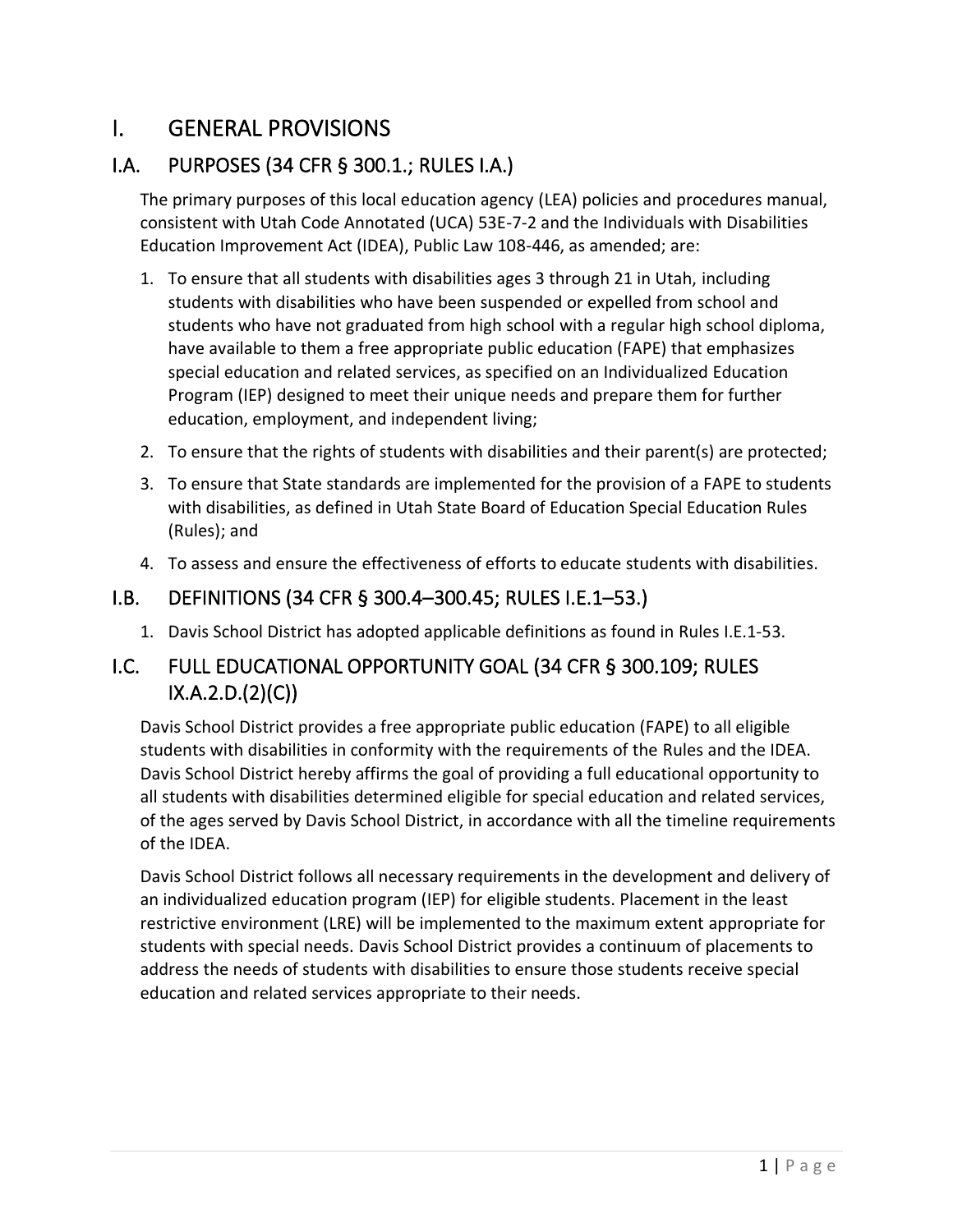# <span id="page-7-0"></span>I.D. METHODS OF ENSURING SERVICES (34 CFR § 300.154; RULES IX.A.2.D.(2)(M))

Davis School District ensures each eligible student with disabilities enrolled in the school receives the services included in the IEP through a systematic process of IEP internal file reviews and monitoring of service delivery by Davis School District personnel.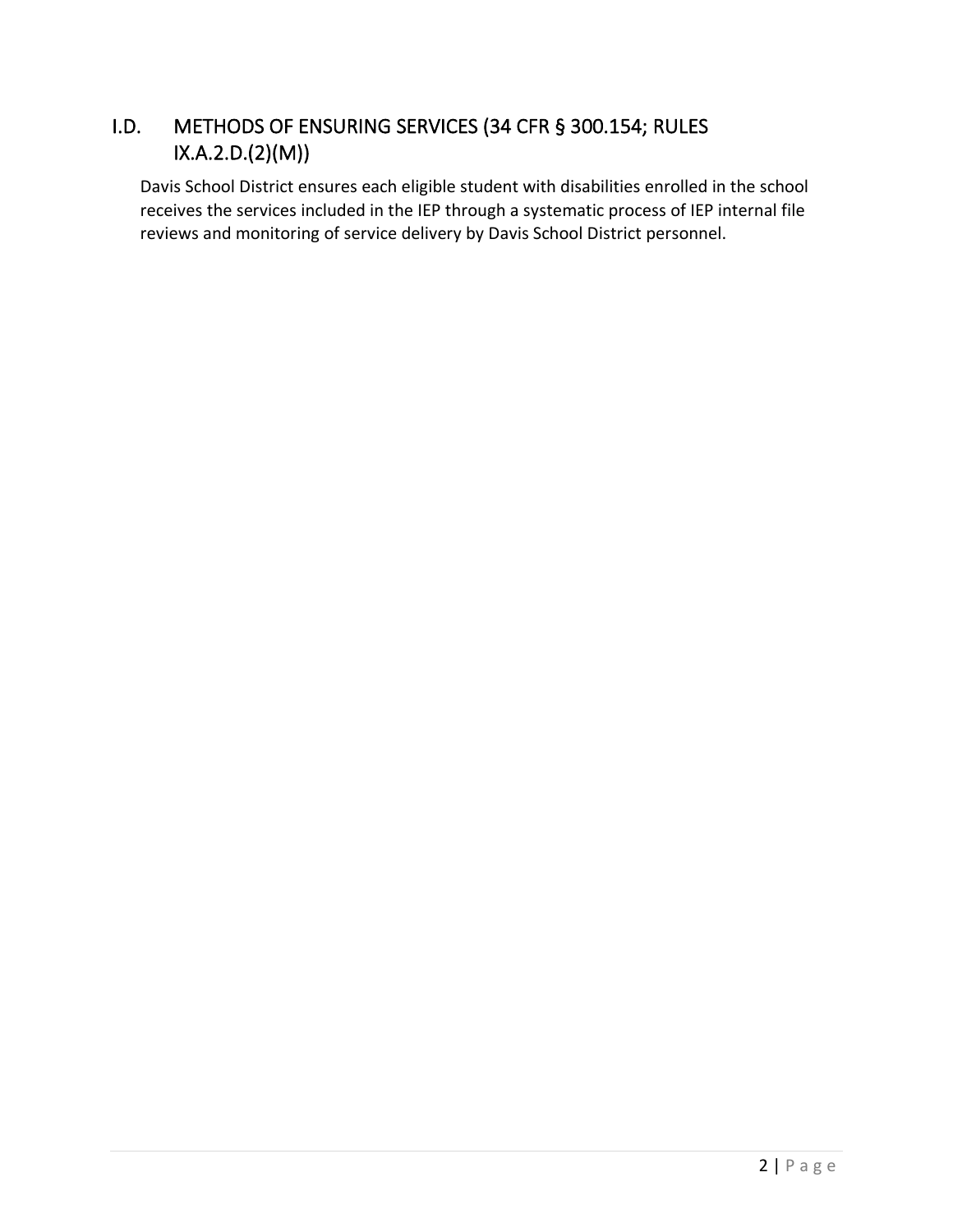# <span id="page-8-0"></span>II. IDENTIFICATION, LOCATION, AND EVALUATION

# <span id="page-8-1"></span>II.A. CHILD FIND SYSTEM (34 CFR §§ 300.109, 300.111; RULES II.A.)

- 1. Davis School District, in accordance with the requirements of Part B of the IDEA and with the Rules, has developed policies and procedures to ensure that all students with disabilities residing within the jurisdiction of the LEA, including students with disabilities birth through 21 years of age, regardless of the severity of their disability, and who are in need of special education and related services, are identified, located, and evaluated. These policies and procedures include a practical method for determining which students are currently receiving needed special education and related services and provide a process to reevaluate those who are found eligible within the three-year timeframe.
- 2. The requirements of this section apply to:
	- a. Highly mobile students with disabilities (such as students who are migrant and homeless) (34 CFR § 300.111(c)(2); Rules II.A.2.a.).
	- b. Students who have been suspended or expelled from school (34 CFR § 300.101(a); Rules II.A.2.b.).
	- c. Students who have not graduated from high school with a regular high school diploma (34 CFR § 300.102(a)(3)(iii); Rules II.A.2.c.).
	- d. Students who are suspected of being a student with a disability under the IDEA and the Rules and who are in need of special education and related services, even though they are advancing from grade to grade (34 CFR § 300.111(c)(1)). The determination that a student is a "student with a disability" under the Rules must be made on an individual basis, by a team made up of the parent or adult student and school personnel determined by the student's LEA (Rules II.A.2.d.).
	- e. Home schooled students and students enrolled in private schools within the school district's boundaries (Rules II.A.2.e.).
	- f. Students in State custody/care (Rules II.A.2.f.).
	- g. Students in nursing homes (Rules II.A.2.g.).
- 3. Charter schools are responsible for child find for students enrolled in their own schools and have no responsibility for child find for private school students. Charter schools may not refer enrolled students to the local school district for child find (Rules II.A.3.).
- 4. Major components of the child find system include:
	- a. LEA implementation, coordination, and tracking of child find activities and students identified (34 CFR § 300.131; Rules II.A.4.a.).
	- b. USBE staff provision of ongoing technical assistance to LEAs, private schools, and other State agencies in implementing the child find system (Rules II.A.4.b.).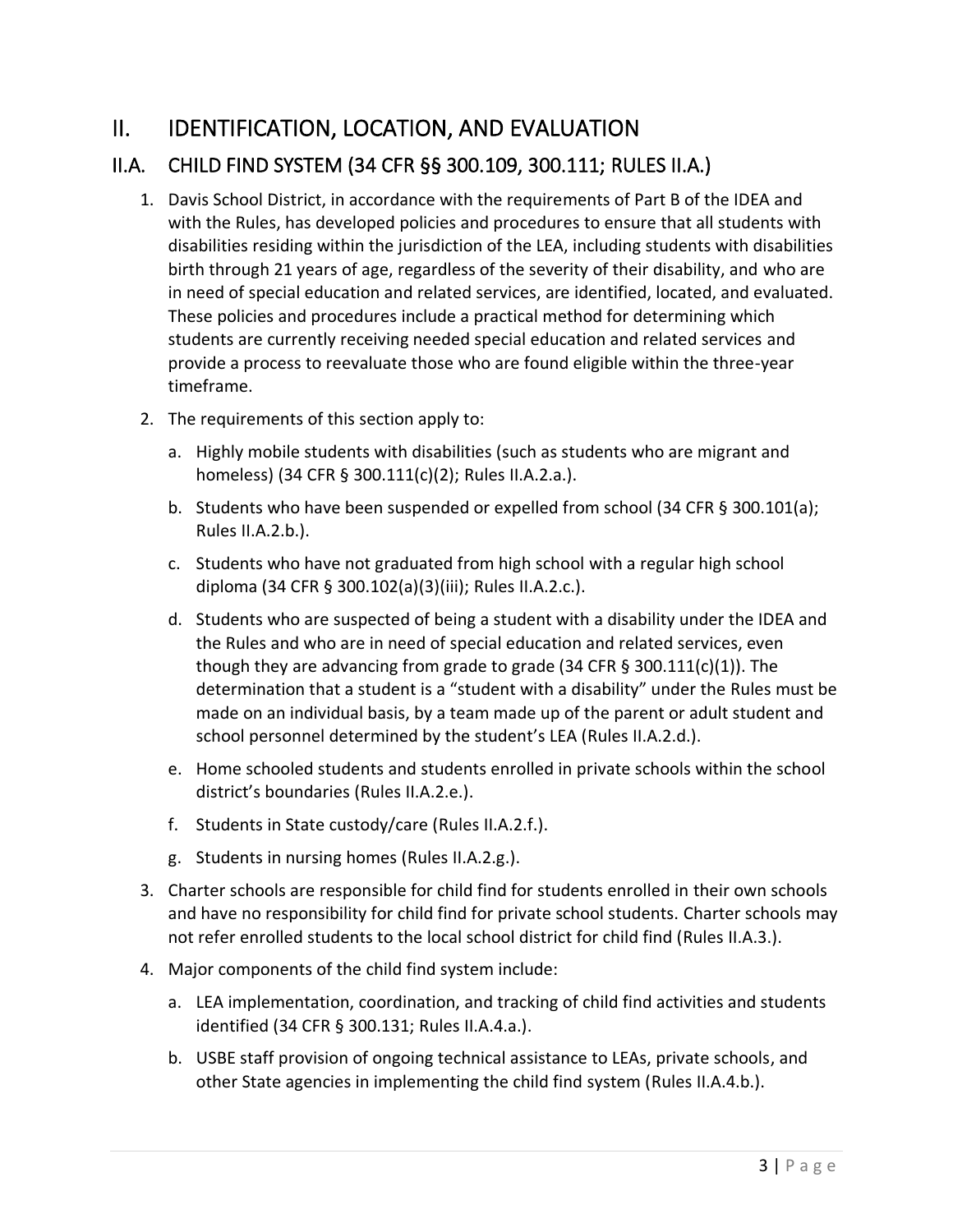- c. Implementation of the statewide data collection system for reporting student information, including Federal student count (34 CFR §§ 300.132, 300.640–641) and the data requirements found in Rules VI.B.3, which includes that:
	- (1) Each school district must maintain in its records, and provide to the USBE staff annually, the following information related to parentally placed or adult student nonprofit private school students:
		- (a) The number of students evaluated and reevaluated within three years;
		- (b) The number of students determined to be students with disabilities; and
		- (c) The number of students served.
- d. School district collaboration and coordination with State and Local Department of Health, which has responsibility for providing early intervention services for infants and toddlers with disabilities, ages birth through two, under Part C of the IDEA (Interagency Agreement).

The collection and use of data to meet the requirements of this section are subject to the confidentiality of information provisions under the Rules and R277-487.

# <span id="page-9-0"></span>II.B. REFERRAL (34 CFR § 300.301; RULES II.B.)

- 1. Consistent with the consent requirements in Rules II.C., either a parent or the adult student or an LEA may initiate a request for an initial evaluation to determine if a student is a student with a disability under Part B of the IDEA and the Rules. Upon receipt of a request for an evaluation, Davis School District must respond within a reasonable timeframe. The response may not be delayed due to Davis School District's Response to Intervention process.
- 2. Davis School District shall provide an initial special education assessment for students who enter the custody of the Division of Child and Family Services (DCFS) upon request by that division, and the LEA obtains appropriate parental consent for the evaluation for students whose school records indicate they may have disabilities requiring special education services.

# <span id="page-9-1"></span>II.C. PARENTAL CONSENT (34 CFR § 300.300; RULES II.C.)

- 1. Parental consent for initial evaluation.
	- a. When proposing to conduct an initial evaluation to determine if a student qualifies as a student with a disability under the Rules, Davis School District must, after providing prior written notice to the parent or adult student, obtain informed consent, consistent with Rules I.E.9., from the parent of the student or the adult student before conducting the evaluation.
		- (1) Parental or adult student consent for initial evaluation must not be construed as consent for initial provision of special education and related services.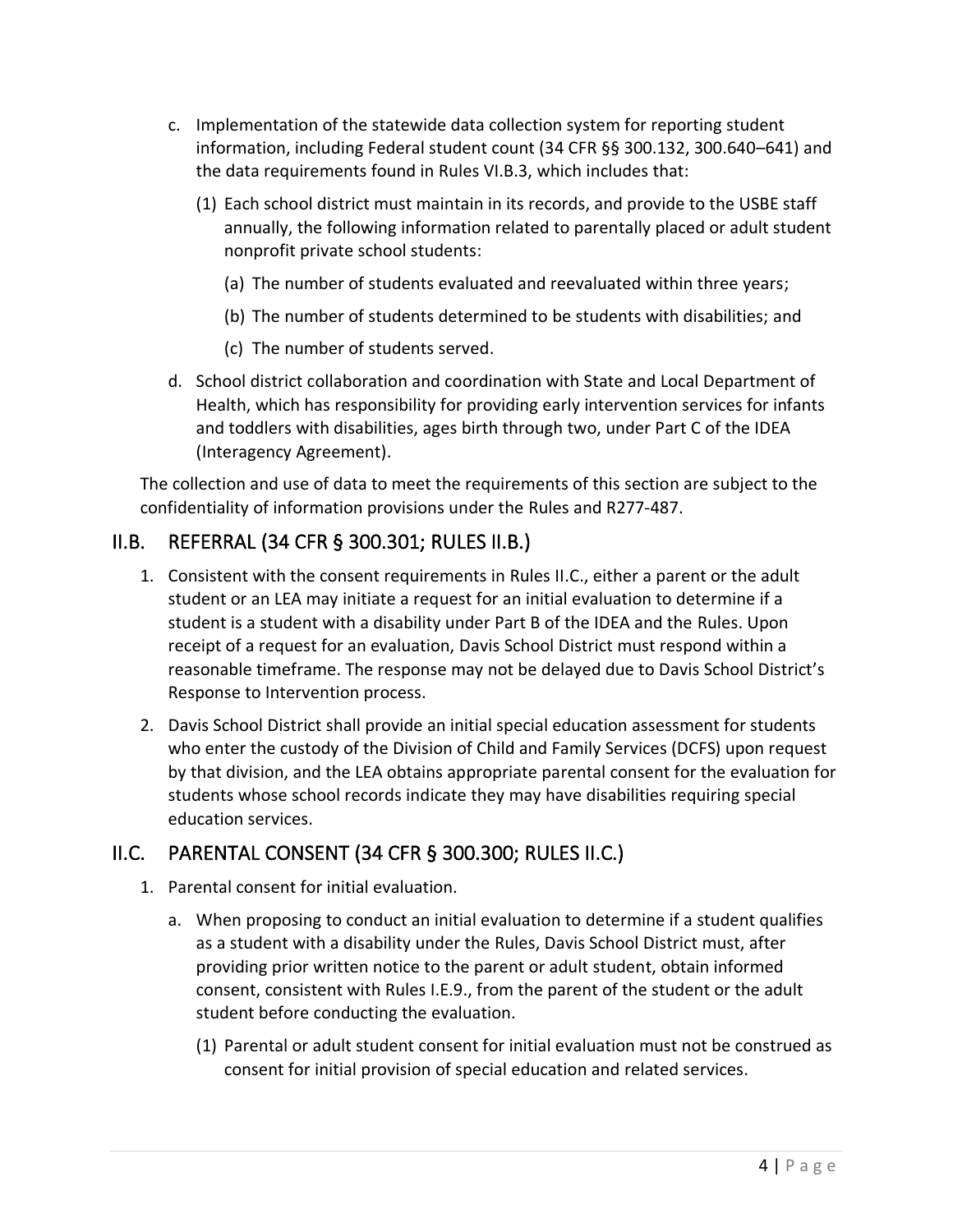- (2) Davis School District must make reasonable efforts to obtain informed consent from the parent or adult student for an initial evaluation to determine whether the student is a student with a disability.
- (3) When conducting psychological evaluations, Davis School District must implement the parental or adult student consent requirements of UCA 53E-9- 203 (Student Privacy and Data Protection).
- b. For initial evaluations only, if the student is a ward of the State and is not residing with the student's parent(s), Davis School District is not required to obtain informed consent from the parent for an initial evaluation to determine whether the student is a student with a disability if:
	- (1) Despite reasonable efforts to do so, Davis School District cannot discover the whereabouts of the parent(s) of the student;
	- (2) The rights of the parent(s) of the student have been terminated in accordance with State law; or
	- (3) The rights of the parent(s) to make educational decisions have been subrogated by a judge in accordance with State law and consent for an initial evaluation has been given by an individual appointed by the judge to represent the student.
- c. If the parent(s) of a student or an adult student enrolled in public school or seeking to be enrolled in public school does not provide consent for initial evaluation or fails to respond to a request to provide consent, Davis School District may, but is not required to, pursue the initial evaluation of the student by utilizing the procedural safeguards or the due process procedures in Section IV of the Rules.
	- (1) Davis School District does not violate its obligation under the child find provisions of the Rules if it declines to pursue the evaluation by utilizing the procedural safeguards or the due process procedures.
- 2. Parental consent for services.
	- a. Davis School District is responsible for making a FAPE available to a student with a disability and must obtain informed consent from the parent(s) of the student or adult student before the initial provision of special education and related services to the student.
	- b. Davis School District must make reasonable efforts to obtain informed consent from the parent(s) or adult student for the initial provision of special education and related services to the eligible student with disabilities.
	- c. If the parent(s) of a student or adult student fails to respond to a request for, or refuses to consent to, the initial provision of special education and related services, Davis School District: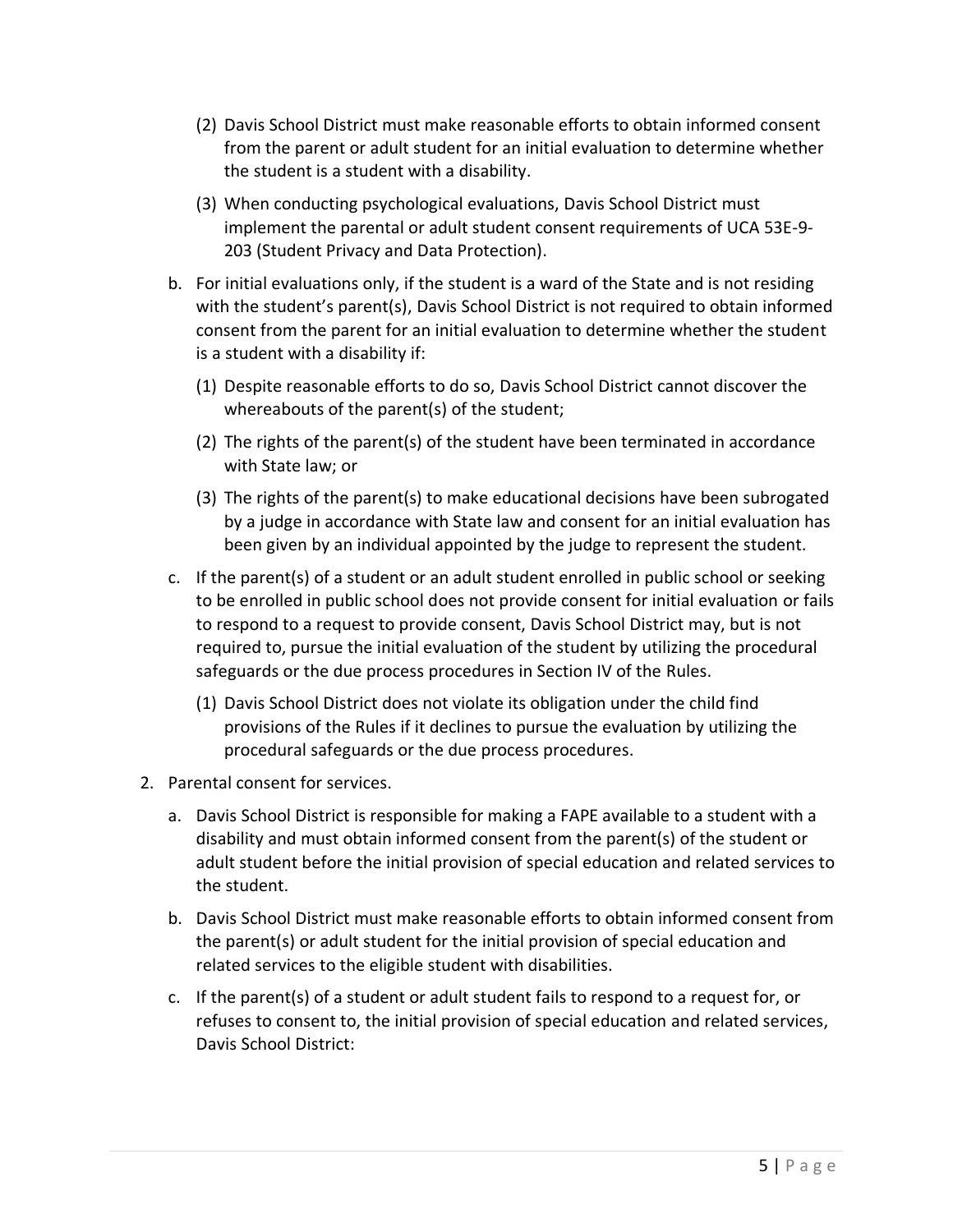- (1) May not use the procedures in Section IV of the Rules, including the mediation procedures or the due process procedures, in order to obtain agreement or a ruling that the services may be provided to the student;
- (2) Will not be considered to be in violation of the requirement to make available a FAPE to the student for the failure to provide the student with the special education and related services for which Davis School District requests consent; and
- (3) Is not required to convene an IEP Team meeting or develop an IEP for the student for the special education and related services for which Davis School District requests such consent.
- d. If, at any time subsequent to the initial provision of special education and related services, the parent(s) of a student or adult student revokes consent in writing for the continued provision of special education and related services, Davis School District:
	- (1) May not continue to provide special education and related services to the student but must provide prior written notice in accordance with Rules IV.D. before ceasing the provision of special education and related services;
	- (2) May not use the procedures in Rules IV., including the mediation procedures or the due process procedures, in order to obtain agreement or a ruling that the services may be provided to the student;
	- (3) Will not be considered to be in violation of the requirement to make available a FAPE to the student for the failure to provide the student with the special education and related services for which Davis School District requests consent; and
	- (4) Is not required to convene an IEP Team meeting or develop an IEP for the student for the special education and related services for which Davis School District requests such consent (34 CFR § 300.300; Rules II.C.2.d.(4)).
- 3. Parental consent for reevaluations.
	- a. Davis School District must obtain informed parental or adult student consent prior to conducting any reevaluation of a student with a disability.
	- b. If the parent or adult student refuses to consent to the reevaluation, Davis School District may, but is not required to, pursue the reevaluation by using the dispute resolution procedures provided in the procedural safeguards, and including mediation or due process procedures.
	- c. Davis School District does not violate its obligation under child find if it declines to pursue the reevaluation.
	- d. The informed parental or adult student consent need not be obtained if Davis School District can demonstrate that: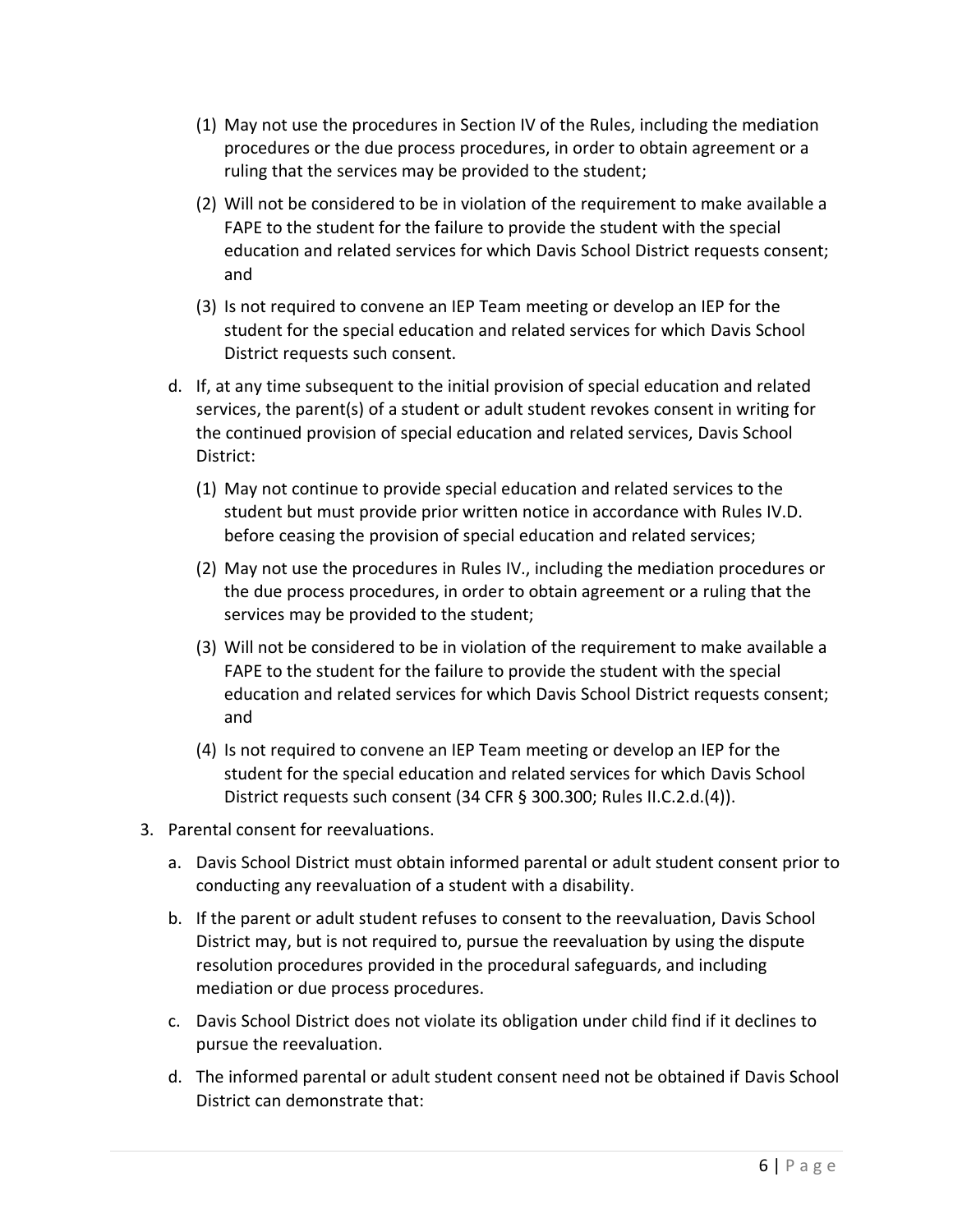- (1) It made reasonable efforts to obtain such consent; and
- (2) The student's parent or the adult student has failed to respond.
- 4. Other consent requirements.
	- a. Parental or adult student consent is not required before:
		- (1) Reviewing existing data as part of an evaluation or a reevaluation; or
		- (2) Administering a test or other evaluation that is administered to all students unless consent is required for all students before administration of that test or evaluation.
	- b. Davis School District may not use a parent's or adult student's refusal to consent to one service or activity under Rules II.C.1., II.C.2., or II.C.3., to deny the parent or student any other service, benefit, or activity of Davis School District, except as required by this part.
	- c. To meet the reasonable efforts requirement in Rules II.C.1.a.2., II.C.1.b.1., II.C.2.b., and II.C.3.d.1., Davis School District must document its attempts to obtain parental or adult student consent using the procedures in Rules III.G.3.
	- d. Unless parent(s) or the adult student revoke consent for special education and related services or refuse consent for initial placement, disagreements regarding the provision of IEP services should be resolved by the IEP Team and result in a completed IEP which includes all components necessary for the provision of a FAPE.

# <span id="page-12-0"></span>II.D. INITIAL EVALUATION (34 CFR § 300.301; RULES II.D.)

- 1. Davis School District must conduct a full and individual initial evaluation to determine whether a student is a "student with a disability" under Part B of the IDEA and the Rules, and to determine the educational needs of the student.
- 2. The initial evaluation:
	- a. Must be conducted within 45 school days of receiving parental or adult student consent for the evaluation, unless:
		- (1) The initial evaluation is requested by the Division of Child and Family Services (DCFS) and Davis School District obtains appropriate consent for the evaluation, in which case Davis School District shall provide an initial special education evaluation to an individual who enters DCFS custody if DCFS suspects the individual may be an eligible student within 30 days after the day on which DCFS makes the request (53E-7-207).
			- (a) Davis School District may refuse to conduct an evaluation described in II.D.2.a.(1) if Davis School District reviews the relevant data regarding the individual and, within 10 days after the day on which Davis School District received the request described in II.D.2.a.(1), gives the DCFS prior written notice of refusal to evaluate.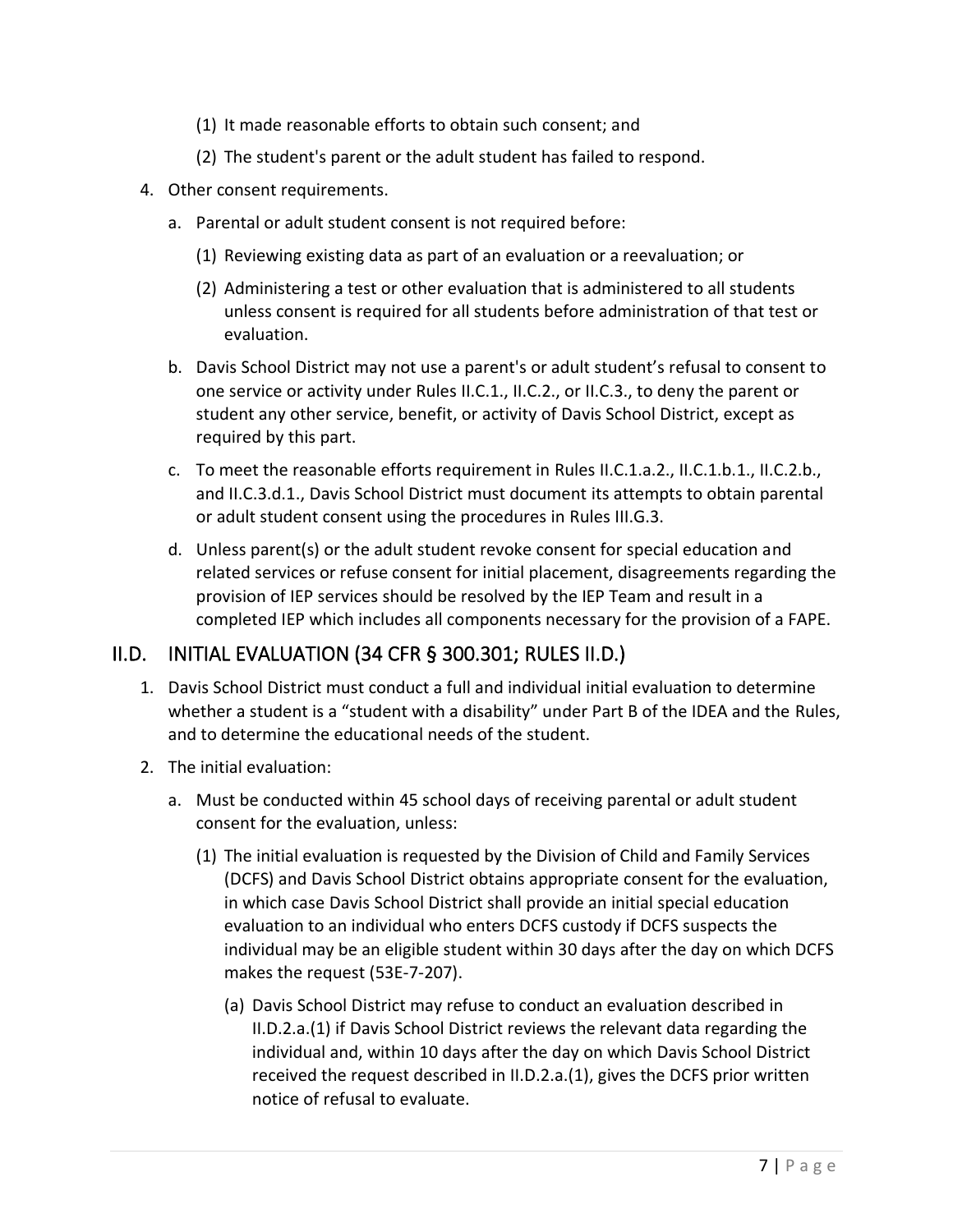- b. Must consist of procedures to determine:
	- (1) If the student is a student with a disability; and
	- (2) The educational needs of the student.
- 3. The timeframe shall not apply to Davis School District if:
	- a. The parent of a student repeatedly fails or refuses to produce the student for the evaluation; or
	- b. The adult student repeatedly fails or refuses to participate in evaluation activities; or
	- c. A student enrolls in Davis School District after the relevant timeframe has begun, and prior to a determination by the student's previous LEA as to whether the student is a student with a disability.
	- d. The exception in Rule II.D.3.c. applies only if Davis School District is making sufficient progress to ensure a prompt completion of the evaluation, and the parent or adult student and Davis School District agree to a specific time when the evaluation will be completed.

# <span id="page-13-0"></span>II.E. SCREENING FOR INSTRUCTIONAL PURPOSES (34 CFR § 300.302; RULES II.E.)

The screening of a student by a teacher or specialist to determine appropriate instructional strategies for curriculum implementation shall not be considered to be an evaluation for eligibility for special education and related services. Results of screenings should be considered by Davis School District for child find purposes.

#### <span id="page-13-1"></span>II.F. EVALUATION PROCEDURES (34 CFR § 300.304; RULES II.F.)

Davis School District has established and implemented the following procedures that meet the evaluation requirements of Part B of the IDEA and the Rules as follows:

- 1. In conducting the evaluation, Davis School District must:
	- a. Use a variety of assessment tools and strategies to gather relevant functional, developmental, and academic information about the student, including information provided by a parent or adult student, that may assist in determining:
		- (1) Whether the student is a student with a disability; and
		- (2) The content of the student's IEP, including information related to enabling the student to be involved in and progress in the general education curriculum;
	- b. Not use any single procedure as the sole criterion for determining whether a student is a student with a disability and for determining an appropriate educational program for the student; and
	- c. Use technically sound instruments that may assess the relative contribution of cognitive and behavioral factors, in addition to physical or developmental factors. Davis School District must consider the publication date and continued validity of assessments in use when new editions are published.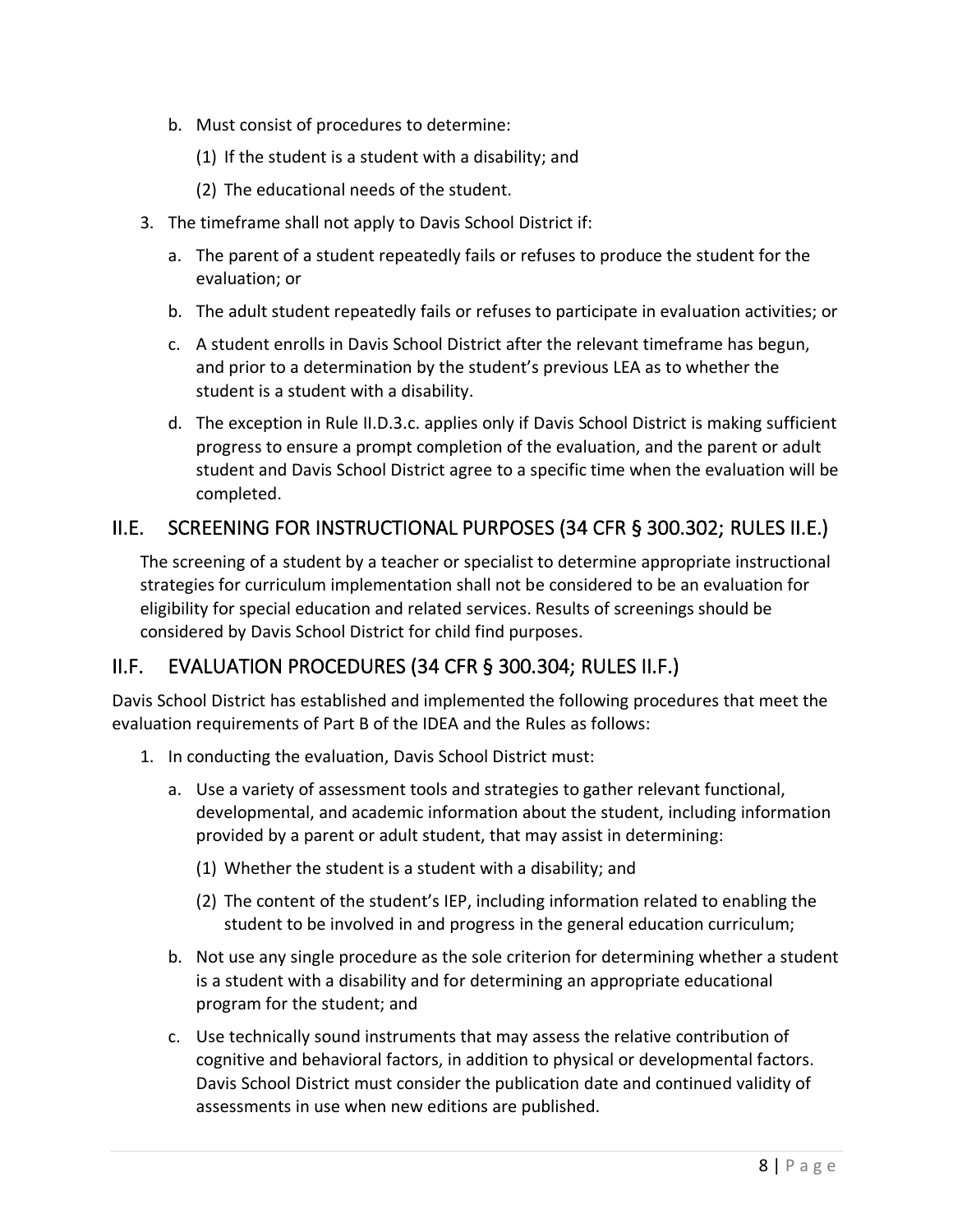- d. Davis School District must ensure that assessments and other evaluation materials used to assess a student:
	- (1) Are selected and administered so as not to be discriminatory on a racial or cultural basis;
	- (2) Are provided and administered in the student's native language or other mode of communication, and in the form most likely to yield accurate information on what the student knows and can do academically, developmentally, and functionally, unless it is clearly not feasible to so provide or administer;
	- (3) Are selected to assess the specific areas of concern identified by the assessment/evaluation team, including the parent(s) or adult student;
	- (4) Are used for the purposes for which the assessments or measures are valid and reliable;
	- (5) Are selected and administered by trained and knowledgeable personnel based upon the specific assessment's requirements; and
	- (6) Are administered and interpreted in accordance with any instructions and administrator requirements provided by the producer of the assessments and the Standards for Educational and Psychological Testing (AERA, APA, NCME, 2014).
		- (a) Davis School District must ensure and document that all evaluators meet the assessment publishers' administrator/interpreter/user requirements, (e.g., appropriate degree, higher education coursework in tests and measures, and supervised clinical experiences/practica).
		- (b) Davis School District shall provide documentation to USBE staff upon request.
- e. Davis School District must ensure that:
	- (1) Assessments and other evaluation materials include those tailored to assess specific areas of educational need and not merely those that are designed to provide a single general intelligence quotient.
	- (2) Assessments are selected and administered so as best to ensure that if an assessment is administered to a student with impaired sensory, manual, or speaking skills, the assessment results accurately reflect the student's aptitude or achievement level or whatever other factors the test purports to measure, rather than reflecting the student's impaired sensory, manual, or speaking skills (unless those skills are the factors that the test purports to measure).
	- (3) The administration of psychological testing and the evaluation or assessment of personal characteristics, such as intelligence (e.g., cognitive, IQ), personality, abilities, interests, aptitudes, and neuropsychological functioning are only administered and interpreted by personnel who have been trained and fully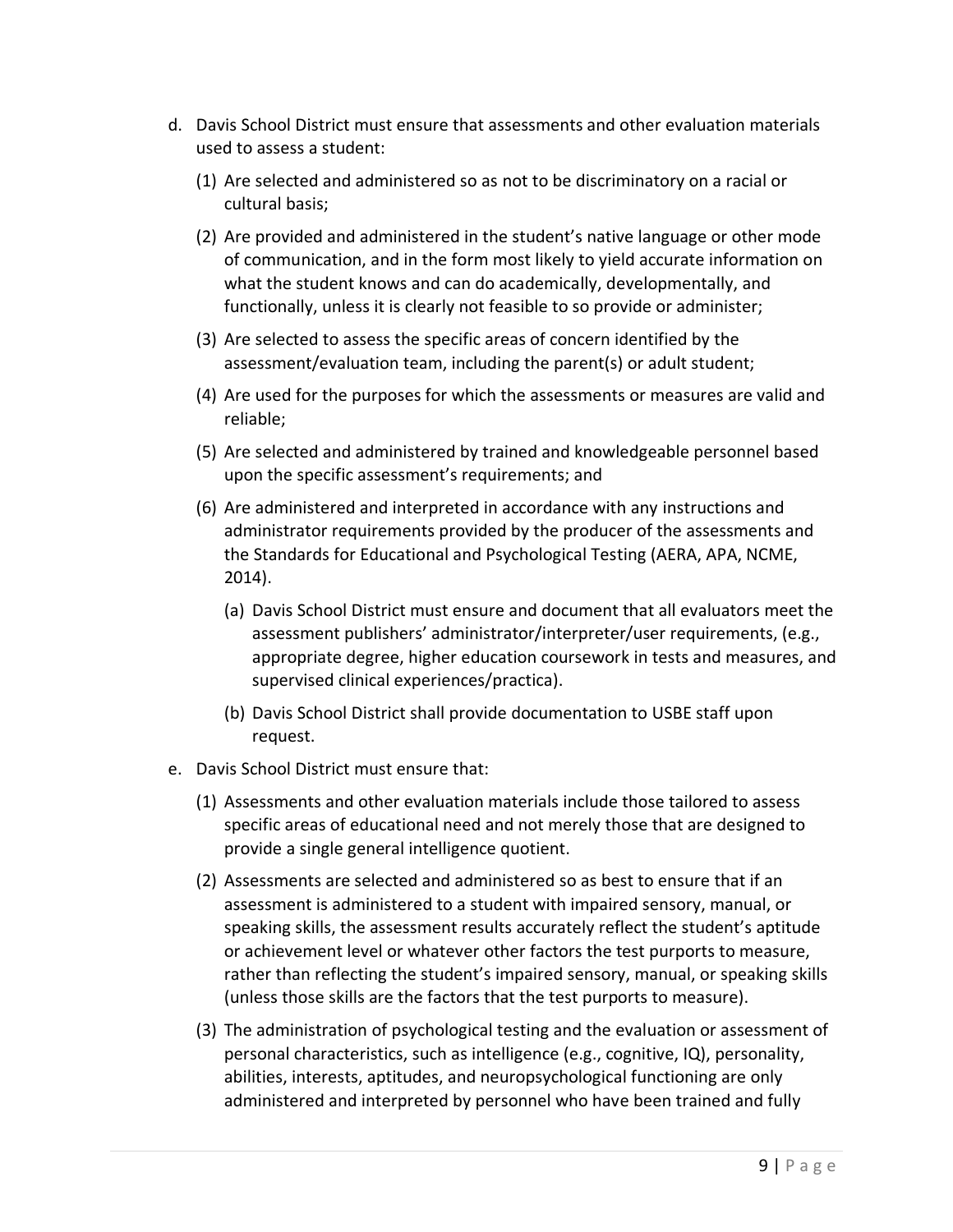meet the administrator/interpreter/user qualifications of the test publisher (e.g., appropriate degree, higher education coursework in tests and measures, and supervised clinical experiences/practica).

- (4) The student is assessed in all areas related to the suspected disability, including, if appropriate, health, vision, hearing, social and emotional status, general intelligence, academic performance, communicative status, and motor abilities.
- (5) Assessments of students with disabilities who transfer from another LEA to Davis School District in the same school year are coordinated with those students' prior and subsequent schools, as necessary and as expeditiously as possible, to ensure prompt completion of full evaluations.
- (6) In evaluating each student with a disability, the evaluation is sufficiently comprehensive to identify all the student's special education and related services needs, whether or not commonly linked to the disability category in which the student has been classified.
- (7) Assessment tools and strategies provide relevant information that directly assists persons in determining the educational needs of the student are provided.
- 2. The Utah Schools for the Deaf and the Blind (USDB) is available to LEAs for assessments of students with visual impairment and hearing loss, as well as professional learning on appropriate administration of assessments, and procedures to ensure appropriate interpretation of assessments (R277-800-7). The Utah Department of Health shall provide diagnostic and evaluation services, which are required by State or Federal law but are not typically otherwise provided by school districts and charter schools, to students with disabilities.

#### <span id="page-15-0"></span>II.G. REEVALUATION PROCEDURES (34 CFR § 300.303; RULES II.G.)

- 1. Davis School District must ensure that a reevaluation of each student with a disability is conducted:
	- a. If Davis School District determines the educational or related services needs, including improved academic achievement and functional performance, of the student warrant a reevaluation; or
	- b. If the student's parents or adult student or teacher requests a reevaluation.
- 2. A reevaluation:
	- a. May occur not more than once a year, unless the parent(s) or adult student and Davis School District agree otherwise; and
	- b. Must occur at least once every three years, unless the parent(s) or adult student and Davis School District agree that a reevaluation is unnecessary as there are data available to continue eligibility and determine the educational needs of the student. When the parent(s) or adult student and LEA agree that a reevaluation is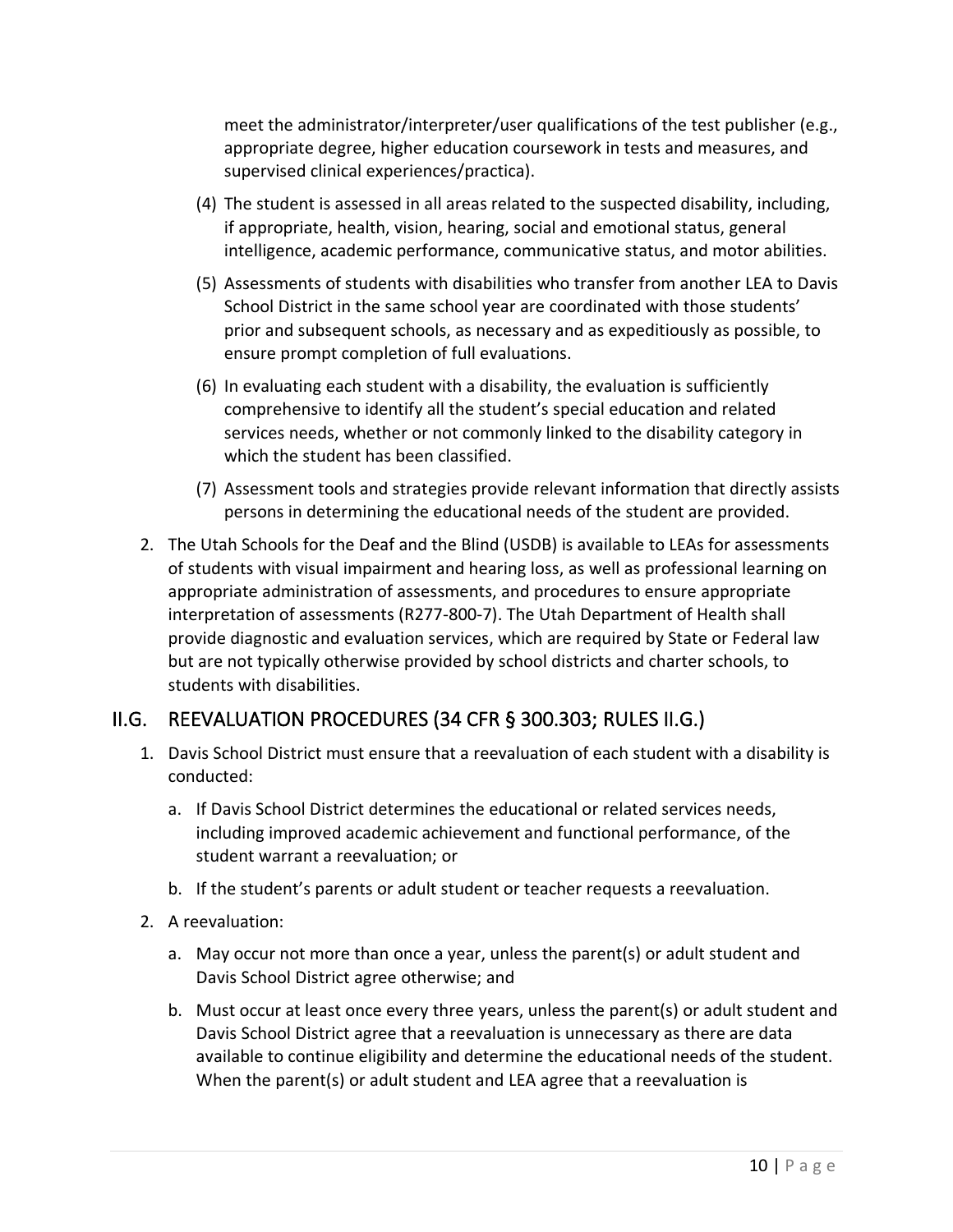unnecessary, the team must document data reviewed and used in an evaluation report and complete an eligibility determination.

#### <span id="page-16-0"></span>II.H. ADDITIONAL REQUIREMENTS FOR INITIAL EVALUATIONS AND REEVALUATION PROCEDURES (34 CFR § 300.305; RULES II.H.)

- 1. As part of any initial evaluation (if appropriate) and as part of any reevaluation, the IEP Team and other qualified professionals, as appropriate, must:
	- a. Review existing evaluation data on the student, including:
		- (1) Evaluations and information provided by the parent(s) of the student or the adult student;
		- (2) Current classroom-based, local, or State assessments, and classroom-based observations; and
		- (3) Observations by teachers and related services providers; and
	- b. On the basis of that review, and input from the student's parent(s) or the adult student, identify what additional data, if any, are needed to determine:
		- (1) Whether the student is a student with a disability and the educational needs of the student; or, in the case of a reevaluation of a student, whether the student continues to have such a disability, and the educational needs of the student;
		- (2) The present levels of academic achievement and related developmental needs of the student;
		- (3) Whether the student needs special education and related services; or, in the case of a reevaluation of a student, whether the student continues to need special education and related services; and
		- (4) Whether any additions or modifications to the special education and related services are needed to enable the student to meet the measurable annual goals set out in the IEP of the student and to participate, as appropriate, in the general education curriculum.
- 2. The IEP Team and other qualified professionals, as appropriate, may conduct its review of existing data without a meeting.
- 3. Davis School District must administer such assessments and other evaluation measures as may be needed to produce the data needed to determine continuing eligibility.
- 4. If the IEP Team and other qualified professionals, as appropriate, determine that no additional data are needed to determine whether the student continues to be a student with a disability and to determine the student's educational needs, Davis School District must notify the student's parent(s) or adult student of:
	- a. That determination and the reason(s) for the determination; and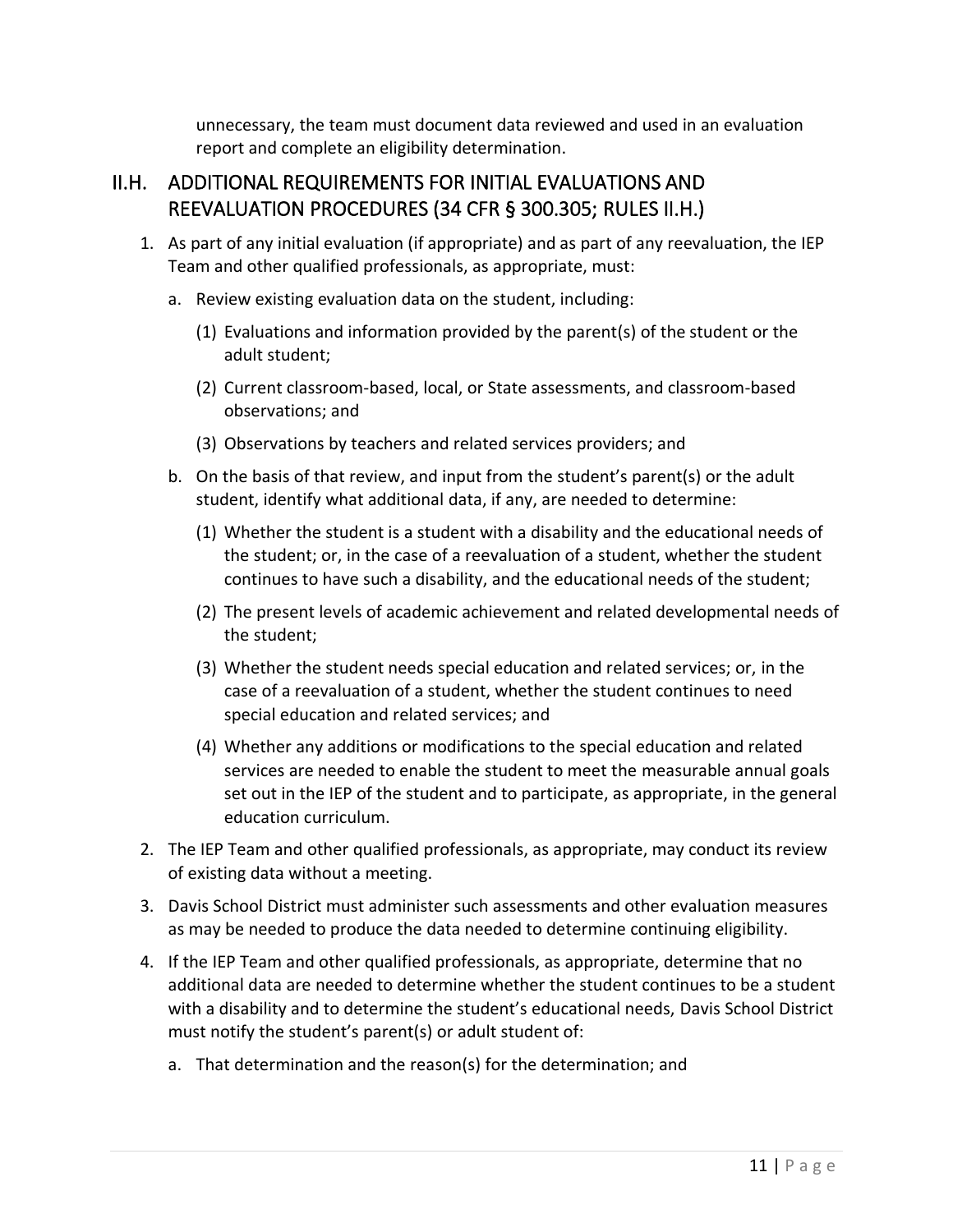- b. The right of the parent(s) or adult student to request an assessment to determine whether the student continues to be a student with a disability, and to determine the student's educational needs.
- 5. Davis School District is not required to conduct the assessment for reevaluation described in Rules II.H.4.b. unless requested to do so by the student's parent(s) or the adult student.
- 6. Evaluations before change in eligibility.
	- a. Davis School District must evaluate a student with a disability before determining that the student is no longer a student with a disability.
	- b. The evaluation is not required before the termination of a student's eligibility due to graduation from secondary school with a regular diploma, or due to exceeding the age eligibility for a FAPE under State law (i.e., age 22).
	- c. For a student whose eligibility terminates due to graduation from secondary school with a regular high school diploma or due to exceeding the age eligibility for a FAPE under State law, Davis School District must provide the student with a summary of the student's academic achievement and functional performance, which shall include recommendations on how to assist the student in meeting the student's postsecondary goals.

#### <span id="page-17-0"></span>II.I. DETERMINATION OF ELIGIBILITY (34 CFR § 300.306; RULES II.I.)

- 1. Upon completion of the administration of assessments and other evaluation measures, a group of qualified professionals and the parents of the student or the adult student determine eligibility under Part B of the IDEA and the Rules, including:
	- a. Whether that student is a student with a disability, and
	- b. The educational needs of the student.
- 2. Davis School District shall provide the parent(s) or adult student with a copy of the evaluation report and the documentation of determination of eligibility.
- 3. A student must not be determined to be a student with a disability:
	- a. If the determinant factor for that determination is:
		- (1) Lack of appropriate instruction in reading, including the essential components of reading instruction (phonemic awareness, alphabetic principle, vocabulary, comprehension, and fluency);
		- (2) Lack of appropriate instruction in mathematics; or
		- (3) Limited English proficiency; and
		- (4) If the student does not otherwise meet the eligibility criteria.
- 4. Procedures for determining eligibility and educational need.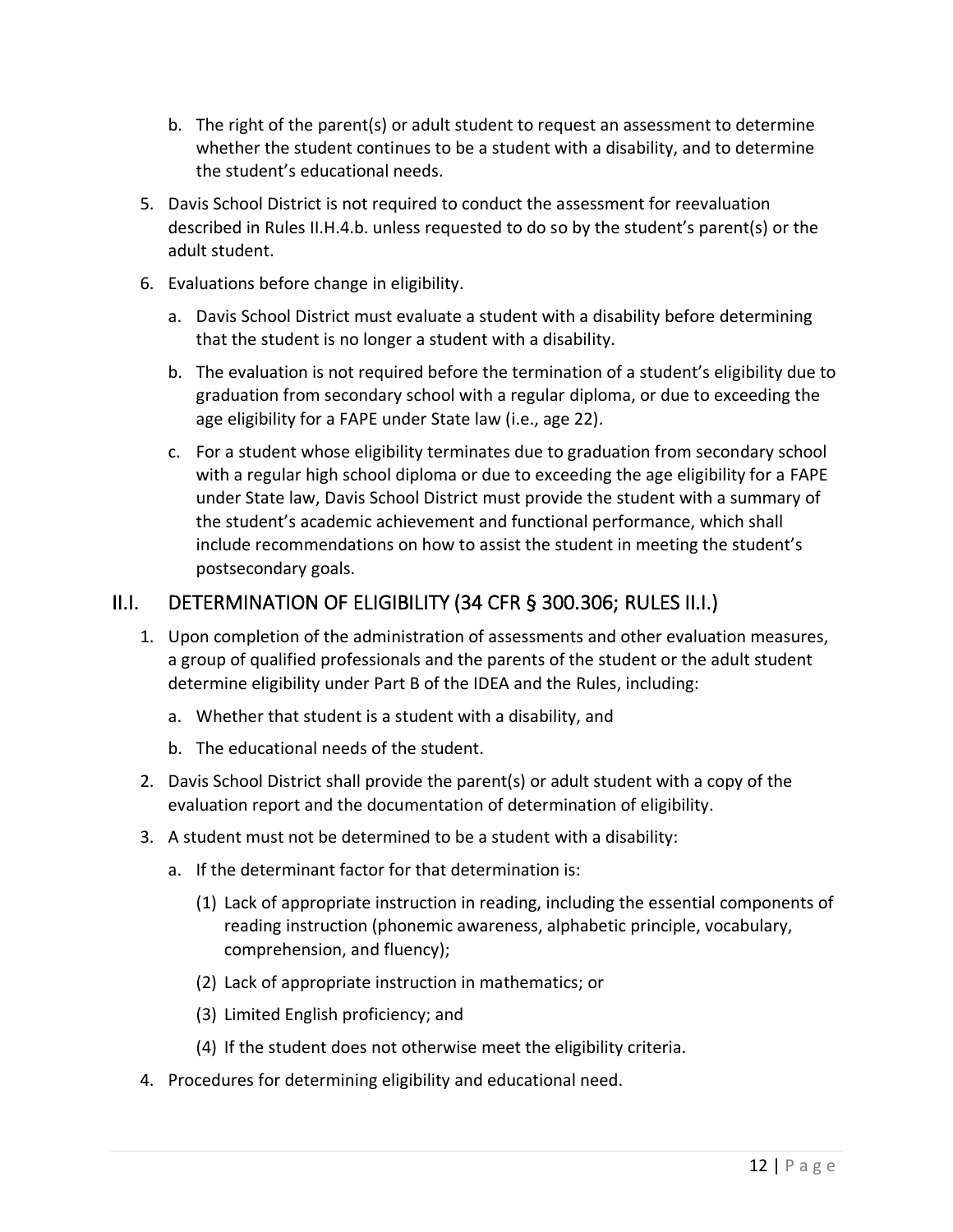- a. In interpreting evaluation data for the purpose of determining if a student is a student with a disability and the educational needs of the student, Davis School District must:
	- (1) Draw upon information from a variety of sources, such as aptitude and achievement tests, parent or adult student input, teacher recommendations, physical condition, social or cultural background, and adaptive behavior; and
	- (2) Ensure information obtained from all these sources is documented and carefully considered.
- b. If a determination is made that a student has a disability and needs special education and related services, an IEP must be developed for the student within 30 calendar days.

# <span id="page-18-0"></span>II.J. CATEGORICAL DEFINITIONS, CRITERIA, AND ASSESSMENTS (34 CFR § 300.8; RULES II.J.)

Davis School District has adopted the criteria and evaluation procedures, by category, for determining eligibility for a student with disabilities under Part B of the IDEA and the Rules II.J.1-13. Including:

- 1. Specific Learning Disabilities (Rules II.J.10.).
	- a. Definition (34 CFR § 300.8(C)(10); Rules II.J.10.a.).

Specific Learning Disabilities means a disorder in one or more of the basic psychological processes involved in understanding or in using language, spoken or written, that may manifest itself in the imperfect ability to listen, think, speak, read, write, spell, or do mathematical calculations, including conditions such as perceptual disabilities, brain injury, minimal brain dysfunction, dyslexia, and developmental aphasia, that affects a student's educational performance.

Specific learning disabilities does not include learning problems that are primarily the result of visual, hearing, or motor disabilities; of intellectual disability; of emotional disturbance; or of environmental, cultural, or economic disadvantage.

- b. Procedures for Identifying Students with Specific Learning Disabilities (34 CFR § 300.307; Rules II.J.10.b.).
	- (1) Davis School District has adopted the following method for determining a student's eligibility under the specific learning disability category:

(a) An other alternative research-based procedures (e.g., Patterns of Strengths and Weaknesses [PSW]) approved by Davis School District school board and submitted to the USBE called the Alternative method that demonstrates the student does not make sufficient progress to meet Stateapproved age- or grade-level standards in one or more of the areas identified in Rules II.J.10.b.(3)(a) (the team must refer to the USBE Specific Learning Disability Eligibility Guidelines when using this method).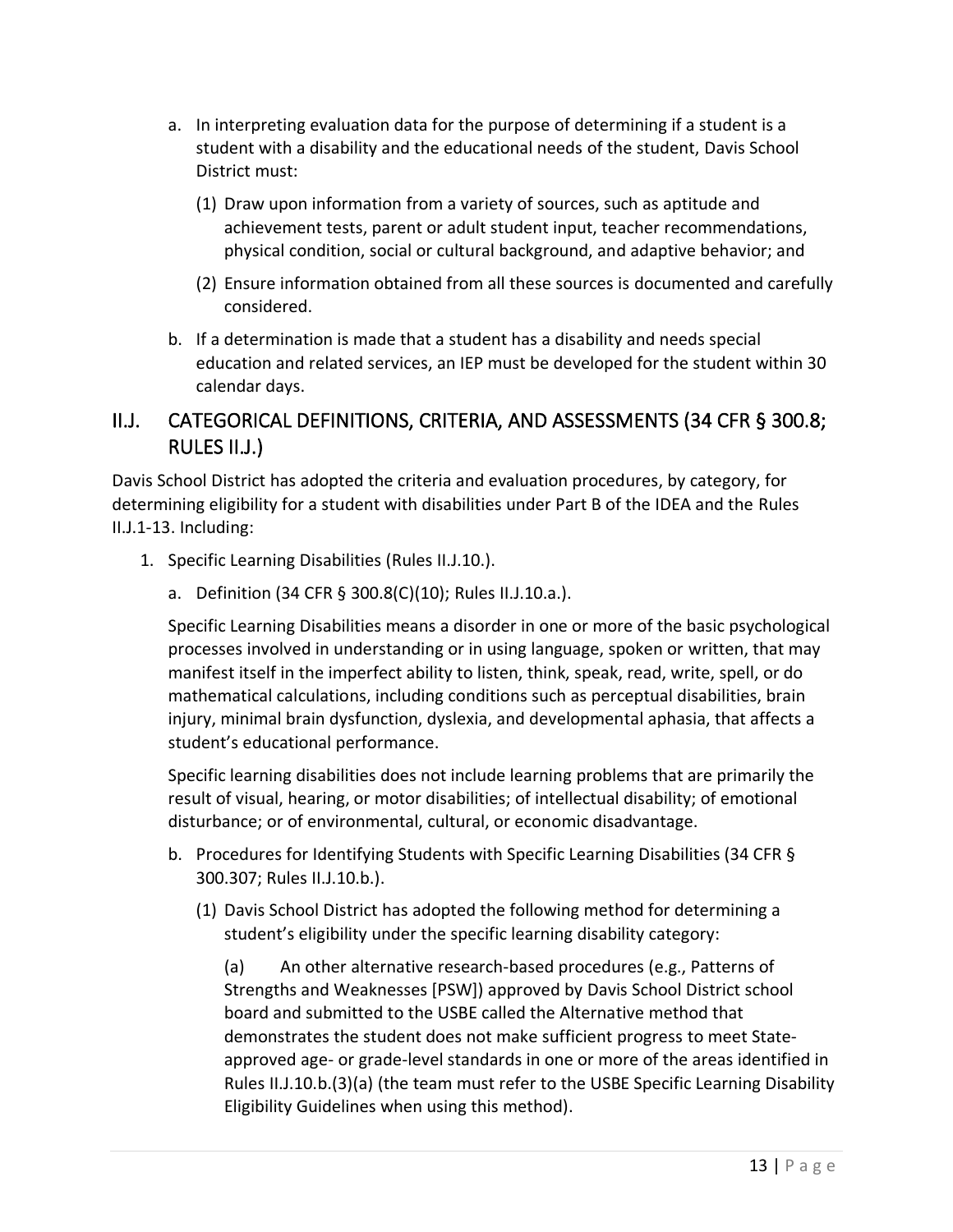(2) Additional team members (34 CFR § 300.308; Rules II.J.10.b.2.)

The determination of whether a student suspected of having a specific learning disability is a student with a disability must be made by the student's parent(s) or adult student and a team of qualified professionals, which must include:

- (a) The student's regular teacher; or
- (b) If the student does not have a regular teacher, a regular classroom teacher qualified to teach a student of his/her age; or
- (c) For a student of less than school age; an individual qualified by the USBE to teach a student of his/her age; and
- (d) At least one person qualified to conduct individual diagnostic examinations of students and interpret the results of those assessments (as per the publisher's assessment administration criteria), such as a school psychologist, speech-language pathologist, reading teacher or reading specialist, or special education teacher.
- (3) Determining the existence of a specific learning disability (34 CFR § 300.309; Rules II.J.10.b.3.)

The team described may determine that a student has a specific learning disability if:

- (a) The student does not achieve adequately for the student's age or to meet State-approved grade-level standards in one or more of the following areas, when provided with learning experiences and instruction appropriate for the student's age or State-approved grade-level standards:
	- (i) Oral expression;
	- (ii) Listening comprehension;
	- (iii) Written expression;
	- (iv) Basic reading skills;
	- (v) Reading fluency skills;
	- (vi) Reading comprehension;
	- (vii) Mathematics calculation;
	- (viii) Mathematics problem solving.
- (b) The group determines that its findings are not primarily the result of:
	- (i) A visual, hearing, or motor disability;
	- (ii) Intellectual disability;
	- (iii) Emotional disturbance;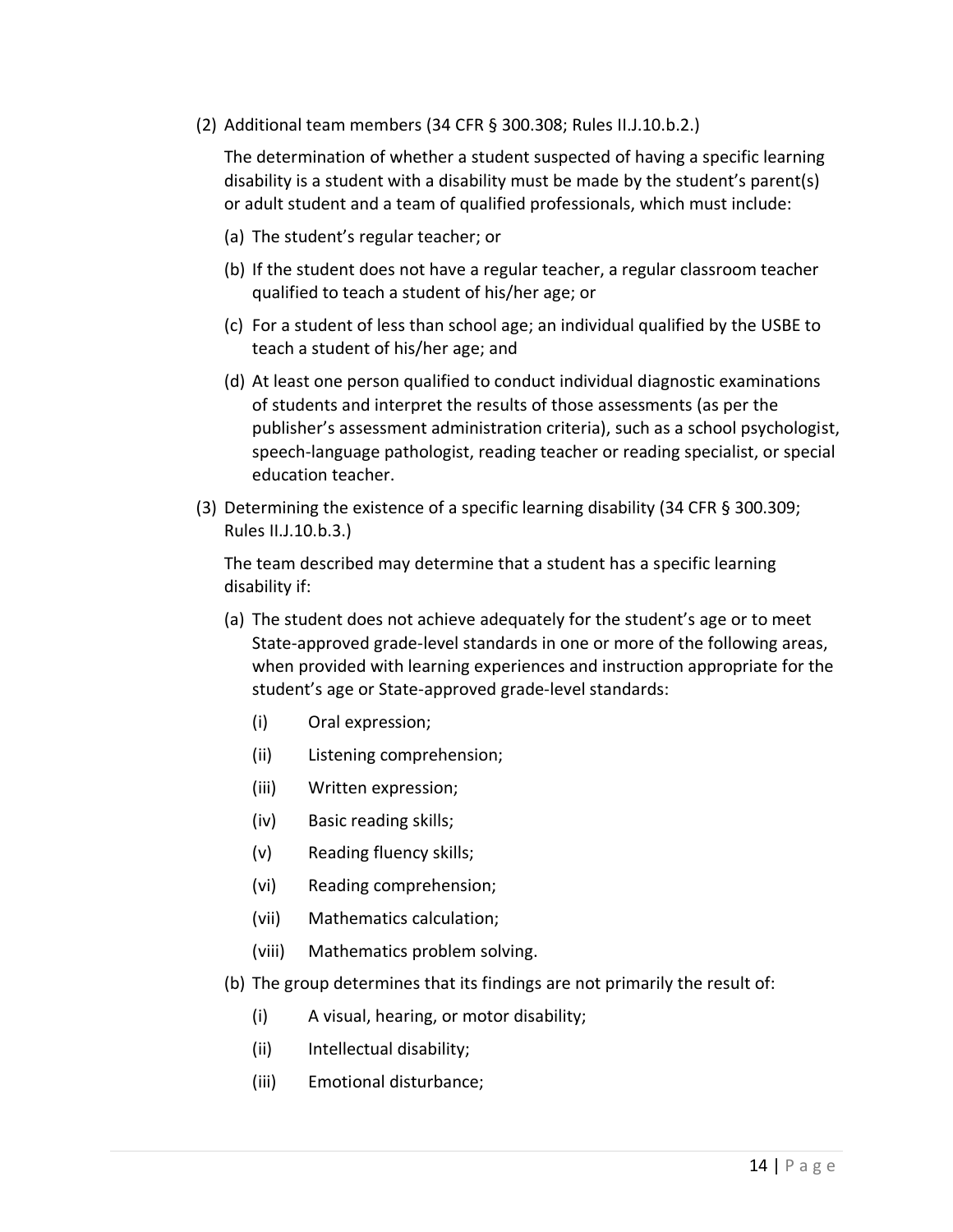- (iv) Cultural factors;
- (v) Environmental or economic disadvantage; or
- (vi) Limited English proficiency.
- (4) The specific learning disability must adversely affect the student's educational performance.
- (5) The student with the specific learning disability must need special education and related services (34 CFR § 300.8(a); Rules II.J.10.b.5.)
- (6) The team must determine that the specific learning disability is the student's primary disability.
- c. Evaluation (34 CFR § 300.309(b)–(c); Rules II.J.10.c.)
	- (1) An evaluation must include a variety of assessment tools and strategies and cannot rely on any single procedure as the sole criterion.
	- (2) To ensure underachievement in a student suspected of having a specific learning disability is not due to lack of appropriate instruction in reading or math, the group must consider, as part of the evaluation:
		- (a) Data that demonstrate that prior to, or as a part of, the referral process, the student was provided appropriate instruction in regular education settings, delivered by qualified personnel; and
		- (b) Data-based documentation of repeated assessments of achievement at reasonable intervals, reflecting formal assessment of student progress during instruction, which was provided to the student's parent(s) or the adult student.
	- (3) Davis School District must promptly request parental consent or consent of the adult student to evaluate the student to determine if the student needs special education and related services, and must adhere to the 45-school-day evaluation timeframe, unless extended by mutual written agreement of the student's parent(s) or adult student and a group of qualified professionals:
		- (a) If, prior to a referral, a student has not made adequate progress after an appropriate period of time as determined by Davis School District when provided appropriate instruction, and
		- (b) Whenever a student is referred for an evaluation.
	- (4) Observation (34 CFR § 300.310(a)–(c); Rules II.J.10.b.4.)

Davis School District must ensure the student is observed in the student's learning environment (including the regular classroom setting) to document the student's academic performance and behavior in the areas of concern.

(a) The team must decide to: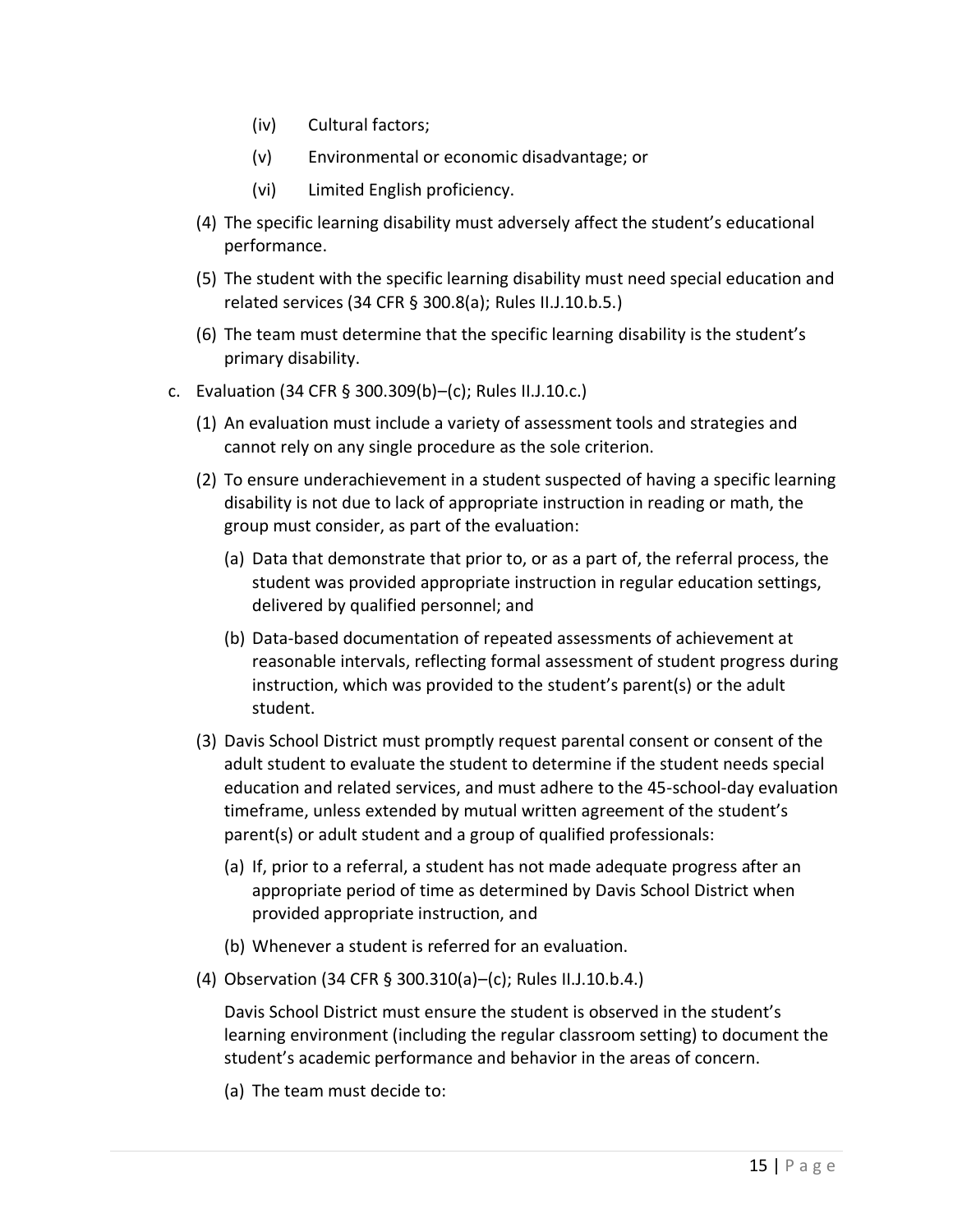- (i) Use information from an observation in routine classroom instruction and monitoring of the student's performance that was done before the student was referred for an evaluation; or
- (ii) Have at least one member of the team conduct an observation of the student's academic performance in the regular classroom after the student has been referred for an evaluation and parental consent or consent of the adult student is obtained.
- (b) If the student is a home-schooled student, Davis School District may determine how to conduct the observation and who will conduct it.
- (c) In the case of a student of less than school age or who is out of school, a group member must observe the student in an environment appropriate for a student of that age.
- (5) Specific documentation for the eligibility determination (34 CFR § 300.311; Rules II.J.10.b.5.)

The team's documentation of the determination of eligibility with a specific learning disability must contain a statement of:

- (a) Whether the student has a specific learning disability;
- (b) The basis for making the determination;
- (c) The relevant behavior, if any, noted during the observation of the student and the relationship of that behavior to the student's academic functioning;
- (d) The educationally relevant medical findings, if any; and
- (e) Whether the student meets the criteria below.
- (f) Alternative. The use of other alternative research-based procedures (e.g., Patterns of Strengths and Weaknesses (PSW)) approved by an LEA's board and submitted to the USBE.
	- (i) Davis School District uses an alternate method that demonstrates the student does not make sufficient progress to meet State-approved age- or grade-level standards in one or more of the areas identified in Rules II.J.10.b.(3)(a) when using a local school board-approved research-based process (the team must refer to the USBE Specific Learning Disability Eligibility Guidelines when using this method).
	- (ii) If Davis School District has identified PSW as its Alternative method, the team must:
		- (A) Review data from multiple sources that examines the student's progress over time in the area(s) of concern when evidence-based instruction has been provided;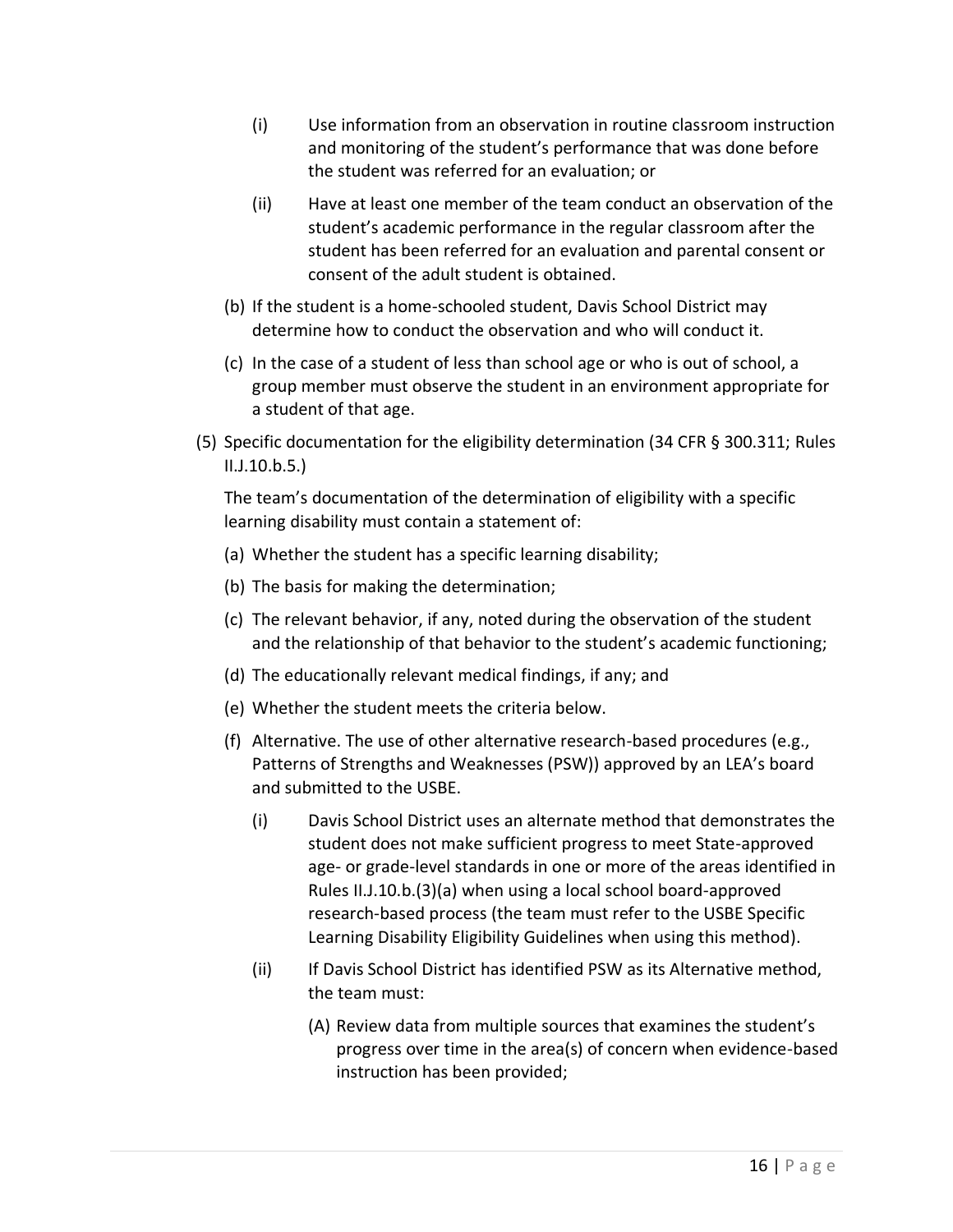- (B) Identify the student's strengths and weaknesses that are evident in both the classroom and standardized assessment results;
- (C) Determine that a relationship between the student's cognitive processing delays and academic deficits exists;
- (D) Consider whether the student's cognitive deficit includes both a normative and an intraindividual weakness that is consistent with academic performance data;
- (E) Consider whether the student's cognitive deficit includes both a normative and an intraindividual strength that is consistent with academic performance data; and
- (F) Identify a relationship between the student's cognitive weakness and academic performance.
- (6) The determination of the team concerning the effects of a visual, hearing, or motor disability; intellectual disability; emotional disturbance; cultural factors; environmental or economic disadvantage; or limited English proficiency on the student's achievement level;
- (7) The requirements of Rules II.D.–H. must be met.
- (8) Each team member must certify in writing whether the report reflects the member's conclusion (34 CFR § 300.311(b)). If it does not reflect the member's conclusion, the team member must submit a separate statement presenting the member's conclusions.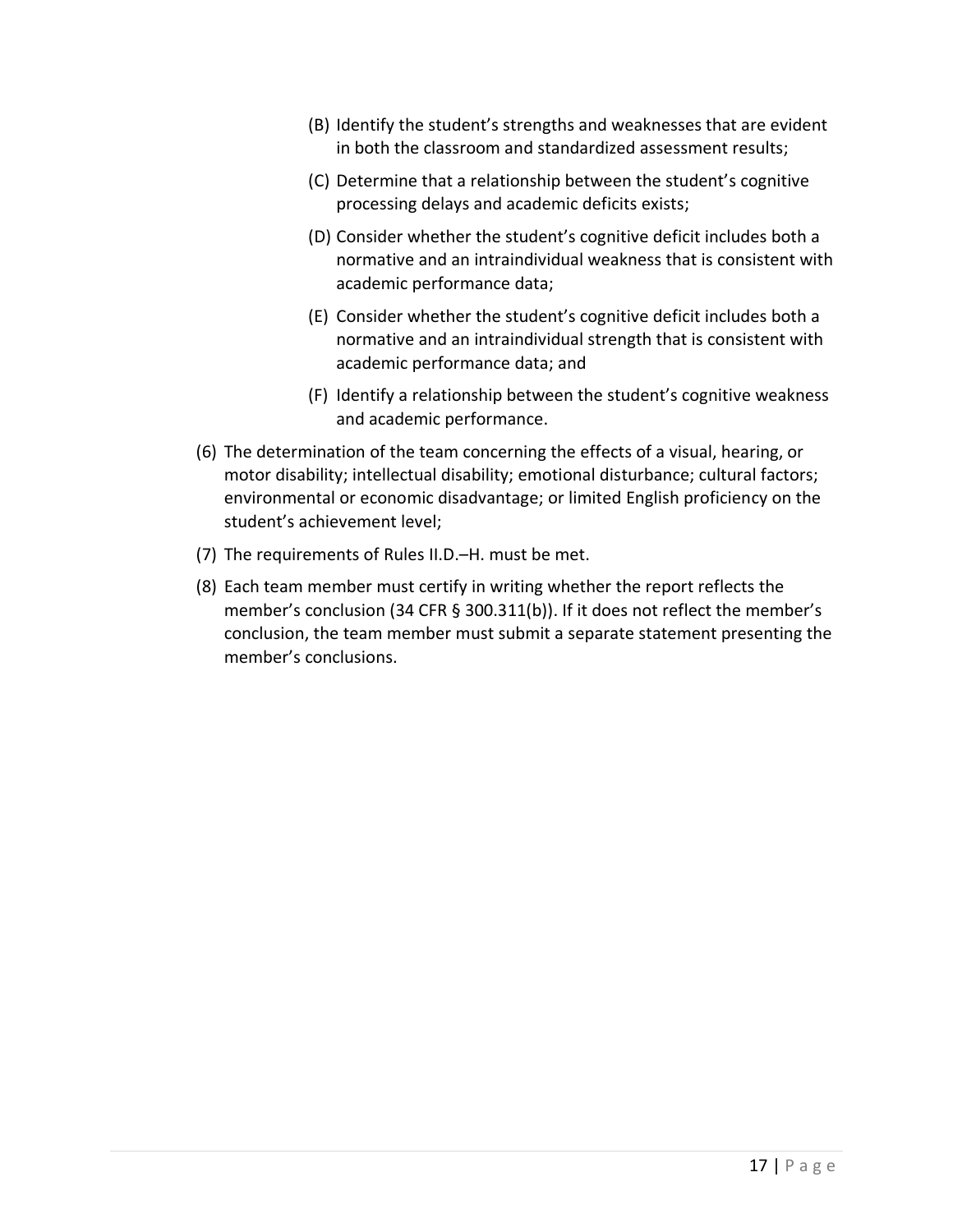# <span id="page-23-0"></span>III. IEP DEVELOPMENT AND SERVICE DELIVERY

# <span id="page-23-1"></span>III.A. INDIVIDUALIZED EDUCATION PROGRAM (RULES III.A.)

Davis School District implements the following policies and procedures to address the IEP requirements of Rules III.A-T., including the least restrictive environment (LRE) requirements, consistent with Part B of the IDEA and the Rules, as well as R277-750, R277-800, and the USBE/USDB Interagency Agreement.

#### <span id="page-23-2"></span>III.B. WHEN IEPS MUST BE IN EFFECT (34 CFR § 300.323; RULES III.B.)

- 1. At the beginning of each school year, Davis School District must have an IEP in effect for each student with a disability within its jurisdiction.
- 2. Davis School District must ensure that:
	- a. A meeting to develop an IEP for a student is conducted within 30 calendar days of a determination that the student needs special education and related services; and
	- b. As soon as possible following development of the IEP, special education and related services are made available to the student in accordance with the student's IEP.
	- c. Davis School District must ensure the student's IEP is:
		- (1) Accessible to each regular education teacher, special education teacher, related service provider, and any other service provider who is responsible for its implementation; and
		- (2) Each teacher and provider is informed of:
			- (a) His/her specific responsibilities related to implementing the student's IEP; and
			- (b) The specific accommodations, modifications, and supports that must be provided for the student in accordance with the IEP.
- 3. Documentation of IEP implementation shall be provided to USBE upon request.

#### <span id="page-23-3"></span>III.C. TRANSFER STUDENTS (34 CFR § 300.323; RULES III.C.)

- 1. Transfers within Utah.
	- a. In the case of a student with a disability with a current IEP who transfers from one LEA to another within the State within the same school year and enrolls in a new school, Davis School District, in consultation with the parent(s) or adult student, must provide a FAPE to the student, including services comparable to those described in the previously held IEP, until such time as Davis School District:
		- (1) Adopts the previously held IEP, or
		- (2) Develops, adopts, and implements a new IEP that is consistent with Federal regulations and the Rules.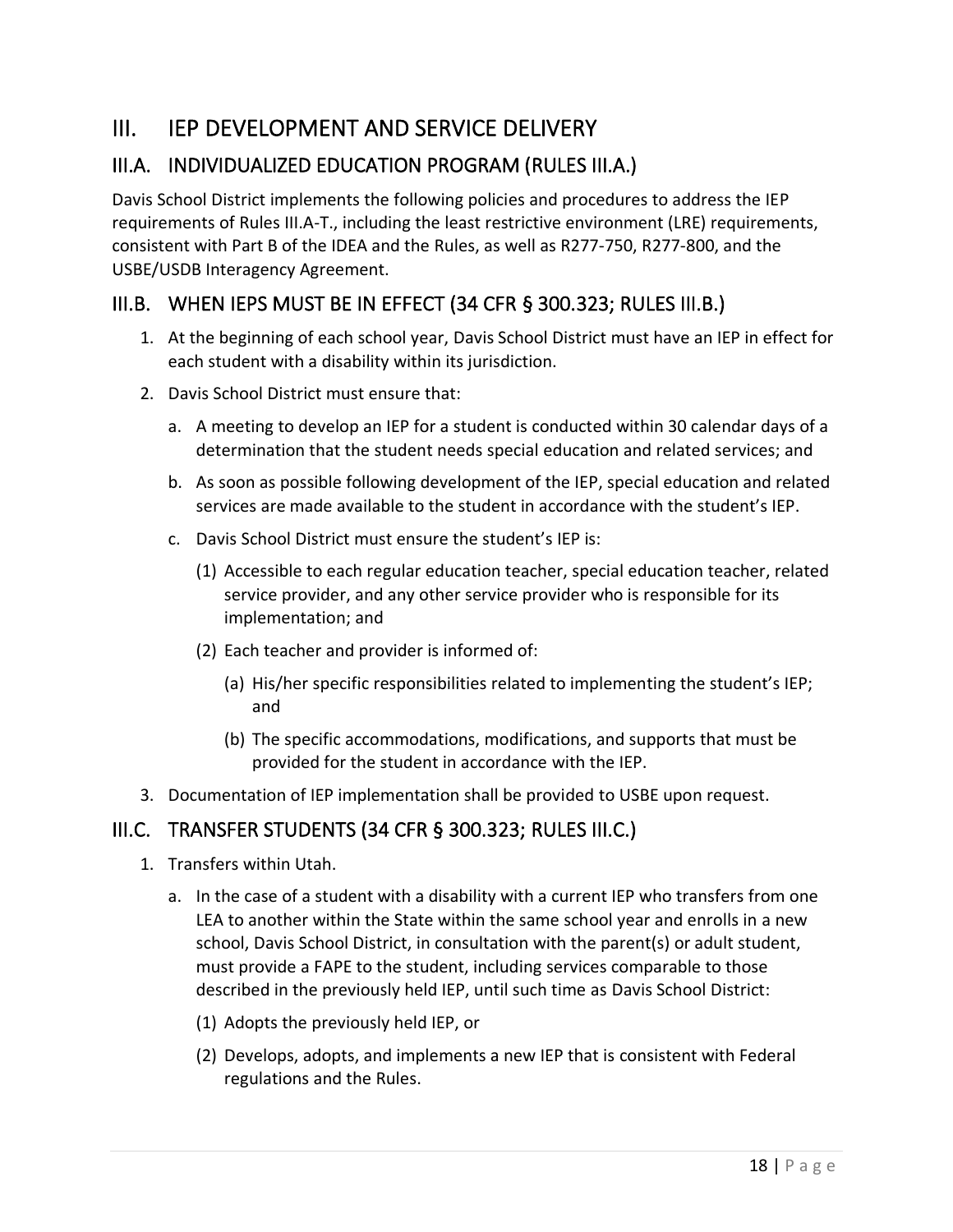- b. The requirements of 34 CFR § 300.323 also apply for students transferring from an LEA placement to a local juvenile or adult correctional facility or temporary State placement for observation and assessment.
- 2. Transfers from out of State.
	- a. In the case of a student with a disability with a current IEP who transfers LEAs within the same school year, who enrolls in a new school, and who has an IEP that was in effect in another State, Davis School District, in consultation with the parent(s) or adult student, must provide the student with a FAPE, including services comparable to those described in the previously held IEP, until Davis School District:
		- (1) Conducts an evaluation, if determined to be necessary by Davis School District; and
		- (2) Develops a new IEP, if appropriate, that is consistent with Federal and State law.
	- b. The evaluation for eligibility that may be conducted by Davis School District is considered an initial evaluation, not a reevaluation (71 FR 4668-82).
- 3. To facilitate the transition for a student described above:
	- a. Davis School District must take reasonable steps to promptly obtain the student's records, including the IEP and supporting documents and any other records relating to the provision of special education or related services to the student, from the previous LEA in which the student was enrolled; and
	- b. The previous LEA in which the student was enrolled must take reasonable steps to promptly respond to the request from Davis School District.
	- c. Davis School District must keep a copy of the records for three years after the transfer.
- 4. Experiencing difficulty in obtaining the IEP from the previous LEA does not relieve Davis School District of its obligation to have a current IEP in place for an eligible student.

#### <span id="page-24-0"></span>III.D. LEA RESPONSIBILITY FOR IEP MEETINGS (34 CFR § 300.323(C)(1)); RULES  $III.D.$

- 1. Davis School District is responsible for initiating and conducting meetings for the purpose of developing, reviewing, and revising the IEP of a student with a disability ages 3 through 21, consistent with the Rules.
- 2. A meeting to develop an IEP for an eligible student must be conducted within 30 calendar days of a determination that a student needs special education and related services.

# <span id="page-24-1"></span>III.E. IEP TEAM MEMBERSHIP (34 CFR § 300.321; RULES III.E.)

Davis School District must ensure the IEP Team for each student with a disability includes:

1. The parent(s) of the student or the adult student;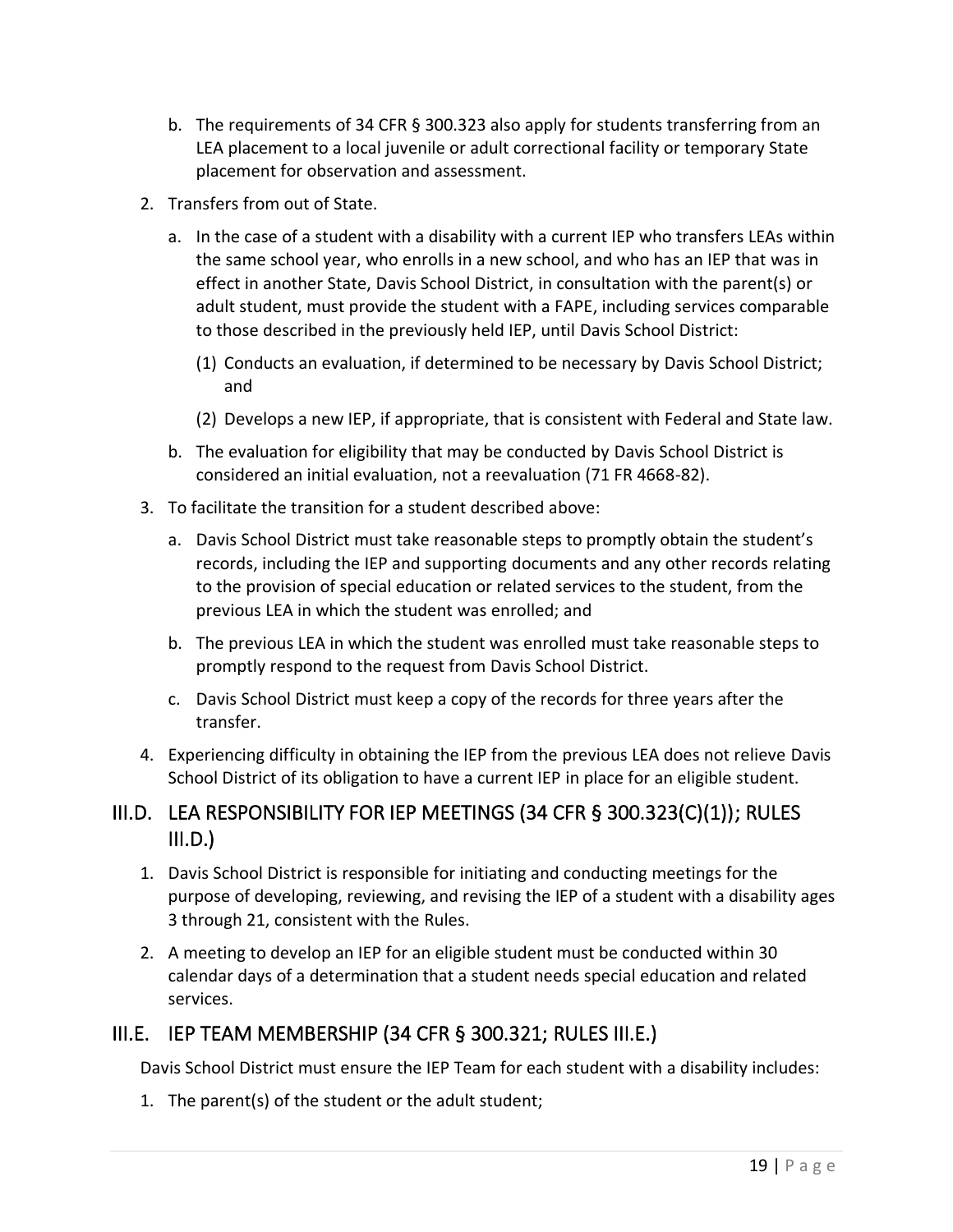- 2. Not less than one regular education teacher of the student (if the student is, or may be, participating in the regular education environment);
- 3. Not less than one special education teacher of the student, or where appropriate, not less than one special education provider of the student;
- 4. A representative of Davis School District who:
	- a. Is qualified to provide, or supervise the provision of, specially designed instruction to meet the unique needs of students with disabilities;
	- b. Is knowledgeable about the general education curriculum; and
	- c. Is knowledgeable about the availability of resources of Davis School District.
	- d. Davis School District may designate a Davis School District member of the IEP Team to also serve as Davis School District representative, if the above criteria are satisfied.
- 5. A representative of USDB and the LEA of residence when the student's placement is at USDB, when the IEP Team is considering placement at USDB, or when the student receives 180 minutes or more of special education and/or related services from USDB.
- 6. An individual who can interpret the instructional implications of evaluation results, who may be a member of the team described in this section;
- 7. At the discretion of the parent(s) or adult student or Davis School District, other individuals who have knowledge or special expertise regarding the student, including related services personnel as appropriate; and
- 8. Whenever appropriate, the student with a disability.
- 9. The determination of knowledge or special expertise of any individual described in Rule III.E.6. above must be made by the party (parent(s) or adult student or Davis School District) who invited the individual to be a member of the IEP Team.
- 10. If a purpose of the IEP Team meeting is consideration of the postsecondary goals for the student and the transition services needed to assist the student in reaching those goals, Davis School District must invite the student with a disability to attend the student's IEP meeting. If the student does not attend the IEP meeting, Davis School District must take other steps to ensure the student's preferences and interests are considered.
- 11. To the extent appropriate, with the written consent of the parent(s) or adult student, Davis School District must invite a representative of any participating agency that is likely to be responsible for providing or paying for transition services.
- 12. Signatures on an IEP denote participation of IEP Team members in the development of the IEP.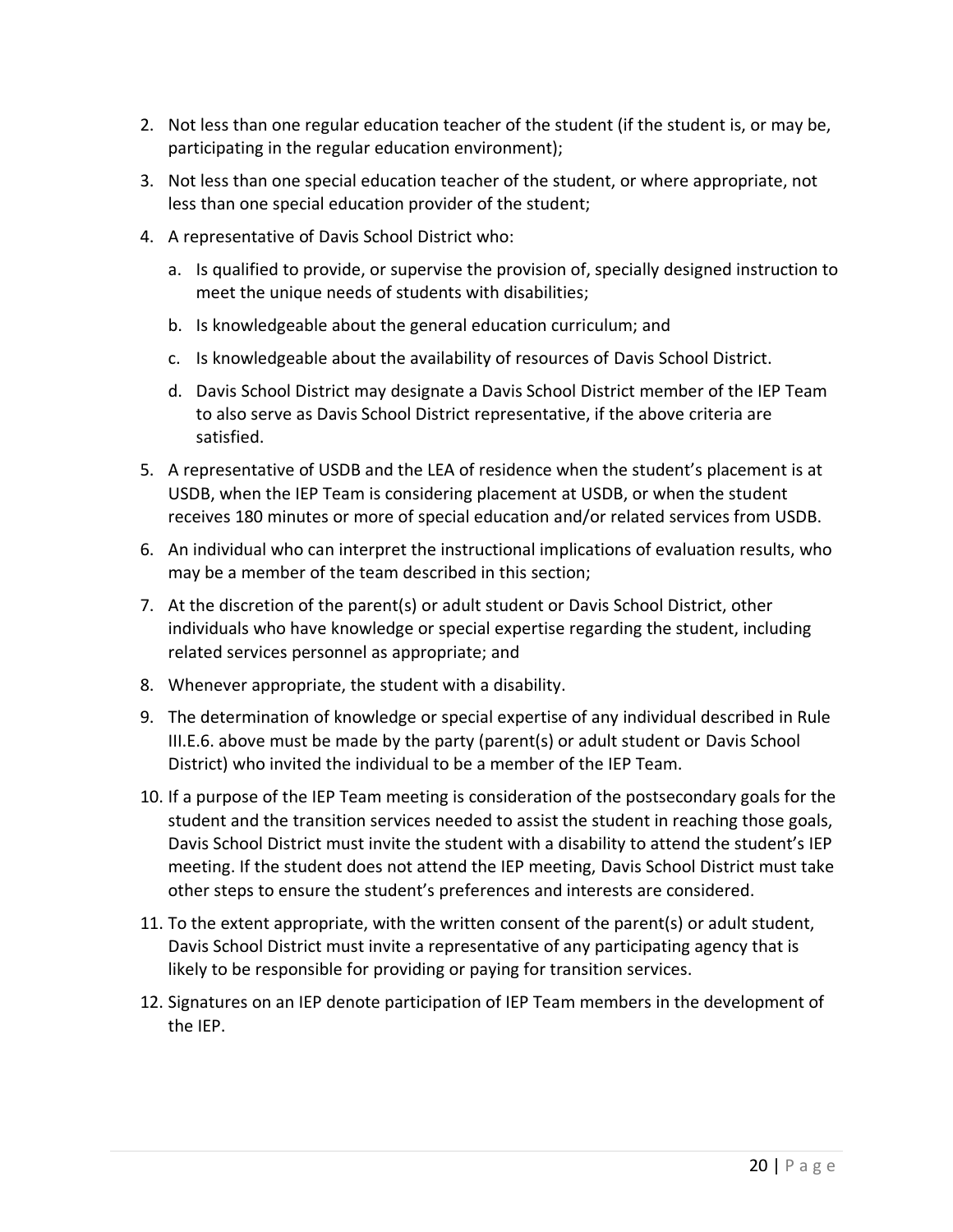#### <span id="page-26-0"></span>III.F. IEP TEAM ATTENDANCE (34 CFR § 300.321; RULES III.F.)

- 1. A required member of the IEP Team is not required to attend a particular IEP Team meeting, in whole or in part, if the parent(s) of a student with a disability or adult student and Davis School District agree, in writing, that the attendance of the member is not necessary because the member's area of the curriculum or related services is not being modified or discussed in the meeting.
- 2. A required member of the IEP Team may be excused from attending an IEP meeting, in whole or in part, when the meeting involves a modification to or discussion of the member's area of the curriculum or related services, if:
	- a. The parent(s) or adult student, in writing, and Davis School District consent to the excusal; and
	- b. The member submits, in writing, to the parent(s) or adult student and the IEP Team, input into the development of the IEP prior to the meeting.

#### <span id="page-26-1"></span>III.G. PARENT PARTICIPATION (34 CFR § 300.322; RULES III.G.)

- 1. Davis School District must take steps to ensure that one or both of the parents of a student with a disability or the adult student are present at each IEP meeting or are afforded the opportunity to participate, including:
	- a. Notifying parent(s) or adult student of the meeting early enough to ensure they will have an opportunity to attend; and
	- b. Scheduling the meeting at a mutually agreed-on time and place.
- 2. If the parent(s) or adult student cannot attend, Davis School District must use other methods to ensure participation of the parent(s) or the adult student, including individual or conference telephone calls. The parent(s) of a student with a disability or the adult student and Davis School District may agree to use alternative means of meeting participation, such as video conferences and conference calls (34 CFR § 300.328).
- 3. A meeting may be conducted without a parent or the adult student in attendance if Davis School District is unable to convince the parent(s) or the adult student they should attend. In this case, Davis School District must keep a record of its attempts to arrange a mutually agreed-on time and place, such as:
	- a. Detailed records of telephone calls made or attempted and the results of those calls;
	- b. Copies of correspondence sent to the parent(s) or adult student and any responses received; and
	- c. Detailed records of visits made to the parent's(s') or adult student's home or place of employment and the results of those visits.
- 4. Davis School District must take whatever action is necessary to ensure the parent(s) or adult student understands the proceedings of the IEP Team meeting, including arranging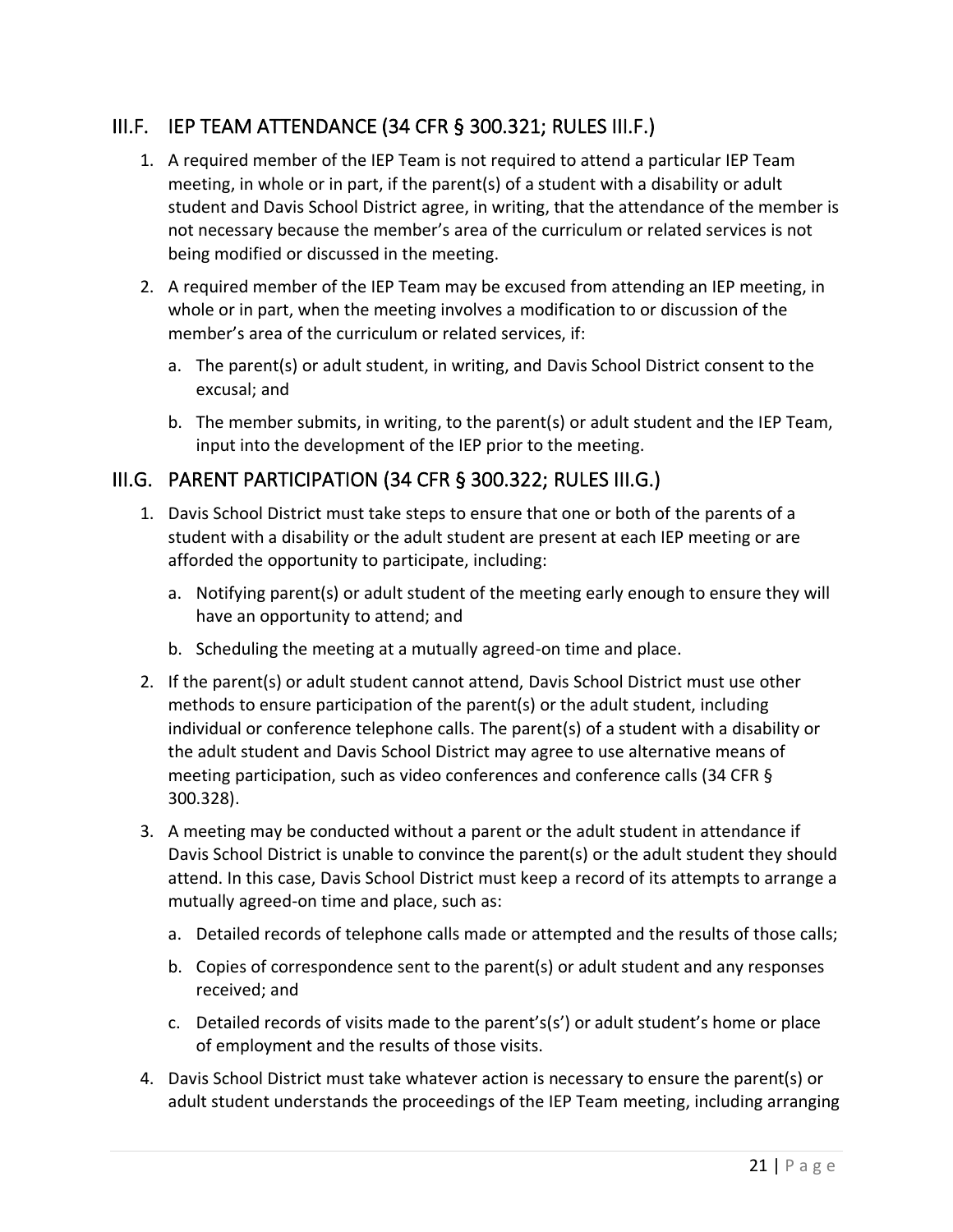for an interpreter for parent(s) or adult student with deafness or whose native language is other than English.

- a. Under UCA 35A-13-604, an individual is required to be certified as an interpreter if that individual provides interpreter services for deaf and hard of hearing individuals.
- b. An individual providing interpreting services other than those for deaf and hard of hearing individuals shall be trained.
- 5. The parent(s) of a student with a disability or adult student are participants along with school personnel in developing, reviewing, and revising the IEP for their student. This is an active role in which the parent(s) or adult student:
	- a. Provide critical information regarding the strengths of the student and express their concerns for enhancing the education of the student;
	- b. Participate in the discussion of the student's need for special education and related services, and supplementary aids and services; and
	- c. Join with other participants in deciding how the student will be involved and progress in the general curriculum, how the student will participate in State- and LEA-wide assessments, and what services Davis School District will provide to the student and in what setting.
- 6. Davis School District must give the parent(s) or adult student a copy of the student's IEP at no cost to the parent(s) or adult student.

# <span id="page-27-0"></span>III.H. NOTICE OF MEETING (34 CFR § 300.322; RULES III.H.)

- 1. The notice of meeting required to be provided to the parent(s) or adult student must:
	- a. Indicate the purpose, time, and location of the meeting and who will be in attendance; and
	- b. Inform the parent(s) or adult student of the provision for participation of other individuals who have knowledge or special expertise about the student on the IEP Team.
	- c. Inform the parent(s) that, at their request, the Part C service coordinator, or other representatives of the Part C system, may be invited to participate at the initial IEP team meeting for a student previously served under Part C of the IDEA.
- 2. For a student with a disability, ages 14 and older, or younger if determined appropriate by the IEP Team, the IEP notice of meeting also must:
	- a. Indicate that a purpose of the meeting will be the consideration of the postsecondary goals and transition services for the student; and
	- b. Indicate that Davis School District will invite the student; and
	- c. Identify any other agency that will be invited, with parental or adult student consent, to send a representative.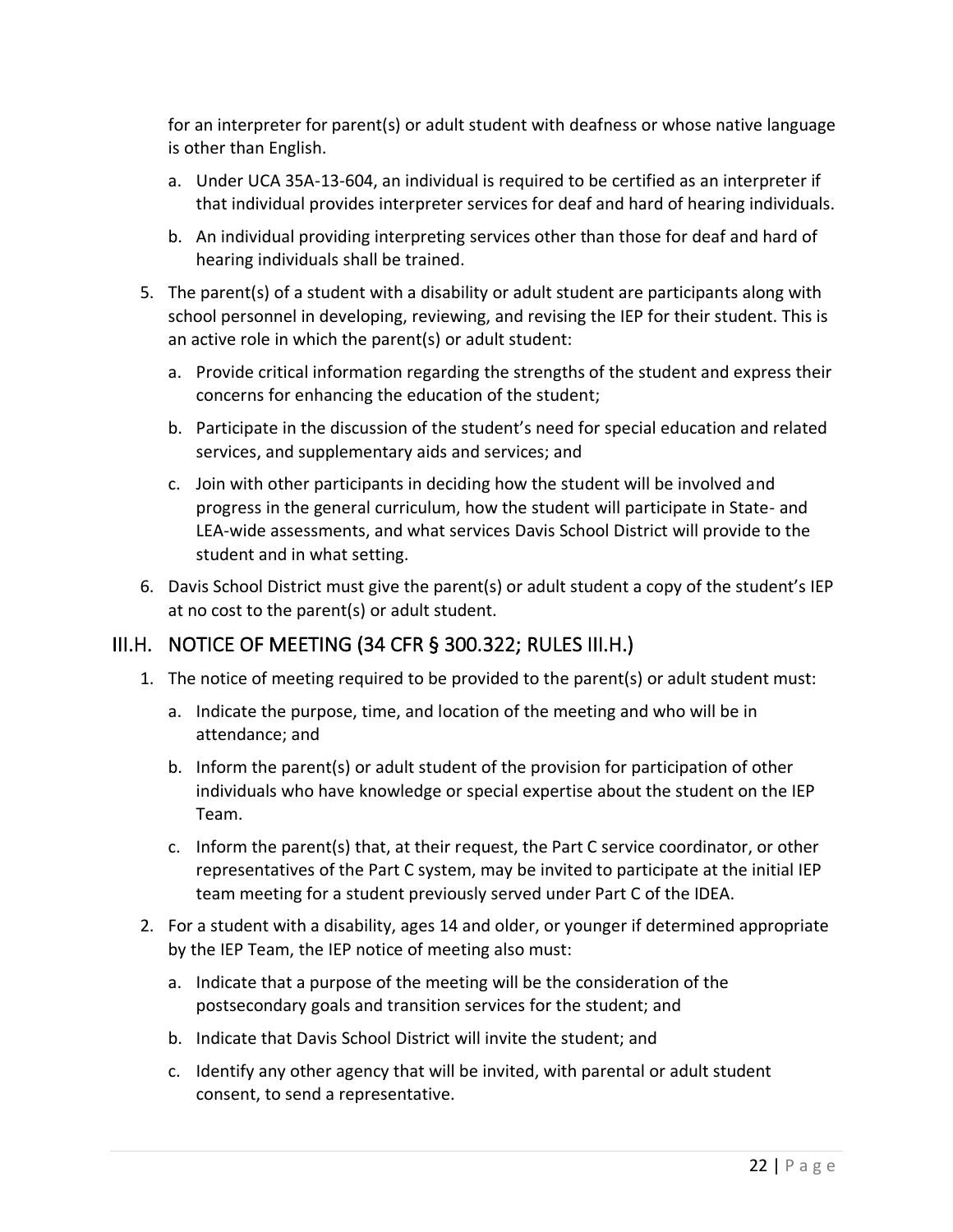3. When conducting IEP Team meetings and placement meetings and carrying out administrative matters, the parent(s) of a student with a disability or adult student and Davis School District may agree to use alternative means of meeting participation such as video conferences and conference calls (34 CFR § 300.328).

# <span id="page-28-0"></span>III.I. DEVELOPMENT, REVIEW, AND REVISION OF THE IEP (34 CFR § 300.324; RULES III.I.)

- 1. Development, review, and revision of the IEP.
	- a. In developing each student's IEP, the IEP Team must consider:
		- (1) The strengths of the student;
		- (2) The concerns of the parent(s) or adult student for enhancing the education of the student;
		- (3) The results of the initial or most recent evaluation of the student, and
		- (4) The academic, developmental, and functional needs of the student.
	- b. The IEP Team, in conducting a meeting to develop, review and, if appropriate, revise a student's IEP, must consider the following special factors:
		- (1) In the case of a student with limited English proficiency (LEP), consider the language needs of the student as those needs relate to the student's IEP;
		- (2) In the case of a student who is blind or visually impaired, provide for instruction in braille and the use of braille unless the IEP Team determines, after an evaluation of the student's reading and writing skills, needs, and appropriate reading and writing media (including an evaluation of the student's future needs for instruction in braille or the use of braille), that instruction in braille or the use of braille is not appropriate for the student;
			- (a) Prior to determining whether a blind student should use braille as the primary reading mode, the student's IEP Team must be provided (through pertinent literature or discussions with competent braille users and educators, or both) with detailed information about the use and efficiency of braille as a reading medium, in order to make an informed choice as to the student's primary reading.
		- (3) Consider the communication needs of the student and, in the case of a student who is deaf or hard of hearing, consider the student's language and communication needs, opportunities for direct communication with peers and professional personnel in the student's language and communication mode, academic level, and full range of needs, including opportunities for direct instruction in the student's language and communication mode;
		- (4) Consider whether the student needs assistive technology devices and services in school and on a case-by-case basis, in a student's home or other setting; and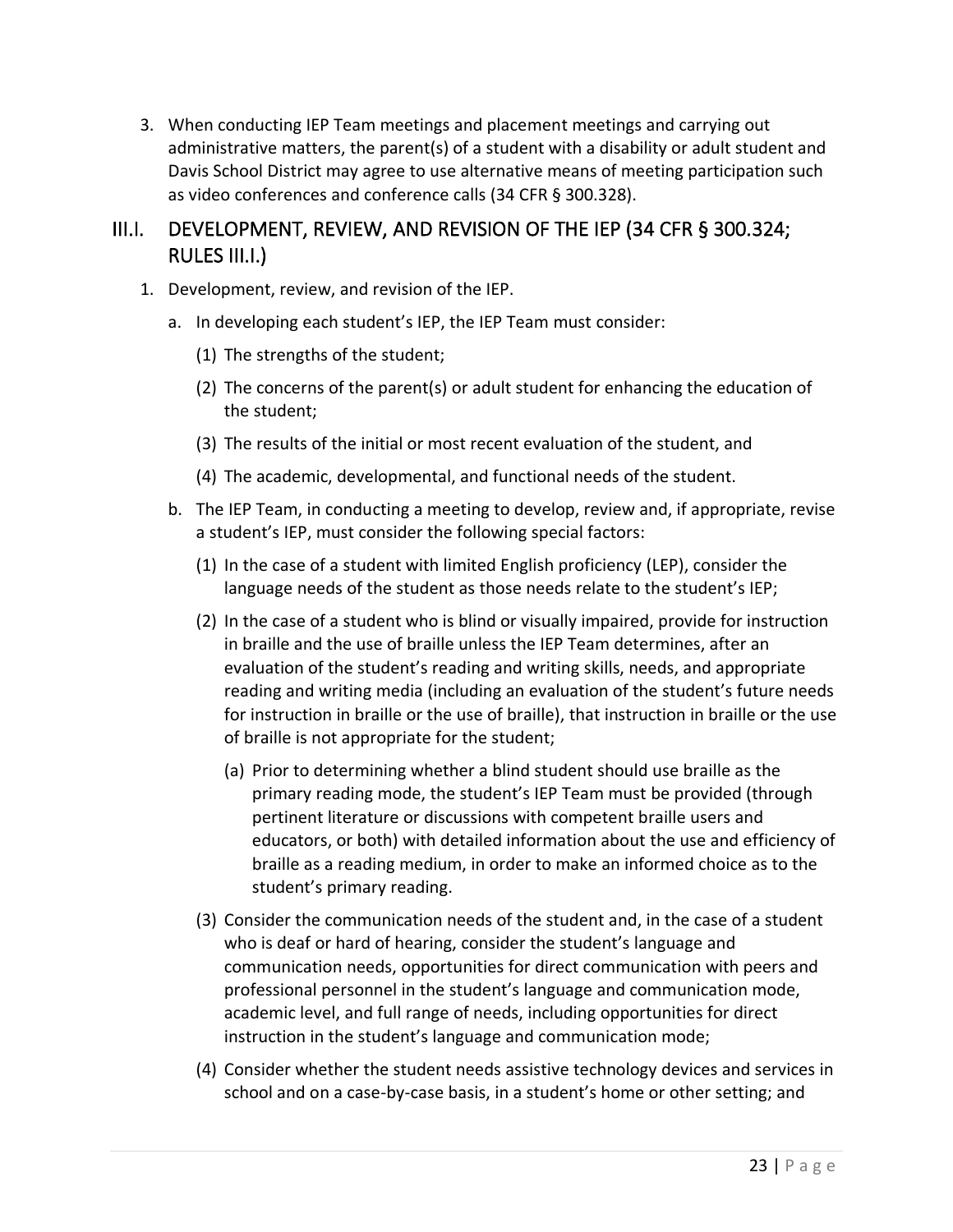- (5) In the case of a student whose behavior impedes the student's learning or that of others, consider the use of positive behavior interventions and supports, and other strategies, to address that behavior.
	- (a) When making decisions on behavior interventions, the IEP Team must refer to the USBE Least Restrictive Behavior Interventions (LRBI) Technical Assistance (TA) Manual for information on research-based intervention procedures.
		- (i) Emergency safety interventions may only be included in an IEP as a planned intervention when the IEP Team agrees that less restrictive means which meet circumstances in R277-608 have been attempted, a functional behavior assessment (FBA) has been conducted, and a positive behavior intervention plan based on data analysis has been developed and implemented (R277-609).
	- (b) The purpose of the LRBI TA Manual related to the use of positive behavior supports and behavior interventions in schools is to:
		- (i) Protect the safety and well-being of all students;
		- (ii) Provide protection for students, teachers, other school personnel, and LEAs; and
		- (iii) Ensure parent(s) or adult students are involved in the consideration and selection of behavior interventions to be used.
	- (c) When an emergency situation occurs that requires the immediate use of an emergency safety intervention to protect the student or others from harm, the staff shall comply with requirements in R277-609 with regards to time limitations and parental or adult student notification.
	- (d) As appropriate, the student should receive a FBA and behavior intervention services and modifications that are designed to address the behavior (34 CFR  $§$  300.530(d)(1)(ii)).
- c. If, in considering the special factors described above, the IEP Team determines a student needs a particular device or services for educational purposes (including an intervention, accommodation, or other program modification) in order for the student to receive a FAPE, the IEP Team must include a statement to that effect in the student's IEP.
- d. A regular education teacher of a student with a disability, as a member of the IEP Team, must, to the extent appropriate, participate in the development of the IEP of the student, including the determination of:
	- (1) Appropriate positive behavior interventions and supports and other strategies for the student; and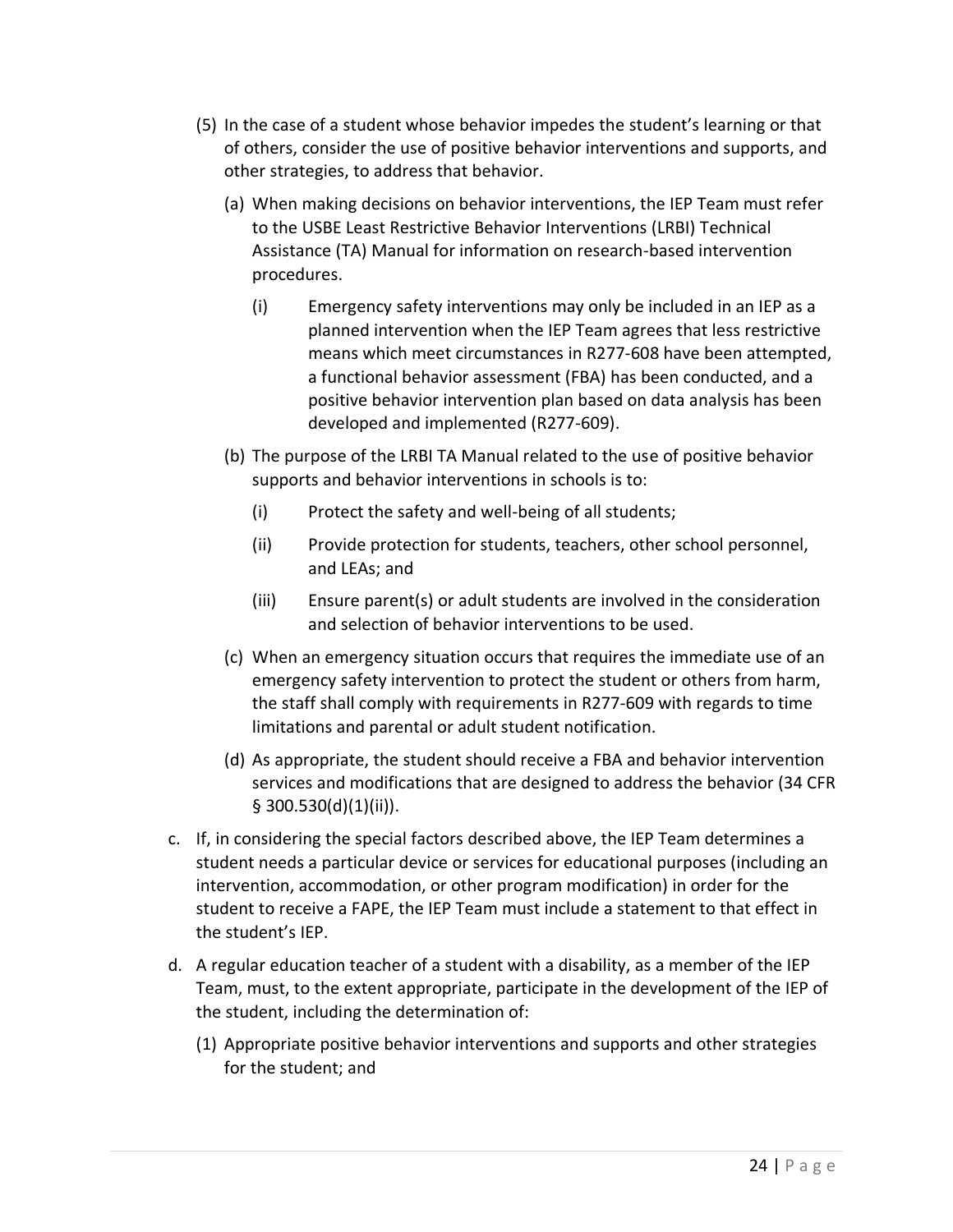- (2) Supplementary aids and services, program modifications, and support for school personnel consistent with the IEP.
- 2. Changes to the IEP.
	- a. In making changes to a student's IEP after the annual IEP Team meeting for a school year, the parent(s) of a student with a disability or adult student and Davis School District may agree not to convene an IEP meeting for the purposes of making those changes, and instead may develop a written document to amend or modify the student's current IEP.
	- b. Upon request, the parent(s) or adult student must be provided with a revised copy of the IEP with the amendments incorporated.
	- c. If changes are made to the student's IEP through the amendment process, Davis School District must ensure the student's IEP Team is informed of those changes.
- 3. To the extent possible, Davis School District must encourage the consolidation of reevaluation meetings and other IEP Team meetings for the student (34 CFR § 300.324(a)(5)).
- 4. Review and revision of the IEP.

Davis School District must ensure the IEP Team:

- a. Reviews the student's IEP periodically, but not less than annually, to determine whether the annual goals for the student are being achieved; and
- b. Revises the IEP, as appropriate, to address:
	- (1) Any lack of expected progress toward the annual goals in the IEP and in the general education curriculum, if appropriate;
	- (2) The results of any reevaluation;
	- (3) Information about the student provided to, or by, the parent(s) or adult student;
	- (4) The student's anticipated needs; or
	- (5) Other matters.
- c. In conducting a review of the student's IEP, the IEP Team must consider the special factors in Rules III.I.1.b.
- d. A regular education teacher of the student, as a member of the IEP Team, must participate in the review and revision of the IEP of the student, if the student is or may be participating in the general education classroom.
- e. If a participating agency, other than Davis School District, fails to provide the transition services described in the IEP, Davis School District must reconvene the IEP Team to identify alternative strategies to meet the transition objectives for the student set out in the IEP.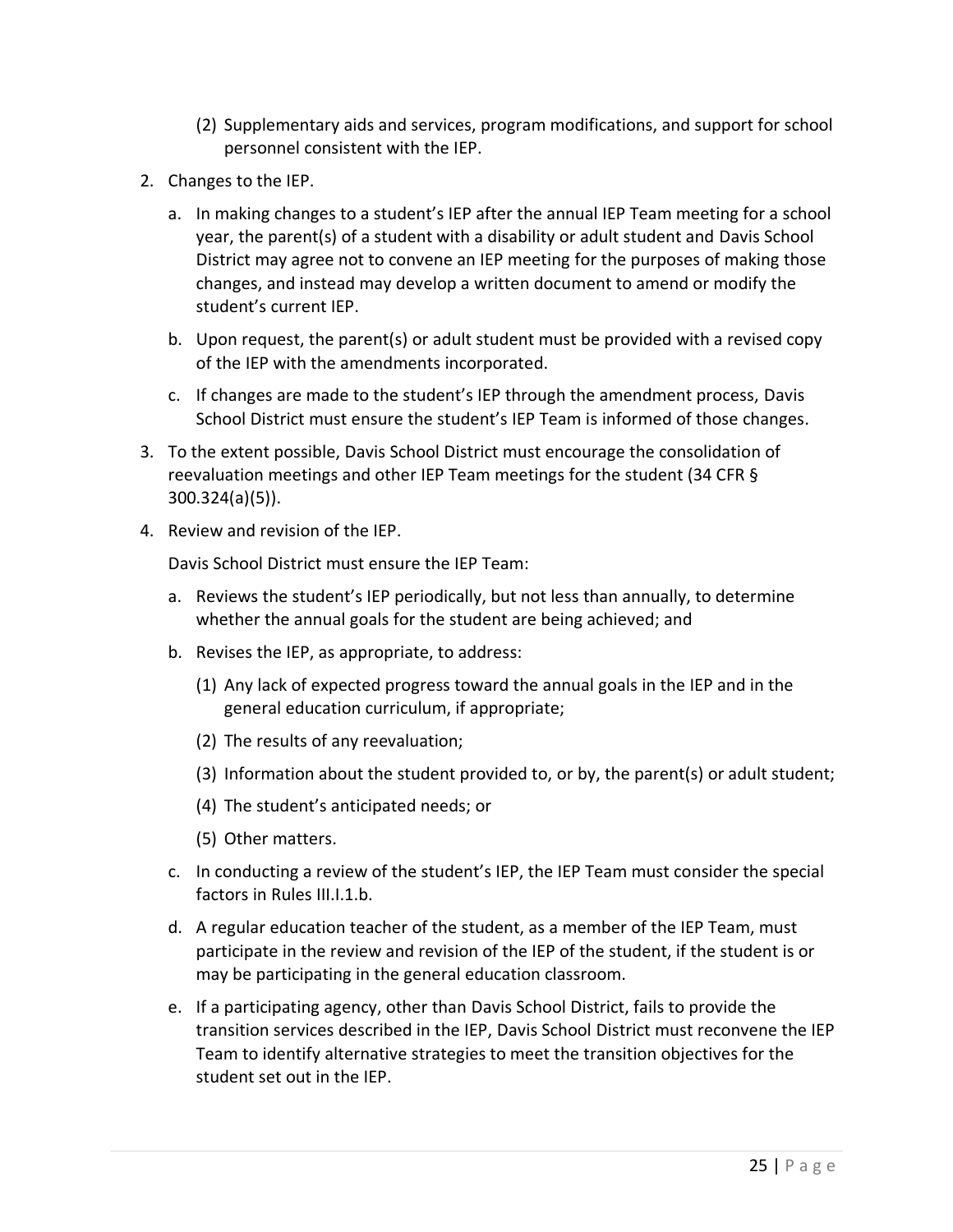f. Nothing in this part relieves any participating agency, including a State vocational rehabilitation agency, of the responsibility to provide or pay for any transition service that the agency would otherwise provide to students with disabilities who meet the eligibility criteria of that agency.

# <span id="page-31-0"></span>III.J. DEFINITION OF THE INDIVIDUALIZED EDUCATION PROGRAM (34 CFR § 300.320; RULES III.J.)

- 1. The term individualized education program (IEP) means a written statement for each student with a disability that is developed, reviewed, and revised in a meeting.
- 2. The IEP must include:
	- a. A statement of the student's present levels of academic achievement and functional performance (PLAAFP), including:
		- (1) How the student's disability affects the student's involvement and progress in the general education curriculum (i.e., the same grade-level curriculum as for non-disabled students); or
		- (2) For preschool students, as appropriate, how the disability affects the student's participation in appropriate activities; and
		- (3) For students who are blind, the results obtained from a braille-related or braille skills assessment;
	- b. A statement of measurable annual goals, including academic and functional goals designed to:
		- (1) Meet the student's needs that result from the student's disability to enable the student to be involved in and make progress in the grade-level general education curriculum; and
		- (2) Meet each of the student's other educational needs that result from the student's disability;
	- c. For eligible students with significant cognitive disabilities who will participate in grade-level alternate achievement standards (i.e., Essential Elements):
		- (1) Notification to the parent(s) or adult student that the student's academic achievement will be measured through an assessment of the grade-level Utah alternate achievement standards and how participation in such alternate achievement assessments may delay or otherwise affect the student from completing the requirements for a regular high school diploma; and
		- (2) A description of benchmarks or short-term objectives for each annual goal;
	- d. A description of:
		- (1) How the student's progress toward meeting the annual IEP goals will be measured; and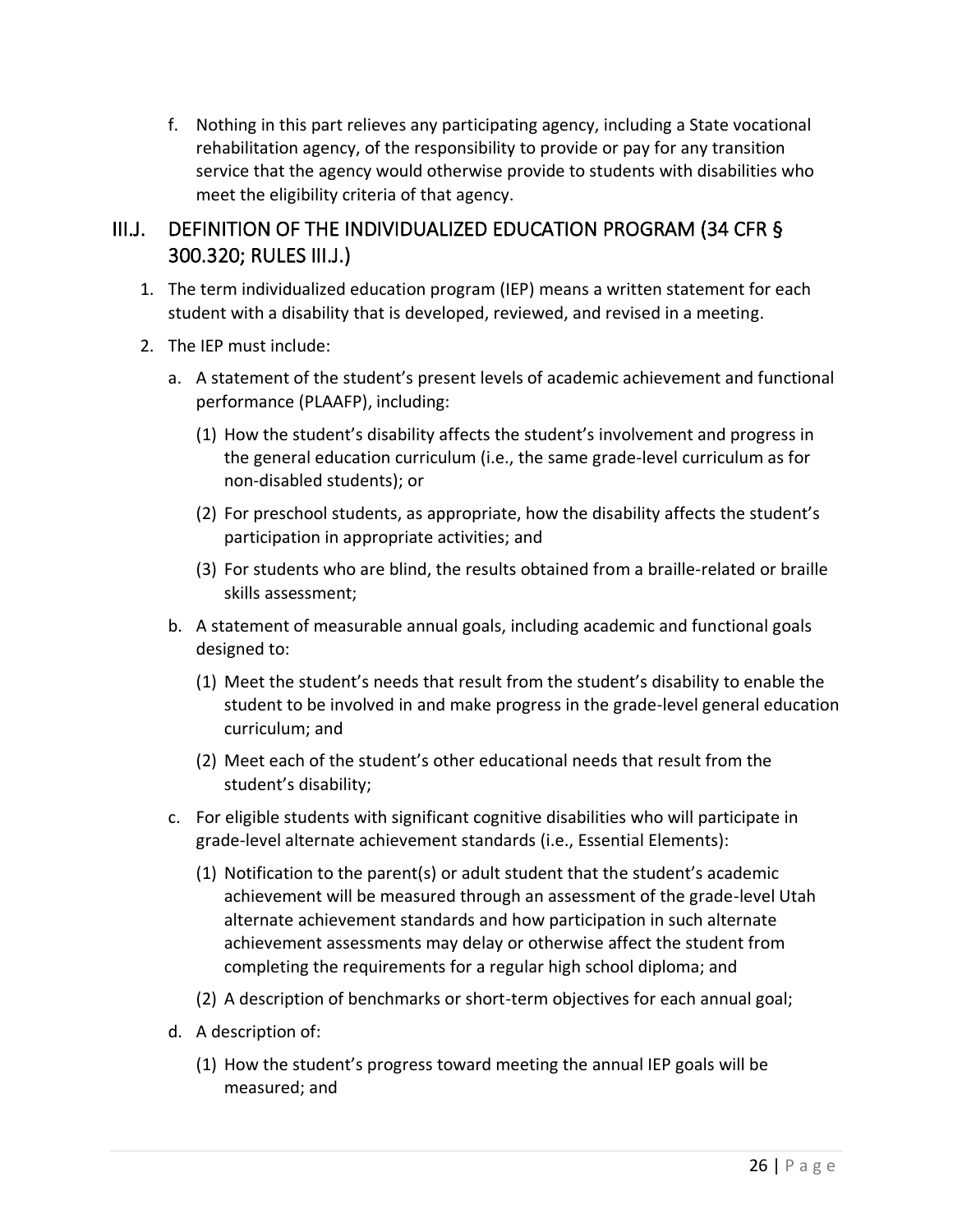- (2) When periodic reports to the parent(s) or adult student on the progress the student is making toward meeting the annual IEP goals (such as through the use of quarterly or other periodic reports, concurrent with the issuance of report cards) will be provided;
- e. A statement of the special education and related services and supplementary aids and services (including assistive technology), based on peer-reviewed research to the extent practicable, to be provided to the student, or on behalf of the student, and a statement of the program modifications or supports for school personnel that will be provided to enable the student:
	- (1) To advance appropriately toward attaining the annual goals;
	- (2) To be involved in and make progress in the grade-level general education curriculum, and to participate in extracurricular and other nonacademic activities; and
	- (3) To be educated and participate with other similar-aged students with disabilities and non-disabled students in the activities described in this section;
- f. An explanation of the extent, if any, to which the student will not participate with similar-aged non-disabled students in the regular education environment and in the activities described in this section;
- g. A statement of:
	- (1) Any individual appropriate accommodations that are necessary to measure the academic achievement and functional performance of the student on all gradelevel State- and LEA-wide assessments; and
	- (2) If the IEP Team determines the student must take an alternate assessment instead of a particular regular State- or LEA-wide assessment of student achievement, a statement of why:
		- (a) The student cannot participate in the regular assessment; and
		- (b) The particular alternate assessment selected is appropriate for the student; and
- h. All students, including students with disabilities, participate in statewide assessments. Davis School District reports the results of statewide assessments on the website. If more than one percent of students with significant cognitive disabilities participate in an alternate assessment, Davis School District will submit justification to the USBE on the need to exceed the cap.
- i. The projected date for the beginning of the services and modifications, and the anticipated frequency, location, and duration of those services and modifications.
- j. A statement of school to post-school transition services.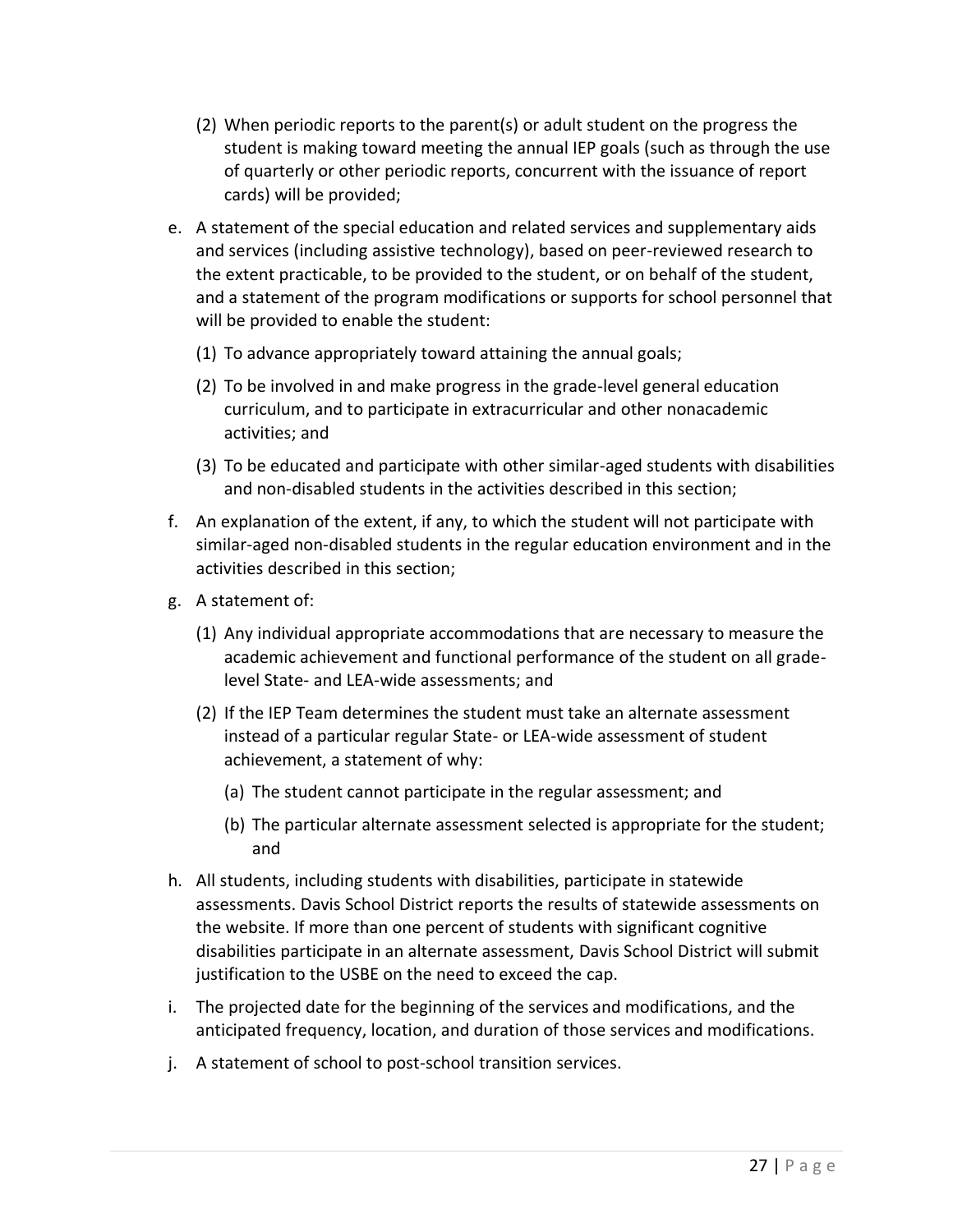For a student with a disability, ages 14 and older, or younger if determined appropriate by the IEP Team, and updated annually thereafter, the IEP must include:

- (1) Appropriate measurable postsecondary goals based upon age-appropriate transition assessments related to training or education, employment, and, where appropriate, independent living skills; and
- (2) The transition services (including courses of study) needed to assist the student in reaching those goals.
- k. Transfer of rights at age of majority.

Beginning not later than one year before the student reaches the age of majority (age 18 in Utah), the IEP must include a statement that the student has been informed of the student's rights under Part B of the IDEA that will transfer to the student on reaching the age of majority. The transfer of rights also occurs upon notification to Davis School District that a student has married or become emancipated before age 18.

- l. Nothing in this section shall be construed to require that additional information be included in a student's IEP beyond what is explicitly required in Section 614 of Part B of the IDEA, or require the IEP Team to include information under one component of a student's IEP that is already contained under another component of the student's IEP.
- m. IEP Teams should discuss and address, if appropriate, student participation in not only the grade-level Utah Core Standards, but other general education activities and courses (e.g., health and maturation, suicide prevention), as well as the Statewide Online Education Program (SOEP) or other online, distance, blended, or competency-based courses, as well as courses taken through Career and Technical Education (CTE) programs and concurrent enrollment. Students with disabilities may require special education and related services and accommodations for equitable participation, in conjunction with Part B of the IDEA, the Rules, R277-418, R277-713, and R277-726.

# <span id="page-33-0"></span>III.K. IEP AND SERVICES FOR PRESCHOOL STUDENTS AGES THREE THROUGH FIVE (RULES III.K.)

See Section [VII. Transitions](#page-73-0) below.

# <span id="page-33-1"></span>III.L. PHYSICAL EDUCATION (34 CFR § 300.108; RULES III.L.)

- 1. Physical education services, specially designed if necessary, are made available to every student with a disability receiving a FAPE,
- 2. Each student with a disability must be afforded the opportunity to participate in the regular physical education program available to nondisabled students unless:
	- a. The student is enrolled full time in a separate facility; or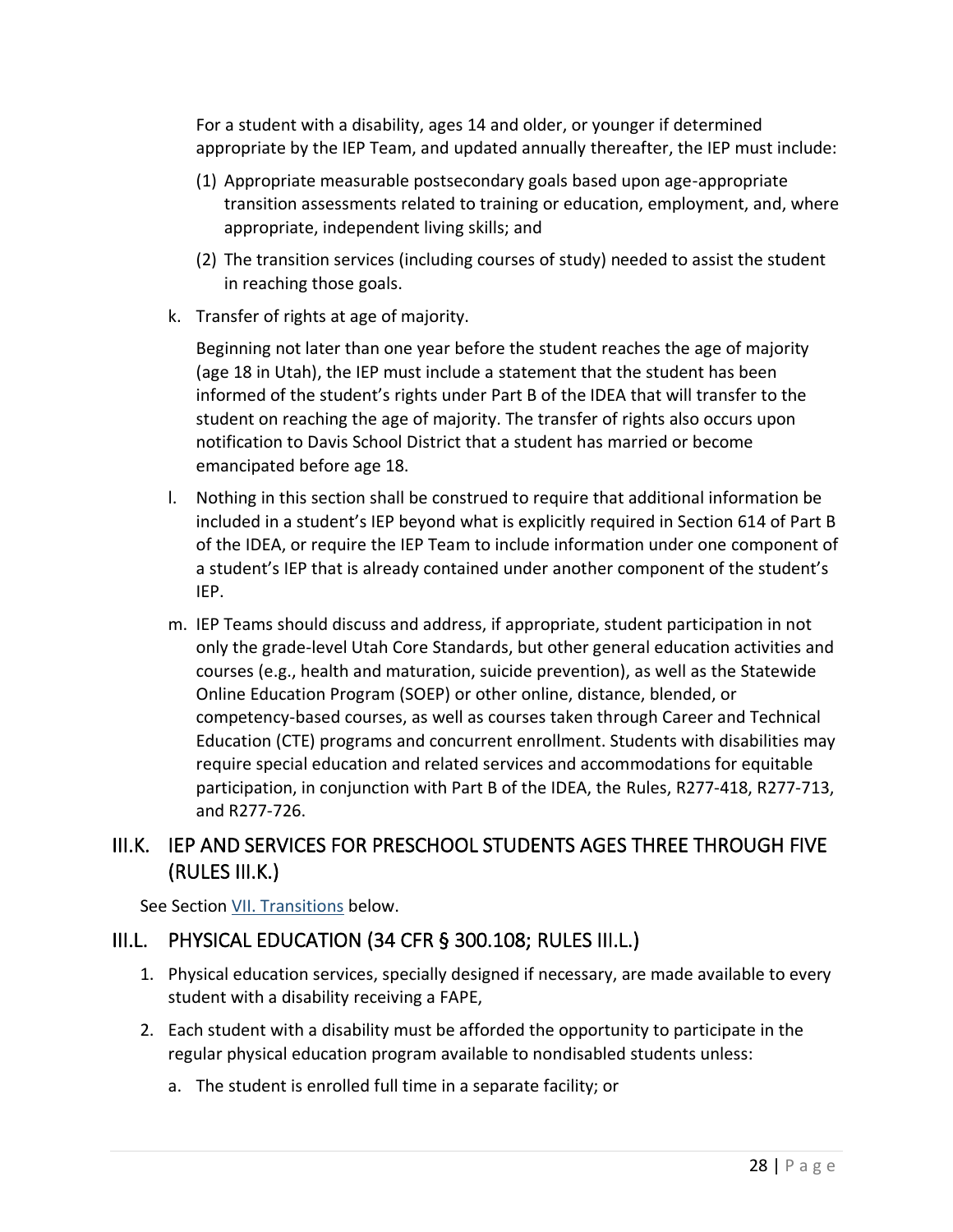- b. The student needs specially designed physical education, as prescribed in the student's IEP.
- 3. Davis School District is responsible for specially designed physical education (e.g., adapted PE) if it is prescribed in a student's IEP, by providing the services directly or by making arrangements for those services to be provided through other public or private programs.
- 4. Davis School District is responsible for the education of a student with a disability who is enrolled in a separate facility and must ensure the student receives appropriate physical education services.

#### <span id="page-34-0"></span>III.M. ASSISTIVE TECHNOLOGY (34 CFR § 300.105; R277-495; RULES III.M.)

- 1. Davis School District must ensure assistive technology devices or assistive technology services, or both, are made available to a student with a disability if required as a part of the student's:
	- a. Special education,
	- b. Related services, or
	- c. Supplementary aids and services.
- 2. On a case-by-case basis, the use of school-purchased assistive technology devices in a student's home or in other settings is required if the student's IEP Team determines the student needs access to those devices in order to receive a FAPE.

#### <span id="page-34-1"></span>III.N. EXTENDED SCHOOL YEAR (ESY) SERVICES (34 CFR § 300.106; R277-751; RULES III.N.)

- 1. Extended school year services mean special education and related services that:
	- a. Are provided to an eligible student with a disability:
		- (1) Beyond the normal school year of Davis School District;
		- (2) In accordance with the student's IEP; and
		- (3) At no cost to the parent(s) of the student or adult student; and
	- b. Meet the standards of the USBE in R277-751.
- 2. Davis School District shall ensure:
	- a. ESY services are available as necessary to provide a FAPE, consistent with the Rules and considered for each individual student with a disability during an IEP, based upon a review of multiple data sources and factors.
	- b. ESY student programs are provided in the least restrictive environment.
	- c. ESY teachers and paraeducators meet USBE and IDEA requirements.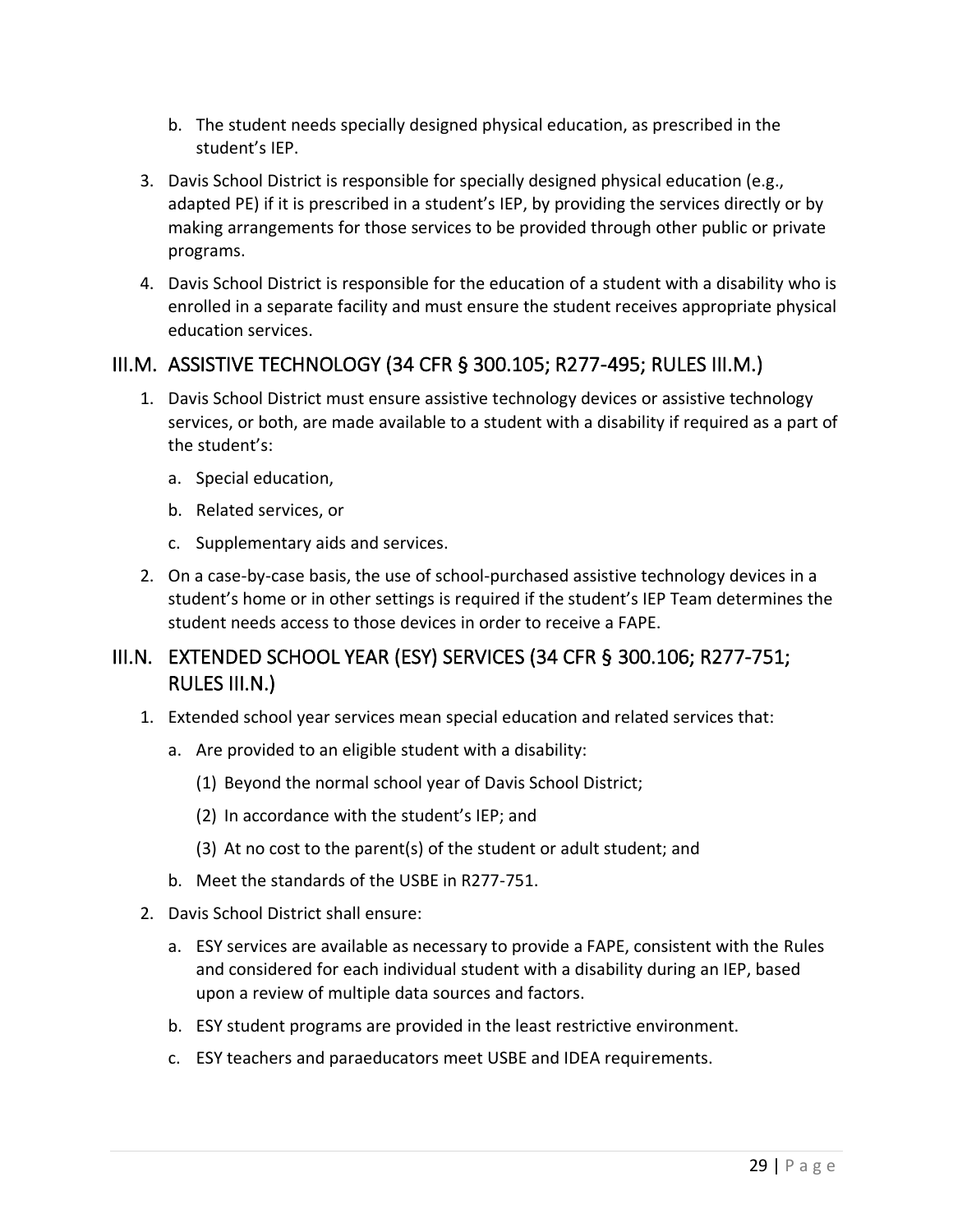- 3. ESY services must be provided only if a student's IEP Team determines, on an individual basis, the services are necessary for the provision of a FAPE to the student. The annual IEP shall reflect the IEP Team's decision regarding the need for ESY services.
	- a. Parent(s) or the adult student shall be provided with prior written notice of proposal or refusal to provide ESY services.
	- b. If the student is determined eligible for ESY services, the IEP Team shall determine the appropriate ESY program, based on the student's individual needs.
	- c. ESY eligibility decisions and prior written notice of ESY programs shall be provided to parent(s) or adult student in sufficient time to permit accessing dispute resolution options of the procedural safeguards, in the event of a dispute.
- 4. In implementing the requirements of this section, Davis School District may not:
	- a. Limit ESY services to particular categories of disability, age, or grade level;
	- b. Unilaterally limit the type, amount, or duration of those services; or
	- c. Limit data consideration by IEP Teams to only an analysis of regression and recoupment.

#### <span id="page-35-0"></span>III.O. LEAST RESTRICTIVE ENVIRONMENT (LRE) (34 CFR § 300.114; RULES III.O.)

- 1. Davis School District must ensure:
	- a. To the maximum extent appropriate, students with disabilities, including students in public or private institutions or other care facilities (e.g., nursing homes), are educated with similar-aged students who are nondisabled; and
	- b. Special classes, separate schooling, or other removal of students with disabilities from the regular educational environment occurs only if the nature or severity of the disability is such that education in regular classes with the use of supplementary aids and services cannot be achieved satisfactorily. In the case of a student who is deaf or hard of hearing, consideration of a special class or school may be the least restrictive environment in that it provides opportunities for direct communication and instruction in the student's language and communication mode with professional personnel and peers.
	- c. LRE provisions apply to transition programs and placement.

#### <span id="page-35-1"></span>III.P. CONTINUUM OF ALTERNATIVE PLACEMENTS (34 CFR § 300.115; RULES III.P.)

- 1. Davis School District must ensure a continuum of alternative placements is available to meet the needs of students with disabilities for special education and related services.
- 2. The continuum required:
	- a. Includes the following alternative placements for instruction:
		- (1) Regular classes,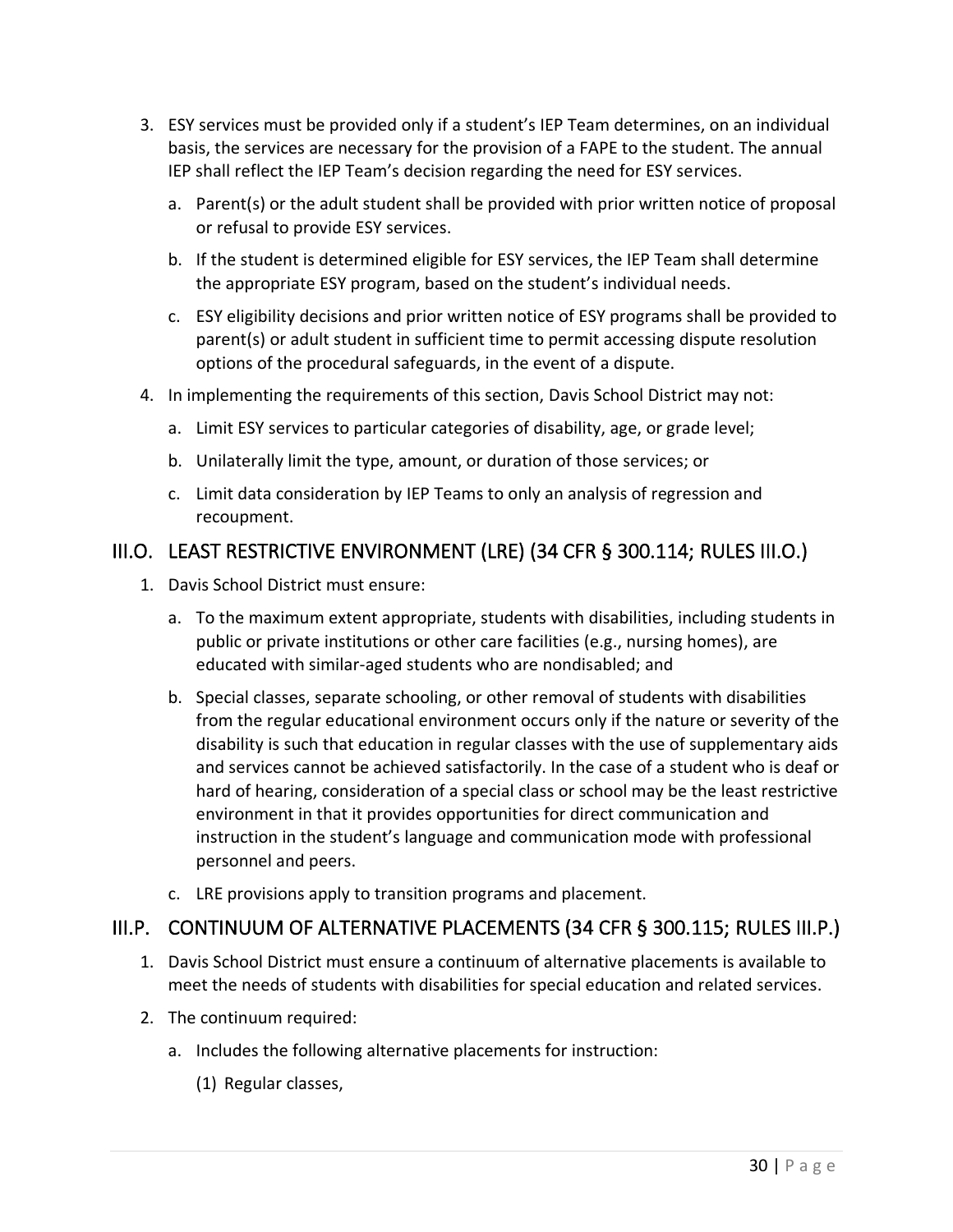- (2) Special classes,
- (3) Special schools,
- (4) Home instruction, and
- (5) Instruction in hospitals and institutions; and
- b. Makes provision for supplementary services (such as resource room or itinerant instruction) to be provided in conjunction with regular class placement.

#### III.Q. PLACEMENTS (34 CFR § 300.116; RULES III.Q.)

- 1. In determining the educational placement of a student with a disability, including a transition-aged student with a disability, Davis School District must ensure:
	- a. The placement decision:
		- (1) Is made by a group of persons, including the parent(s) or adult student and other persons knowledgeable about the student, the meaning of the evaluation data, and the placement options; and
		- (2) Is made in conformity with the LRE provisions above.
	- b. The student's placement:
		- (1) Is determined at least annually;
		- (2) Is based on the student's IEP; and
		- (3) Is as close as possible to the student's home;
	- c. Unless the IEP of a student with a disability requires some other arrangement, the student is educated in the school that the student would attend if non-disabled;
	- d. In selecting the LRE, consideration is given to any potential harmful effect on the student or on the quality of services the student needs; and
	- e. A student with a disability is not removed from education in age-appropriate regular classrooms solely because of needed modifications in the general education curriculum.

### III.R. PARENTAL INVOLVEMENT IN PLACEMENT DECISIONS (34 CFR §§ 300.327, 300.50; RULES III.R.)

- 1. Davis School District must ensure the parent(s) of each student with a disability or adult student are members of any group that makes decisions on the educational placement of the parent's student or the adult student (Rules IV.B).
- 2. In implementing this requirement, Davis School District shall use procedures for parent or adult student involvement in placement decisions consistent with those used for parent participation in IEP meetings.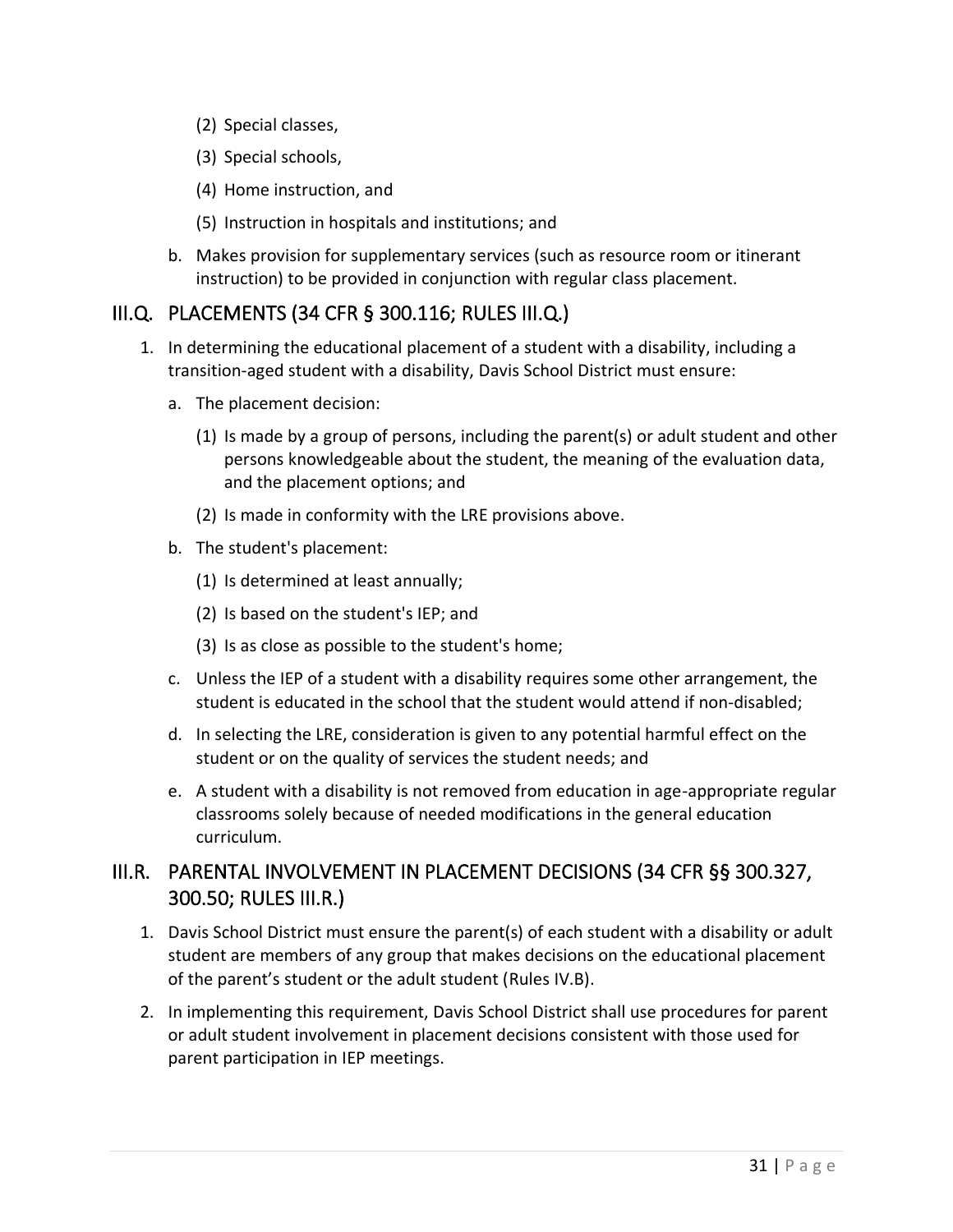- 3. If neither parent or the adult student can participate in a meeting in which a decision is to be made relating to the educational placement of the student, Davis School District shall use other methods to ensure their participation, including individual or conference telephone calls or video conferencing.
- 4. A group may make a placement decision without the involvement of the parent(s) or adult student if Davis School District is unable to obtain either parent's or adult student's participation in the decision. In this case, Davis School District must have a record of its attempts to ensure their involvement.

# III.S. NONACADEMIC SETTINGS AND EXTRACURRICULAR ACTIVITIES (34 CFR § 300.117; UCA 53G-6-709; RULES III.S.)

- 1. In providing or arranging for the provision of nonacademic and extracurricular services and activities, including meals, recess periods, and the services and activities in Rules III.V, Davis School District must ensure each student with a disability participates with non-disabled students in the extracurricular services and activities to the maximum extent appropriate to the needs of that student.
- 2. Davis School District must ensure each student with a disability has the supplementary aids and services determined by the student's IEP Team to be appropriate and necessary for the student to participate in nonacademic settings.
- 3. A student with a disability (under the age of 22 who has not graduated from high school with a regular high school diploma, whose IEP Team recommends participation) may not be denied the opportunity of participating in public school programs or extracurricular activities solely because of the student's age, unless the participation threatens the health or safety of the student. Davis School District, in cooperation with the Utah Department of Health, shall establish criteria used to determine the health and safety factor (UCA 53G-6-709).

# III.T. NONACADEMIC SERVICES (34 CFR § 300.107; RULES III.T.)

- 1. Davis School District must take steps, including the provision of supplementary aids and services determined appropriate and necessary by the student's IEP Team, to provide nonacademic and extracurricular services and activities in the manner necessary to afford students with disabilities an equal opportunity for participation in those services and activities.
- 2. Nonacademic and extracurricular services and activities may include counseling services, athletics, transportation, health services, recreational activities, special interest groups or clubs sponsored by Davis School District, referrals to agencies that provide assistance to individuals with disabilities, and employment of students, including both employment by Davis School District and assistance in making outside employment available.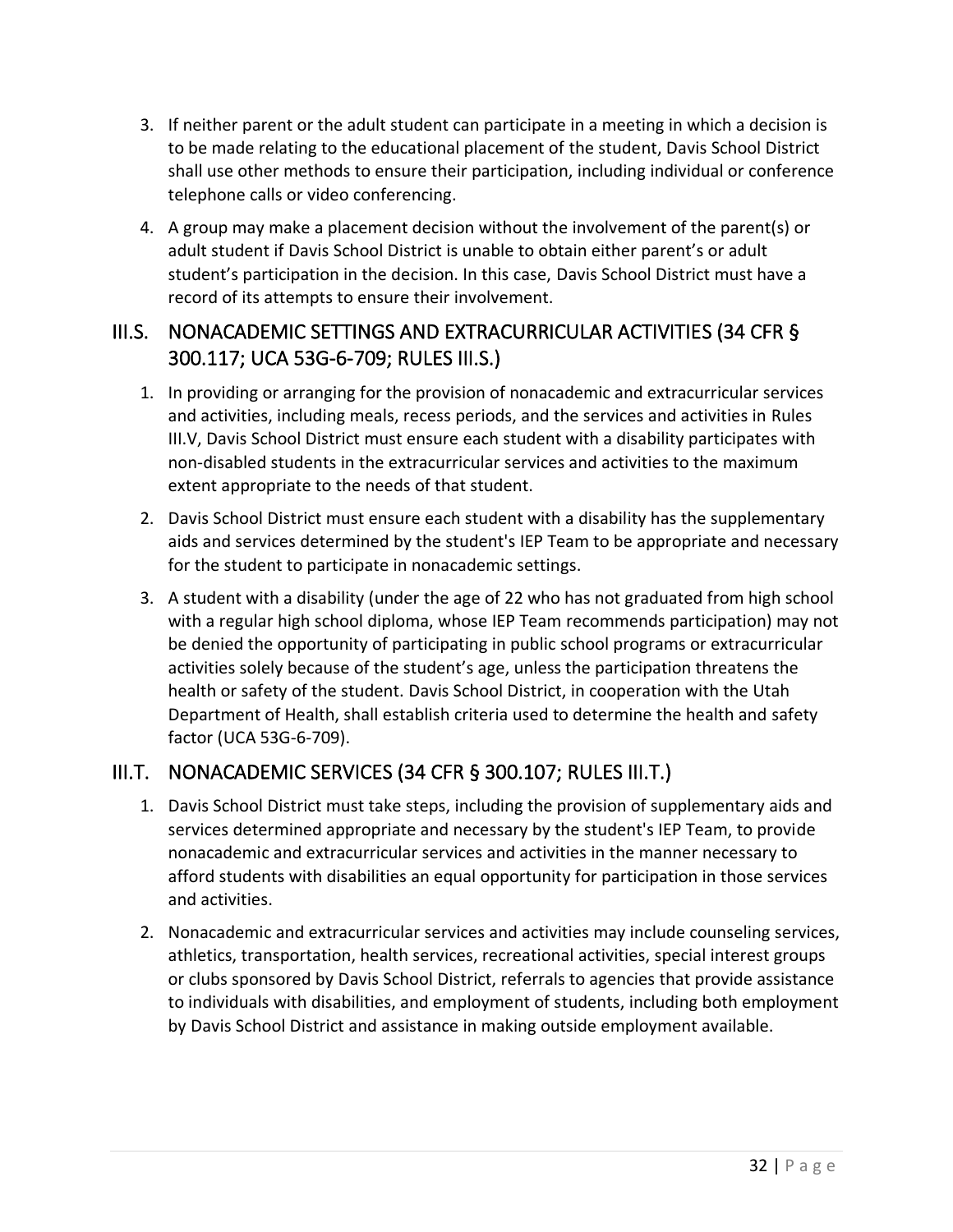# IV. PROCEDURAL SAFEGUARDS: DUE PROCESS PROCEDURES FOR PARENT(S) AND STUDENTS (IDEA SUBPART E)

# IV.A. PARENTAL OPPORTUNITY TO EXAMINE RECORDS AND PARTICIPATE IN MEETINGS (34 CFR § 300.501; RULES IV.A.)

- 1. Opportunity to examine records.
	- a. The parent(s) of a student with a disability or adult student must be afforded, in accordance with the Rules, an opportunity to inspect and review all education records with respect to the identification, evaluation, and educational placement of the student and the provision of a FAPE to the student.
- 2. Parent participation in meetings.
	- a. The parent(s) of a student with a disability or adult student must be afforded an opportunity to participate in meetings with respect to the identification, evaluation, and educational placement of the student and the provision of a FAPE to the student.
	- b. Davis School District must provide notice, consistent with the Rules, to ensure parents of students with disabilities or adult students have the opportunity to participate in meetings.
	- c. A meeting does not include informal or unscheduled conversations involving Davis School District personnel and conversations on issues such as teaching methodology, lesson plans, or coordination of service provision. A meeting also does not include preparatory activities that Davis School District personnel engage in to develop a proposal or a response to a parent or adult student proposal that will be discussed at a later meeting.
- 3. Parent involvement in placement decisions.
	- a. Davis School District must ensure that a parent of each student with a disability or adult student is a member of any group that makes decisions on the educational placement of the parent's student (34 CFR § 300.327), including notifying the parent(s) or adult student of the meeting early enough to ensure that they will have an opportunity to attend and scheduling the meeting at a mutually agreed-on time and place (34 CFR § 300.322(a)).
	- b. The notice of meeting must indicate the purpose(s), time, and location of the meeting, who will be in attendance, and inform the parents or adult student of their right to bring other individuals who have knowledge or special expertise about the student (34 CFR § 300.322(b)).
	- c. If neither parent or the adult student can participate in a meeting in which a decision is to be made relating to the educational placement of the student, Davis School District must use other methods to ensure their participation, including individual or conference telephone calls or video conferencing.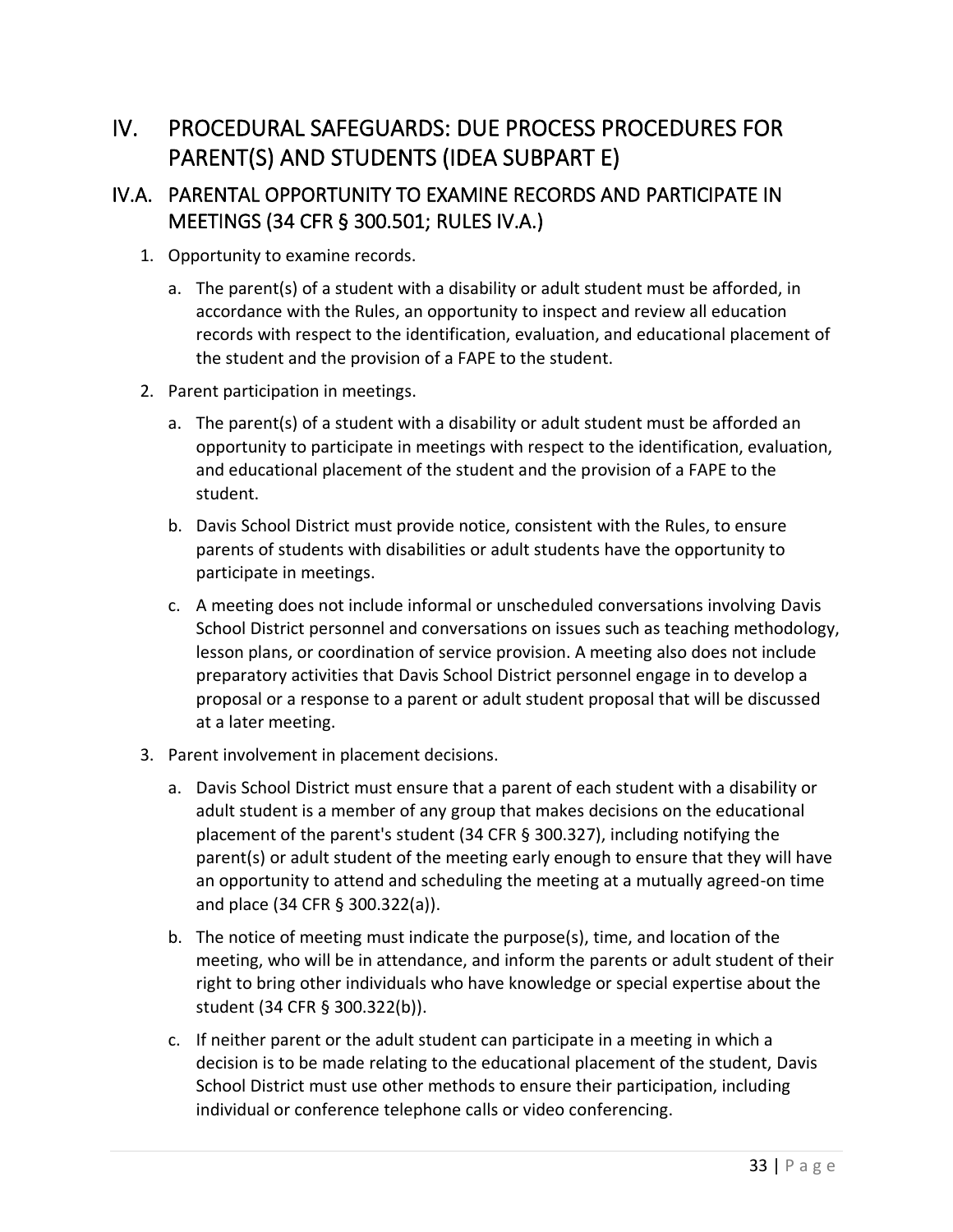d. A placement decision may be made by a group without the involvement of a parent or adult student if Davis School District is unable to obtain the parent's(s') or adult student's participation in the decision. In this case, the LEA must have a record of its attempt to ensure their involvement.

### IV.B. INDEPENDENT EDUCATIONAL EVALUATION (34 CFR § 300.502; RULES IV.B.)

- 1. Definitions.
	- a. *Independent educational evaluation* (IEE) means an evaluation conducted by a qualified examiner who is not employed by the LEA responsible for the education of the student in question.
	- b. *Public expense* means that the LEA either pays for the full cost of the evaluation or ensures that the evaluation is otherwise provided at no cost to the parent or adult student.
- 2. Davis School District has established and implemented the following policies and procedures related to independent educational evaluation that meet the requirements of Part B of the IDEA and the Rules.
- 3. The following requirements must be addressed:
	- a. The parent(s) of a student with a disability or adult student have the right to obtain an IEE of the student at public expense if they disagree with an evaluation obtained by Davis School District.
	- b. Davis School District must provide to the parent(s) or adult student, upon request for an IEE, information about where an IEE may be obtained and Davis School District criteria applicable for IEEs.
	- c. If the parent(s) or adult student requests an IEE at public expense, Davis School District must, without unnecessary delay, either file a due process complaint to request a hearing to show that its evaluation is appropriate, or ensure an IEE is provided at public expense, unless Davis School District demonstrates in a hearing that the evaluation obtained by the parent(s) or adult student did not meet Davis School District criteria. If Davis School District files a due process complaint notice to request a hearing and the final decision is that Davis School District's evaluation is appropriate, the parent(s) or adult student still has the right to an IEE, but not at public expense. If the parent(s) or adult student requests an IEE, Davis School District may ask for the parent's(s') or adult student's reason why they object to the public evaluation. However, the explanation by the parent(s) or adult student may not be required and Davis School District may not unreasonably delay either providing the IEE at public expense or requesting a due process hearing to defend the public evaluation.
	- d. The parent(s) or adult student is entitled to only one IEE at public expense each time Davis School District conducts an evaluation with which the parent(s) or adult student disagrees.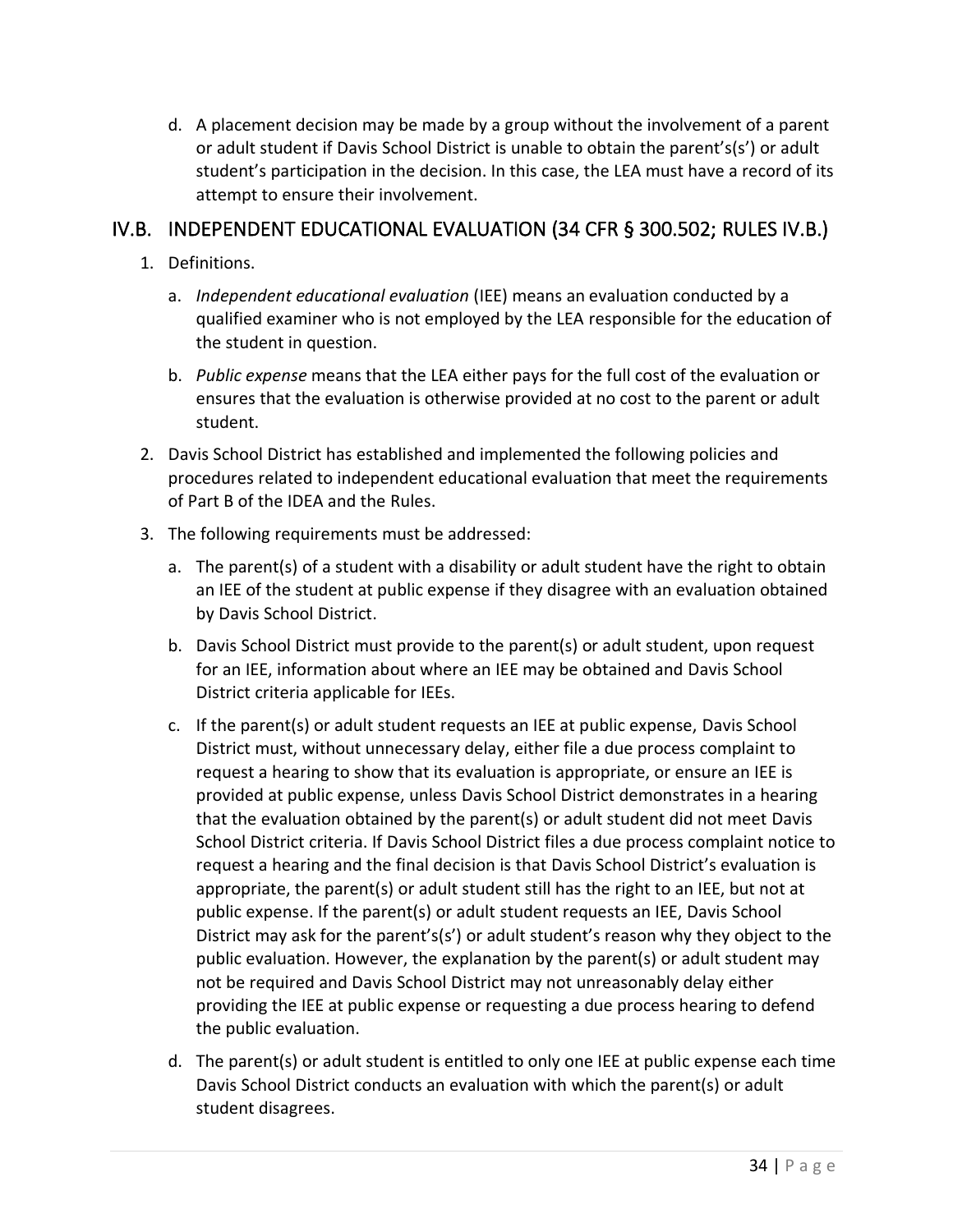- e. If the parent(s) or adult student obtains an IEE at public expense or shares with Davis School District an evaluation obtained at private expense, the results of the evaluation must be considered by Davis School District, if it meets Davis School District criteria, in any decision made with respect to the provision of a FAPE to the student, and may be presented by any party as evidence at a hearing on a due process complaint regarding that student.
- f. If a hearing officer requests an IEE as part of a hearing on a due process complaint, the cost of the evaluation must be at public expense.
- g. If an IEE is at public expense, the criteria under which the evaluation is obtained, including the location of the evaluation and the qualifications of the examiner, must be the same as the criteria that Davis School District uses when it initiates an evaluation, to the extent those criteria are consistent with the parent's(s') or adult student's right to an IEE.
- h. Except for the criteria described above, Davis School District may not impose additional conditions or timelines related to obtaining an IEE at public expense.
- 4. An IEE conducted at Davis School District's expense becomes the property of Davis School District, in its entirety.

# IV.C. PRIOR WRITTEN NOTICE (34 CFR § 300.503; RULES IV.C.)

- 1. Prior written notice must be given to the parents of a student with a disability or adult student a reasonable time before Davis School District:
	- a. Proposes to initiate or change the identification, evaluation, or educational placement of the student or the provision of a FAPE to the student; or
	- b. Refuses to initiate or change the identification, evaluation, or educational placement of the student or the provision of a FAPE to the student.
- 2. The notice required must include:
	- a. A description of the action proposed or refused by Davis School District;
	- b. An explanation of why Davis School District proposes or refuses to take the action;
	- c. A description of each evaluation procedure, assessment, record, or report Davis School District used as a basis for the proposed or refused action;
	- d. A statement that the parent(s) of a student with a disability or adult student have protection under the procedural safeguards of Part B of the IDEA and, if this notice is not an initial referral for evaluation, the means by which a copy of a description of the procedural safeguards can be obtained;
	- e. Sources for the parent(s) or adult student to contact to obtain assistance in understanding the provisions of Part B of the IDEA;
	- f. A description of other options the IEP Team considered and the reasons why those options were rejected; and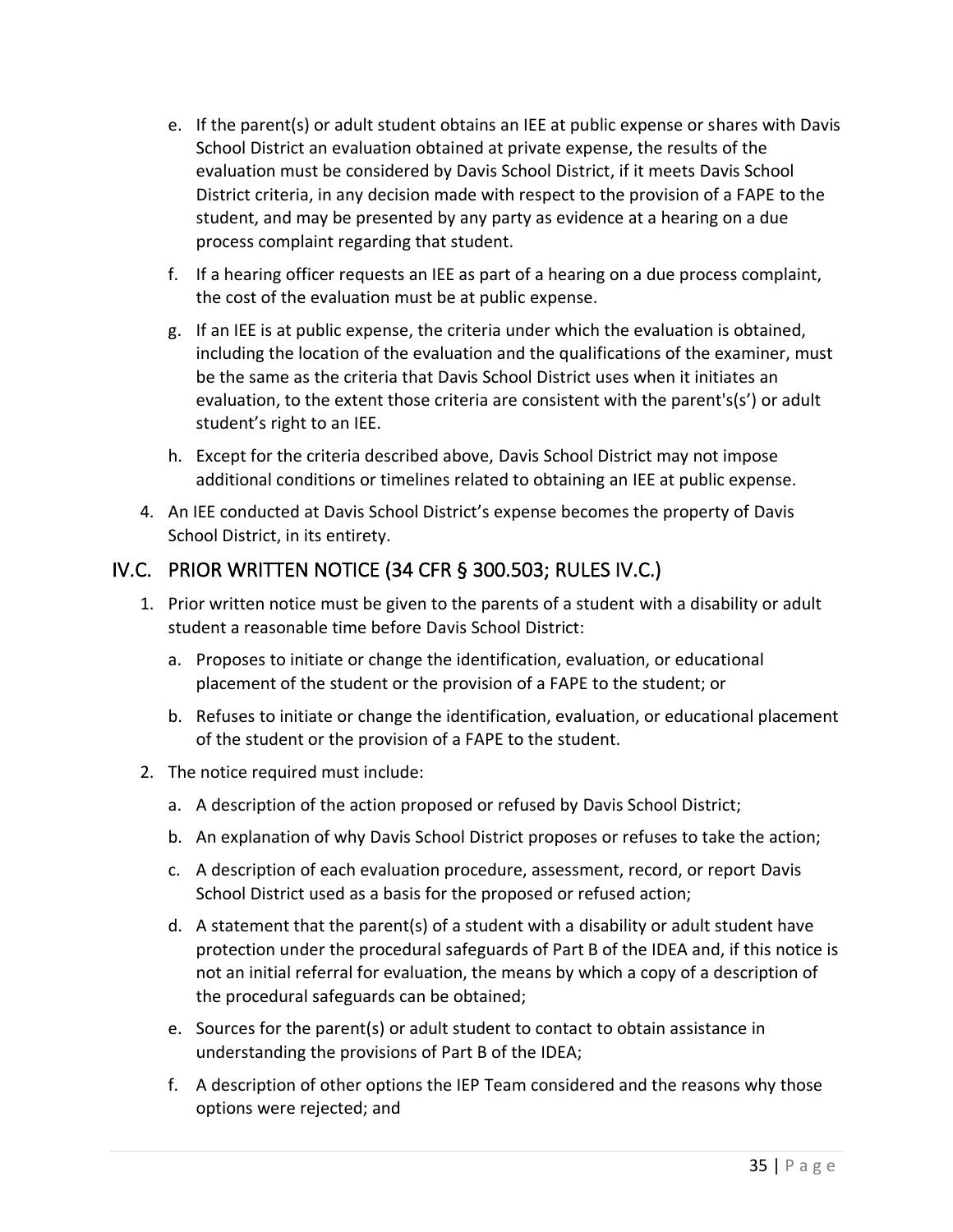- g. A description of other factors relevant to Davis School District's proposal or refusal.
- 3. The notice must be:
	- a. Written in language understandable to the general public; and
	- b. Provided in the native language of the parent(s) or adult student or other mode of communication used by the parent(s) or adult student, unless it is clearly not feasible to do so.
		- (1) If the native language or other mode of communication of the parent(s) or adult student is not a written language, Davis School District must take steps to ensure:
			- (a) The notice is translated orally or by other means to the parent(s) or adult student in his/her native language or other mode of communication;
			- (b) The parent(s) or adult student understands the content of the notice; and
			- (c) There is written evidence that the requirements have been met.

#### IV.D. PROCEDURAL SAFEGUARDS NOTICE (34 CFR § 300.504; RULES IV.D.)

- 1. A copy of the procedural safeguards available to the parent(s) of a student with a disability or adult student must be given to the parent(s) or adult student only one time a year, except that a copy also must be given to the parent(s) or adult student:
	- a. Upon initial referral or parental or adult student request for evaluation;
	- b. Upon receipt of the first State complaint or a due process complaint in that school year; and
	- c. Upon request by the parent(s) or adult student.
- 2. An LEA may place a current copy of the procedural safeguards notice on its website if a website exists.
- 3. The procedural safeguards notice must include a full explanation of all the procedural safeguards relating to:
	- a. Independent educational evaluations;
	- b. Prior written notice;
	- c. Parental or adult student consent;
	- d. Access to educational records;
	- e. The opportunity to present and resolve complaints through the State IEP facilitation, mediation, due process complaint or State complaint procedures, including the time period in which to file a complaint;
	- f. The opportunity for Davis School District to resolve the complaint, and the difference between the due process complaint and the State complaint procedures,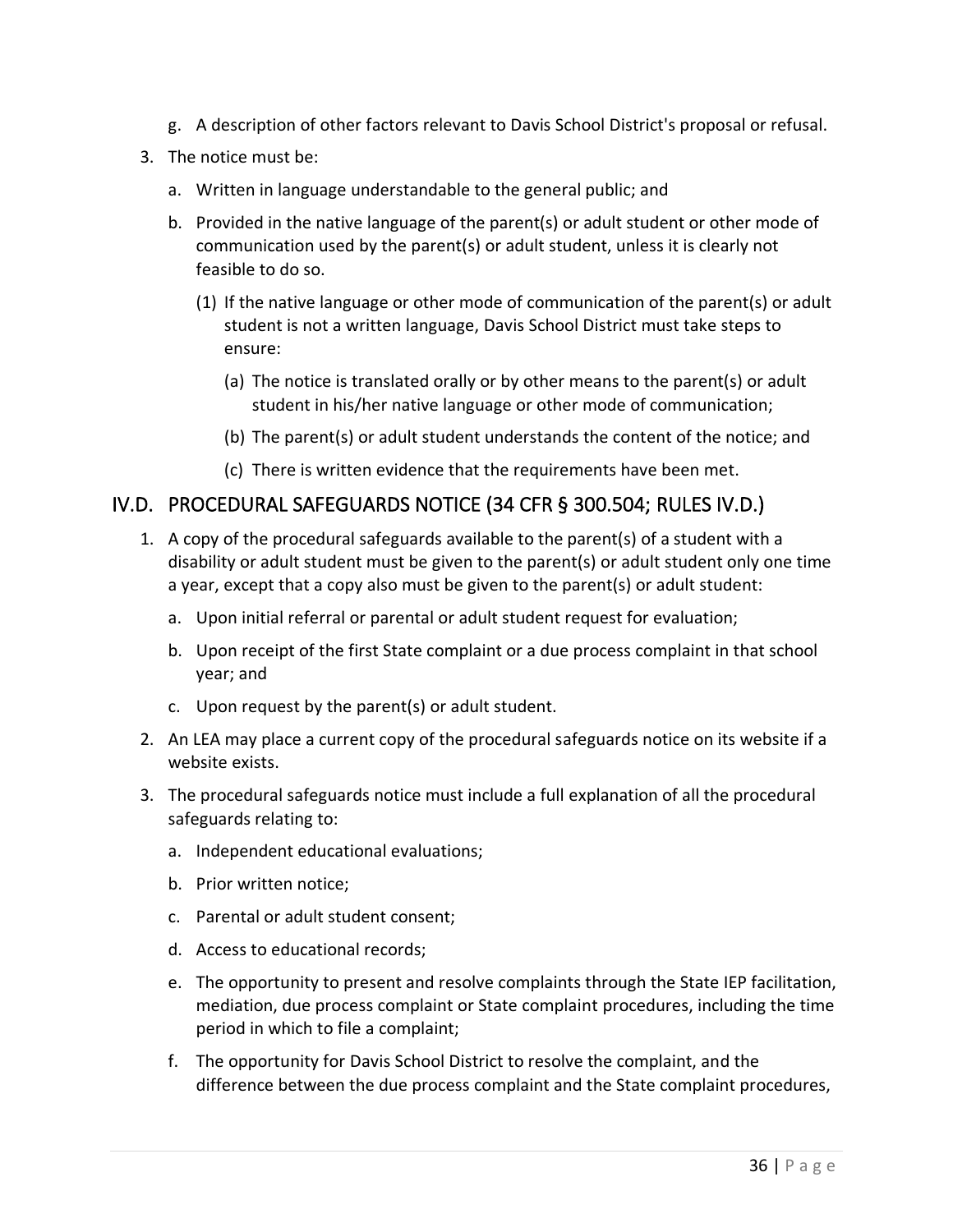including the jurisdiction of each procedure, what issues may be raised, filing and decisional timelines, and relevant procedures;

- g. The availability of IEP facilitation and mediation;
- h. The student's placement during pendency of hearings on due process complaints;
- i. Procedures for students who are subject to placement in an interim alternative educational setting (IAES);
- j. Requirements for unilateral placement by parent(s) of students or by adult students in private schools at public expense;
- k. Hearings on due process complaints, including requirements for disclosure of evaluation results and recommendations;
- l. State-level appeals;
- m. Civil actions, including the time period in which to file those actions; and
- n. Attorneys' fees.
- 4. The notice required must be in language understandable to the parent(s) or adult student.
- 5. A parent of a student with a disability or adult student may elect to receive notices by an electronic mail communication, if Davis School District makes that option available (34 CFR § 300.505).
	- a. Dispute resolution options remain available.

# IV.E. STATE COMPLAINT PROCEDURES (34 CFR § 300.151–153; UCA 53E-7-208; RULES IV.E.)

Davis School District follows all requirements found in Rules IV.E. regarding State Complaint Procedures.

# IV.F. MEDIATION (34 CFR § 300.506; RULES IV.F.)

Davis School District follows all requirements found in Rules IV.F. regarding Mediation.

### IV.G. FILING A DUE PROCESS COMPLAINT (34 CFR § 300.507; UCA 53E-7-208; RULES IV.G)

Davis School District follows all requirements found in Rules IV.G. regarding filing a due process complaint.

# IV.H. DUE PROCESS COMPLAINT (34 CFR § 300.508; RULES IV.H.)

Davis School District follows all requirements found in Rules IV.H. regarding due process complaints.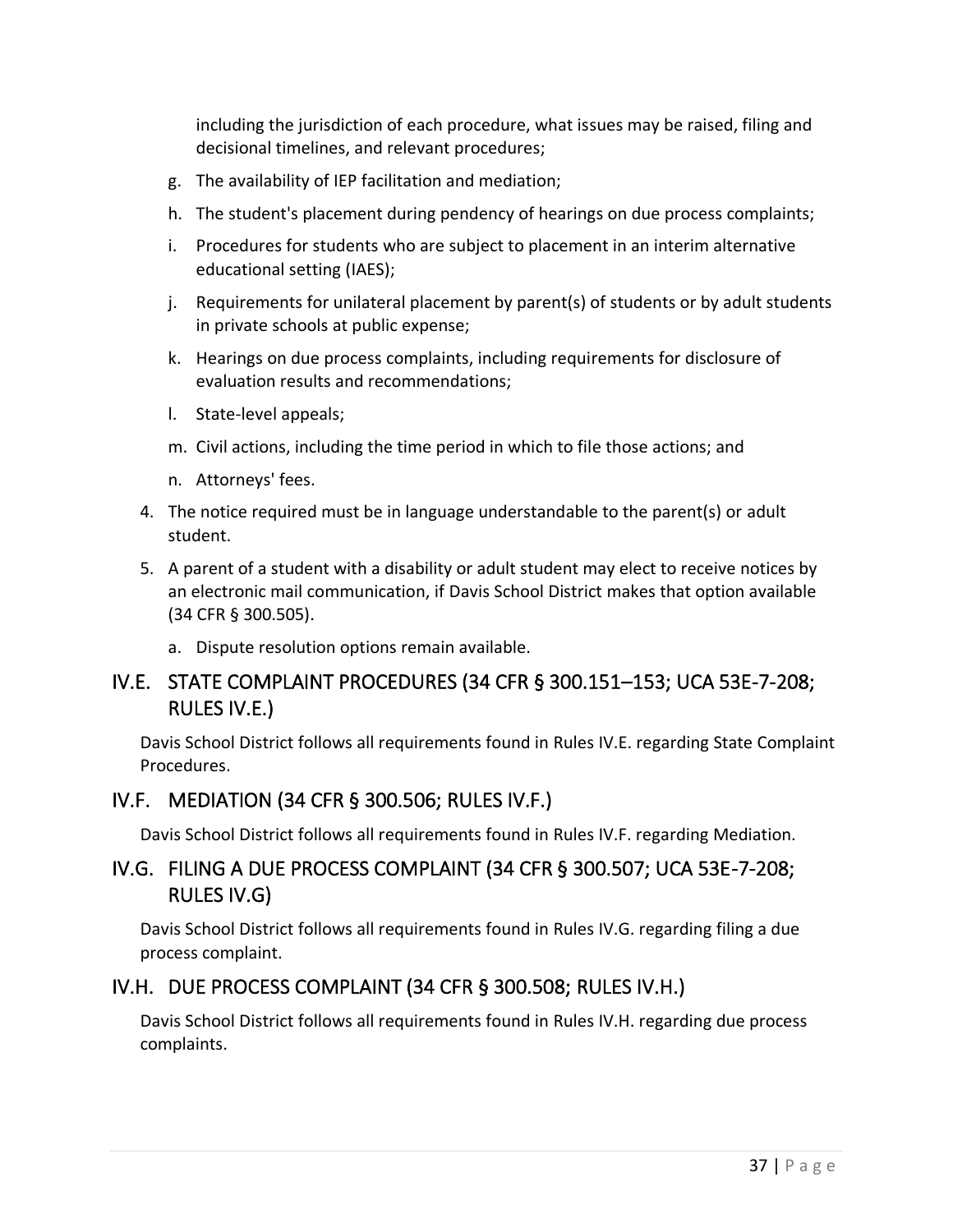# IV.I. MODEL FORMS (34 CFR § 300.509; RULES IV.I.)

The USBE staff have developed model forms to assist parent(s) or adult students in filing a State complaint, a due process hearing complaint, and requesting mediation. These forms are available on the USBE Special Education Services webpage. Parties are not required to use the State's model forms. Parents or adult students, public agencies, and other parties may use the appropriate State model form or another form or other document, so long as the form or document that is used meets, as appropriate, the content requirements for filing a due process complaint or the requirements for filing a State complaint.

### IV.J. RESOLUTION PROCESS (34 CFR § 300.510; RULES IV.J.)

Davis School District follows all requirements found in Rules IV.J. regarding the resolution process.

# IV.K. IMPARTIAL DUE PROCESS HEARING (34 CFR § 300.511; RULES IV.K.)

Davis School District follows all requirements found in Rules IV.K. regarding impartial due process hearings.

### IV.L. HEARING RIGHTS (34 CFR § 300.512; RULES IV.L.)

Davis School District follows all requirements found in Rules IV.L. regarding hearing rights.

#### IV.M. HEARING DECISIONS (34 CFR § 300.513; RULES IV.M.)

Davis School District follows all requirements found in Rules IV.M. regarding hearing decisions.

# IV.N. FINALITY OF DECISION (34 CFR § 300.514; RULES IV.N.)

Davis School District acknowledges that a decision made in a hearing conducted is final, unless a party to the hearing appeals the decision to a civil action.

#### IV.O. STATE ENFORCEMENT MECHANISMS (34 CFR § 300.537; RULES IV.O.)

Davis School District acknowledges the state enforcement mechanisms found in Rules IV.O.

### IV.P. TIMELINES AND CONVENIENCE OF HEARINGS (34 CFR § 300.515; UBSE-SER IV.P.)

Davis School District follows all requirements found in Rules IV.P. regarding timelines and convenience of hearings.

#### IV.Q. CIVIL ACTION (34 CFR § 300.516; RULES IV.Q.)

Davis School District follows all requirements found in Rules IV.Q. regarding civil action.

# IV.R. ATTORNEYS' FEES (34 CFR § 300.517; UCA 53E-7-208(4)(B); RULES IV.R.)

Davis School District follows all requirements found in Rules IV.R. regarding attorneys' fees.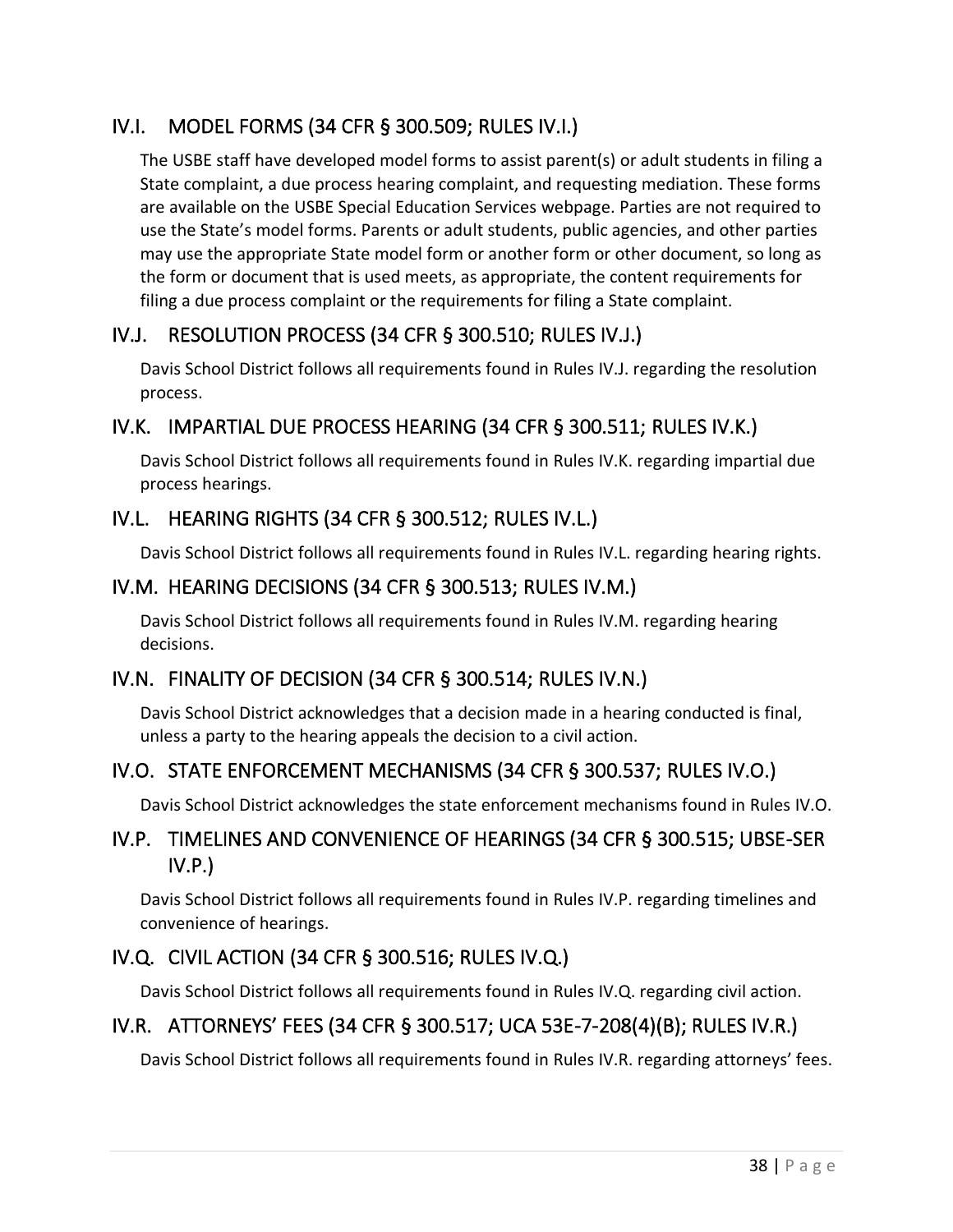### IV.S. STUDENT'S STATUS DURING PROCEEDINGS (34 CFR § 300.518; RULES IV.S.)

Davis School District follows all requirements found in Rules IV.S. regarding student's status during proceedings.

#### IV.T. SURROGATE PARENTS (34 CFR § 300.519; RULES IV.T.)

- 1. Davis School District ensures the rights of a student are protected when:
	- a. No parent can be identified for a student under the age of majority;
	- b. Davis School District, after reasonable efforts, cannot locate a parent for a student under the age of majority;
	- c. The student is a ward of the state under the laws of that state; or
	- d. The student is an unaccompanied homeless youth under the age of majority.
- 2. The duties of Davis School District include the assignment of an individual to act as a surrogate for the parent(s) for a student under the age of majority. This must include a method for determining whether a student under the age of majority needs a surrogate parent and for assigning a surrogate parent to the student.
- 3. In the case of a student who is a ward of the State, the surrogate parent alternatively may be appointed by the judge overseeing the student's case, provided that the surrogate meets the requirements.
- 4. Davis School District may select a surrogate parent in any way permitted under State law.
- 5. Davis School District must ensure that a person selected as a surrogate parent:
	- a. Is not an employee of the USBE, Davis School District, or any other agency that is involved in the education or care of the student;
	- b. Has no personal or professional interest that conflicts with the interest of the student he/she represents; and
	- c. Has knowledge and skills that ensure adequate representation of the student.
- 6. A person otherwise qualified to be a surrogate parent is not an employee of Davis School District solely because the person is paid by Davis School District to serve as a surrogate parent.
- 7. In the case of a student who is an unaccompanied homeless youth, appropriate staff of emergency shelters, transitional shelters, independent living programs, and street outreach programs may be appointed as temporary surrogates until a surrogate can be appointed who meets all of the requirements.
- 8. The surrogate parent may represent the student in all matters relating to the identification, evaluation, and educational placement of the student, and the provision of a FAPE to the student.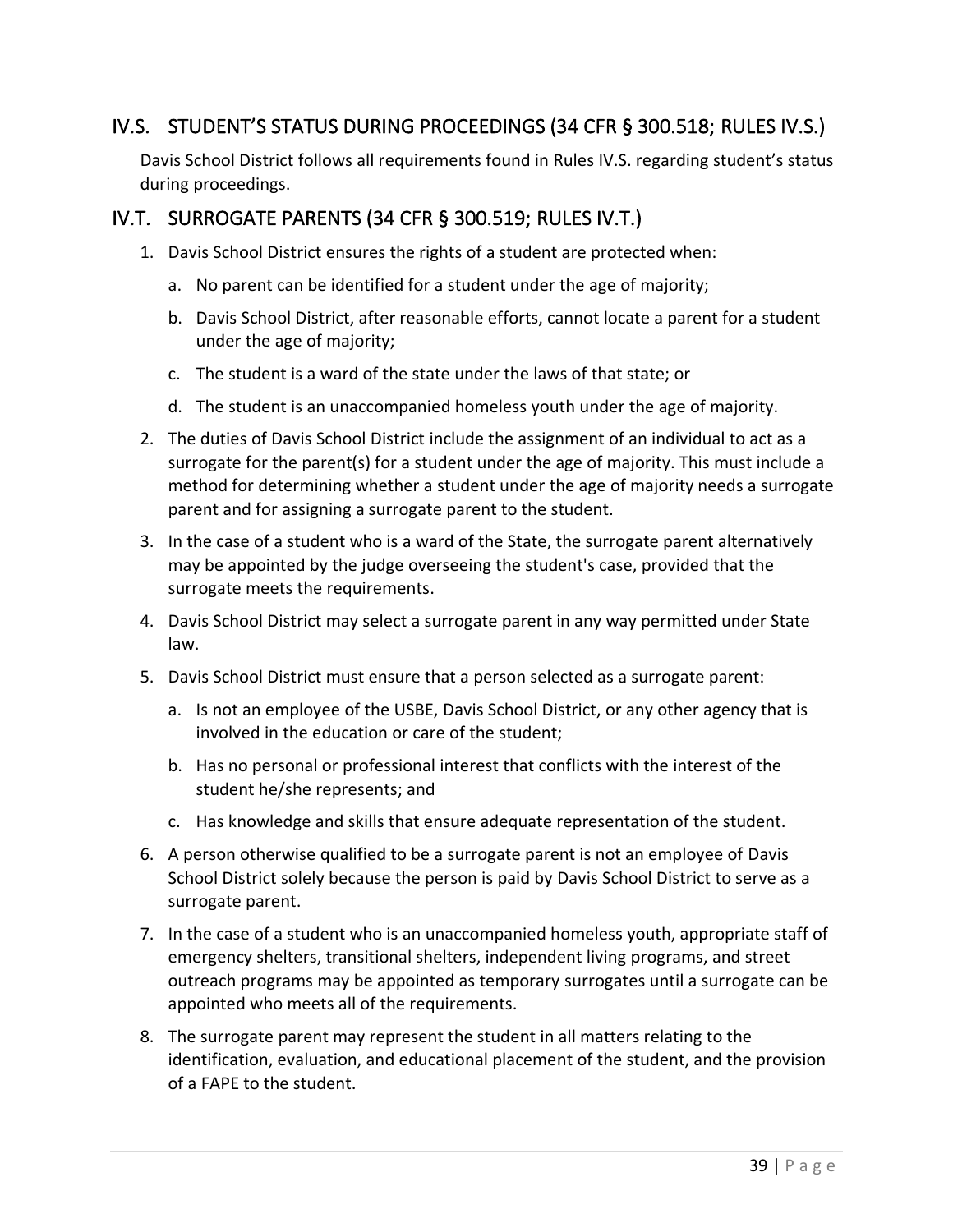9. The USBE and Davis School District staff must make reasonable efforts to ensure the assignment of a surrogate parent not more than 30 calendar days after Davis School District determines the student needs a surrogate.

### IV.U. TRANSFER OF PARENTAL RIGHTS AT AGE OF MAJORITY (34 CFR § 300.520; RULES IV.U.)

- 1. When a student with a disability reaches the age of majority under State law (i.e., age 18) that applies to all students, except for a student with a disability who has been determined to be incompetent under State law, or the student with a disability marries or becomes emancipated:
	- a. Davis School District must provide any notice required by Part B of the IDEA to both the individual and the parent(s); and
	- b. All other rights accorded to parents under Part B of the IDEA transfer to the student;
	- c. All rights accorded to parents under Part B of the IDEA transfer to students who are incarcerated in an adult or juvenile State or local correctional institution; and
	- d. Whenever a state transfers rights, Davis School District must notify the individual and the parent(s) of the transfer of rights within a reasonable time frame.

# IV.V. CONFIDENTIALITY (34 CFR § 300.610; R277-487; RULES IV.V.)

Davis School District takes appropriate steps to ensure the protection of the confidentiality of any personally identifiable data, information, and records collected or maintained by the LEAs pursuant to Part B of the IDEA and R277-487.

1. Definitions (34 CFR § 300.611).

As used in these procedural safeguards:

- a. *Destruction* means physical destruction or removal of personal identifiers from information so that the information is no longer personally identifiable.
- b. *Education records* means the type of records covered under the definition of "education records" in 34 CFR § 99, implementing regulations for the Family Educational Rights and Privacy Act of 1974, 20 USC § 1232g (FERPA).
- c. *Participating agency* means any agency or institution that collects, maintains, or uses personally identifiable information (PII), or from which information is obtained, under Part B of the IDEA.
- 2. Notice to parent(s) or adult student (34 CFR § 300.612).
	- a. Davis School District must give notice that is adequate to fully inform parent(s) or adult students, including:
		- (1) A description of the extent that the notice is given in the native languages of the various population groups in the State;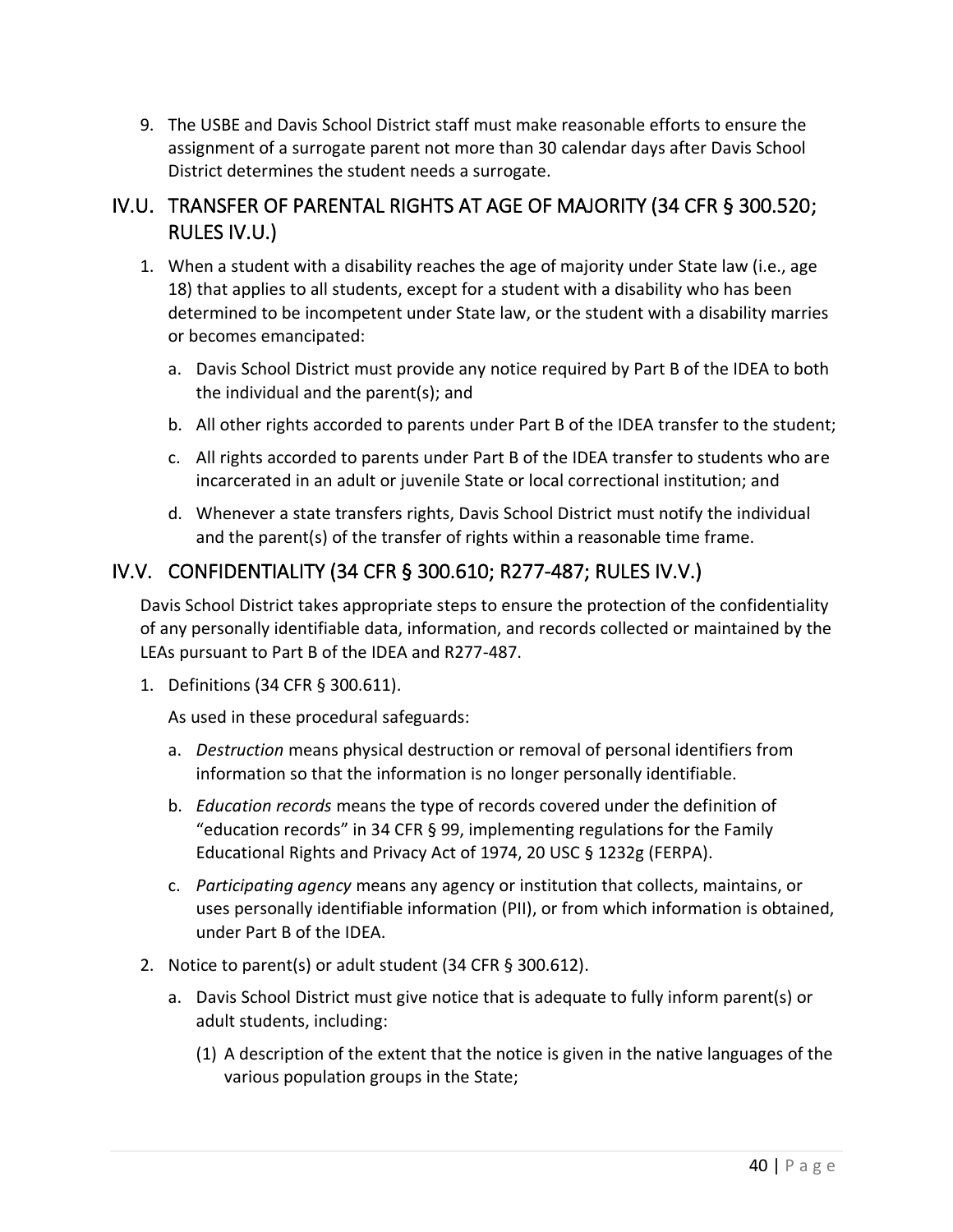- (2) A description of the students on whom PII is maintained, the types of information sought, the methods Davis School District intends to use in gathering the information (including the sources from whom information is gathered), and the uses to be made of the information;
- (3) A summary of the policies and procedures Davis School District must follow regarding storage, disclosure to third parties, retention, and destruction of PII; and
- (4) A description of all of the rights of parents and students regarding this information, including the rights under FERPA.
- 3. Before any major identification, location, or evaluation activity, the notice must be published or announced in newspapers or other media, or both, with circulation adequate to notify parents or adult students throughout Davis School District of the activity.
- 4. Access rights (34 CFR § 300.613).
	- a. Davis School District must permit parents or adult students to inspect and review any education records relating to their student or themselves that are collected, maintained, or used by the LEA. Davis School District must comply with a request without unnecessary delay and before any meeting regarding an IEP, or any hearing or resolution session, and in no case more than 45 calendar days after the request has been made.
	- b. The right to inspect and review education records under this section includes:
		- (1) The right to a response from Davis School District to reasonable requests for explanations and interpretations of the records;
		- (2) The right to request that Davis School District provide copies of the records containing the information if failure to provide those copies would effectively prevent the parent or adult student from exercising the right to inspect and review the records; and
		- (3) The right to have a representative of the parent or adult student inspect and review the records.
	- c. Davis School District may presume that the parent(s) or adult student has authority to inspect and review records relating to his/her student unless Davis School District has been advised that the parent(s) does not have the authority under applicable State law governing such matters as guardianship, separation, and divorce.
- 5. Record of access (34 CFR § 300.614).

Davis School District must keep a record of parties obtaining access to education records collected, maintained, or used under Part B of the IDEA and the Rules (except access by parents or adult students and authorized employees of the LEA), including the name of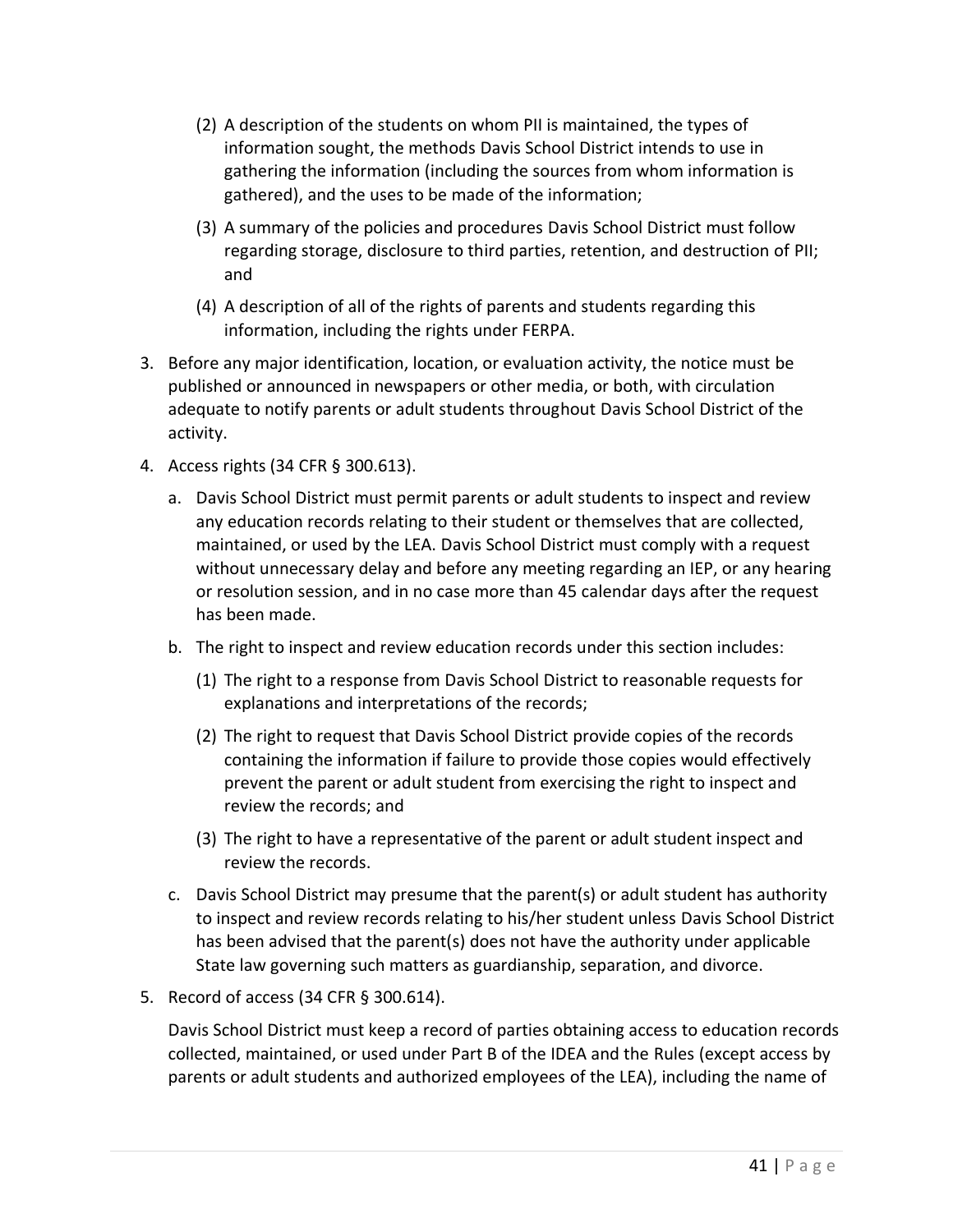the party, the date access was given, and the purpose for which the party is authorized to use the records.

6. Records on more than one student (34 CFR § 300.615).

If any education record includes information on more than one student, the parent(s) of those students or the adult students have the right to inspect and review only the information relating to their student or themselves or to be informed of that specific information.

7. List of types and locations of information (34 CFR § 300.616).

On request, Davis School District must provide parents or adult students with a list of the types and locations of education records collected, maintained, or used by the LEA.

- 8. Fees (34 CFR § 300.617).
	- a. Davis School District may charge a fee for copies of records that are made for parent(s) or adult students under Part B of the IDEA if the fee does not effectively prevent the parent(s) or adult students from exercising their right to inspect and review those records.
	- b. The USBE staff and an LEA may not charge a fee to search for or to retrieve information under Part B of the IDEA.
- 9. Amendment of records at parent's(s') request (34 CFR § 300.618).
	- a. A parent or adult student who believes that information in the education records collected, maintained, or used under Part B of the IDEA or Rules is inaccurate or misleading or violates the privacy or other rights of the student may request Davis School District to amend the information.
	- b. Davis School District must decide whether to amend the information in accordance with the request within a reasonable period of time of receipt of the request.
	- c. If Davis School District decides to refuse to amend the information in accordance with the request, it must inform the parent or adult student of the refusal and advise the parent(s) or adult student of the right to a hearing on the matter.
- 10. Opportunity for a hearing (34 CFR § 300.619).

Davis School District must, on request, provide an opportunity for a hearing to challenge information in education records to ensure that it is not inaccurate, misleading, or otherwise in violation of the privacy or other rights of the student. This hearing is not an IDEA due process complaint/hearing.

- 11. Result of hearing (34 CFR § 300.620).
	- a. If, as a result of the hearing, Davis School District decides that the information is inaccurate, misleading or otherwise in violation of the privacy or other rights of the student, it must amend the information accordingly and so inform the parent(s) or adult student in writing.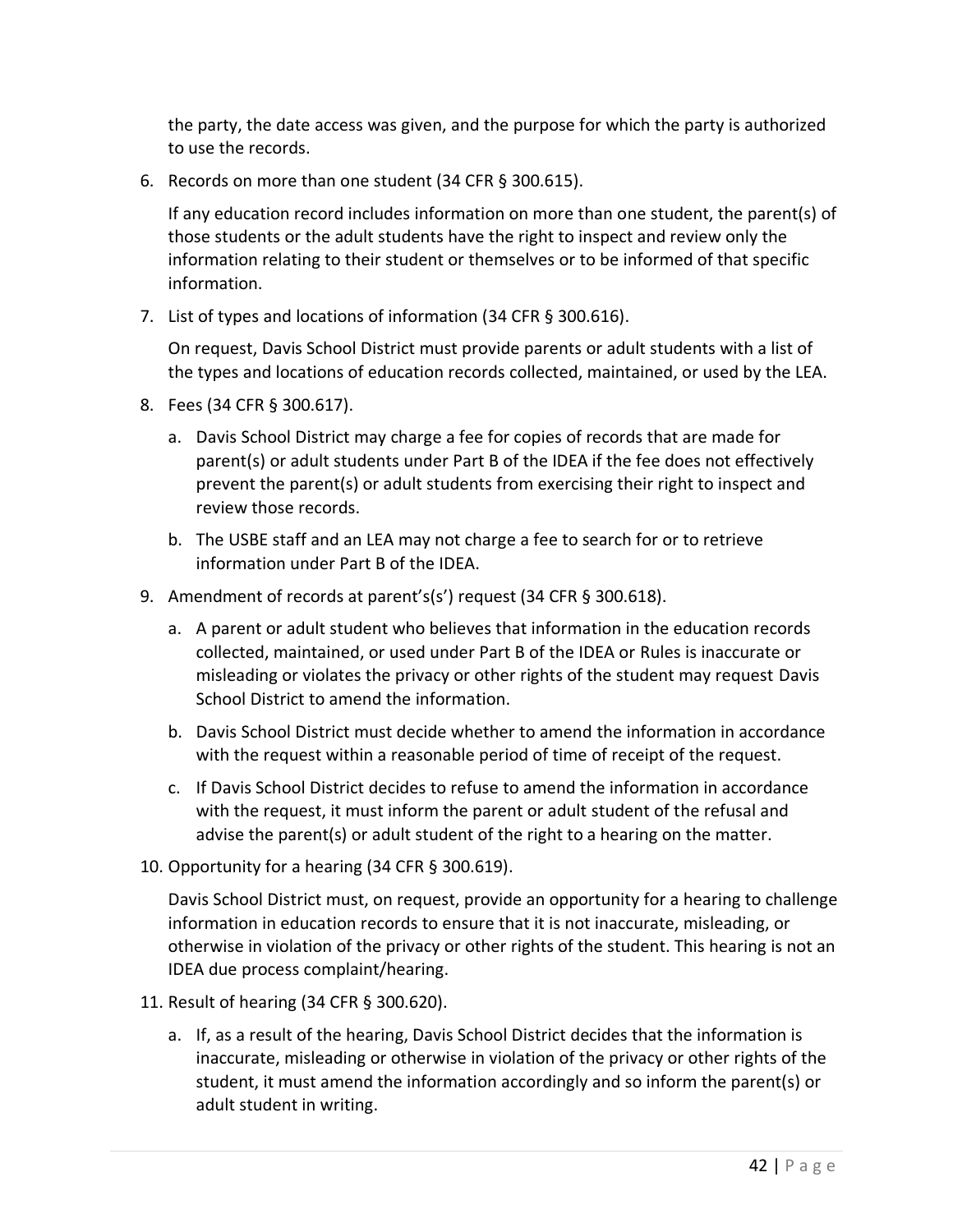- b. If, as a result of the hearing, Davis School District decides that the information is not inaccurate, misleading, or otherwise in violation of the privacy or other rights of the student, it must inform the parent(s) or adult student of the right to place in the records it maintains on the student a statement commenting on the information or setting forth any reasons for disagreeing with the decision of the LEA.
- c. Any explanation placed in the records of the student under this section must:
	- (1) Be maintained by the LEA as part of the records of the student as long as the record or contested portion is maintained by the LEA; and
	- (2) If the records of the student or the contested portion are disclosed by the LEA to any party, the explanation must also be disclosed to the party.
- 12. Hearing procedures (34 CFR § 300.621).

A hearing that challenges education records must be conducted according to the procedures under 34 CFR § 99.22 as described below. At a minimum, Davis School District's hearing procedures must adhere to the following requirements:

- a. The hearing shall be held within a reasonable period of time after the LEA receives the request, and the parent(s) of the student or adult student shall be given notice of the date, place, and time reasonably in advance of the hearing.
- b. The hearing may be conducted by any party, including an official of the LEA, who does not have a direct interest in the outcome of the hearing.
- c. The parent(s) of the student or adult student shall be afforded a full and fair opportunity to present evidence relevant to the issues raised and may be assisted or be represented by individuals of his/her choice at his/her own expense, including an attorney.
- d. The LEA shall make its decision in writing within a reasonable period of time after the conclusion of the hearing.
- e. The decision of the LEA shall be based solely upon the evidence presented at the hearing and shall include a summary of the evidence and the reasons for the decision.
- 13. Consent (34 CFR § 300.622).
	- a. Except as to disclosures addressed in referral to and action by law enforcement and judicial authorities, for which parental consent is not required by 34 CFR § 99, parental or adult student consent must be obtained before PII is:
		- (1) Disclosed to anyone other than officials of participating agencies collecting or using the information under Part B of the IDEA or the Rules, or
		- (2) Used for any purpose other than meeting a requirement of Part B of the IDEA or the Rules.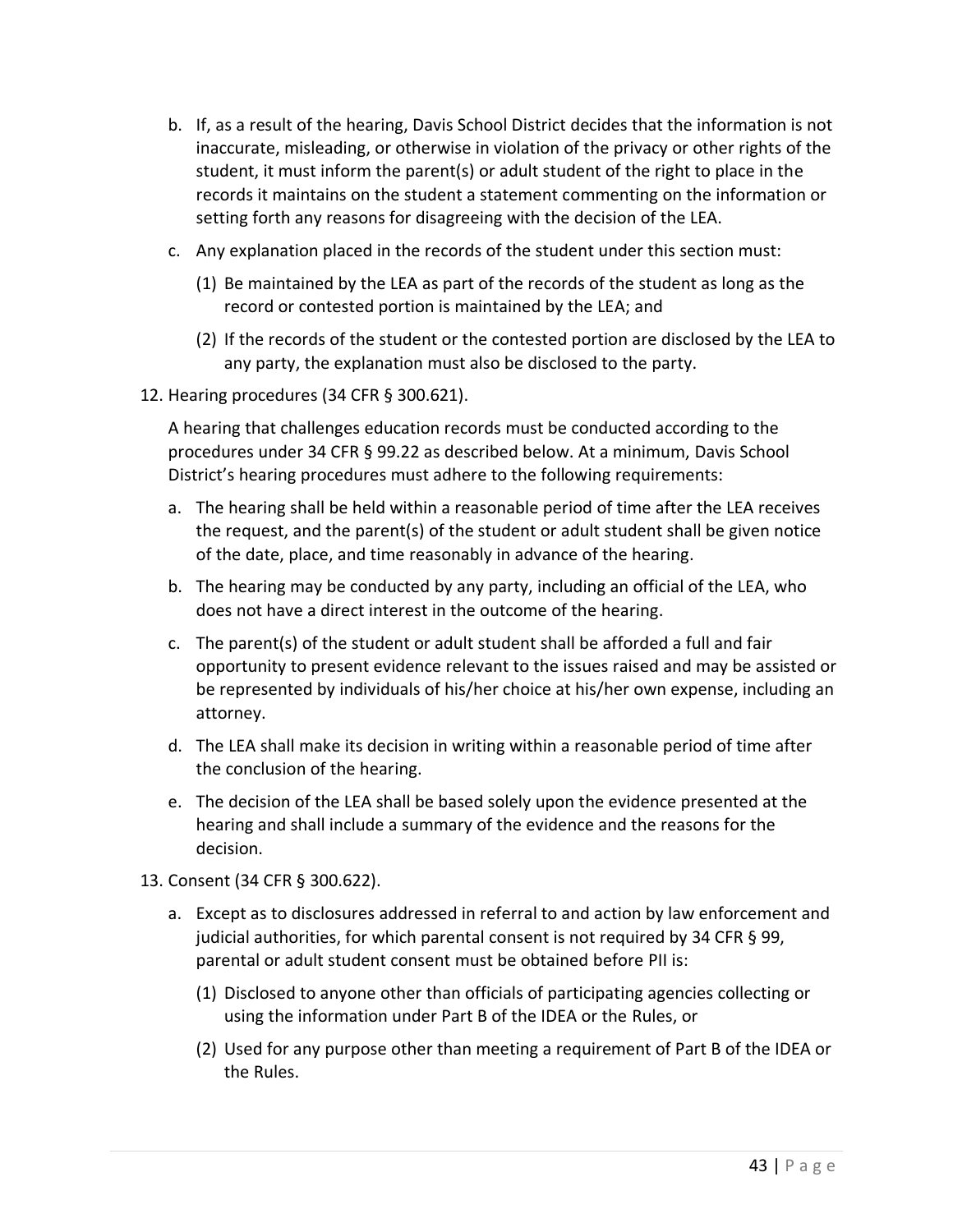- b. Davis School District may not release information from education records to participating agencies without parental or adult student consent unless authorized to do so by 34 CFR §§ 99.31 and 99.34 (FERPA):
	- (1) Regulation 34 CFR § 99.31 allows an LEA to disclose PII from the education records of a student without the written consent of the parent(s) of the student or adult student, if the disclosure is:
		- (a) To other school officials, including teachers within the LEA who have been determined by the LEA to have legitimate educational interests.
		- (b) To officials of another school or school site in which the student seeks or intends to enroll, subject to the requirements set forth in 34 CFR § 99.34 below.
	- (2) Regulation 34 CFR § 99.34 requires that an LEA transferring the education records of a student pursuant to 34 CFR § 99.34 above shall make a reasonable attempt to notify the parent of the student or adult student of the transfer of records at the last known address of the parent or adult student, except that the LEA does not have to provide any further notice of the transfer of records when:
		- (a) The transfer is initiated by the parent(s) or adult student at the sending LEA.
		- (b) Davis School District includes in its annual notice of procedural safeguards, that it is the policy of the LEA to forward education records on request to a school in which a student seeks or intends to enroll.
		- (c) Davis School District transferring the records must keep a copy of the records for three years after the transfer.
- c. Davis School District, upon receiving PII from another educational agency or institution, may make further disclosure of the information on behalf of the LEA without the prior written consent of the parent(s) or adult student if the conditions of 34 CFR §§ 99.31 and 99.34 noted above are met, and if the educational agency informs the party to whom disclosure is made of these requirements.
- d. If the parent(s) or adult student refuses consent for the release of PII to a third party, then that party may proceed with statutory procedures in an effort to obtain the desired information.

Note: As authorized in 34 CFR § 99.31 (FERPA), Davis School District includes in the annual procedural safeguards notice that it is their policy to forward educational records of a student with disabilities without parental or adult student consent or notice to officials of another school or school district in which a student seeks or intends to enroll.

- 14. Safeguards (34 CFR § 300.623).
	- a. Davis School District must protect the confidentiality of PII at collection, storage, disclosure, and destruction stages.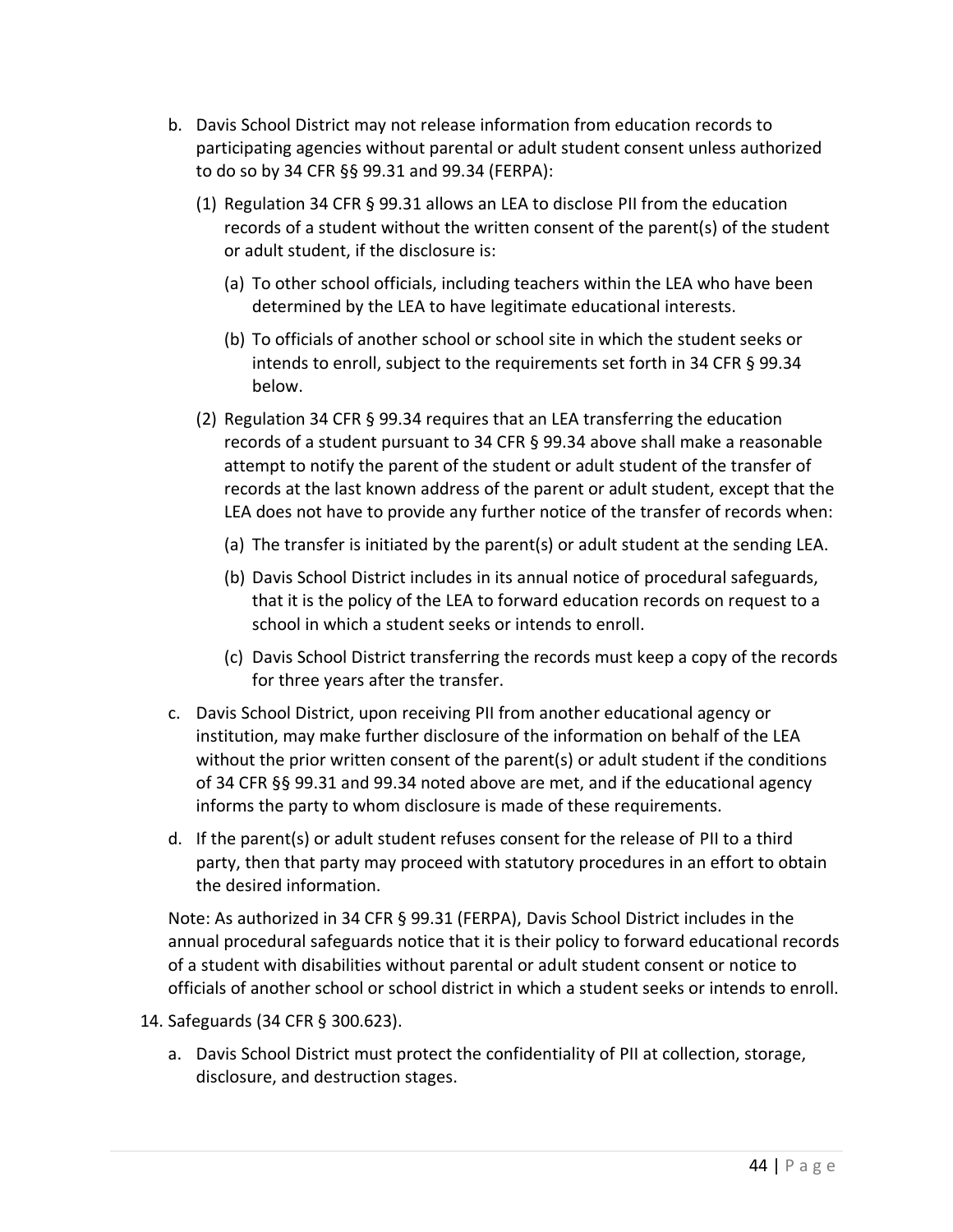- b. One official at each LEA must assume responsibility for ensuring the confidentiality of any PII.
- c. All persons at Davis School District collecting or using PII must receive training or instruction regarding the State's policies and procedures in Rules IV.V. and 34 CFR § 99.
- d. Davis School District must maintain, for public inspection, a current listing of the names and positions of those employees within the LEA who may have access PII on students with disabilities.
- 15. Destruction of information (34 CFR § 300.624).
	- a. Davis School District must inform parents or adult student when PII collected, maintained, or used under Part B of the IDEA and Rules is no longer needed to provide educational services to the student.
	- b. The information no longer needed must be destroyed at the request of the parent(s) or adult student. However, a permanent record of a student's name, address, phone number, his/her grades, attendance record, classes attended, grade level completed, and year completed may be maintained without time limitation.
	- c. Each student's records may be considered "no longer needed to provide educational services" and may be destroyed three years after the student graduates or three years after the student turns 22 under IDEA. Medicaid requires that records be maintained for at least five years after the provision of services.
- 16. Students' rights (34 CFR § 300.625).
	- a. The rights of privacy afforded to parent(s) are transferred to the student who reaches the age of 18, providing the student has not been declared incompetent by a court order or the student has married or become emancipated.
	- b. Under the regulations for FERPA at 34 CFR § 99.5(a), the rights of parent(s) regarding education records are transferred to the student at age 18, providing the student has not been declared incompetent by a court order or the student has married or become emancipated.
	- c. Because the rights accorded to parents under Part B of the IDEA are transferred to a student who reaches the age of 18, providing the student has not been declared incompetent by a court order or the student has married or become emancipated, the rights regarding educational records must also be transferred to the student. However, Davis School District must provide any notice required under Section 615 of Part B of the IDEA to the student and the parent(s).
- 17. Enforcement (34 CFR § 300.626).

The confidentiality requirements of Part B of the IDEA are reviewed and approved as part of Davis School District eligibility process.

18. U.S. Department of Education use of PII (34 CFR § 300.627).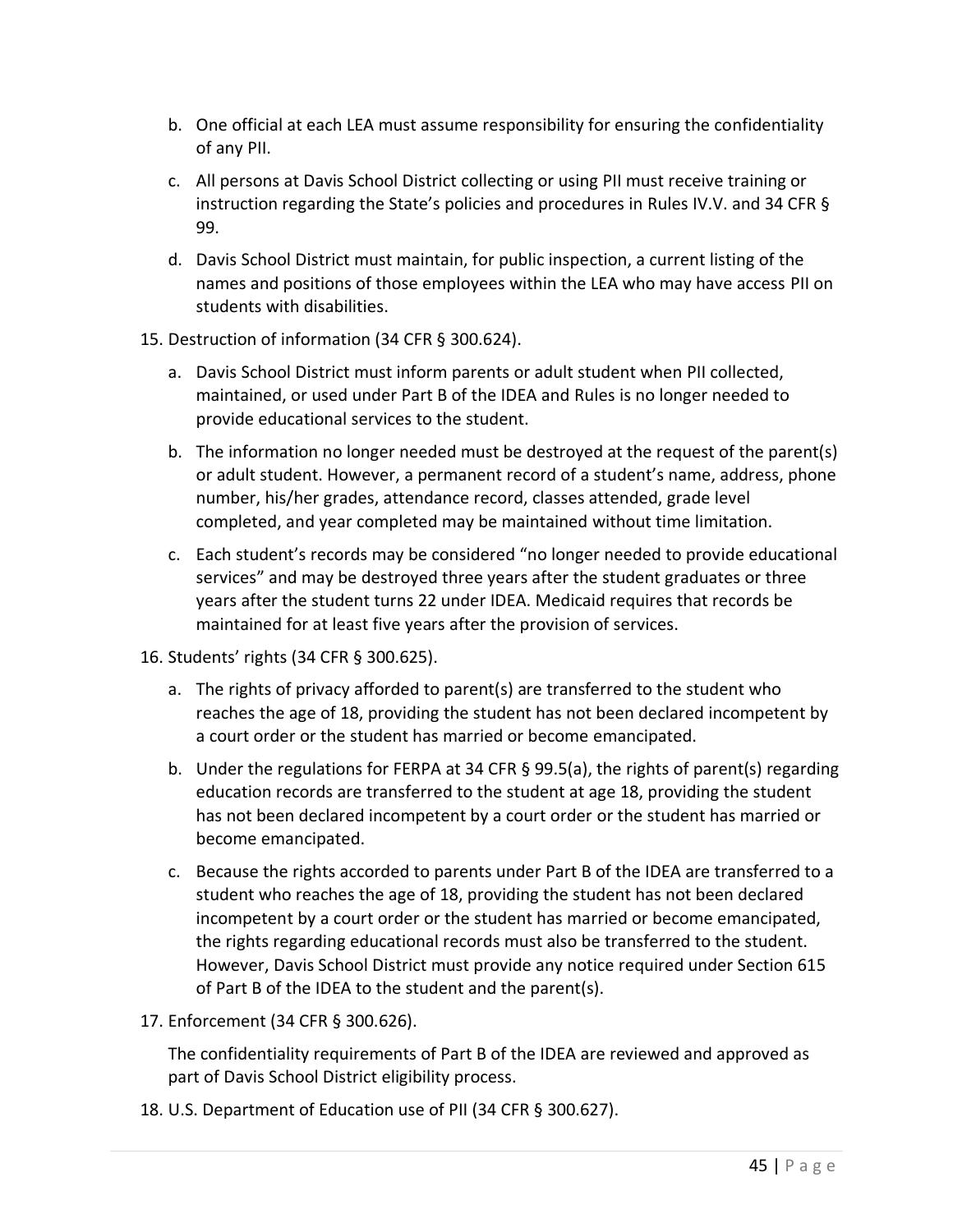If the U.S. Department of Education or its authorized representatives collect any PII regarding students with disabilities that is not subject to the Privacy Act of 1974, 5 USC § 552a, the Secretary of Education (Secretary hereafter) applies the applicable Federal statute, and the regulations implementing those provisions in 34 CFR § 5b.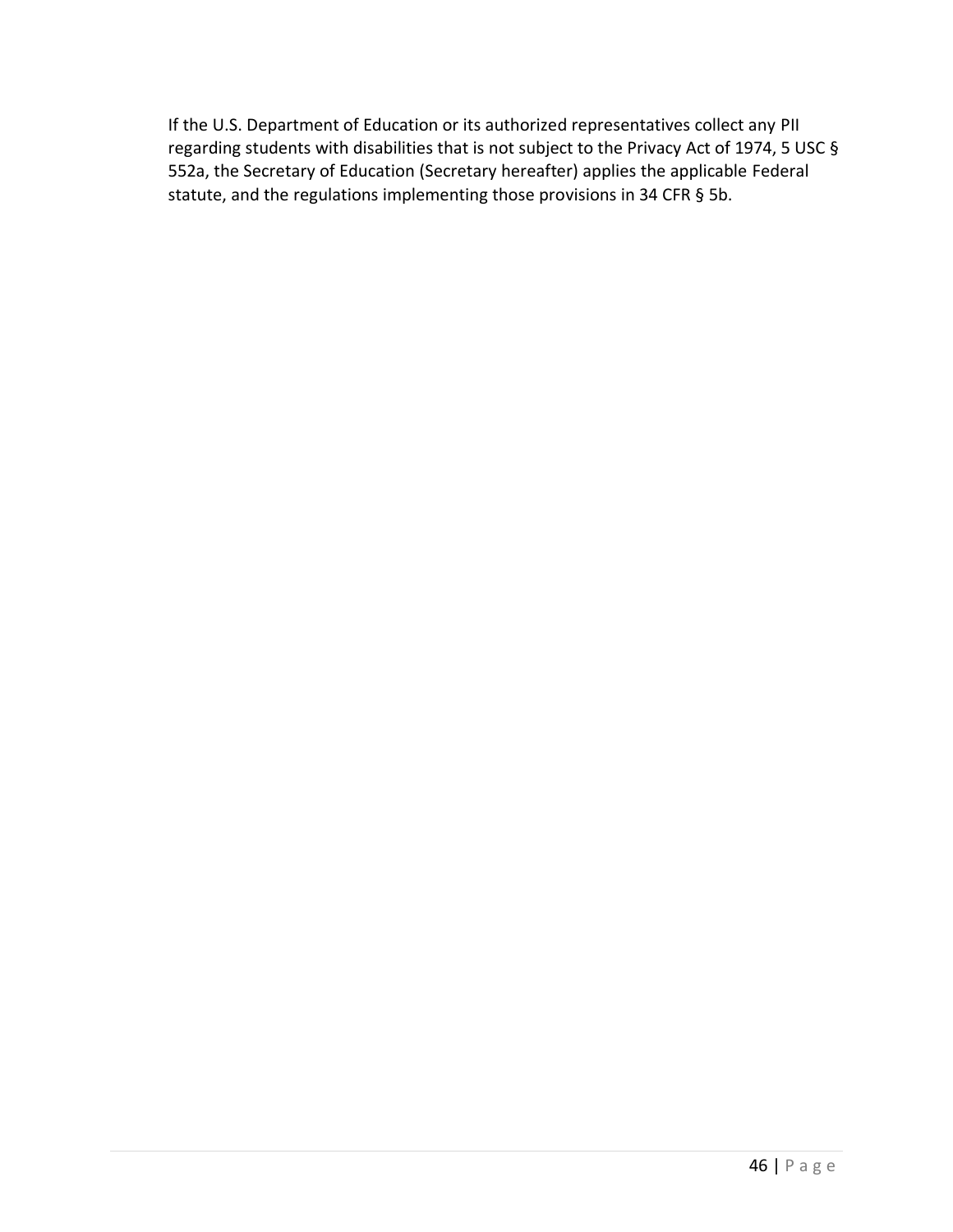# V. DISCIPLINE PROCEDURES (34 CFR § 300.530)

# V.A. DISCIPLINE PROCEDURES FOR STUDENTS WITH DISABILITIES (RULES V.A.)

Consistent with the requirements of Part B of the IDEA and the Rules, Davis School District shall establish, maintain, and implement the following policies and procedures for disciplining students with disabilities.

# V.B. AUTHORITY OF SCHOOL PERSONNEL (34 CFR § 300.530(A–C); RULES V.B.)

- 1. School personnel may consider any unique circumstances on a case-by-case basis when determining whether a change in placement, consistent with the other requirements of this section, is appropriate for a student with a disability who violates a code of student conduct.
- 2. School personnel may remove a student with a disability who violates a code of student conduct from his/her current placement to an appropriate interim alternative educational setting (IAES), another setting, or suspension, for not more than ten consecutive school days (to the extent those alternatives are applied to students without disabilities), and for additional removals of not more than ten consecutive school days in that same school year for separate incidents of misconduct, as long as those removals do not constitute a change of placement.
- 3. After a student with a disability has been removed from his/her current placement for ten school days in the same school year, during any subsequent days of removal Davis School District must provide services to the extent required.
- 4. For disciplinary changes in placement that would exceed ten consecutive school days, if the behavior that gave rise to the violation of the school code is determined not to be a manifestation of the student's disability, school personnel may apply the relevant disciplinary procedures to students with disabilities in the same manner and for the same duration as the procedures would be applied to students without disabilities, except after the tenth day of removal that constitutes a change in placement, the LEA must provide services to the student.

# V.C. SERVICES (34 CFR § 300.530(D); RULES V.C.)

- 1. A student with a disability who is removed from the student's current placement must:
	- a. Continue to receive educational services so as to enable the student to continue to participate in the general education curriculum, although in another setting, and to progress toward meeting the goals set out in the student's IEP; and
	- b. Receive, as appropriate, a functional behavior assessment, and behavior intervention services and modifications that are designed to address the behavior violation so that it does not recur.
- 2. The services may be provided in an IAES.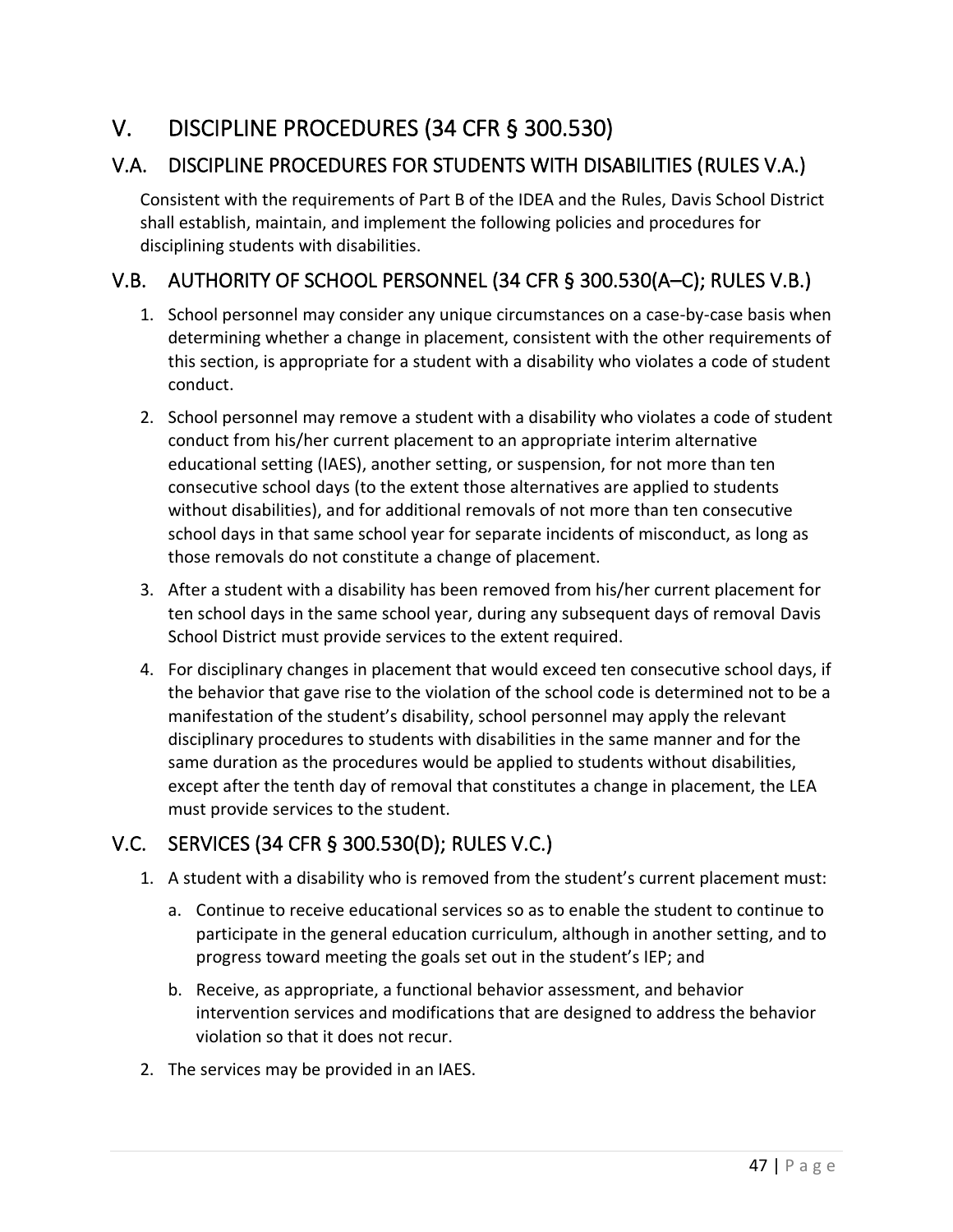- 3. Davis School District is only required to provide services during periods of removal to a student with a disability who has been removed from his/her current placement for ten school days or less in that school year if it also provides services to a student without disabilities who is similarly removed.
- 4. After a student with a disability has been removed from his/her current placement for ten school days in the same school year, if the current removal is for not more than ten consecutive school days and is not a change of placement, school personnel, in consultation with at least one of the student's teachers, determine the extent to which services are needed, so as to enable the student to continue to participate in the general education curriculum, although in another setting, and to progress toward meeting the goals set out in the student's IEP.
- 5. If the removal is a change of placement, the student's IEP Team determines appropriate services to be provided during the removal.

### V.D. CHANGE OF PLACEMENT DUE TO DISCIPLINARY REMOVALS (34 CFR § 300.536; RULES V.D.)

- 1. For purposes of removals of a student with a disability from the student's current educational placement, a change of placement occurs if:
	- a. The removal is for more than ten consecutive school days; or
	- b. The student has been subjected to a series of removals that constitute a pattern:
		- (1) Because the series of removals total more than ten school days in a school year;
		- (2) Because the student's behavior is substantially similar to the student's behavior in previous incidents that resulted in the series of removals; and
		- (3) Because of such additional factors as the length of each removal, the total amount of time the student has been removed, and the proximity of the removals to one another.
- 2. Davis School District determines on a case-by-case basis whether a pattern of removals constitutes a change of placement. This determination is subject to review through due process and judicial proceedings.

# V.E. MANIFESTATION DETERMINATION (34 CFR § 300.530(E); RULES V.E.)

- 1. Within ten school days of any decision to change the placement of a student with a disability because of a violation of a code of student conduct, Davis School District, the parent(s) or adult student, and relevant members of the student's IEP Team (as determined by the parent(s) or adult student and the LEA) must review all relevant information in the student's file, including the student's IEP, any teacher observations, and any relevant information provided by the parent(s) or adult student to determine:
	- a. If the conduct in question was caused by, or had a direct and substantial relationship to, the student's disability; or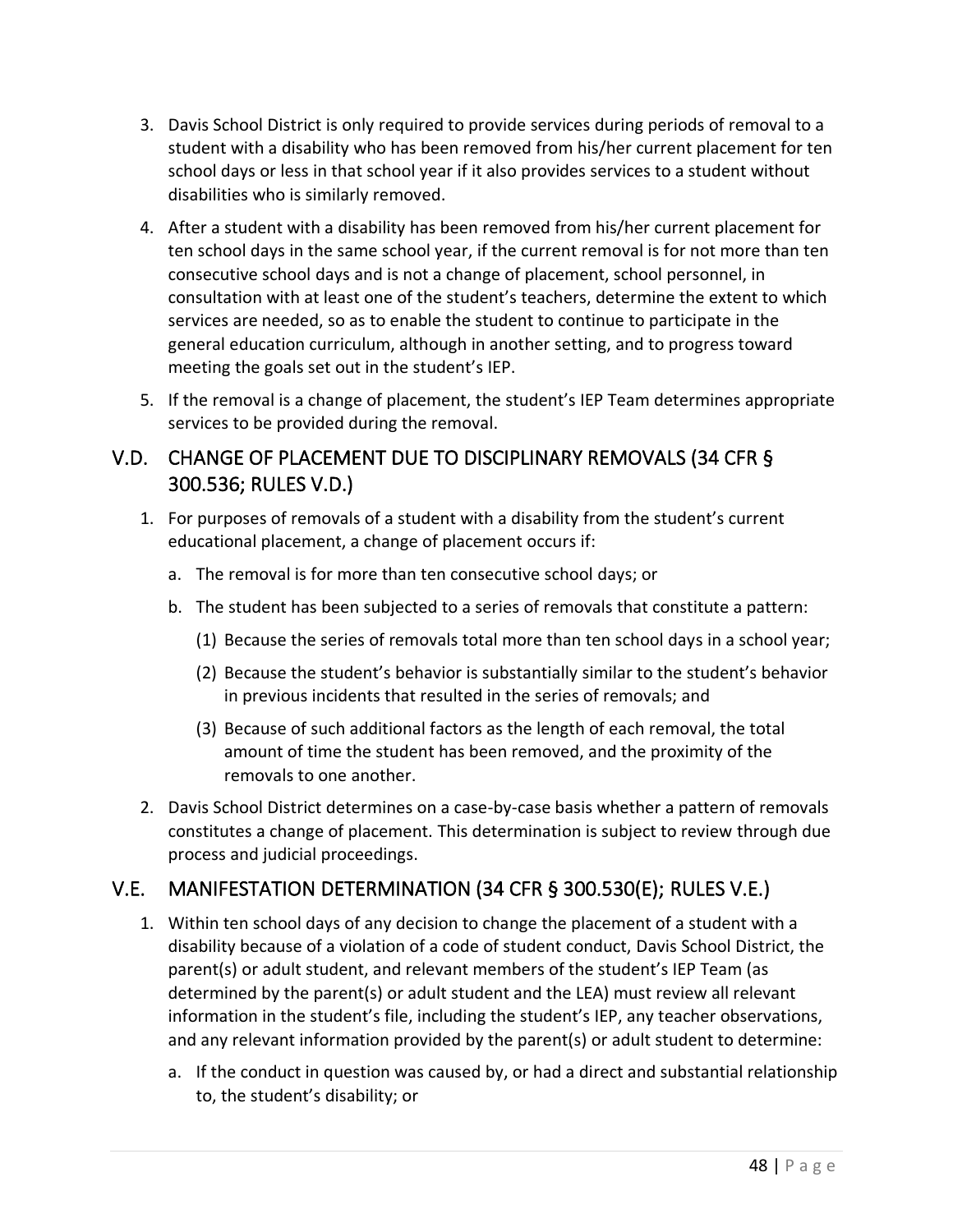- b. If the conduct in question was the direct result of the LEA's failure to implement the IEP.
- 2. The conduct must be determined to be a manifestation of the student's disability if Davis School District, the parent(s) or adult student, and relevant members of the student's IEP Team determine that the misconduct was caused by or had a direct and substantial relationship to the student's disability, or was the direct result of the LEA's failure to implement the IEP.
- 3. If Davis School District, the parent(s) or adult student, and relevant members of the student's IEP Team determine that the misconduct was the direct result of the LEA's failure to implement the IEP, the LEA must take immediate steps to remedy those deficiencies.
- 4. If Davis School District, the parent(s) or adult student, and relevant members of the IEP Team make the determination that the conduct was a manifestation of the student's disability, the IEP Team must either:
	- a. Conduct a functional behavior assessment (FBA), unless Davis School District had conducted a FBA before the behavior that resulted in the change of placement occurred, and implement a behavior intervention plan (BIP) for the student; or
	- b. If a BIP has already been developed, review the BIP, and modify it, as necessary, to address the behavior; and
	- c. Unless the misconduct falls under the definition of special circumstances in Rules V.E.5, return the student to the placement from which the student was removed, unless the parent or adult student and the LEA agree to a change of placement as part of the modification of the behavior intervention plan.
- 5. Special circumstances.

School personnel may remove a student to an IAES for not more than 45 school days without regard to whether the behavior is determined to be a manifestation of the student's disability, if the student:

- a. Carries a weapon to or possesses a weapon at school, on school premises, or to or at a school function under the jurisdiction of an LEA;
- b. Knowingly possesses or uses illegal drugs, or sells or solicits the sale of a controlled substance, while at school, on school premises, or at a school function under the jurisdiction of an LEA, or
- c. Has inflicted serious bodily injury upon another person while at school, on school premises, or at a school function under the jurisdiction of an LEA.
- 6. Definitions.

For purposes of this section, the following definitions apply: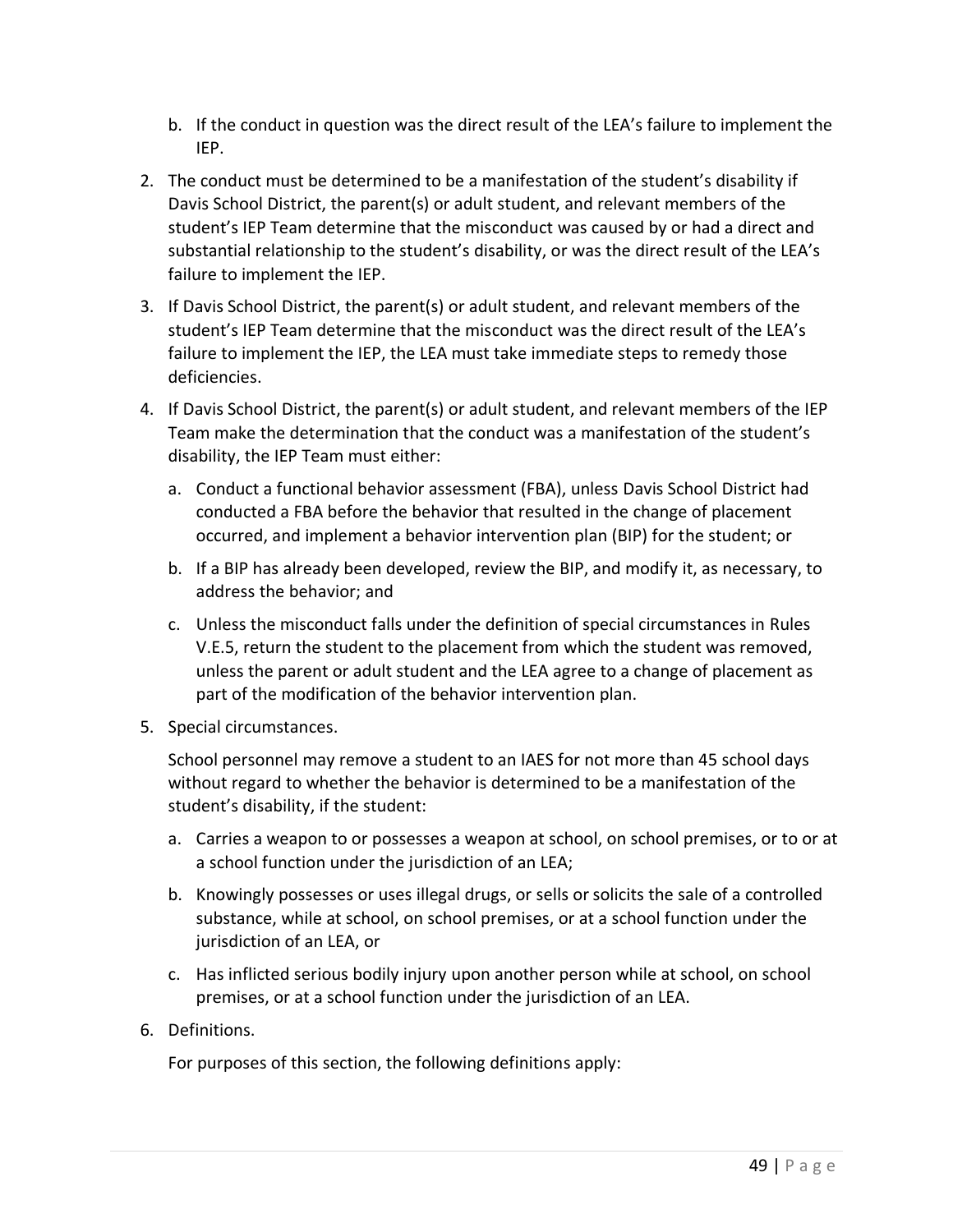- a. *Controlled substance* means a drug or other substance that cannot be distributed without a prescription, identified under schedules I, II, III, IV, or V in section 202(c) of the Controlled Substances Act (21 USC § 812(c)).
- b. *Illegal drug* means a controlled substance but does not include a drug controlled, possessed, or used under the supervision of a licensed health-care professional or one legally possessed or used under the Controlled Substances Act or under any other provision of Federal law (21 USC § 812).
- c. *Serious bodily injury* means bodily injury that involves a substantial risk of death, extreme physical pain, protracted and obvious disfigurement, or protracted loss or impairment of the function of a bodily member, organ, or mental faculty (18 USC § 1365). Serious bodily injury does not include a cut, abrasion, bruise, burn, disfigurement, physical pain, illness, or impairment of the function of a bodily member, organ or mental faculty that is temporary (20 USC § 1365).
- d. *Weapon* means a weapon, device, instrument, material, or substance, animate or inanimate, that is used for or is readily capable of, causing death or serious bodily injury, except that such term does not include a pocket knife with a blade of less than 2.5 inches (18 USC § 930).

# V.F. PROCEDURAL SAFEGUARDS NOTICE (34 CFR § 300.530; RULES V.F.)

On the date on which the decision is made to make a removal that constitutes a change of placement of a student with a disability because of a violation of a code of student conduct, Davis School District must notify the parent(s) or adult student of that decision, and provide the parent(s) or adult student the procedural safeguards notice.

# V.G. DETERMINATION OF SETTING (34 CFR § 300.531; RULES V.G.)

The student's IEP Team determines the IAES for services if the behavior that gives rise to the removal is not a manifestation of the student's disability, the removal constitutes a change of placement, or the behavior falls under the special circumstances in USBE V.E.5.

# V.H. APPEALS BY PARENT OR LEA (34 CFR § 300.532; RULES V.H.)

- 1. The parent(s) of a student with a disability or adult student who disagrees with any decision regarding placement or the manifestation determination, or an LEA that believes that maintaining the current placement of the student is substantially likely to result in injury to the student or others, may appeal the decision by filing a due process hearing complaint.
- 2. Authority of hearing officer.
	- a. A due process hearing officer hears and makes a determination regarding an appeal.
	- b. In making the determination, the hearing officer may:
		- (1) Return the student with a disability to the placement from which the student was removed if the hearing officer determines that the removal was a violation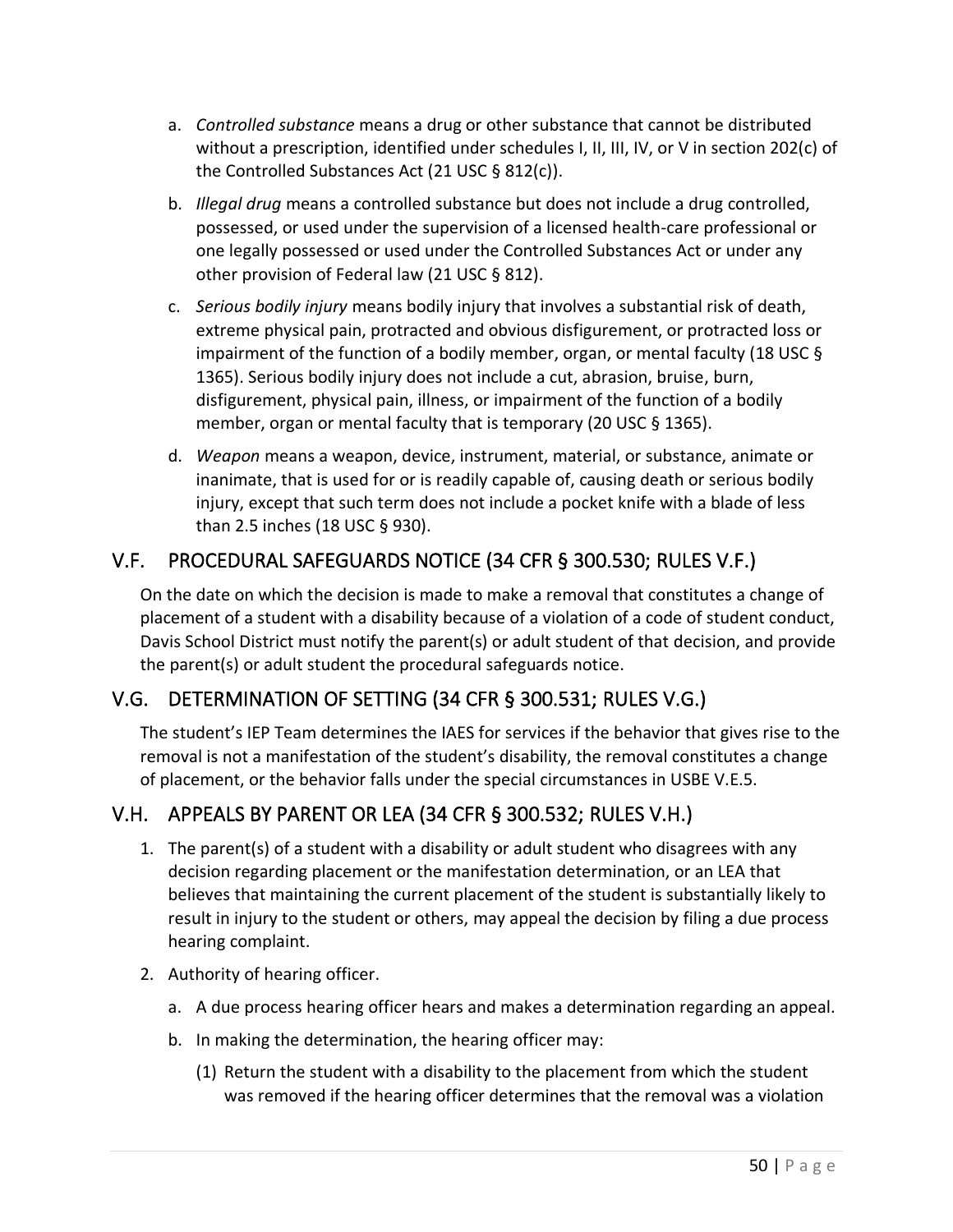of the discipline procedures under Part B of the IDEA or the Rules or that the student's behavior was a manifestation of the student's disability; or

- (2) Order a change of placement of the student with a disability to an appropriate IAES for not more than 45 school days if the hearing officer determines that maintaining the current placement of the student is substantially likely to result in injury to the student or to others.
- c. The appeal procedures may be repeated if Davis School District believes that returning the student to the original placement is substantially likely to result in injury to the student or to others.
- 3. Expedited due process hearing.
	- a. Whenever a hearing is requested, the parent(s) or adult student or Davis School District must have an opportunity for an impartial due process hearing.
	- b. Davis School District is responsible for arranging the expedited due process hearing with the State Director of Special Education, which must occur within 20 school days of the date the complaint requesting the hearing is filed. The hearing officer must make a determination within ten school days after the hearing.
	- c. Unless the parent(s) or adult student and Davis School District agree in writing to waive the resolution meeting, or agree to use mediation:
		- (1) A resolution meeting must occur within seven calendar days of receiving notice of the due process complaint; and
		- (2) The due process hearing may proceed unless the matter has been resolved to the satisfaction of both parties within 15 calendar days of the receipt of the due process complaint.
	- d. The decisions on expedited due process hearings are final, unless meeting the requirements of 34 CFR § 300.514(b) or 34 CFR § 300.516.

# V.I. PLACEMENT DURING APPEALS (34 CFR § 300.533; RULES V.I.)

When an appeal through a due process complaint has been made by either the parent or adult student or Davis School District, the student must remain in the IAES pending the decision of the hearing officer or until the expiration of the time period specified, whichever occurs first, unless the parent(s) or adult student and the SEA or LEA agree otherwise.

# V.J. PROTECTIONS FOR STUDENTS NOT DETERMINED ELIGIBLE FOR SPECIAL EDUCATION AND RELATED SERVICES (34 CFR § 300.534; RULES V.J.)

1. A student who has not been determined to be eligible for special education and related services under Part B of the IDEA, and who has engaged in behavior that violated a code of student conduct, may assert any of the protections provided for in this part if Davis School District had knowledge that the student was a student with a disability before the behavior that precipitated the disciplinary action occurred.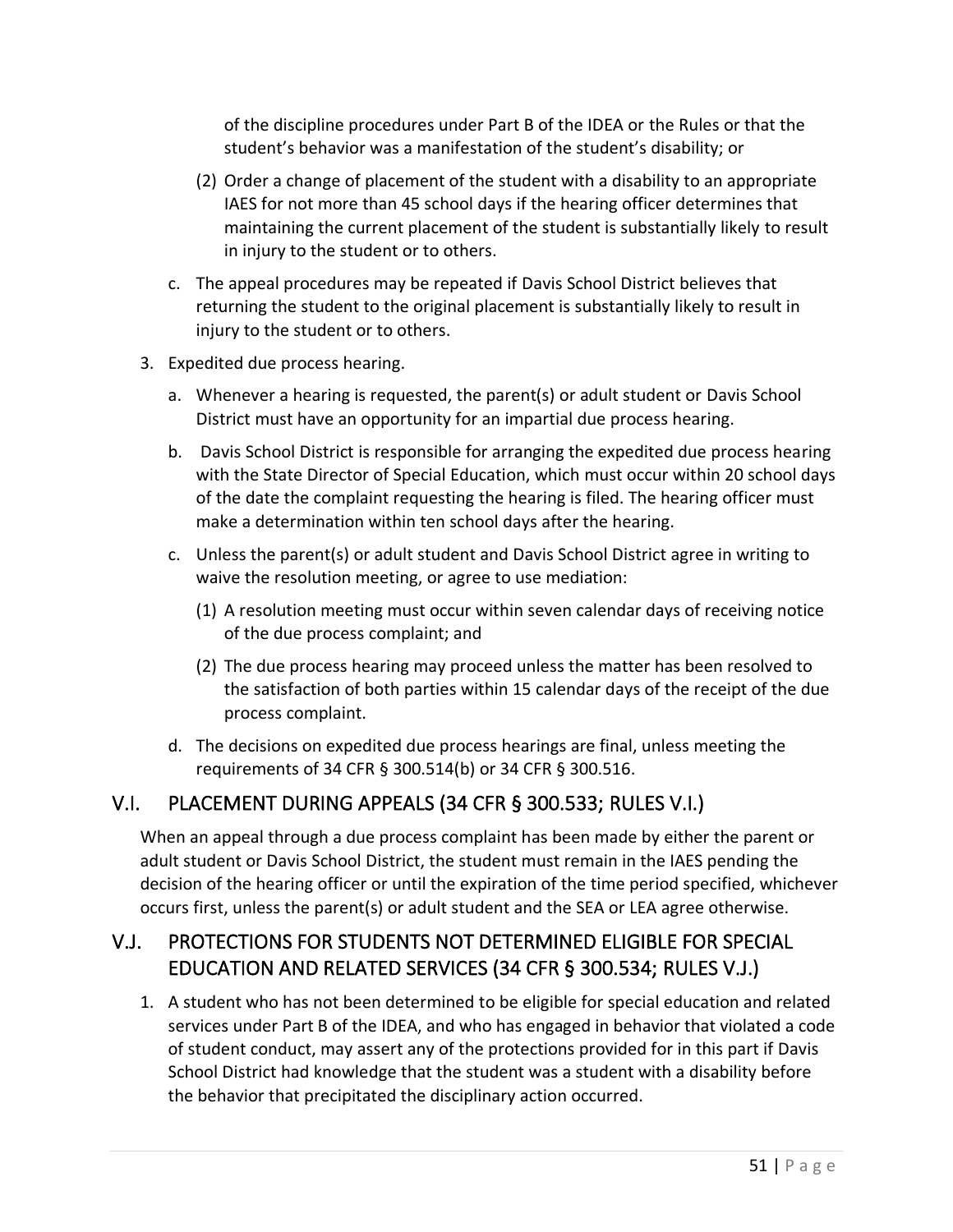- 2. Davis School District must be deemed to have knowledge that a student is a student with a disability if, before the behavior that precipitated the disciplinary action occurred:
	- a. The parent(s) of the student or adult student expressed concern in writing to supervisory or administrative personnel of Davis School District, or a teacher of the student, that the student is in need of special education and related services;
	- b. The parent(s) of the student or adult student requested an evaluation of the student; or
	- c. The teacher of the student, or other personnel of Davis School District, expressed specific concerns about a pattern of behavior demonstrated by the student directly to the director of special education of the LEA or to other supervisory personnel of the LEA.
- 3. Davis School District would not be deemed to have knowledge that a student is a student with a disability if:
	- a. The parent(s) of the student or the adult student:
		- (1) Has not allowed an evaluation of the student; or
		- (2) Has refused services under this part; or
	- b. The student has been evaluated in accordance with and determined to not be a student with a disability under Part B of the IDEA.
- 4. If Davis School District does not have knowledge that a student is a student with a disability prior to taking disciplinary measures against the student, the student may be subjected to the disciplinary measures applied to students without disabilities who engage in comparable behaviors.
	- a. If a request is made for an evaluation of a student during the time period in which the student is subjected to disciplinary measures, the evaluation must be conducted in an expedited manner.
		- (1) Until the evaluation is completed, the student remains in the educational placement determined by school authorities, which can include suspension or expulsion without educational services.
		- (2) If the student is determined to be a student with a disability, taking into consideration information from the evaluation conducted by Davis School District and information provided by the parent(s) or adult student, the LEA must provide special education and related services.

# V.K. REFERRAL TO AND ACTION BY LAW ENFORCEMENT AND JUDICIAL AUTHORITIES (34 CFR § 300.535; RULES V.K.)

1. Nothing in Part B of the IDEA prohibits Davis School District from reporting a crime committed by a student with a disability to appropriate authorities or prevents State law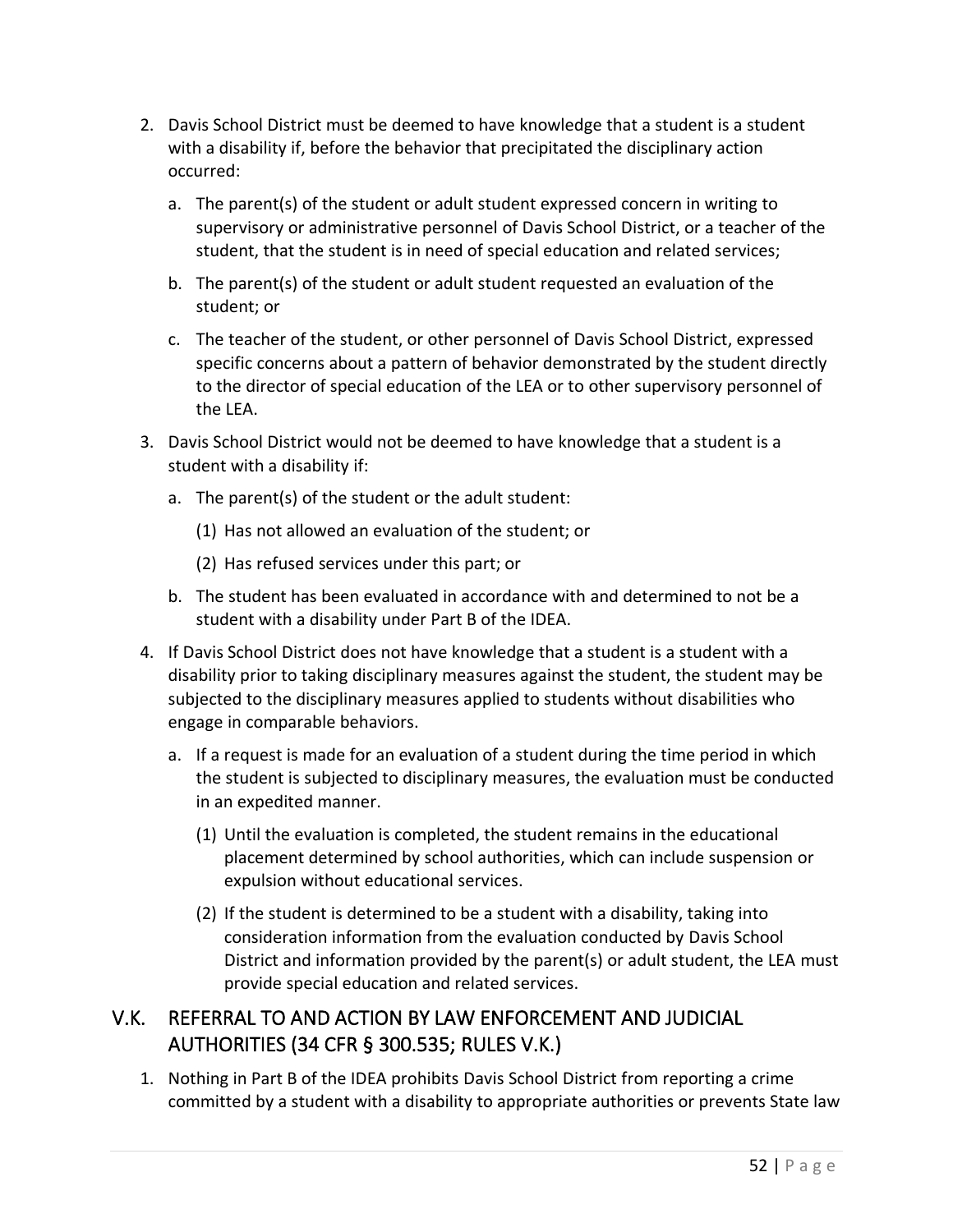enforcement and judicial authorities from exercising their responsibilities with regard to the application of Federal and State law to crimes committed by a student with a disability.

- 2. Transmittal of records.
	- a. If Davis School District reports a crime committed by a student with a disability, it must ensure that copies of the special education and disciplinary records of the student are transmitted for consideration by the appropriate authorities to whom the LEA reports the crime.
	- b. If Davis School District reports a crime under this section, it may transmit copies of the student's special education and disciplinary records only to the extent that the transmission is permitted by the Family Educational Rights and Privacy Act (FERPA).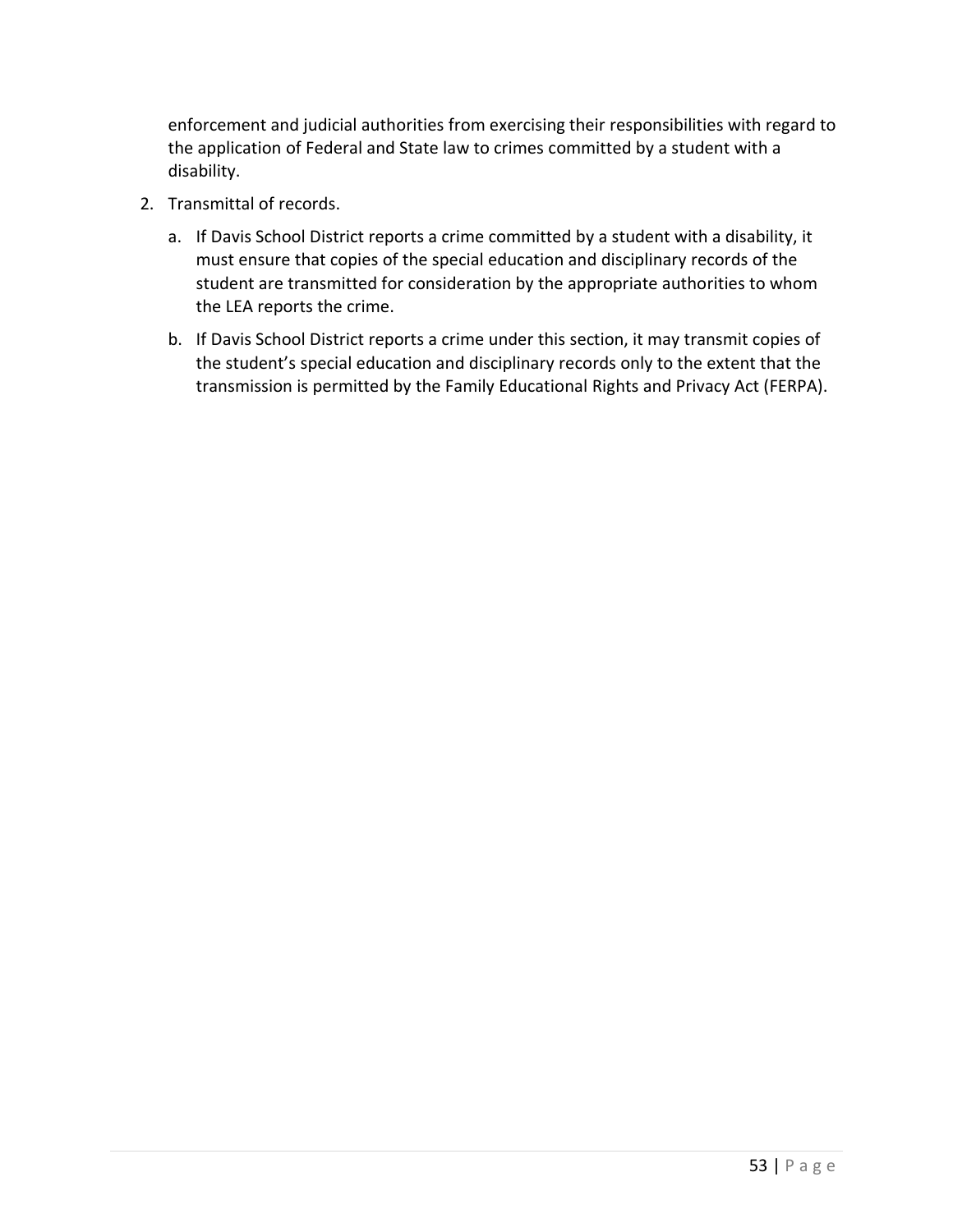# VI. STUDENTS WITH DISABILITIES IN OTHER SETTINGS

# VI.A. PRIVATE SCHOOL PLACEMENTS BY LEAS (34 CFR § 300.325; RULES VI.A.)

- 1. Developing IEPs.
	- a. Before Davis School District places a student with a disability in, or refers a student to, a private school or facility, Davis School District must initiate and conduct a meeting to develop an IEP for the student in accordance with Part B of the IDEA and the Rules.
	- b. Davis School District must ensure that a representative of the private school or facility attends the meeting. If the representative cannot attend, the LEA must use other methods to ensure participation by the private school or facility, including individual or conference telephone calls or video conferencing.
- 2. Reviewing and revising IEPs.
	- a. After a student with a disability is placed in a private school or facility, any meetings to review and revise the student's IEP may be initiated and conducted by the private school or facility at the discretion of Davis School District.
	- b. If the private school or facility initiates and conducts these meetings, Davis School District must ensure that the parent(s) or adult student and an LEA representative:
		- (1) Are involved in any decisions about the student's IEP; and
		- (2) Agree to any proposed changes in the IEP before those changes are implemented.
- 3. Even if a private school or facility implements a student's IEP, responsibility for compliance with this part remains with Davis School District and the USBE.
- 4. Residential placement (34 CFR § 300.104).

If placement in a public or private residential program is necessary to provide special education and related services to a student with a disability, the program, including nonmedical care and room and board, must be at no cost to the parent(s) of the student or adult student.

# VI.B. STUDENTS WITH DISABILITIES ENROLLED BY THEIR PARENT(S) IN PRIVATE SCHOOLS WHEN FAPE IS NOT AT ISSUE (UNILATERAL PLACEMENT) (34 CFR § 300.130; RULES VI.B.)

*Parentally placed private school students* with disabilities means students with disabilities enrolled by their parent(s) or an adult student in private, including religious, schools or facilities that meet the definition of elementary school or secondary school in Part B of the IDEA.

1. Definitions.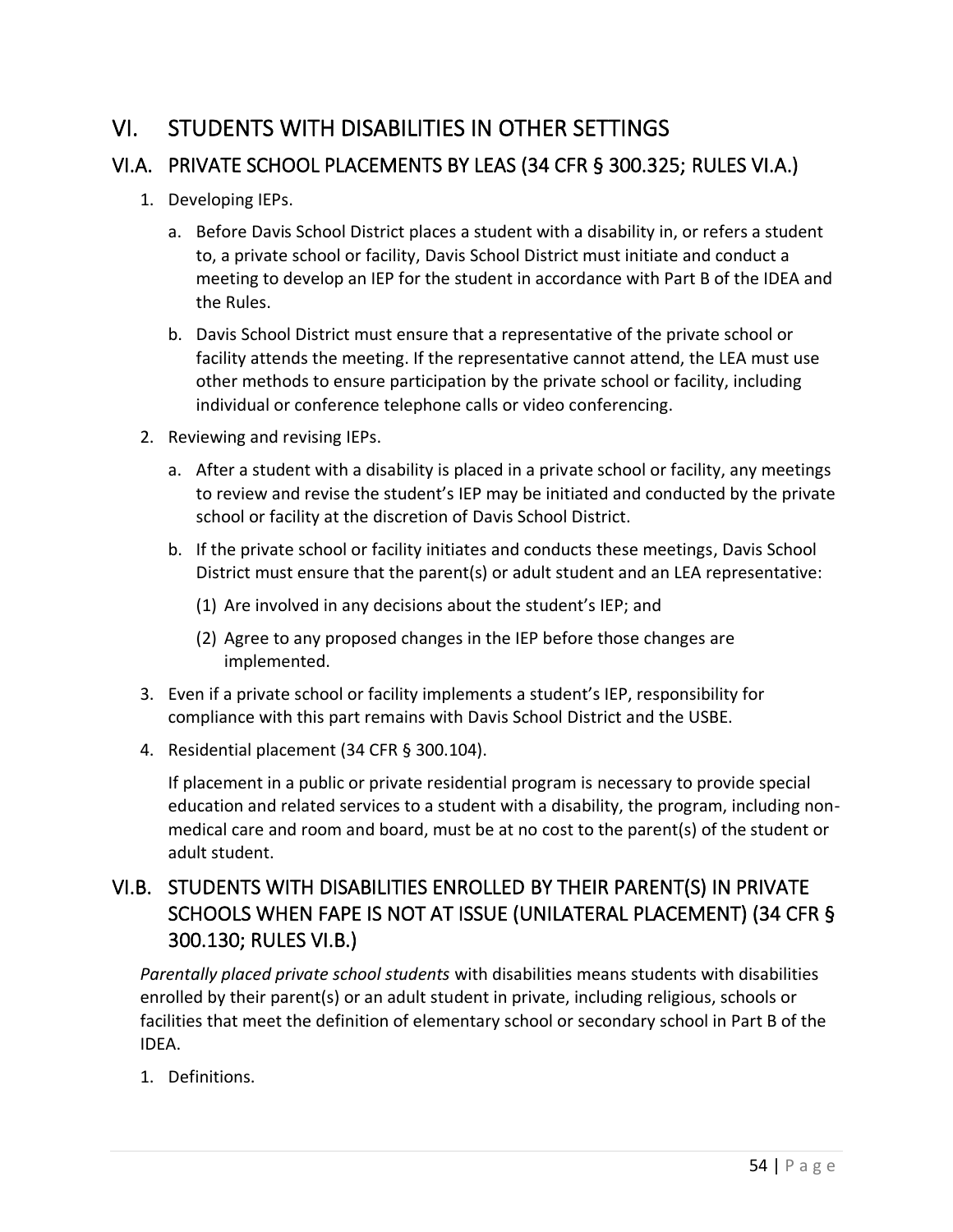- a. *Elementary school* means a nonprofit institutional day or residential school, including a public elementary charter school, that provides elementary education, as determined under State law (34 CFR § 300.13).
- b. *Secondary school* means a nonprofit institutional day or residential school, including a public secondary charter school, that provides secondary education, as determined under State law, except that it does not include any education beyond grade 12 (34 CFR § 300.36). Grades nine and above must be accredited, in accordance with USBE Rule.
- 2. Child find for parentally placed or adult student private school students with disabilities (34 CFR § 300.131).
	- a. Davis School District must locate, identify, and evaluate all students with disabilities who are enrolled by their parent(s), or adult students, in private (either for-profit or nonprofit), including religious, elementary schools and secondary schools located in the area served by Davis School District.
	- b. Davis School District'S child find process must be designed to ensure:
		- (1) The equitable participation of parentally placed or adult student nonprofit private school students; and
		- (2) An accurate count of those students in nonprofit private schools.
	- c. Davis School District must undertake activities similar to the activities undertaken for Davis School District's public school students.
	- d. The cost of carrying out the child find requirements in this section, including individual evaluations, may not be considered in determining if Davis School District has met its obligation under spending a proportionate share of funds under Part B of the IDEA to provide services to parentally placed or adult student nonprofit private school students.
	- e. The child find process must be completed in a time period comparable to that for students attending public schools in Davis School District.
	- f. If private (for-profit and nonprofit), including religious, elementary schools and secondary schools are located in Davis School District, Davis School District must, in carrying out the child find requirements in this section, include parentally placed or adult student private school students who reside in a state other than the state in which the private schools that they attend are located.
- 3. Basic requirements for provision of services for parentally placed or adult student nonprofit private school students with disabilities (34 CFR § 300.132).
	- a. To the extent consistent with the number and location of students with disabilities who are enrolled by their parent(s), or an adult student, in nonprofit private, including religious, elementary schools and secondary schools located in the area served by Davis School District, provision is made for the participation of those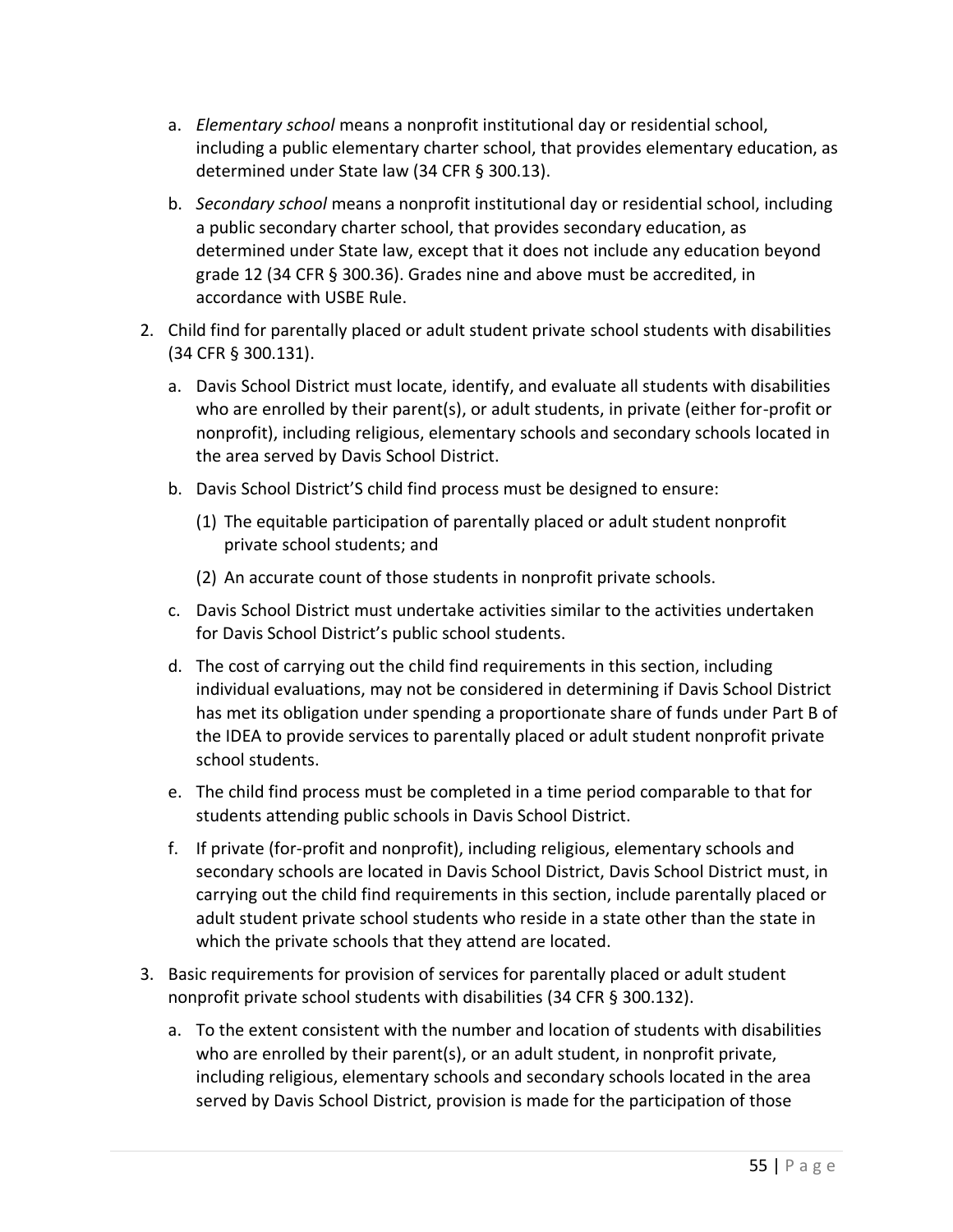students in the program assisted or carried out under Part B of the IDEA by providing them with special education and related services, including direct services.

- b. Davis School District must develop and implement a services plan for each nonprofit private school student with a disability who has been designated by Davis School District in which the private school is located to receive special education and related services.
- c. Davis School District must maintain in its records, and provide to the USBE staff annually, the following information related to parentally placed or adult student nonprofit private school students, including that required under Rules II.A.(4)(c):
	- (1) The number of students evaluated and reevaluated within three years;
	- (2) The number of students determined to be students with disabilities; and
	- (3) The number of students served.
- 4. Expenditures (34 CFR § 300.133).
	- a. Davis School District must spend the following on providing special education and related services (including direct services) to parentally placed or adult student nonprofit private school students with disabilities:
		- (1) For students ages 3 through 21, an amount that is the same proportion of the Davis School District's total subgrant under Section 611(f) of Part B of the IDEA as the number of private school students with disabilities ages 3 through 21 who are enrolled by their parent(s), or an adult student, in nonprofit private, including religious, elementary schools and secondary schools located in Davis School District, is to the total number of students with disabilities in its jurisdiction ages 3 through 21.
		- (2) For students ages three through five, an amount that is the same proportion of Davis School District's total subgrant under Section 619(g) of the Part B of the IDEA as the number of parentally placed private school students with disabilities ages three through five who are enrolled by their parent(s) in nonprofit private, including religious, elementary schools located in Davis School District, is to the total number of students with disabilities in Davis School District ages three through five.
			- (a) Students ages three through five are considered to be parentally placed private school students with disabilities enrolled by their parent(s) in nonprofit private, including religious, elementary schools, if they are enrolled in a private preschool that is part of a private elementary school.
		- (3) If Davis School District has not expended for equitable services all of the required funds by the end of the fiscal year for which Congress appropriated the funds, Davis School District must obligate the remaining funds for special education and related services (including direct services) to parentally placed or adult student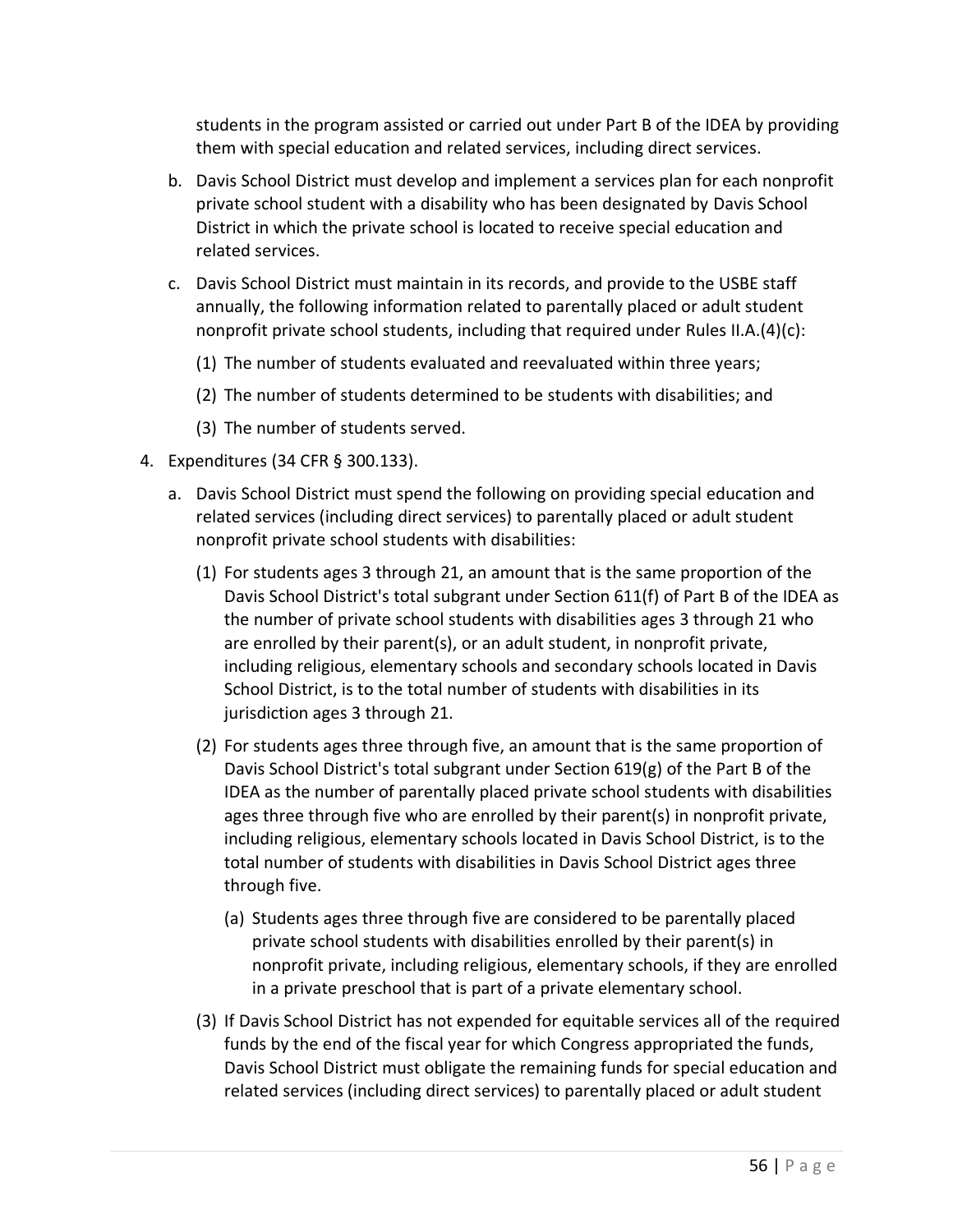nonprofit private school students with disabilities during a carryover period of one additional year.

- b. In calculating the proportionate amount of Federal funds to be provided for parentally placed or adult student nonprofit private school students with disabilities, Davis School District, after timely and meaningful consultation with representatives of private schools, must conduct a thorough and complete child find process to determine the number of parentally placed, or adult student, students with disabilities attending nonprofit private schools located in Davis School District.
- c. Annual count of the number of parentally placed or adult student private school students with disabilities.
	- (1) Davis School District must:
		- (a) After timely and meaningful consultation with representatives of parentally placed or adult student private school students with disabilities, determine the number of parentally placed or adult student private school students with disabilities attending nonprofit private schools located in Davis School District; and
		- (b) Ensure that the count is conducted on any date between October 1 and December 1, inclusive, of each year.
	- (2) The count must be used to determine the amount that Davis School District must spend on providing special education and related services to parentally placed or adult student nonprofit private school students with disabilities in the next subsequent fiscal year.
- d. State and local funds may supplement and in no case supplant the proportionate amount of Federal funds required to be expended for parentally placed adult student private school students with disabilities.
- 5. Consultation (34 CFR § 300.134).

To ensure timely and meaningful consultation, Davis School District must consult with nonprofit private school representatives and representatives of parent(s) of parentally placed or adult student private school students with disabilities during the design and development of special education and related services for the students regarding the following:

- a. The child find process, including:
	- (1) How parentally placed or adult student nonprofit private school students suspected of having a disability can participate equitably; and
	- (2) How the parent(s) or adult student, teachers, and nonprofit private school officials will be informed of the process.
- b. The determination of the proportionate share of Federal funds available to serve parentally or adult student placed nonprofit private school students with disabilities,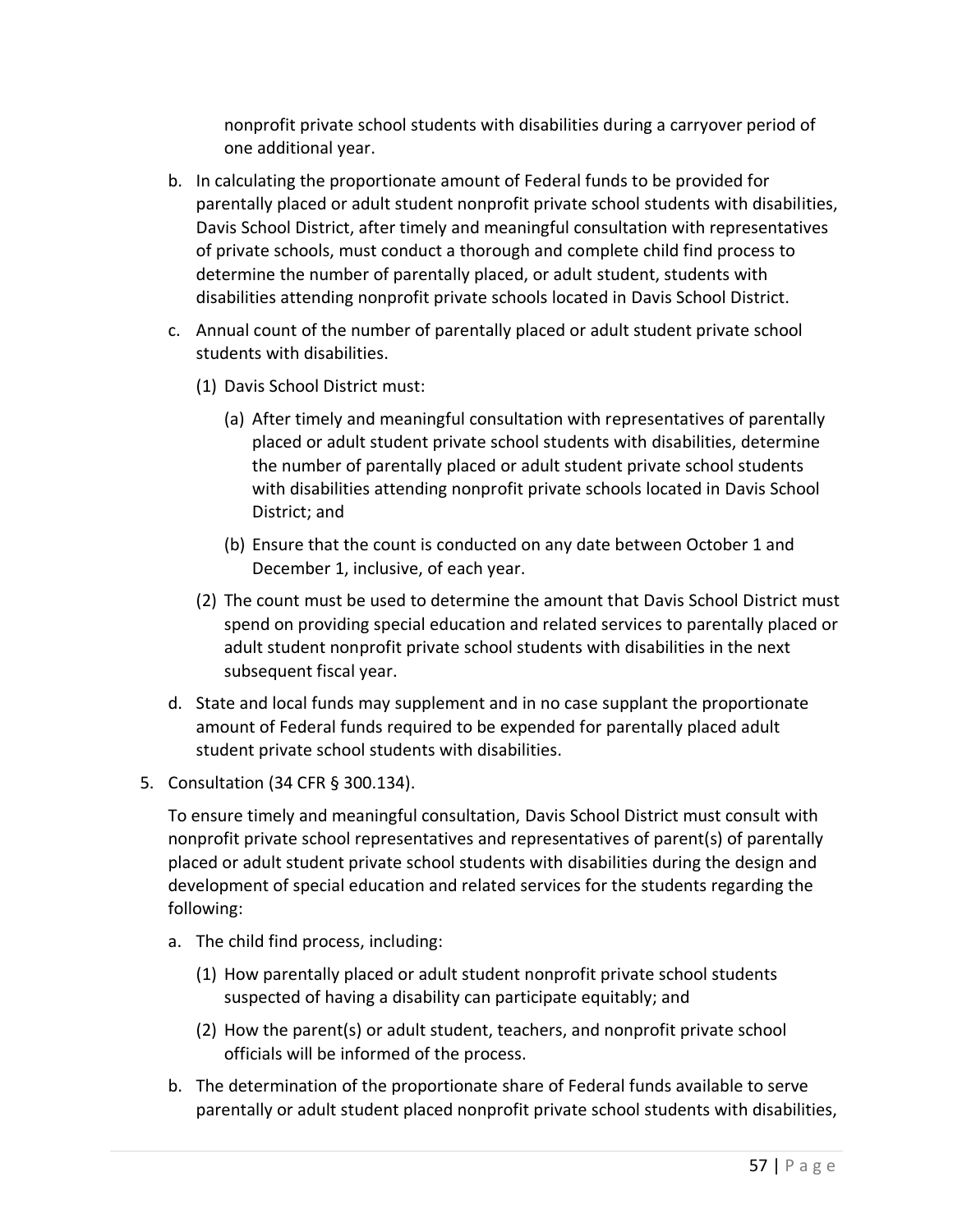including the determination of how the proportionate share of those funds was calculated.

- c. The consultation process among Davis School District, nonprofit private school officials, and representatives of parent(s), or the adult student, of parentally placed or adult student private school students with disabilities, including how the process will operate throughout the school year to ensure that parentally placed, or adult student, students with disabilities identified through the child find process can meaningfully participate in special education and related services.
- d. How, where, and by whom special education and related services will be provided for parentally placed or adult student nonprofit private school students with disabilities, including a discussion of:
	- (1) The types of services, including direct services and alternate service delivery mechanisms; and
	- (2) How special education and related services will be apportioned if funds are insufficient to serve all parentally placed or adult student private school students; and
	- (3) How and when those decisions will be made;
- e. How, if Davis School District disagrees with the views of the nonprofit private school officials on the provision of services or the types of services (whether provided directly or through a contract), Davis School District will provide to the nonprofit private school officials a written explanation of the reasons why the school district chose not to provide services directly or through a contract.
- 6. Written affirmation (34 CFR § 300.135).
	- a. When timely and meaningful consultation has occurred, Davis School District must obtain a written affirmation signed by the representatives of participating nonprofit private schools.
	- b. If the representatives do not provide the affirmation within a reasonable period of time, Davis School District must forward the documentation of the consultation process to the State Director of Special Education.
- 7. Compliance (34 CFR § 300.136).
	- a. A nonprofit private school official has the right to submit a complaint to the State Director of Special Education that Davis School District:
		- (1) Did not engage in consultation that was meaningful and timely; or
		- (2) Did not give due consideration to the views of the nonprofit private school official.
	- b. Procedure.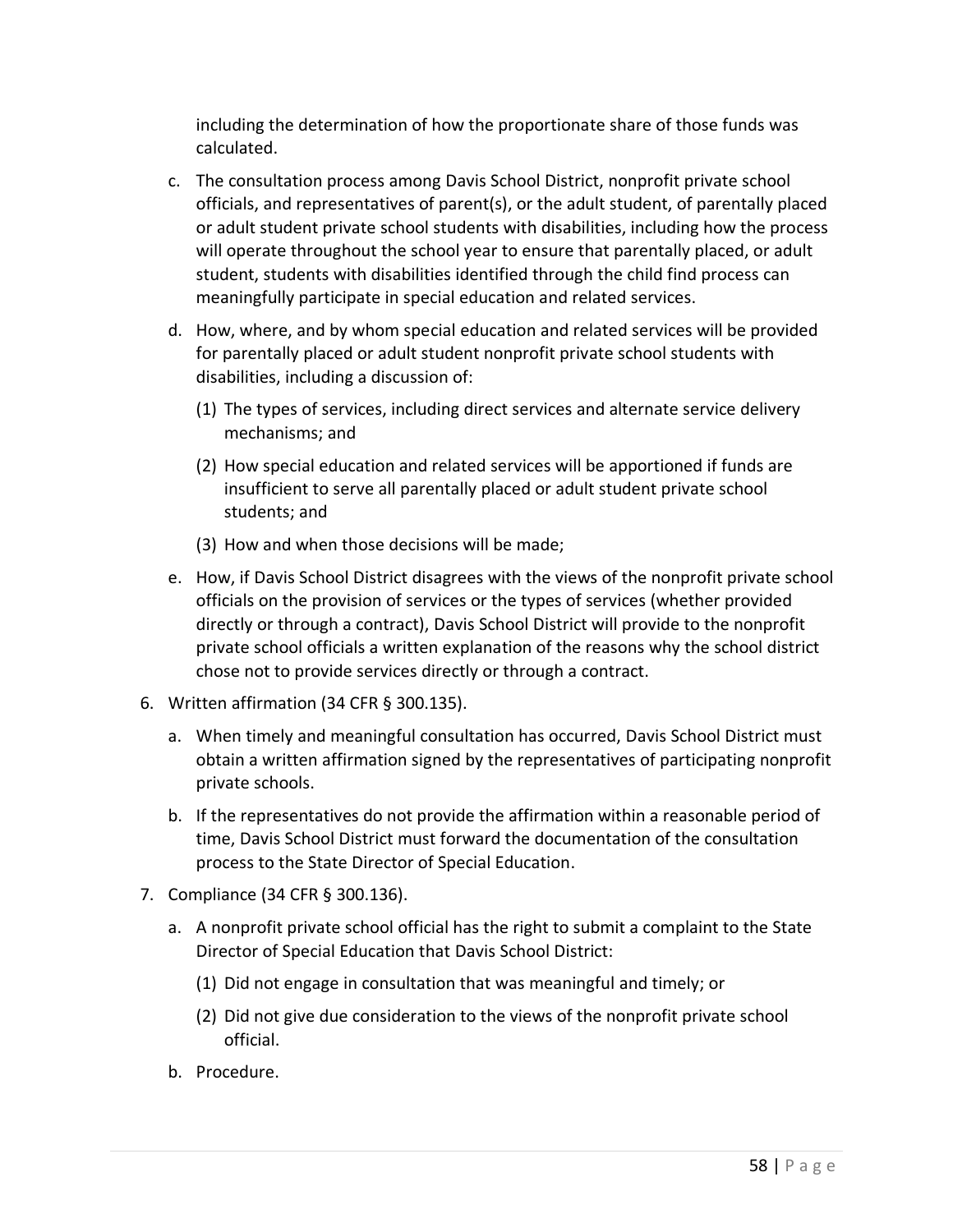- (1) If the nonprofit private school official wishes to submit a complaint, the official must provide to the State Director of Special Education the basis of the noncompliance by Davis School District with the applicable nonprofit private school provisions in this part; and
- (2) Davis School District must forward the appropriate documentation to the State Director of Special Education.
- (3) If the nonprofit private school official is dissatisfied with the decision of the State Director of Special Education, the official may submit a complaint to the Secretary by providing the information on noncompliance described above; and the State Director of Special Education must forward the appropriate documentation to the Secretary.
- 8. Equitable services determined (34 CFR § 300.137).
	- a. No parentally placed or adult student nonprofit private school student with a disability has an individual right to receive some or all of the special education and related services that the student would receive if enrolled in a public school.
	- b. Decisions about the services that will be provided to parentally placed or adult student nonprofit private school students with disabilities by Davis School District must be made in accordance with the consultation and proportionate share requirements.
	- c. Davis School District must make the final decisions with respect to the services to be provided to eligible parentally placed or adult student nonprofit private school students with disabilities.
	- d. If a student with a disability is enrolled in a nonprofit religious or other private school by the student's parent(s) or adult student and will receive special education or related services from Davis School District, Davis School District must:
		- (1) Initiate and conduct meetings to develop, review, and revise a services plan for the student; and
		- (2) Ensure that a representative of the religious or other nonprofit private school attends each meeting. If the representative cannot attend, Davis School District shall use other methods to ensure participation by the religious or other nonprofit private school, including individual or conference telephone calls.
- 9. Equitable services provided (34 CFR § 300.138).
	- a. The services provided to parentally placed or adult student nonprofit private school students with disabilities must be provided by personnel meeting the same standards as personnel providing services in the public schools, except that private elementary school and secondary school teachers who are providing equitable services to parentally placed or adult student private school students with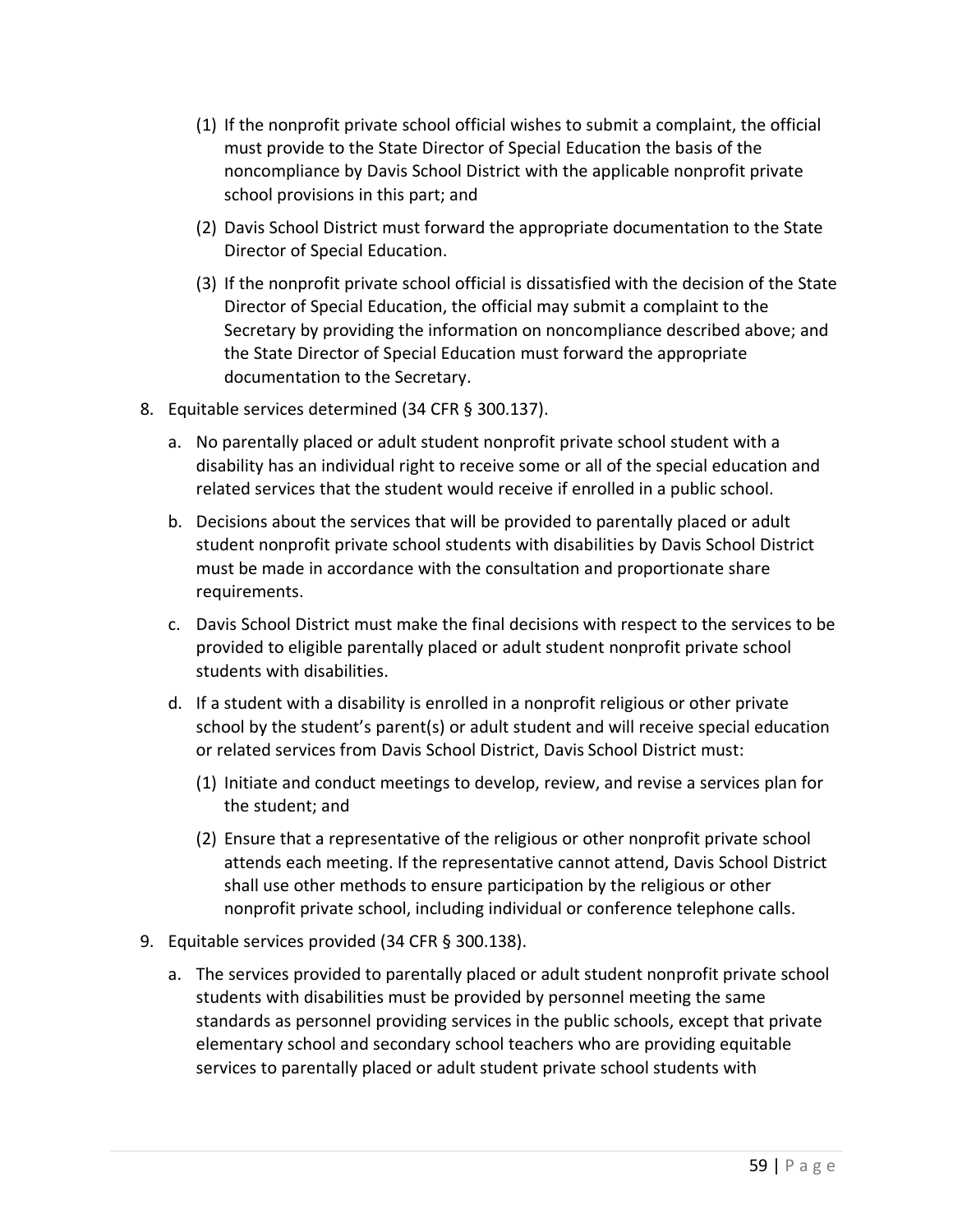disabilities do not have to meet the USBE and IDEA special education teacher requirements.

- b. Parentally placed or adult student nonprofit private school students with disabilities may receive a different amount of services than students with disabilities in public schools.
- c. Services provided in accordance with a services plan.
	- (1) Each parentally placed or adult student nonprofit private school student with a disability who has been designated to receive services must have a services plan that describes the specific special education and related services that Davis School District will provide to the student in light of the services that Davis School District has determined it will make available to parentally placed or adult student nonprofit private school students with disabilities.
	- (2) The services plan must, to the extent appropriate:
		- (a) Meet the same content requirements as the IEP, including access and progress in the general curriculum, or for a student ages three through five, including access and progress in age-appropriate activities, with respect to the services provided; and
		- (b) Be developed, reviewed, and revised consistent with the IEP provisions in Rule III.I.
- d. Provision of equitable services.
	- (1) Services must be provided:
		- (a) By employees of Davis School District; or
		- (b) Through contract by the school district with an individual, association, agency, organization, or other entity.
	- (2) Special education and related services provided to parentally placed or adult student nonprofit private school students with disabilities, including materials and equipment, must be secular, neutral, and non-ideological.
- 10. Location of services and transportation (34 CFR § 300.139).
	- a. Services to parentally placed or adult student nonprofit private school students with disabilities may be provided on the premises of private, including religious, schools, to the extent consistent with law.
	- b. Transportation.
		- (1) If necessary for the student to benefit from or participate in the services provided under this part, a parentally or adult student placed nonprofit private school student with a disability must be provided transportation: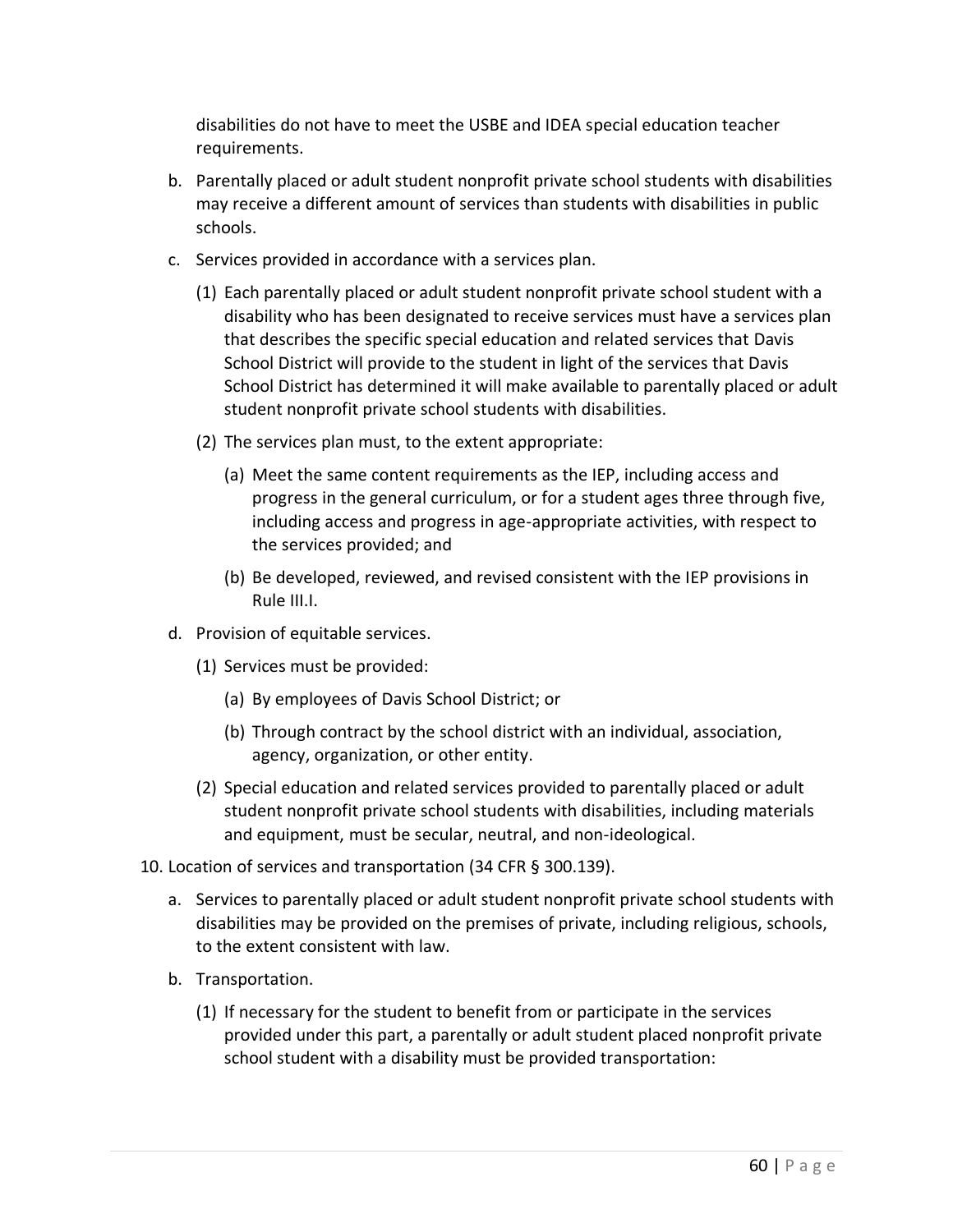- (a) From the student's school or the student's home to a site other than the private school; and
- (b) From the service site to the private school, or to the student's home, depending on the timing of the services.
- (2) School districts are not required to provide transportation from the student's home to the private school.
- (3) The cost of the transportation may be included in calculating whether the school district has met the requirements for proportionate share spending.
- 11. Due process complaints and State complaints (34 CFR § 300.140).
	- a. Due process not applicable, except for child find.
		- (1) Except as provided in Rule VI.B.11.b, the procedures for State complaints and due process hearing requests do not apply to complaints that a school district has failed to meet the requirements of Part B of the IDEA and Rules, including the provision of services indicated on the student's services plan.
	- b. Child find complaints to be filed with the school district in which the private school is located.
		- (1) The procedures for State complaints and due process hearing requests apply to complaints that a school district has failed to meet the child find requirements in Part B of the IDEA and Rules.
		- (2) Any due process complaint regarding the child find requirements as described in Rule VI.B.11.b.(1) must be filed with the school district in which the private school is located, and a copy must be forwarded to the State Director of Special Education.
- 12. State complaints.
	- a. Any complaint that a school district has failed to meet the requirements for provision of services, expenditures, consultation, written affirmation, determination of equitable services, location of services, due process and State complaints, funds not to benefit a private school, use of personnel, separate classes prohibited, and use of property, equipment, and supplies must be filed in accordance with the State complaint procedures described in Rule IV.G.
	- b. A complaint filed by a nonprofit private school official under the meaningful and timely consultation, or due consideration to views of private school official requirements, must be filed with the State Director of Special Education in accordance with the procedures in Rule VI.B.7.b.
- 13. Requirement that funds not benefit a private school (34 CFR § 300.141).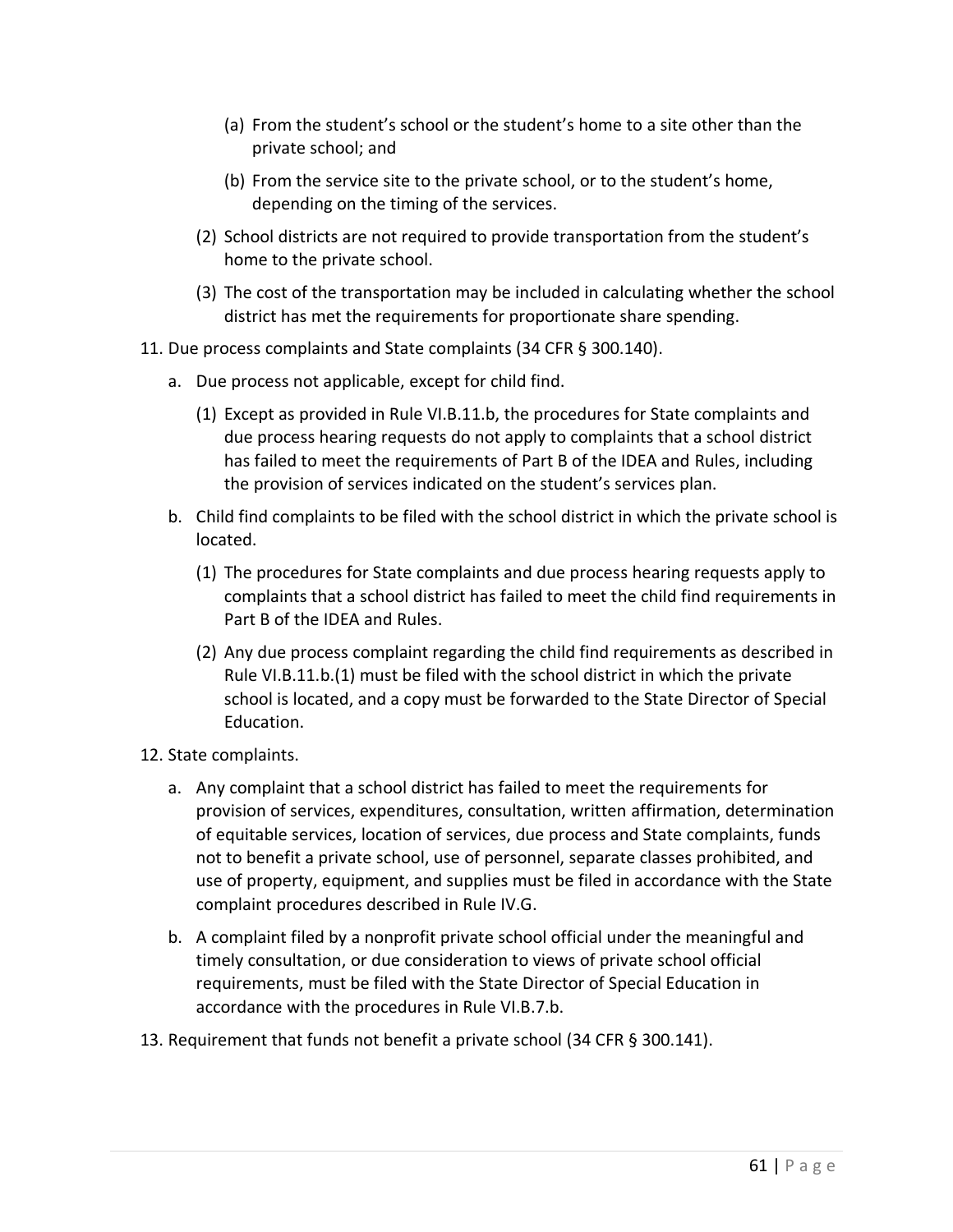- a. An LEA may not use funds provided under Section 611 or 619 of the IDEA to finance the existing level of instruction in a private school or to otherwise benefit the private school.
- b. The school district must use funds provided under Part B of the IDEA to meet the special education and related services needs of parentally or adult student placed private school students with disabilities, but not for meeting:
	- (1) The needs of a private school; or
	- (2) The general needs of the students enrolled in the private school.
- 14. Use of personnel (34 CFR § 300.142).
	- a. A school district may use funds available under sections 611 and 619 of the IDEA to make public school personnel available in other than public facilities:
		- (1) To the extent necessary to provide services contained in service plans for parentally placed or adult student private school students with disabilities; and
		- (2) If those services are not normally provided by the private school.
	- b. A school district may use funds available under sections 611 and 619 of the IDEA to pay for the services of an employee of a private school to provide services contained in service plans for parentally placed or adult student private school students with disabilities if:
		- (1) The employee performs the services outside of his/her regular hours of duty; and
		- (2) The employee performs the services under public supervision and control.
- 15. Separate classes prohibited (34 CFR § 300.143).

An LEA may not use funds available under Section 611 or 619 of the IDEA for classes that are organized separately on the basis of school enrollment or religion of the students if:

- a. The classes are at the same site; and
- b. The classes include students enrolled in public schools and students enrolled in private schools.
- 16. Property, equipment, and supplies (34 CFR § 300.144).
	- a. A school district must control and administer the funds used to provide special education and related services, and hold title to and administer materials, equipment, and property purchased with those funds for the uses and purposes provided in the IDEA.
	- b. The school district may place equipment and supplies in a private school for the period of time needed for the Part B program.
	- c. The school district must ensure that the equipment and supplies placed in a private school: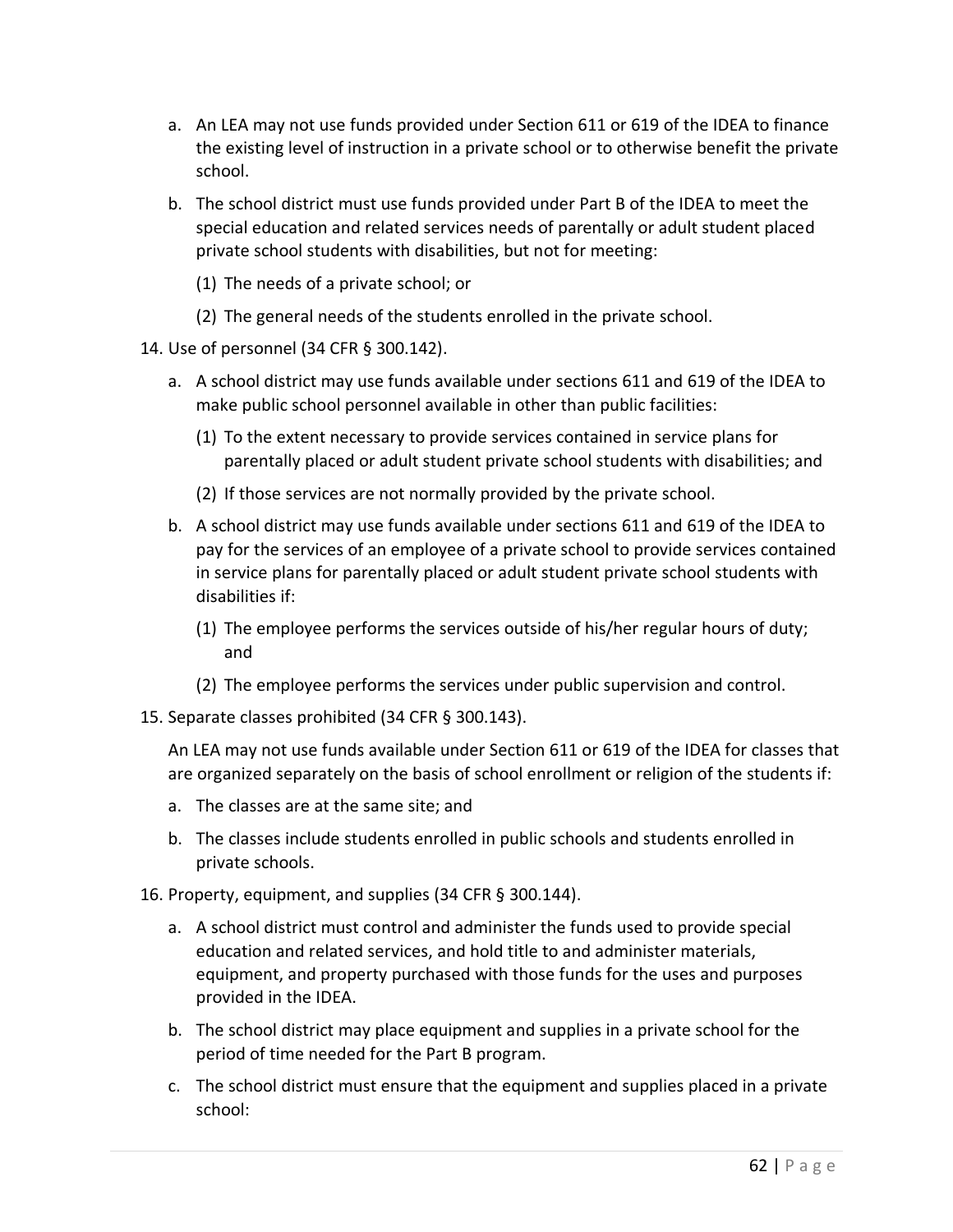- (1) Are used only for Part B purposes; and
- (2) Can be removed from the private school without remodeling the private school facility.
- d. The school district must remove equipment and supplies from a private school if:
	- (1) The equipment and supplies are no longer needed for Part B purposes; or
	- (2) Removal is necessary to avoid unauthorized use of the equipment and supplies for other than Part B purposes.
- e. No funds under Part B of the IDEA may be used for repairs, minor remodeling, or construction of private school facilities.

### VI.C. STUDENTS WITH DISABILITIES ENROLLED BY THEIR PARENT(S) IN PRIVATE SCHOOLS WHEN FAPE IS AT ISSUE (34 CFR § 300.148; RULES VI.C.)

- 1. Davis School District is not required to pay for the cost of education, including special education and related services, of a student with a disability at a private school or facility if that LEA made a FAPE available to the student and the parent(s) or adult student elected to place the student in a private school or facility. However, Davis School District must include that student in the population whose needs are addressed consistent with the Rules VI.B.
	- a. District responsibilities include, but are not limited to child find, expenditures of school district special education funds, consultation with private school representatives during the design and development of special education and related services and written affirmations of the same, provision of services within a services plan, and many other nuanced responsibilities.
- 2. Disagreements between the parent(s) or adult student and an LEA regarding the availability of a program appropriate for the student, and the question of financial reimbursement, are subject to the State complaint and due process procedures in the Rules IV.G.–R.
- 3. If the parent(s) of a student with a disability or adult student, who previously received special education and related services under the authority of Davis School District, enroll the student in a private preschool, elementary school, or secondary school without the consent of or referral by the LEA, a court or a hearing officer may require the LEA to reimburse the parent(s) or adult student for the cost of that enrollment if the court or hearing officer finds that the LEA had not made a FAPE available to the student in a timely manner prior to that enrollment and that the private placement is appropriate. A parental placement may be found to be appropriate by a hearing officer or a court even if it does not meet the State standards that apply to education provided by the USBE and LEAs.
- 4. The cost of reimbursement may be reduced or denied if: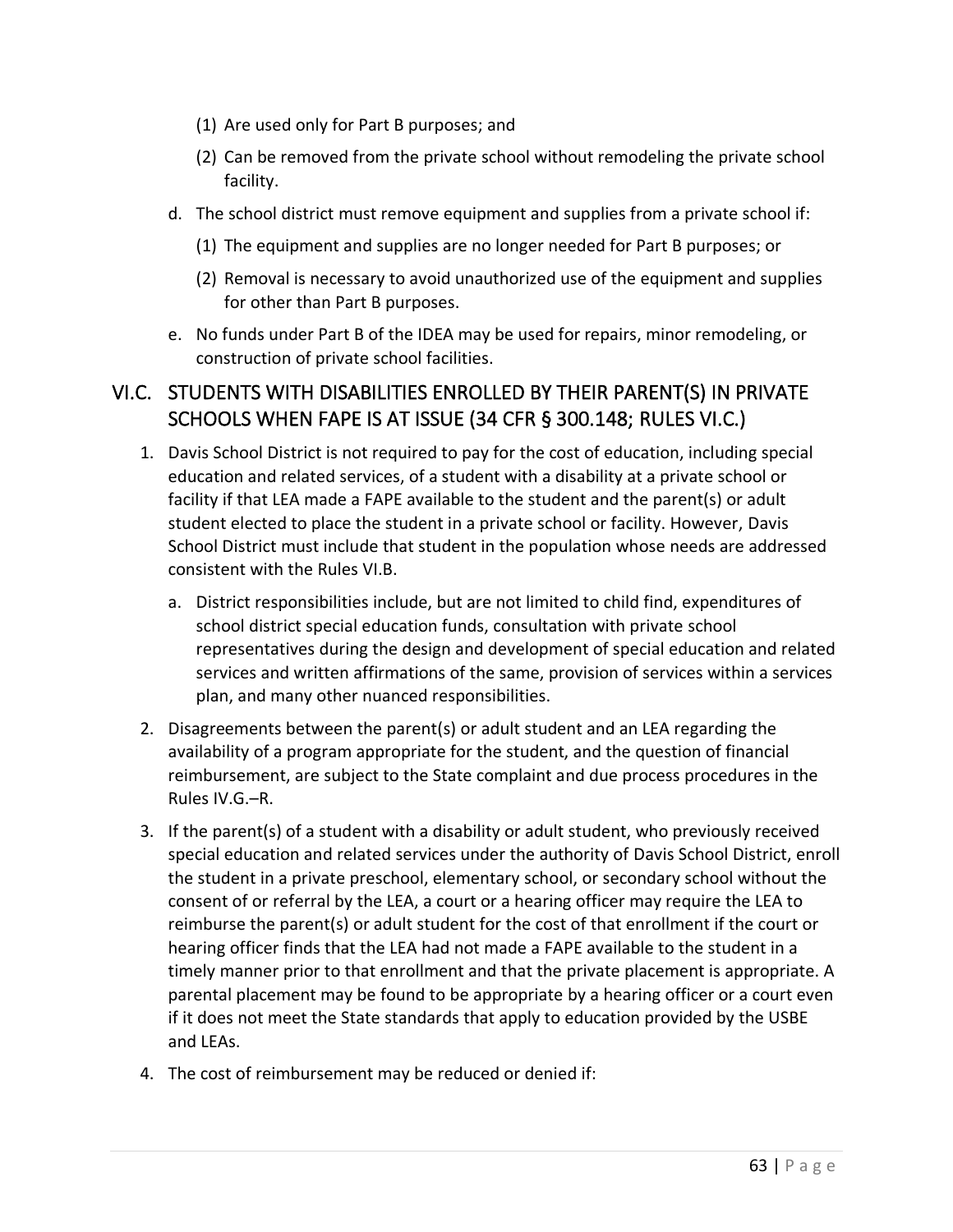- a. At the most recent IEP Team meeting that the parent(s) or adult student attended prior to removal of the student from the public school, the parent(s) or adult student did not inform the IEP Team that they were rejecting the placement proposed by the LEA to provide a FAPE to the student, including stating their concerns and their intent to enroll their student in a private school at public expense; or
- b. At least ten business days (including any holidays that occur on a business day) prior to the removal of the student from the public school, the parent(s) or adult student did not give written notice to the LEA of the information described in the Rules VI.C.4.a;
- c. Prior to the parent's(s') or adult student's removal of the student from the public school, the LEA informed the parent(s) or adult student, through the prior written notice requirements, of its intent to evaluate the student (including a statement of the purpose of the evaluation that was appropriate and reasonable), but the parent(s) or adult student did not make the student available for the evaluation; or
- d. Upon a judicial finding of unreasonableness with respect to actions taken by the parent(s) or adult student.
- 5. Notwithstanding the requirements for the parent(s) or adult student to provide notice to Davis School District prior to removal of the student, the cost of reimbursement:
	- a. Must not be reduced or denied for failure to provide the notice if:
		- (1) The school prevented the parent(s) or adult student from providing the notice;
		- (2) The parent(s) or adult student had not received prior written notice of the notice requirement in Rules VI.C.4.a–c; or
		- (3) Compliance with the notice requirements in Rules VI.C.4.a.–c. would likely result in physical harm to the student; and
	- b. May, in the discretion of the court or a hearing officer, not be reduced or denied for failure to provide this notice if:
		- (1) The parent(s) or adult student are not literate or cannot write in English; or
		- (2) Compliance with Rule VI.C.4.a.–c. would likely result in serious emotional harm to the student.

# VI.D. STUDENTS WITH DISABILITIES ENROLLED IN HOME SCHOOL. (RULES VI.D.)

- 1. Davis School District is responsible for location, identification, and evaluation for eligibility for home schooled students in its boundaries.
- 2. A home-schooled student shall meet the eligibility criteria for students with disabilities in conformity with the Rules II.C.–H., including proper documentation, using comparable procedures to those required for identifying an eligible public school student.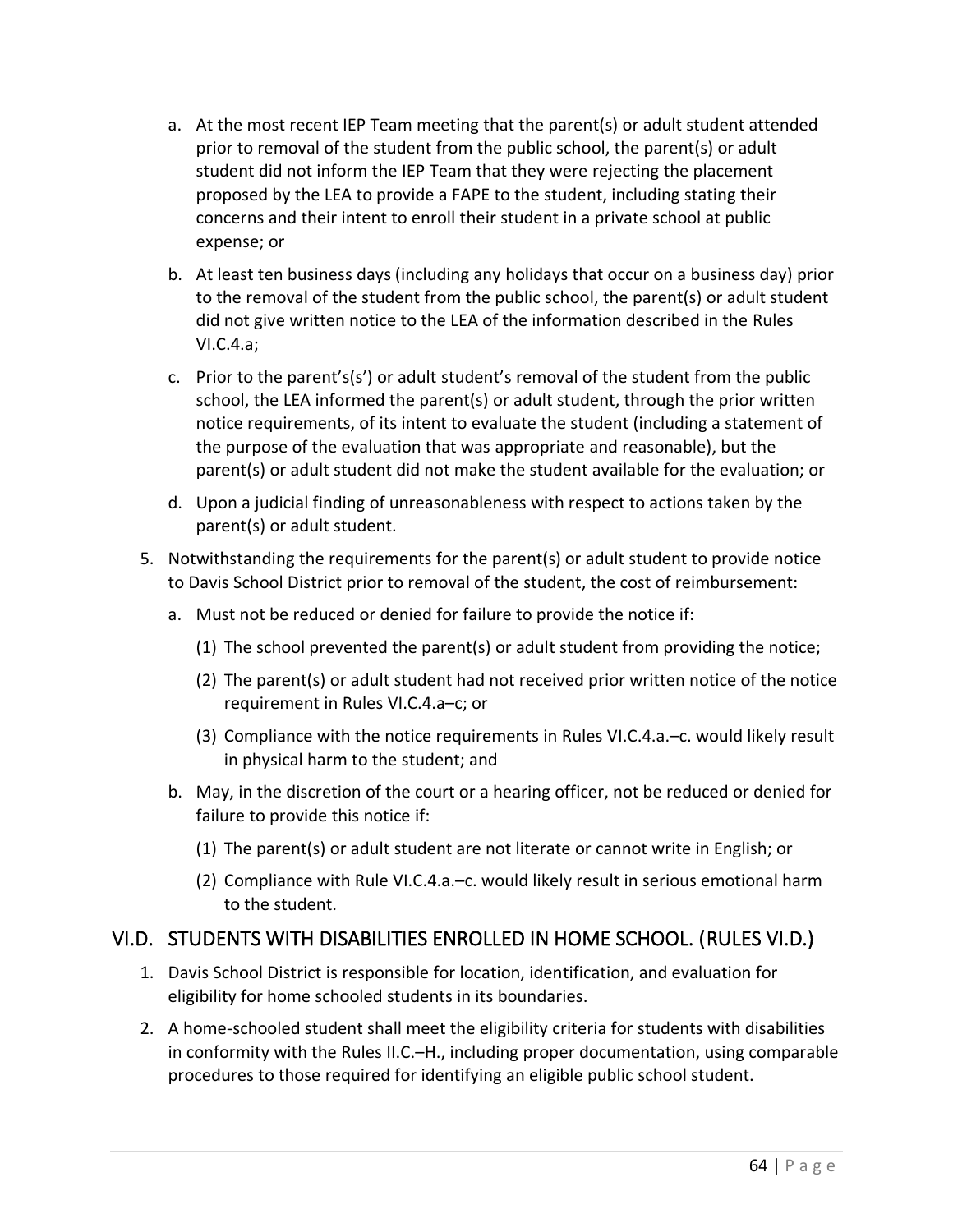- 3. If a parent of a student or adult student who is home schooled or placed in a private school by the parent(s) at their own expense does not provide consent for the initial evaluation or the reevaluation, or the parent or adult student fails to respond to a request to provide consent (34 CFR § 300.300):
	- a. Davis School District may not use the dispute resolution procedures provided in the procedural safeguards, including mediation or due process procedures; and
	- b. Davis School District is not required to consider the student as eligible for services.
- 4. Students enrolled in home school full time.

No student with a disability who is home schooled full time has an individual right to receive any of the special education and related services that the student would receive if enrolled in a public school.

- 5. Davis School District must make the final decision with respect to the services, if any, to be provided to eligible home-schooled students with disabilities.
- 6. Davis School District may develop a services plan for home schooled students with disabilities who are eligible for special education and related services under Part B of the IDEA and these Rules. The services plan shall describe the special education and related services, if any, that the LEA will provide to the student, and must, to the extent appropriate:
	- a. Meet the IEP content requirements with respect to the services provided; and
	- b. Be developed, reviewed, and revised consistent with the IEP provisions in Rules III.I.
- 7. Davis School District shall determine where and when any services specified in the services plan will be provided.
- 8. Dual enrollment (R277-438 and UCA 53G-6-702).
	- a. A student with a disability who is simultaneously enrolled in both home school or private school and a public school is considered a dual enrollment student.
	- b. A student with a disability seeking dual enrollment is entitled to special education and related services, under an IEP, for the time, or for the number of courses, the student is enrolled in the public school, based on the decision of the student's IEP Team. The IEP Team must consider the amount of time and courses needed for the provision of FAPE.
- 9. Home schools do not meet the definition of private schools (R277-438).

### VI.E. STUDENTS WITH DISABILITIES ENROLLED IN ADULT EDUCATION (RULES VI.E.)

1. Students with disabilities enrolled in Adult Education remain entitled to special education and related services until determined no longer meeting eligibility criteria, graduate with a regular high school diploma, or reach maximum age (i.e., age 22).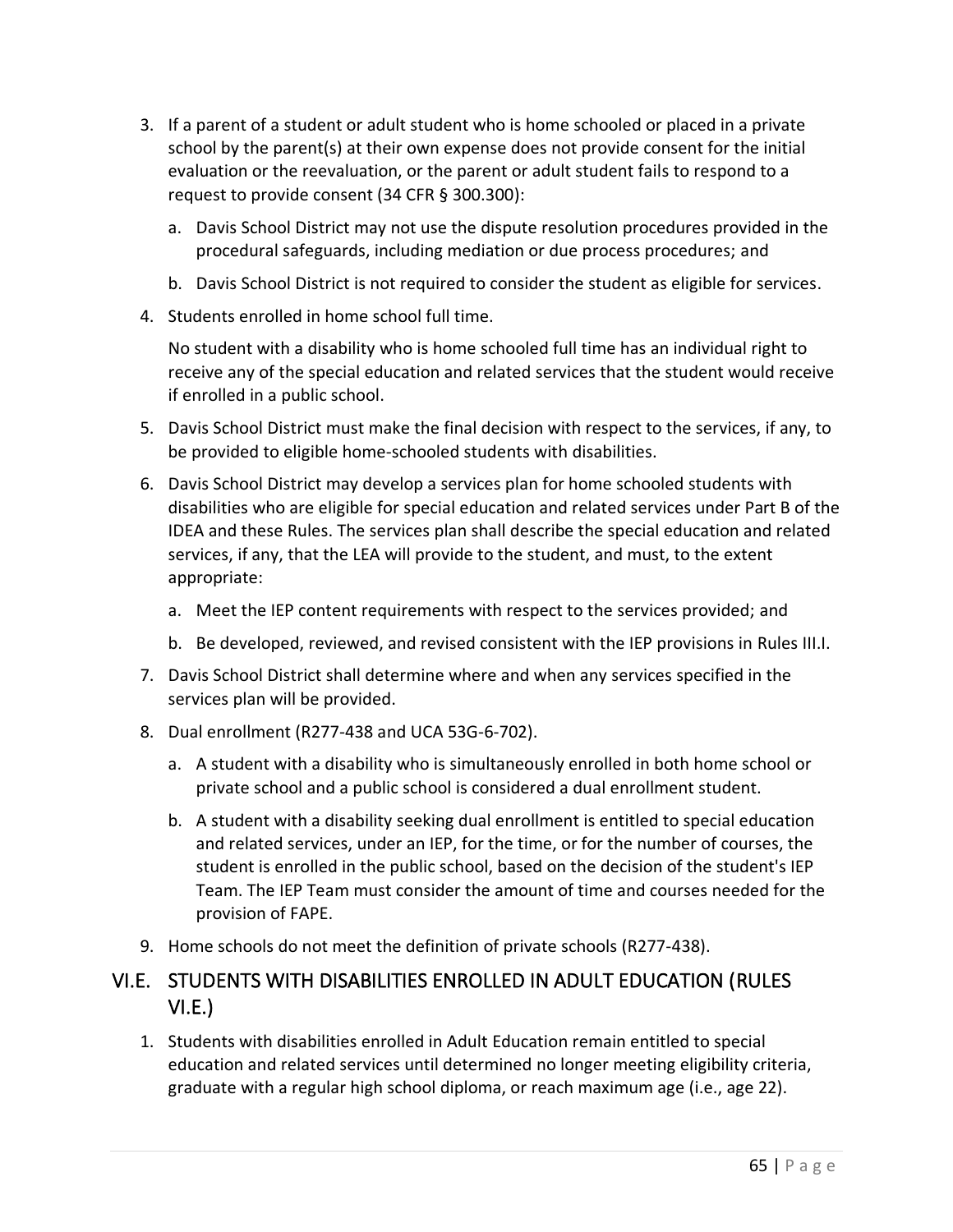2. The responsibility for FAPE for students with disabilities enrolled in Adult Education classes remains with the school district of residence

# VI.F. STUDENTS WITH DISABILITIES ENROLLED IN VIRTUAL SETTINGS (RULES VI.F.)

- 1. Students with disabilities enrolled in public education virtual settings remain entitled to special education and related services until determined no longer meeting eligibility criteria, graduate with a regular high school diploma, or reach maximum age.
- 2. The responsibility for FAPE for students with disabilities enrolled in public education virtual settings remains with the LEA of enrollment, unless Board Rule specifies otherwise.

# VI.G. STUDENTS WITH DISABILITIES CONVICTED AS ADULTS AND INCARCERATED IN ADULT PRISONS (34C CFR § 300.324; RULES VI.J.)

- 1. The obligation to make FAPE available, including special education and related services under Part B of the IDEA and these Rules, to all students with disabilities applies to students ages 18 through 21 who are incarcerated in adult prisons, with the following exceptions:
	- a. The requirements relating to participation of students with disabilities in State- and district-wide assessments.
	- b. The requirements in 34 CFR § 300.320(b) relating to transition planning and transition services with respect to students whose eligibility under Part B of the IDEA will end, because of their age, before they will be eligible to be released from prison based on consideration of their sentence and eligibility for early release.
- 2. The IEP Team of a student with a disability who is convicted as an adult under State law and incarcerated in an adult prison may modify the student's IEP or placement if the State has demonstrated a bona fide security or compelling penological interest that cannot otherwise be accommodated. The IEP and LRE requirements do not apply with respect to such modifications.
- 3. Custodial status alone does not qualify an individual for services under the IDEA (R277- 709-5(2)).
- 4. Responsibility for the provision of FAPE resides with the school district in which the prison facility is located.

# VI.H. STUDENTS WITH DISABILITIES WHO ARE ALSO IN STATE CUSTODY/CARE (UCA 62A-4A-701; R277-709; RULES VI.K.)

- 1. The obligation to make FAPE available in the LRE, including special education and related services under Part B of the IDEA and these Rules, applies to all students with disabilities in state custody/care.
- 2. All requirements of these Rules apply to students with disabilities in State custody/care, including child find, LRE, and continuum of alternative placements.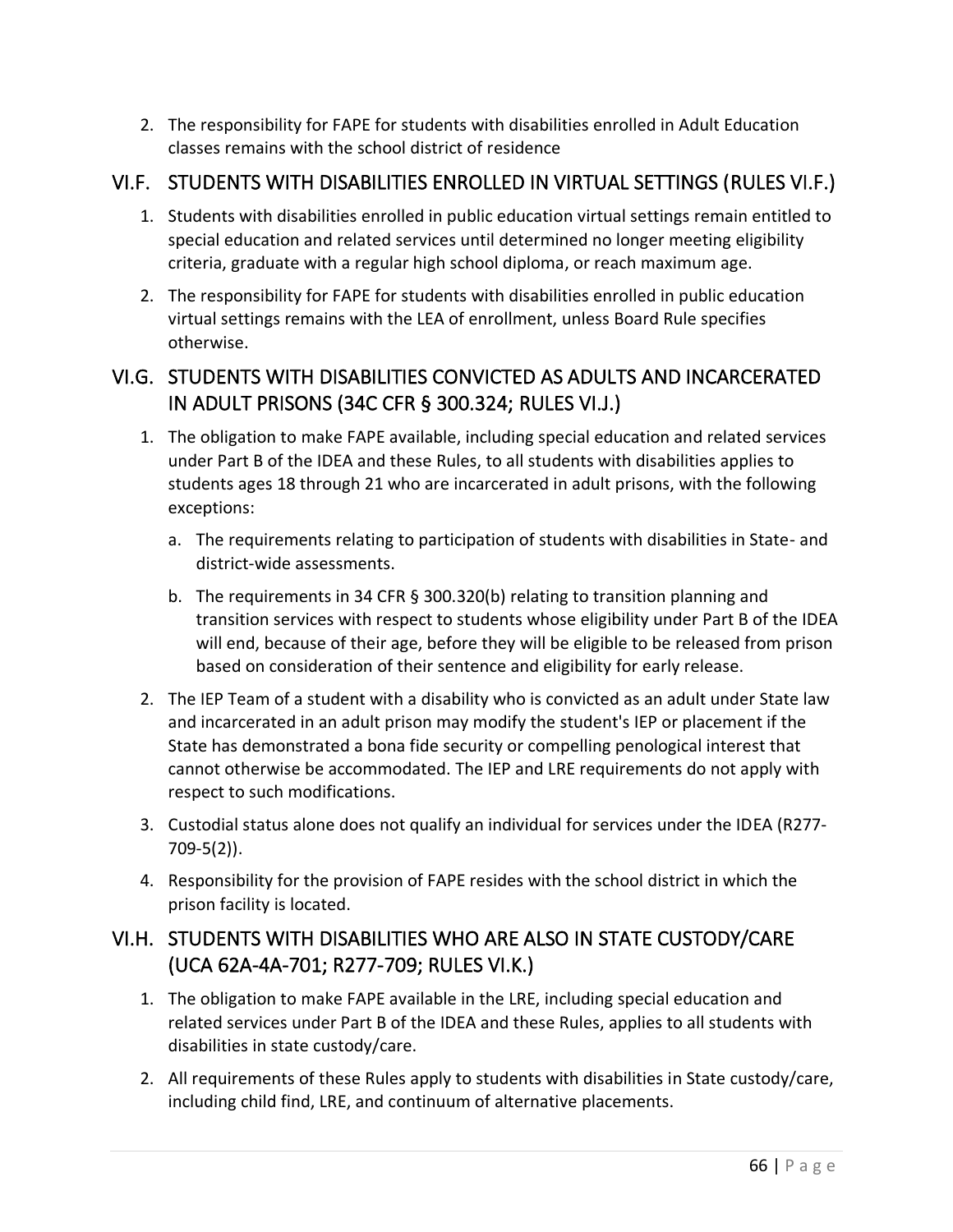- 3. Special education programs provided through youth in custody programs shall be monitored, through regular site monitoring visits and monthly desk monitoring on an annual basis, as directed by USBE (R277-709).
- 4. The USBE will develop and implement a Memorandum of Understanding (MOU) with other State agencies responsible for placing students in State custody/care across LEAs or in private facilities. The MOU will address, at a minimum, payment for education and special education services, timelines for placement, and notification of LEAs of changes in placement, and assign responsibility for FAPE.
- 5. LEAs must develop and implement a Memorandum of Understanding (MOU), policies, and procedures to address the process and timelines for interstate and intrastate transfers of students with disabilities in State custody/care, including the transfer of special education files, including the IEP, and the implementation of the IEP and provision of FAPE in the LRE, even in temporary placements.
	- a. The LEA transferring the records must keep a copy of the records for three years after the transfer.

#### VI.I. STUDENTS WITH DISABILITIES WHO RESIDE IN NURSING HOMES (RULES VI.L)

1. Students with disabilities residing in nursing homes and their parent(s) or adult students have the same rights under IDEA as all other IDEA-eligible students with disabilities.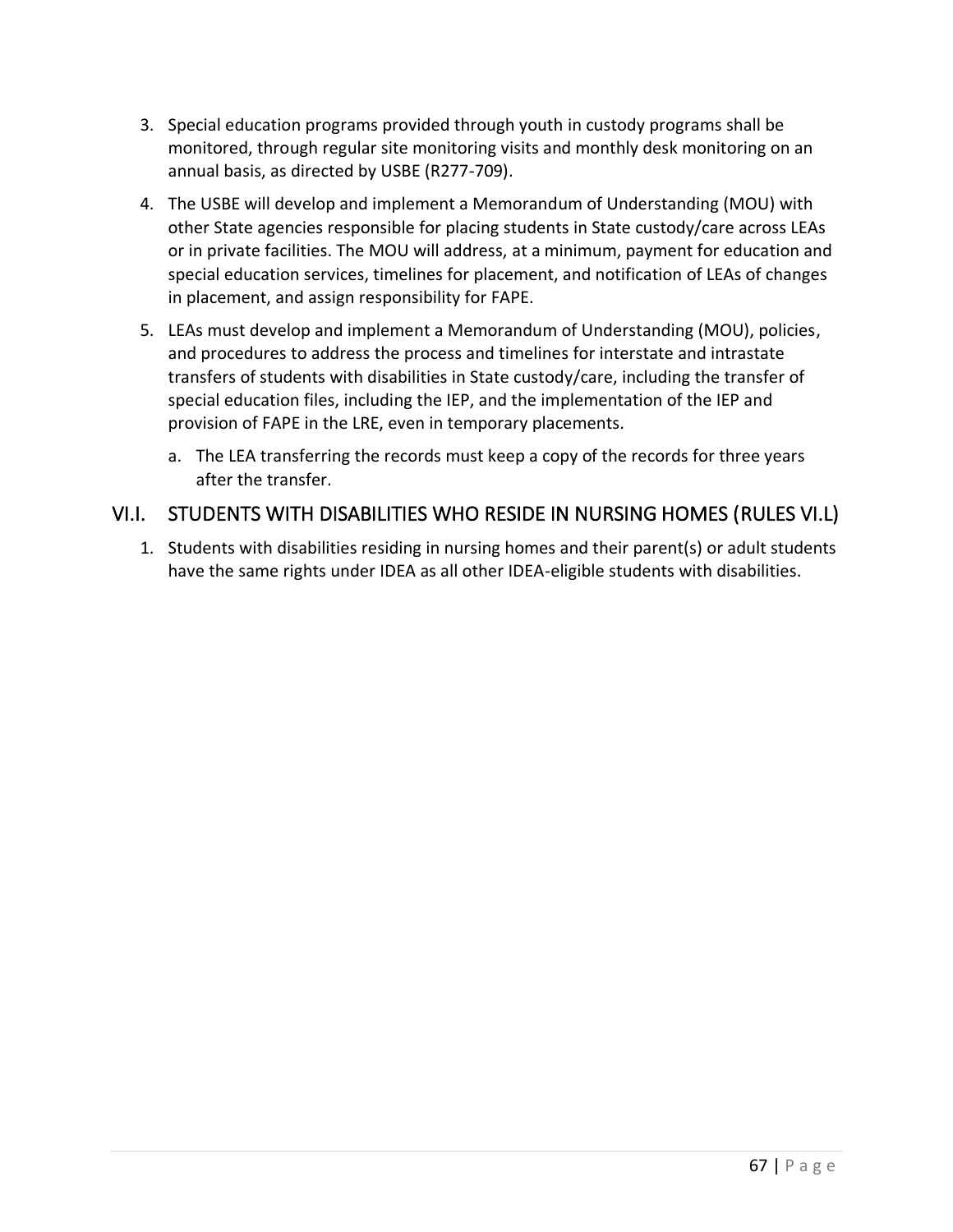# VII. TRANSITIONS (34 CFR § 300.1; RULES VII.)

#### VII.A. TRANSITION FROM PART C TO PART B OF THE IDEA (RULES VII.A.)

- 1. At the beginning of each school year, each LEA must have an IEP in effect for each student with a disability ages three through five within its jurisdiction (34 CFR § 300.323).
- 2. The USBE and LEA must have in effect policies and procedures to ensure that (34 CFR § 300.124):
	- a. Students participating in early intervention programs assisted under Part C of the IDEA, and who will participate in preschool programs assisted under Part B of the IDEA, experience a smooth and effective transition to those preschool programs;
	- b. By the eligible student's third birthday, an IEP has been developed and is being implemented for the student;
	- c. If a student's third birthday occurs after the end of the school year, the student's IEP Team shall determine the date in the next school year when services under the IEP will begin, except that the IEP Team may determine that extended school year services are needed outside the school year; and
	- d. Each affected LEA will participate in transition planning conferences arranged by the designated lead agency for Part C.
- 3. In developing the IEP for a student with a disability ages three through five or, at the discretion of Davis School District, a two-year-old student with a disability who will turn age three during the school year, the IEP Team must consider the contents of an IFSP that contains the natural environments statement and an educational component that promotes school readiness and incorporates pre-literacy, language, and numeracy skills (34 CFR § 300.323).
- 4. In the case of a student who was previously served under Part C of the IDEA, an invitation to the initial IEP meeting must, at the request of the parent, be sent to the Part C service coordinator or other representatives of the Part C system to assist with the smooth transition of services (34 CFR § 300.321).

#### VII.B. TRANSITION SERVICES—SCHOOL TO POST-SCHOOL (RULES VII.B.)

1. Purpose (34 CFR § 300.1; Rules VII.B.1.)

To ensure that all students with disabilities have available to them a free appropriate public education that emphasizes special education and related services designed to meet their unique needs and prepare them for further education, employment, and independent living.

- 2. Definition (34 CFR § 300.43; Rules VII.B.2.)
	- a. *Transition services* means a coordinated set of activities for a student with a disability that: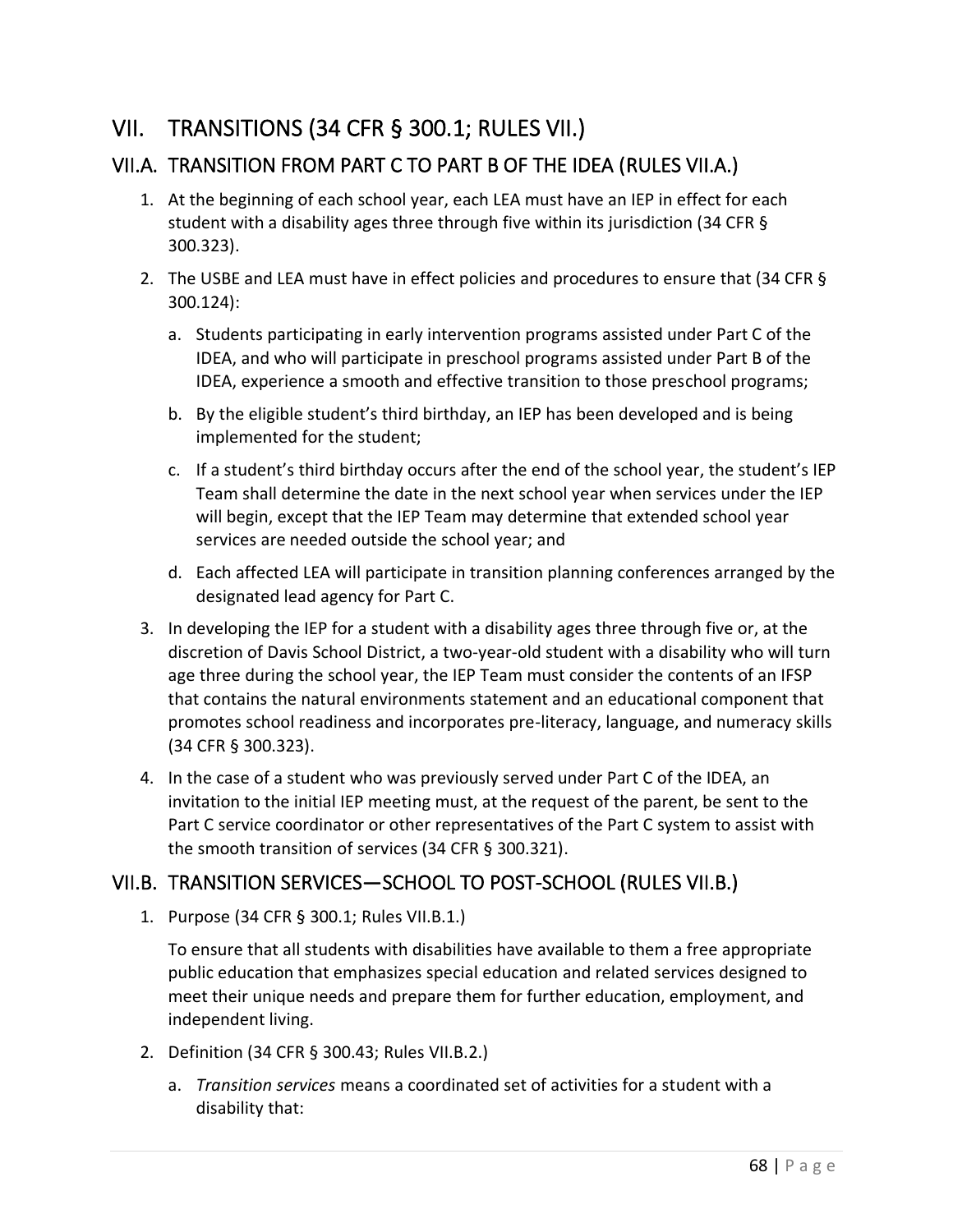- (1) Is designed to be within a results-oriented process that is focused on improving the academic and functional achievement of the student with a disability, to facilitate the student's movement from school to post-school activities, including postsecondary education, vocational education, integrated employment (including supported employment), continuing and adult education, adult services, independent living, or community participation;
- (2) Is based on the individual student's needs, taking into account the student's strengths, preferences, and interests, and includes:
	- (a) Instruction;
	- (b) Related services;
	- (c) Community experiences;
	- (d) The development of employment and other post-school adult living objectives; and
	- (e) If appropriate, acquisition of daily living skills and provision of a functional vocational evaluation.
- b. Transition services for students with disabilities may be special education, if provided as specially designed instruction, or a related service, if required to assist a student with a disability to benefit from special education.
- 3. Parent or adult student participation (34 CFR § 300.322; Rules VII.B.3.)

For a student with a disability age 14 and older, or younger if determined appropriate by the IEP Team, the notice of meeting must indicate:

- a. That a purpose of the meeting will be the consideration of the postsecondary goals and transition services for the student;
- b. That Davis School District will invite the student; and
- c. Identify any other agency that will be invited, with the consent of the parent(s) or adult student, to send a representative.
- 4. IEP Team (34 CFR § 300.321; Rules VII.B.4.)

For an IEP Team meeting that includes as a purpose the development of a transition plan:

- a. Davis School District must invite the student with a disability to attend the student's IEP meeting if a purpose of the meeting will be the consideration of the postsecondary goals for the student and the transition services needed to assist the student in reaching those goals.
- b. If the student does not attend the IEP meeting, Davis School District must take other steps to ensure that the student's preferences and interests are considered.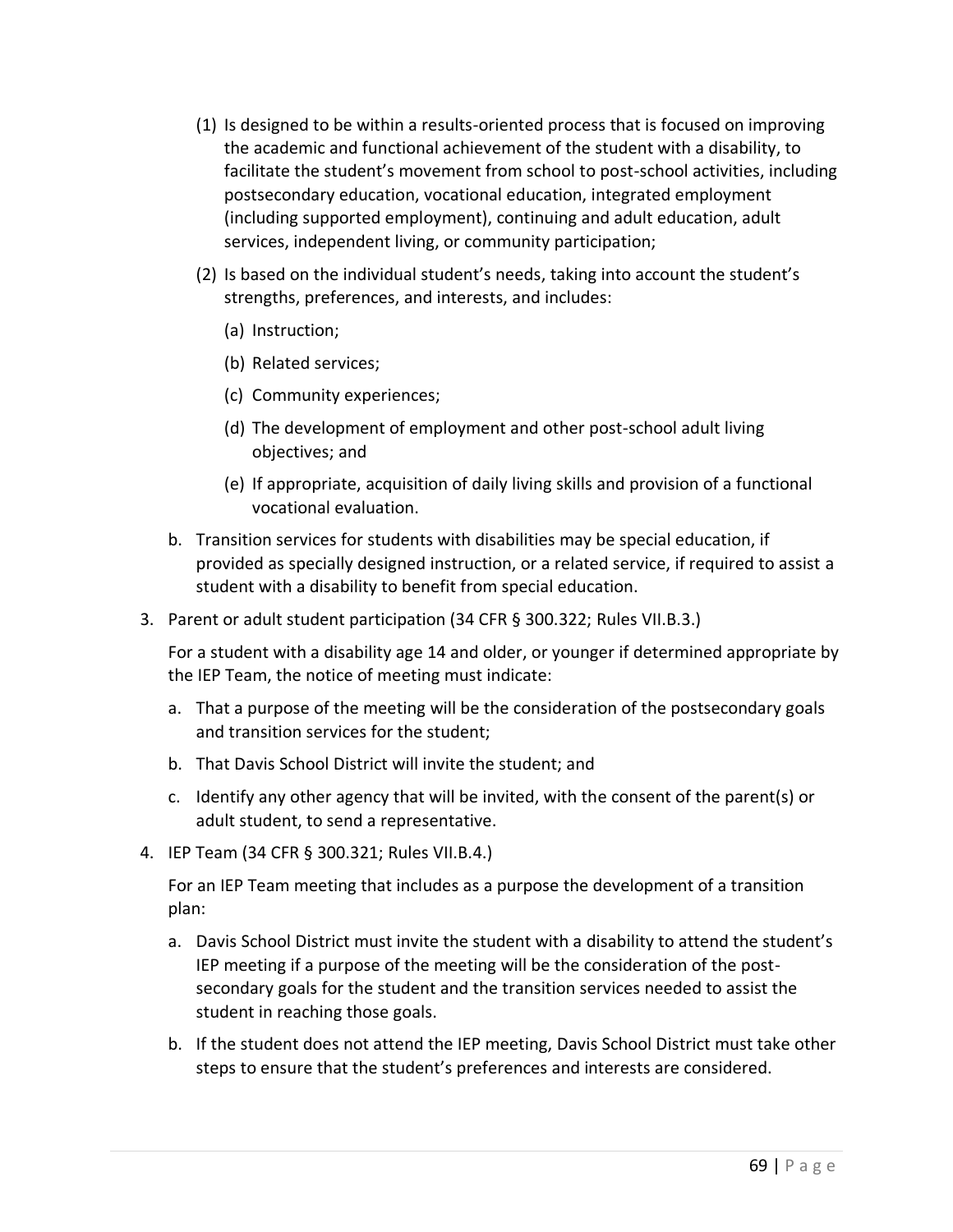- c. To the extent appropriate, with the consent of the parent(s) or adult student, Davis School District must invite a representative of any participating agency that is likely to be responsible for providing or paying for transition services.
- 5. Definition of IEP (34 CFR § 300.320(b); Rules VII.B.5.)
	- a. Transition services. For a student with a disability, ages 14 and older, or younger if determined appropriate by the IEP Team, and updated annually thereafter, the IEP must include:
		- (1) Realistic and reasonable measurable postsecondary goals based upon annual age-appropriate transition assessments related to training or education, employment, and, where appropriate, independent living skills;
		- (2) Transition services, including multi-year courses of study, that will reasonably enable the student to reach the post-secondary goals identified on the IEP;
		- (3) Evidence that the student was invited to the IEP Team meeting where transition services are to be discussed. If the student does not attend the IEP meeting, the IEP Team must take other steps to ensure the student's preferences and interests are considered;
		- (4) If appropriate, evidence that a representative of any participating agency that might be providing or paying for any transition services was invited to the IEP Team meeting with written consent of the parent or adult student prior to the meeting; and
		- (5) Any modifications to graduation requirements, as permitted under R277-700.
	- b. Students with disabilities must have access to school counselors for the purpose of planning and must be actively invited and included (when appropriate) in school activities which address course planning (including online courses), graduation, and post-secondary education and employment (i.e., college week, scholarship opportunities, ACT, and concurrent enrollment).
- 6. Transfer of rights at age of majority (34 CFR §§ 300.320(c), 300.520; Rules VII.B.6.)
	- a. Not later than the student's 17th birthday, the IEP must include a dated statement, signed by the student, parent, and an LEA Representative, that the student and the student's parent(s) have been informed of parent's rights under Part B of the IDEA that will transfer to the student on reaching the age of majority (i.e., age 18), except for a student with a disability who has been determined to be incompetent by a court.
	- b. All rights accorded to parents under Part B of the IDEA transfer to the student on his/her 18th birthday unless the IEP Team determines that:
		- (1) The parent has obtained legal guardianship, power of attorney, or conservatorship; or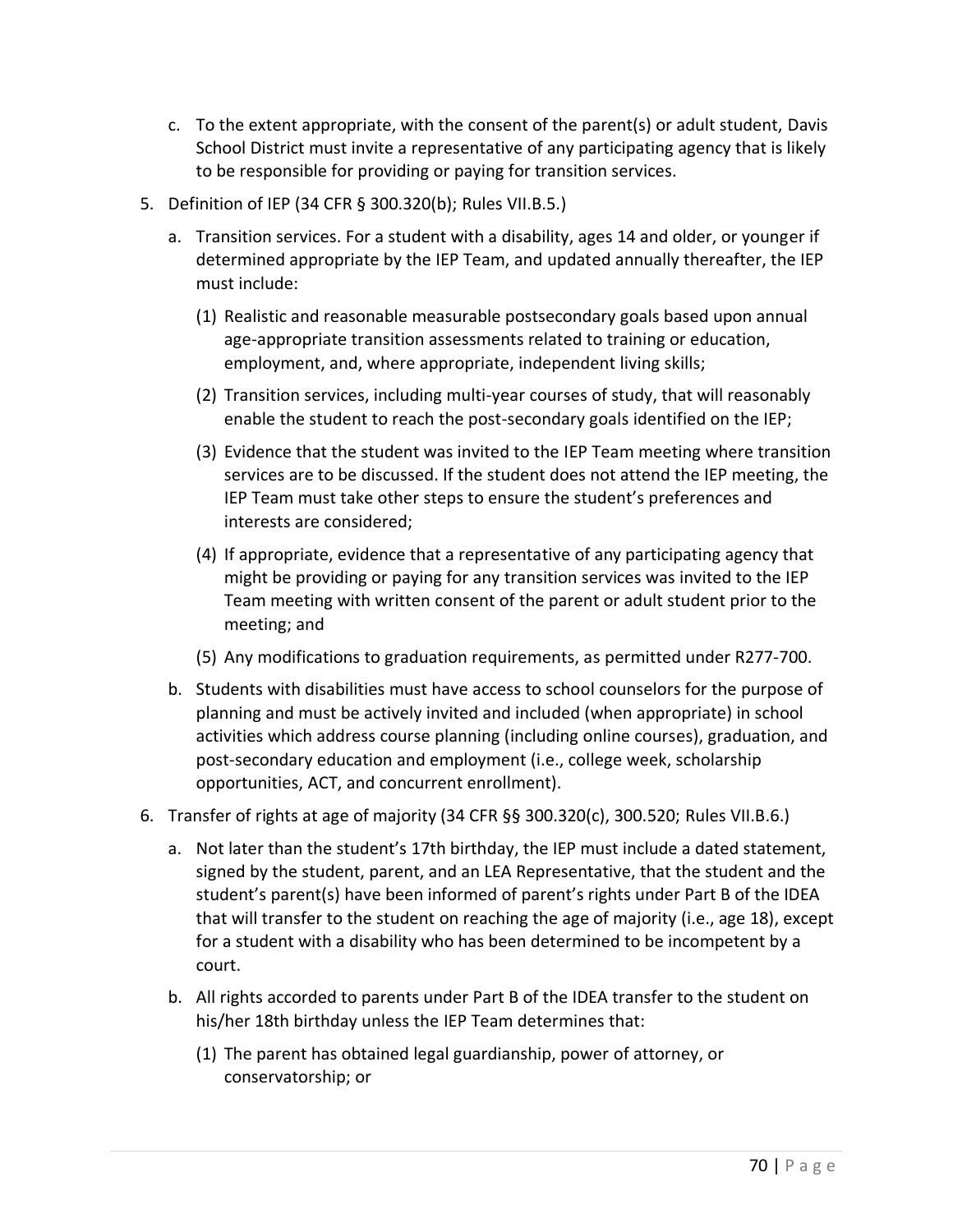- (2) The student has married or become emancipated (in which case the rights transfer at that time).
- c. All rights accorded to parents under Part B of the IDEA transfer to students who are incarcerated in an adult or juvenile State or local correctional institution.
- 7. Termination of eligibility as a change of placement (34 CFR § 300.305; Rules VII.B.7.)
	- a. An evaluation is not required before the termination of a student's eligibility under this part due to graduation from secondary school with a regular high school diploma, or due to exceeding the age of eligibility for FAPE under Utah law.
	- b. For a student whose eligibility terminates due to graduation from secondary school with a regular diploma, or due to exceeding the age of eligibility for FAPE under Utah law, an LEA must provide the student with a summary of the student's academic achievement and functional performance which shall include a statement of the student's post-secondary goals, recommendations on how to assist the student in meeting the student's postsecondary goals, and a statement of when and how accommodations were used for instruction and assessment.
	- c. Receipt of a general educational development (GED) credential does not end eligibility for FAPE.
- 8. Failure to meet transition objectives (34 CFR § 300.324; Rules VII.B.8.)
	- a. If a participating agency, other than Davis School District, fails to provide the transition services described in the IEP, the LEA must reconvene the IEP Team to identify alternative strategies to meet the transition objectives for the student set out in the IEP.
	- b. Nothing relieves any participating agency, including a State vocational rehabilitation agency, of the responsibility to provide or pay for any transition service that the agency would otherwise provide to students with disabilities who meet the eligibility criteria of that LEA (34 CFR § 300.324).
	- c. If any public agency other than an educational agency is otherwise obligated under Federal or State law, or assigned responsibility under State policy or an interagency agreement, to provide or pay for any services that are also considered special education or related services such as, but not limited to, services relating to assistive technology devices, assistive technology services, related services, supplementary aids and services, and transition services, that are necessary for ensuring a FAPE to students with disabilities within the State, the public agency must fulfill that obligation or responsibility, either directly or through contract or other arrangement or as provided in an interagency agreement.
- 9. Students with disabilities in adult prisons (34 CFR § 300.324; Rules VII.B.9.)
	- a. The requirements relating to transition planning and transition services do not apply with respect to those students whose eligibility under Part B of the IDEA will end,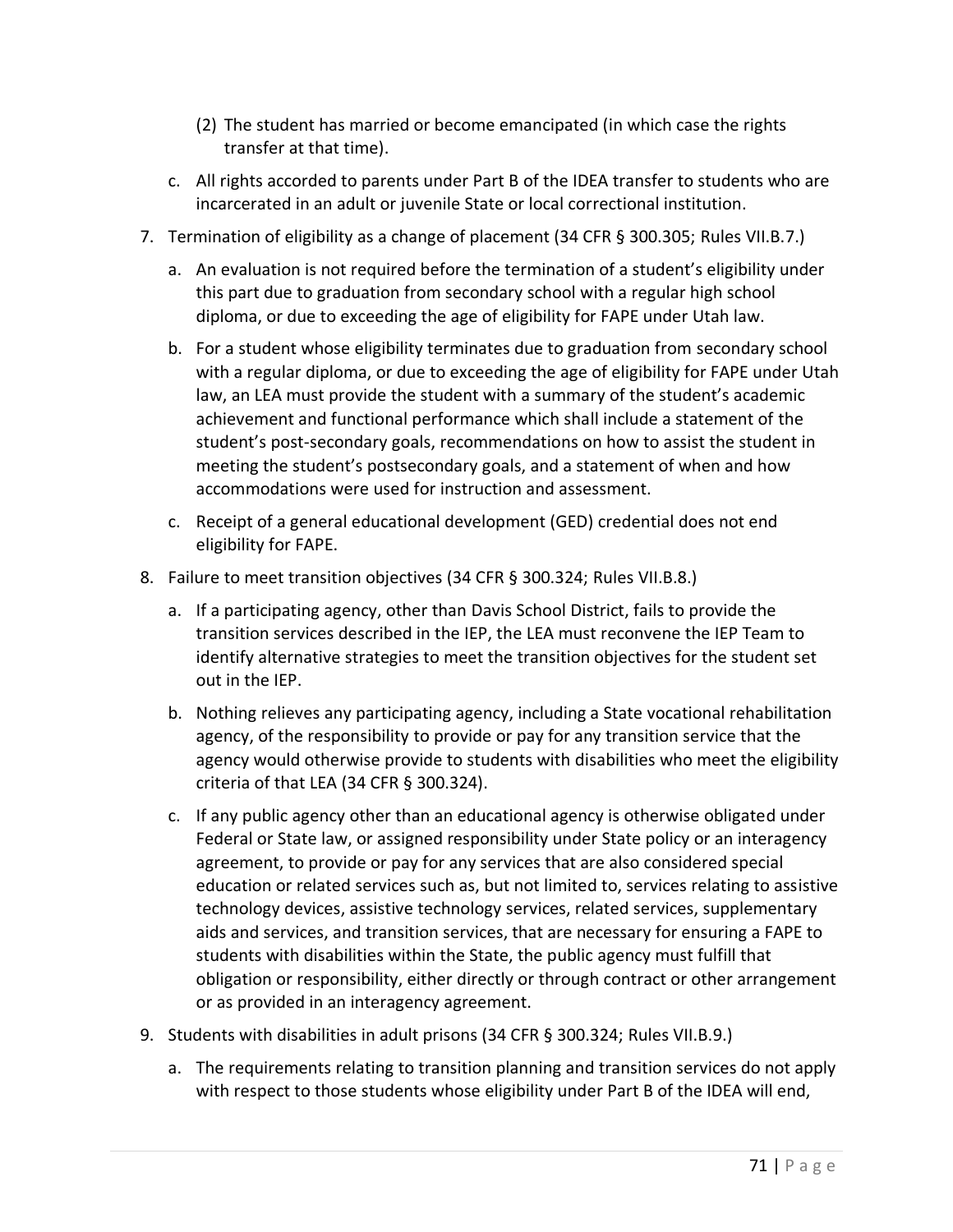because of their age, before they will be eligible to be released from prison based on consideration of their sentence and eligibility for early release.

- b. The obligation to make FAPE available to all students with disabilities does not apply with respect to students ages 18 through 21 to the extent that State law does not require that special education and related services under Part B of the IDEA be provided to students with disabilities who, in the last educational placement prior to their incarceration in an adult correctional facility (34 CFR § 300.102):
	- (1) Were not actually identified as being a student with a disability; and
	- (2) Did not have an IEP under Part B of the IDEA.
- c. The exception does not apply to students with disabilities ages 18 through 21 who:
	- (1) Had been identified as a student with a disability and had received services in accordance with an IEP, but who left school prior to their incarceration; or
	- (2) Did not have an IEP in their last educational setting, but who had actually been identified as a student with a disability.

#### VII.C. GRADUATION (UCA 53E-7-202; R277-705; RULES VIII.C.)

- 1. The obligation of Davis School District to make FAPE available to all students with disabilities does not apply to students with disabilities who have graduated from high school with a regular high school diploma (34 CFR § 300.102(a)(3)(i)).
	- a. The exception above does not apply to students that have graduated from high school but have not been awarded a regular high school diploma (34 CFR § 300.102(a)(3)(ii)).
	- b. Davis School District may not withhold a regular high school diploma from a student who has met State or LEA graduation requirements.
	- c. Graduation from high school with a regular high school diploma constitutes a change in placement, requiring prior written notice that must contain all the requirements in Rule IV.D, including being given a reasonable time before Davis School District proposed to terminate the student's eligibility under the IDEA by issuing the student a diploma (34 CFR § 300.503).
	- d. The term "regular high school diploma" does not include an alternative degree that is not fully aligned with the State's academic standards, such as a certificate or a GED (34 CFR § 300.102(a)(3)(iv)).
- 2. A student with a disability served by a special education program shall satisfy high school completion or graduation criteria, consistent with State and federal law and the student's IEP. Davis School District may modify graduation requirements consistent with the student's IEP (R277-700-6(25)). Davis School District may award a student a certificate of completion consistent with state and federal law and the student's IEP.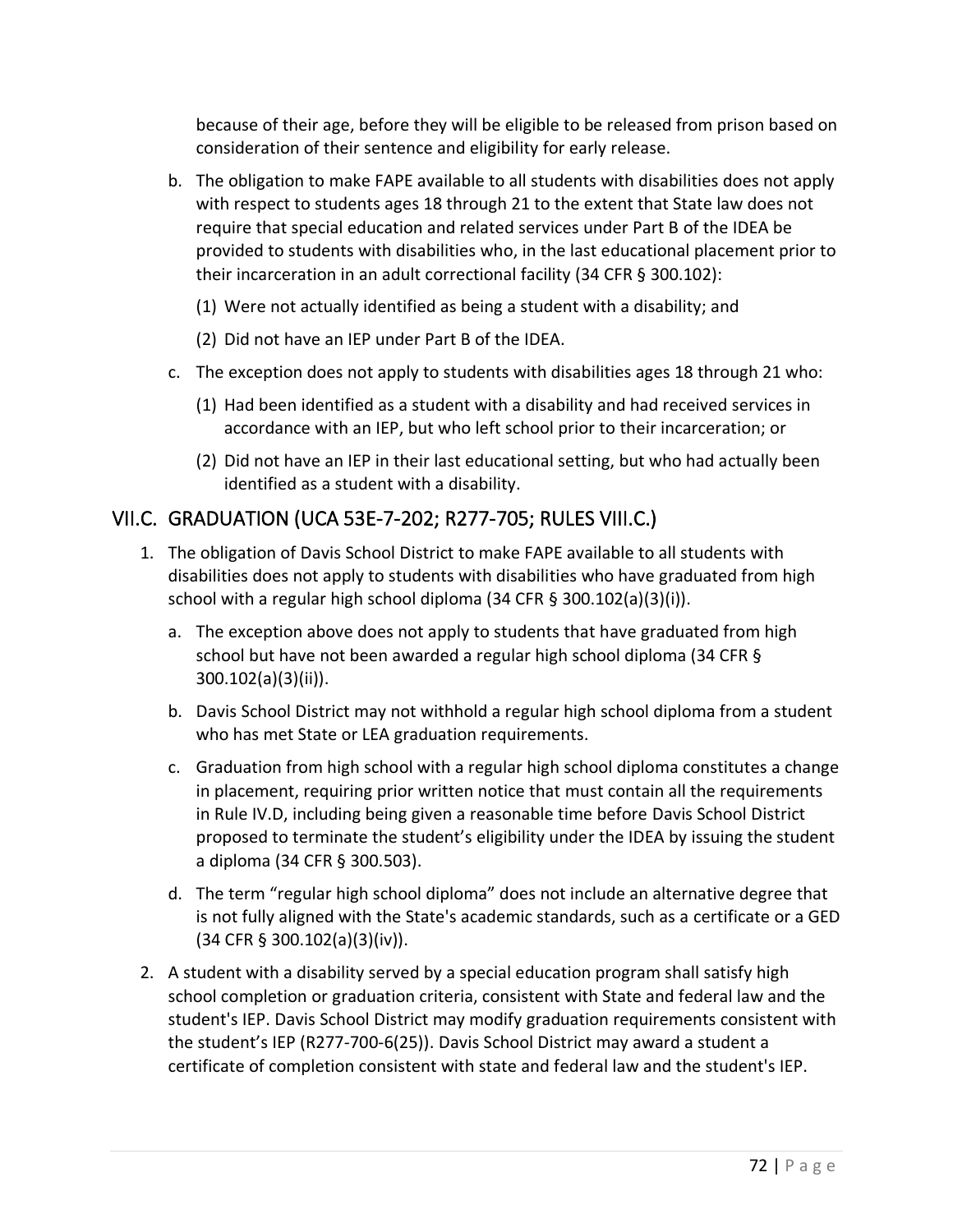3. The IEP Team must refer to the USBE Special Education Graduation Guidelines for additional information regarding modifying graduation requirements and IEP substitutions.

#### VII.D. TERMINATION OF SERVICES UPON REACHING AGE 22 (R277-419-2(25)(B); RULES VII.D.)

1. If a student with a disability turns 22 any time after July 1, LEAs must continue to provide FAPE until the end of that school year.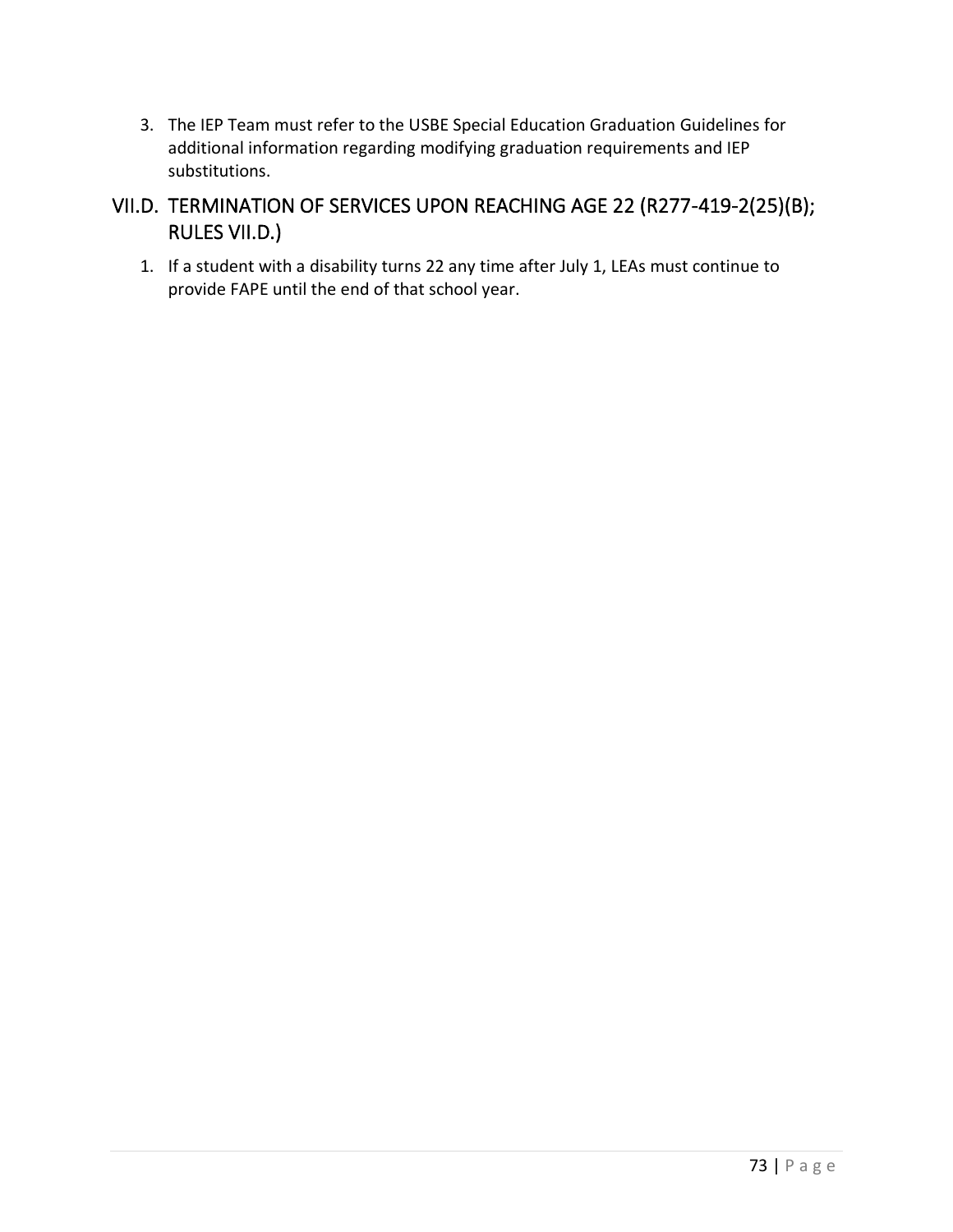# VIII. RESPONSIBILITIES OF THE UTAH STATE BOARD OF EDUCATION

In addition to the requirements listed below, Davis School District provides data as required for State and Federal reports and other State functions as listed in Rules VIII.

#### VIII.A. GENERAL SUPERVISORY AUTHORITY

- 1. LEA Special Education Program Funding (Rules VIII.A.3.)
	- a. Davis School District shall provide, either singly or in cooperation with other school districts or public institutions, a free appropriate public education program for all students with disabilities who are enrolled in Davis School District. The program shall include necessary special facilities, instruction, and education-related services. The costs of Davis School District's program, or share of a joint program, shall be paid from LEA funds.
	- b. Davis School District shall receive funds under UCA Title 53F, Chapter 2, State Funding--Minimum School Program, and other applicable laws to provide special education services in accordance with the Rules.
	- c. Davis School District may, singly or in cooperation with other public entities, provide education and training for persons with disabilities who are younger than 3 or older than 22. The cost of such a program may be paid from fees, contributions, and other funds received by LEA for support of the program but may not be paid from public education funds.
- 2. The requirements of Part B of the IDEA and the Rules are binding on each LEA and other public agency that has direct or delegated authority to provide special education and related services in the State of Utah.

#### VIII.B. STATE ELIGIBILITY (34 CFR § 300.110; USBE VIII.B.3.)

- 1. Program Options.
	- a. Davis School District takes steps to ensure that its students with disabilities have available to them the variety of educational programs and services available to nondisabled students in the area served by the agency, including art, music, industrial arts, consumer and homemaking education, and vocational education.

#### VIII.C. USBE PROGRAM MONITORING (USBE VIII.D.2-3.)

- 1. Davis School District is involved in the Utah's Program Improvement Planning System (UPIPS) monitoring system, as required under Part B of the IDEA, R277-709, and R277- 114-3. Davis School District shall complete the required activities according to the timeline provided by the USBE staff.
- 2. Results of the monitoring process are publicly available, upon request.

#### VIII.D. PERSONNEL QUALIFICATIONS (34 CFR § 300.156; RULES VIII.K.3-5.)

1. Qualifications for special education teachers (R277-504).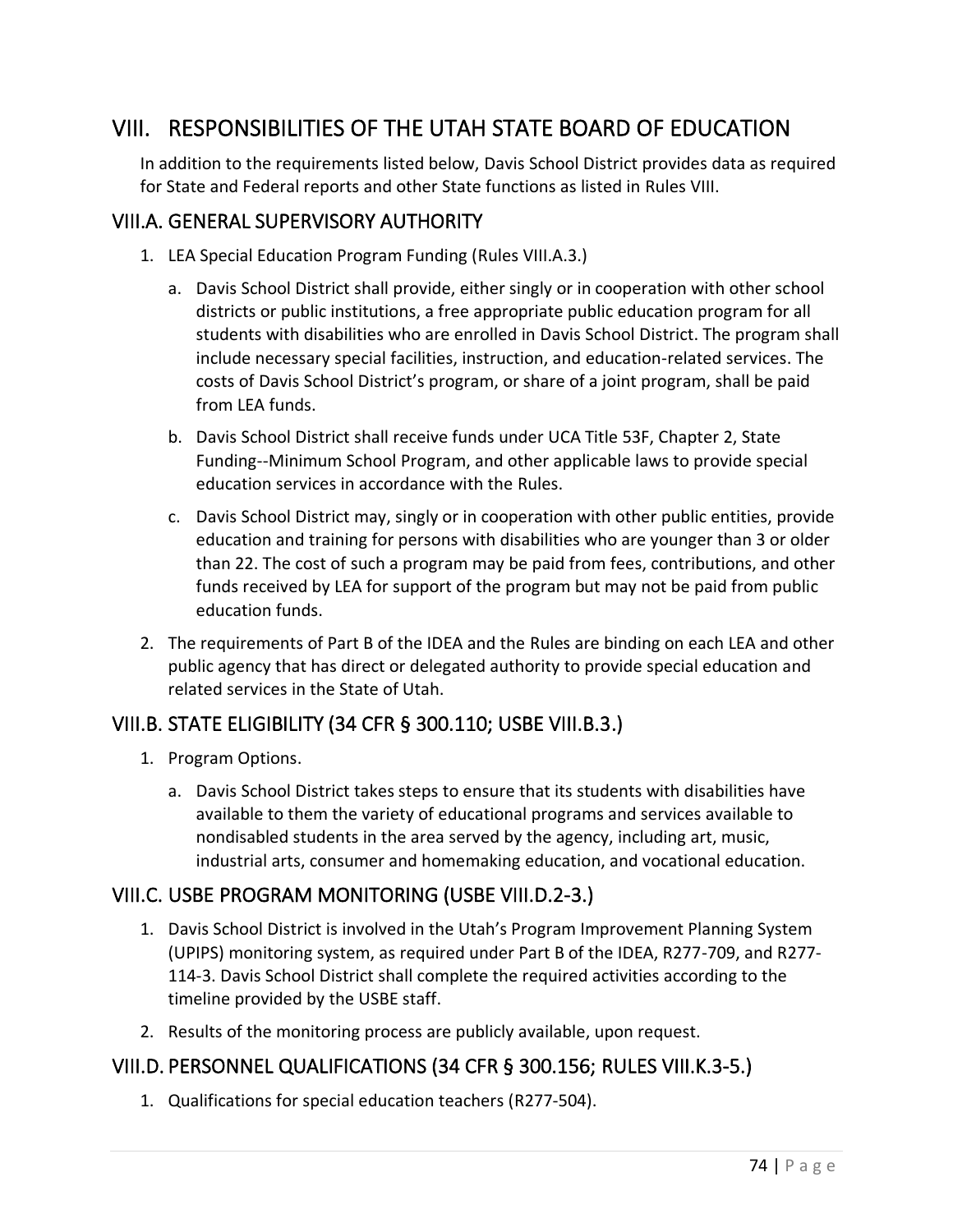The USBE and IDEA established qualifications for each person employed as a public school special education teacher in the State who teaches in an elementary school, middle school, or secondary school.

2. Related services personnel and paraeducators (R277-506 and R277-524).

The qualifications include qualifications for related services personnel and paraeducators that:

- a. Are consistent with any State-approved or State-recognized certification, licensing, registration, or other comparable requirements that apply to the professional discipline in which those personnel are providing special education or related services; and
- b. Ensure that related services personnel who deliver services in their discipline or profession:
	- (1) Meet the requirements; and
	- (2) Have not had certification or licensure requirements waived on an emergency, temporary, or provisional basis; and
- c. Allow paraeducators and assistants who are appropriately trained and supervised, in accordance with State law, regulation, or written policy, in meeting the requirements of this part, to be used to assist in the provision of special education and related services under Part B of the IDEA to students with disabilities.
- d. Interpreters for the Deaf.

Under UCA 35A-13-604, an individual is required to be certified as an interpreter if that individual provides interpreter services for deaf and hard of hearing students.

3. Notwithstanding any other individual right of action that a parent, adult student, or student may maintain under this part, nothing in this part shall be construed to create a right of action on behalf of an individual student or a class of students for the failure of a particular SEA, LEA, or other public agency employee to be highly qualified, or to prevent a parent or adult student from filing a State complaint about staff qualifications with the State Director of Special Education.

#### VIII.E. REPORTING ON SUSPENSION AND EXPULSION RATES (34 CFR § 300.170; RULES VIII.M.)

- 1. Through daily uploads, Davis School District shall report to the USBE staff, through the UTREx reporting system, on the rates of long-term suspensions and expulsions of students with disabilities and nondisabled students, including data disaggregated by race and ethnicity. The USBE staff shall examine these data to determine if significant discrepancies are occurring:
	- a. Between nondisabled students and students with disabilities within Davis School District.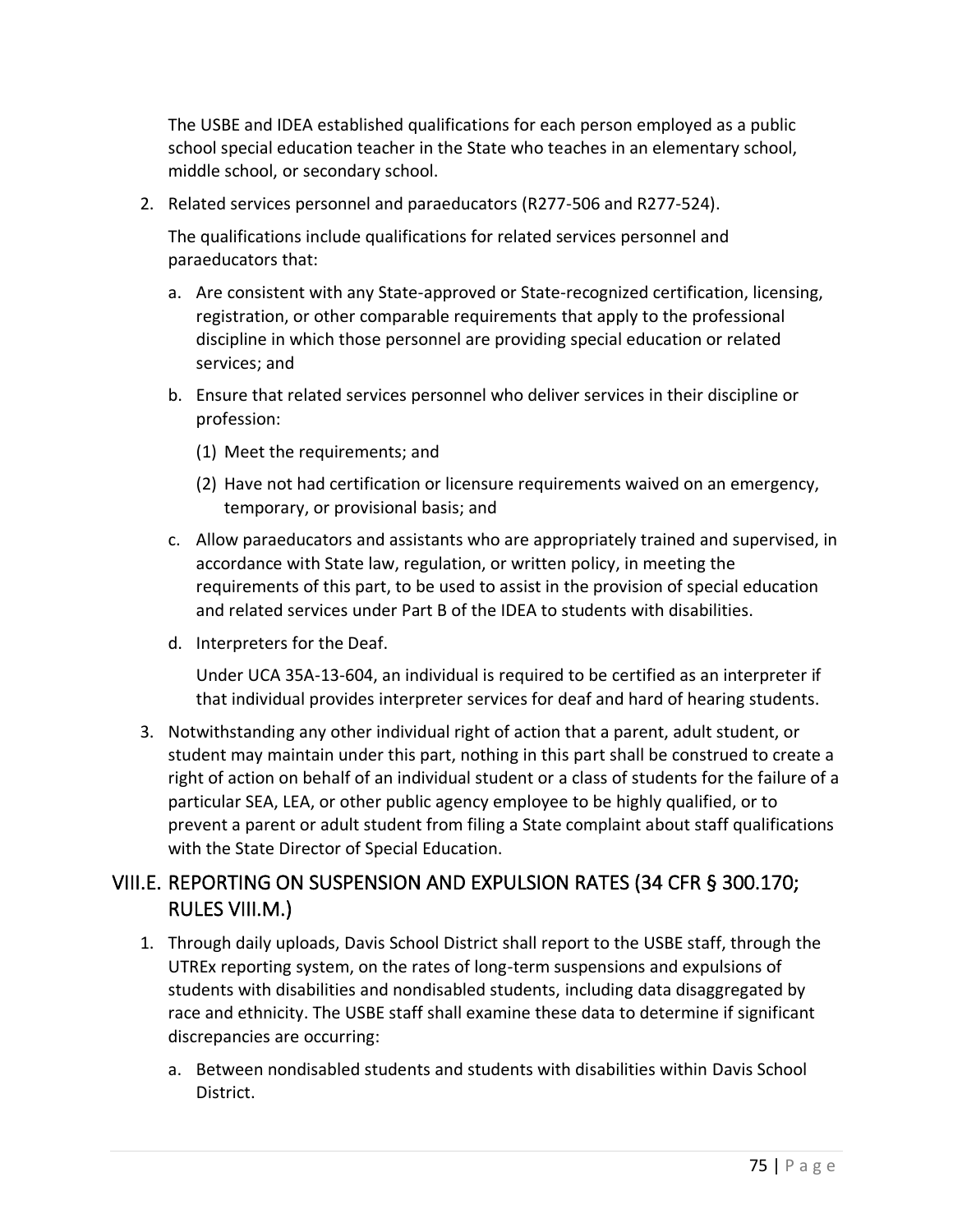- 2. If discrepancies are occurring, the USBE staff shall review and, if appropriate, require revisions in both USBE and LEA policies, procedures, and practices to ensure compliance with Part B of the IDEA.
- 3. Policies, procedures, and practices to be reviewed and, if appropriate, revised, include:
	- a. The development and implementation of IEPs;
	- b. The use of positive behavior interventions and supports; and
	- c. Procedural safeguards.

#### VIII.F. PROHIBITION ON MANDATORY MEDICATION (34 CFR § 300.174; RULES VIII.X.)

- 1. The USBE prohibits State and Davis School District personnel from requiring parents or adult students to obtain a prescription for substances identified under schedules I, II, III, IV, or V in section 202(c) of the Controlled Substances Act for a student as a condition of attending school, receiving an evaluation, or receiving services under Part B of the IDEA (21 USC § 812(c)).
- 2. Nothing in Rules VIII.X.1. shall be construed to create a Federal prohibition against teachers and other school personnel consulting or sharing classroom-based observations with parent(s) or adult student regarding a student's academic and functional performance, or behavior in the classroom or school, or regarding the need for evaluation for special education or related services related to child find.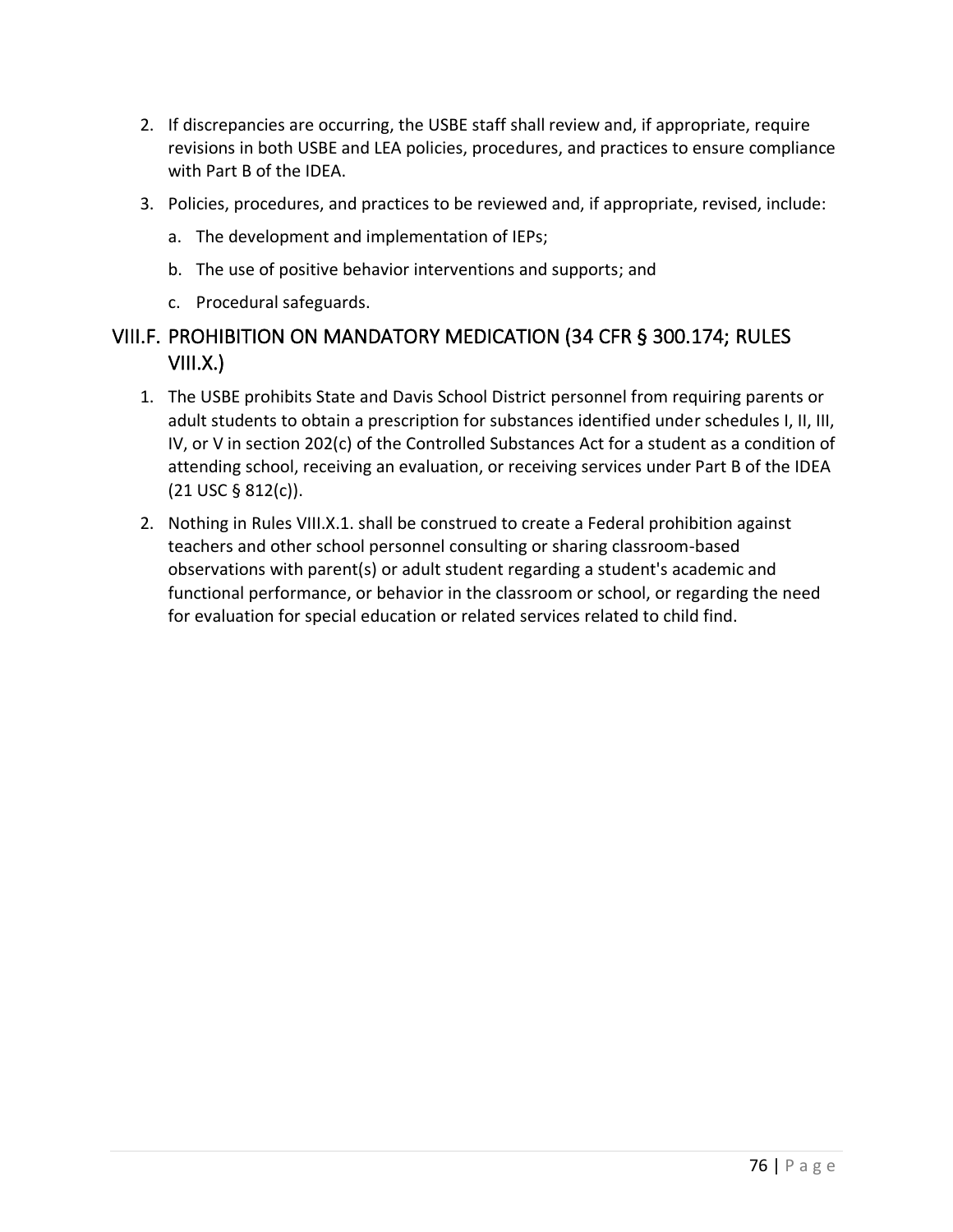# IX. LEA ELIGIBILITY AND RESPONSIBILITIES

# IX.A. LEA ELIGIBILITY FOR IDEA PART B FUNDS (34 CFR §§ 300.211–212, 220)

Federal special education funding is made available through a grant to the state from the Office of Special Education Programs (OSEP). These funds are restricted and may only be used to provide services and program for students who qualify under Part B of the IDEA. Funds are available for students who are 3–5 (section 619 Preschool) and for students age 3–21 (section 611 School-Age). Some funds are retained at the state level for administration and for state level activities. The remaining funds are distributed to Utah Local Education Agencies (LEAs) by formula.

- 1. Annually, the USBE staff shall notify Davis School District of the availability of Federal funds under Part B of the IDEA. In order to receive IDEA Part B flow-through funds, Davis School District must have in effect a USBE-approved special education program (Rules X.B.2.), including policies and procedures that are consistent with the Rules.
- 2. Davis School District must have a USBE-approved special education program (UCA 53F-2-307; (Rules IX.A.2). Davis School District's program is approved by the state board when Davis School District's special education policies and procedures are approved by the USBE special education staff and then by Davis School District's local board in a public meeting. Davis School District must submit documentation of the local board's approval to the USBE special education staff. The USBE approval of Davis School District's policies and procedures includes the approval of any supporting documentation necessary to ensure their implementation. All required minimum components of Rules A.2.a-e are addressed in this policies and procedures manual.
- 3. As part of establishing eligibility for Part B funds, Davis School District must have revised policies and procedures in alignment with the IDEA 2004 final regulations and current Rules within one year of the final USBE approval of Rules.
- 4. Policies and procedures submitted by Davis School District in accordance with this section, and approved by the USBE staff, remain in effect until any of the following occur (34 CFR § 300.220):
	- a. The LEA submits modifications to the USBE staff that the SEA or LEA determines are necessary;
		- (1) The provisions of the Rules apply to any modifications in an LEA's policies and procedures in the same manner and to the same extent as the LEA's original policies and procedures.
	- b. The USBE staff gives the LEA notice of a new interpretation of the IDEA by Federal or State courts, or a change in Federal statute; or
	- c. There is an official finding of noncompliance with Federal or State law or regulations that requires a change in the LEA's policy and procedures.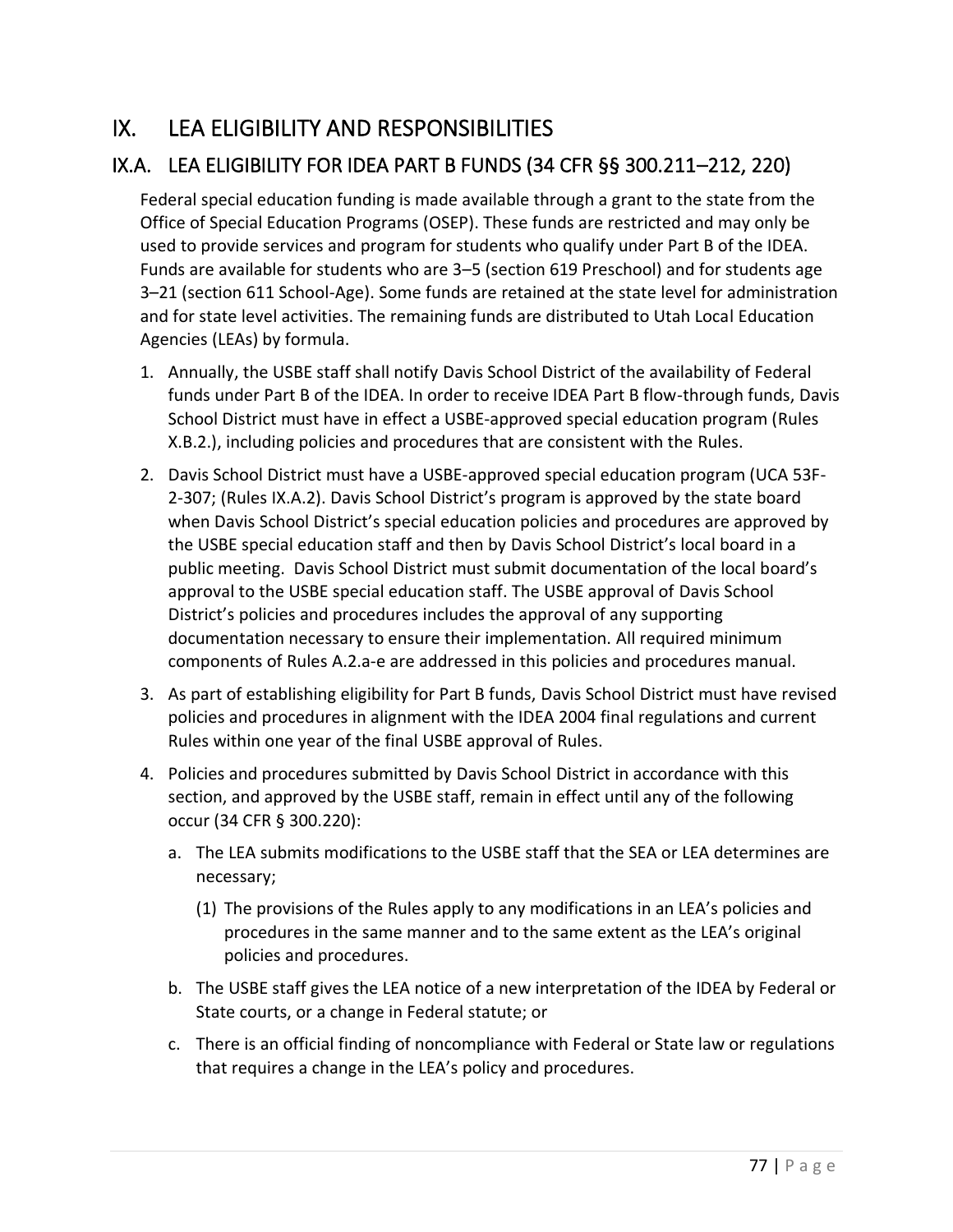- 5. Davis School District must have on file with the USBE staff, information to demonstrate that it will make available to parents of students with disabilities or adult students and to the general public all documents relating to the eligibility of the LEA under Part B of the IDEA (34 CFR § 300.212).
- 6. Davis School District creates annual improvement goals based on the State Performance Plan (SPP) and Annual Performance Report (APR) Indicators to improve outcomes for students with disabilities (Rules IX.A.2.d(2)(r)).
- 7. Davis School District collects and provides additional information which the USBE may require in order to meet Federal reporting requirements, including suspension and expulsion rates, LRE environments, disproportionality data, personnel information, and others (Rules IX.A.2.e).

#### IX.B. USE OF PART B FEDERAL FUNDS BY THE LEA (34 CFR §§ 300.200–206, 208)

- 1. Davis School District submits a plan that provides assurances to the USBE that Davis School District meets each of the conditions in Rules IX.B. (34 CFR § 300.200).
- 2. Davis School District has in effect policies, procedures, and programs that are consistent with the State policies and procedures established in the Rules (34 CFR § 300.201).
- 3. Use of amounts (34 CFR § 300.202).

Davis School District has on file with the USBE staff, information to demonstrate that amounts provided to the LEA under Part B of the IDEA:

- a. Will be expended in accordance with the applicable provision of the Rules.
- b. Will be used only to pay the excess costs of providing special education and related services to students with disabilities consistent with the Rules; and
- c. Will be used to supplement State, local, and other Federal funds and not to supplant those funds.
- 4. The excess cost requirement prevents Davis School District from using funds provided under Part B of the IDEA to pay for all of the costs directly attributable to the education of a student with a disability.
- 5. Davis School District meets the excess cost requirement if it has spent at least a minimum average amount for the education of its students with disabilities before funds under Part B of the IDEA are used.
- 6. Maintenance of effort (34 CFR § 300.203).
	- a. Eligibility standard.
		- (1) For purposes of establishing Davis School District's eligibility for an award for a fiscal year, the USBE must determine that Davis School District budgets for the education of students with disabilities for at least the same amount, from at least one of the following sources, as Davis School District spent for that purpose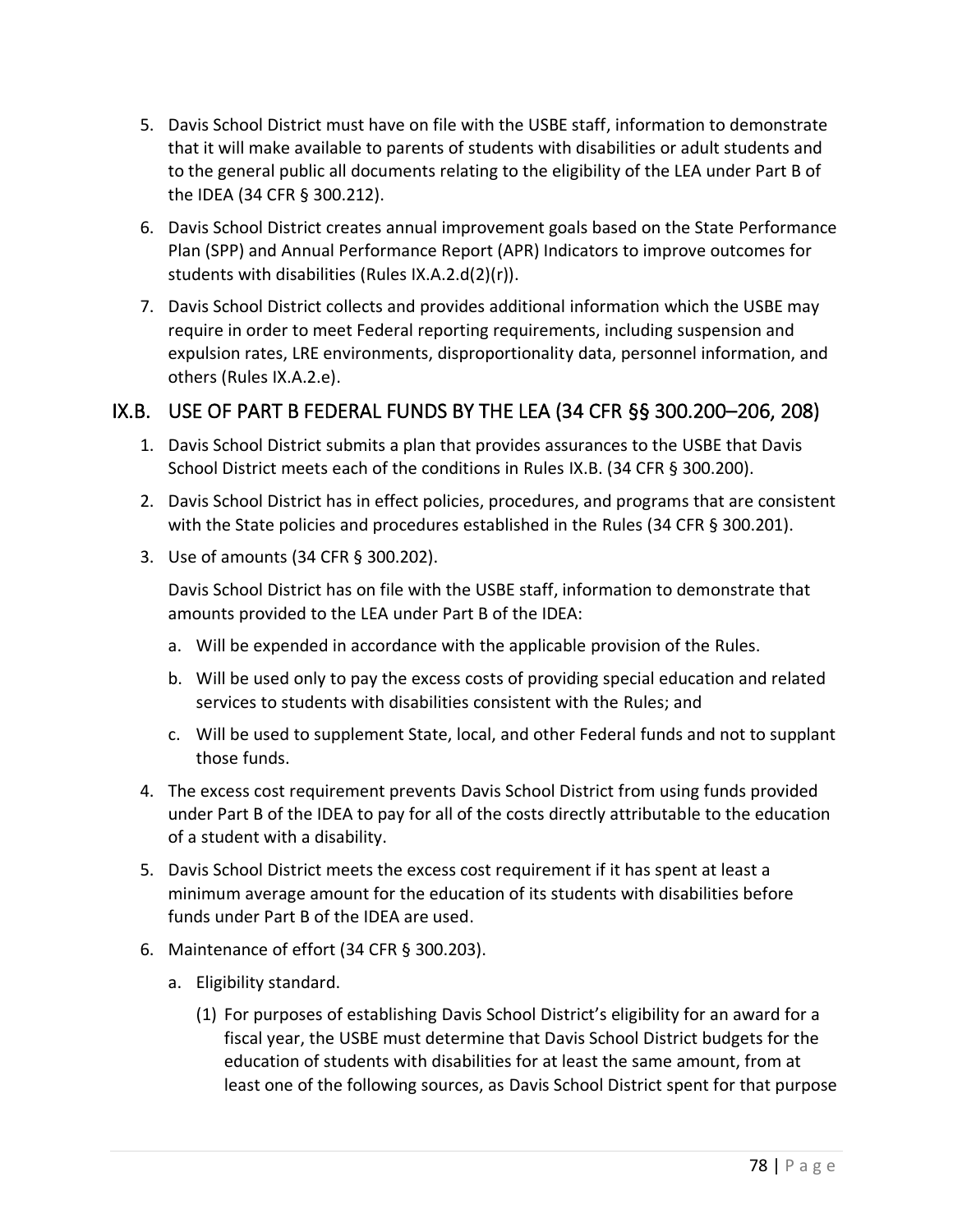from the same source for the most recent fiscal year f or which information is available:

- (a) Local funds only;
- (b) The combination of State and local funds;
- (c) Local funds only on a per capita basis; or
- (d) The combination of State and local funds on a per capita basis.
- (2) When determining the amount of funds that Davis School District must budget to meet the requirement in paragraph Rules IX.B.6.a.(1), Davis School District may take into consideration, to the extent the information is available, the exceptions and adjustment provided in 34 CFR §§ 300.204 and 300.205 that Davis School District:
	- (a) Took in the intervening year or years between the most recent fiscal year for which information is available and the fiscal year for which Davis School District is budgeting; and
	- (b) Reasonably expects to take in the fiscal year for which Davis School District is budgeting.
- (3) Expenditures made from funds provided by the Federal government for which the SEA is required to account to the Federal government or for which Davis School District is required to account to the Federal government directly or through the USBE may not be considered in determining whether Davis School District meets the standard in Rules IX.B.6.a.(1).
- b. Compliance standard.
	- (1) Except as provided in 34 CFR §§ 300.204 and 300.205, funds provided to Davis School District under Part B of the IDEA will not be used to reduce the level of expenditures for the education of students with disabilities made by the LEA from local funds below the level of those expenditures for the preceding fiscal year.
	- (2) Davis School District meets this standard if it does not reduce the level of expenditures for the education of students with disabilities made by Davis School District from at least one of the following sources below the level of those expenditures from the same source for the preceding fiscal year, except as provided in 34 CFR §§ 300.204 and 300.205:
		- (a) Local funds only;
		- (b) The combination of State and local funds;
		- (c) Local funds only on a per capita basis; or
		- (d) The combination of State and local funds on a per capita basis.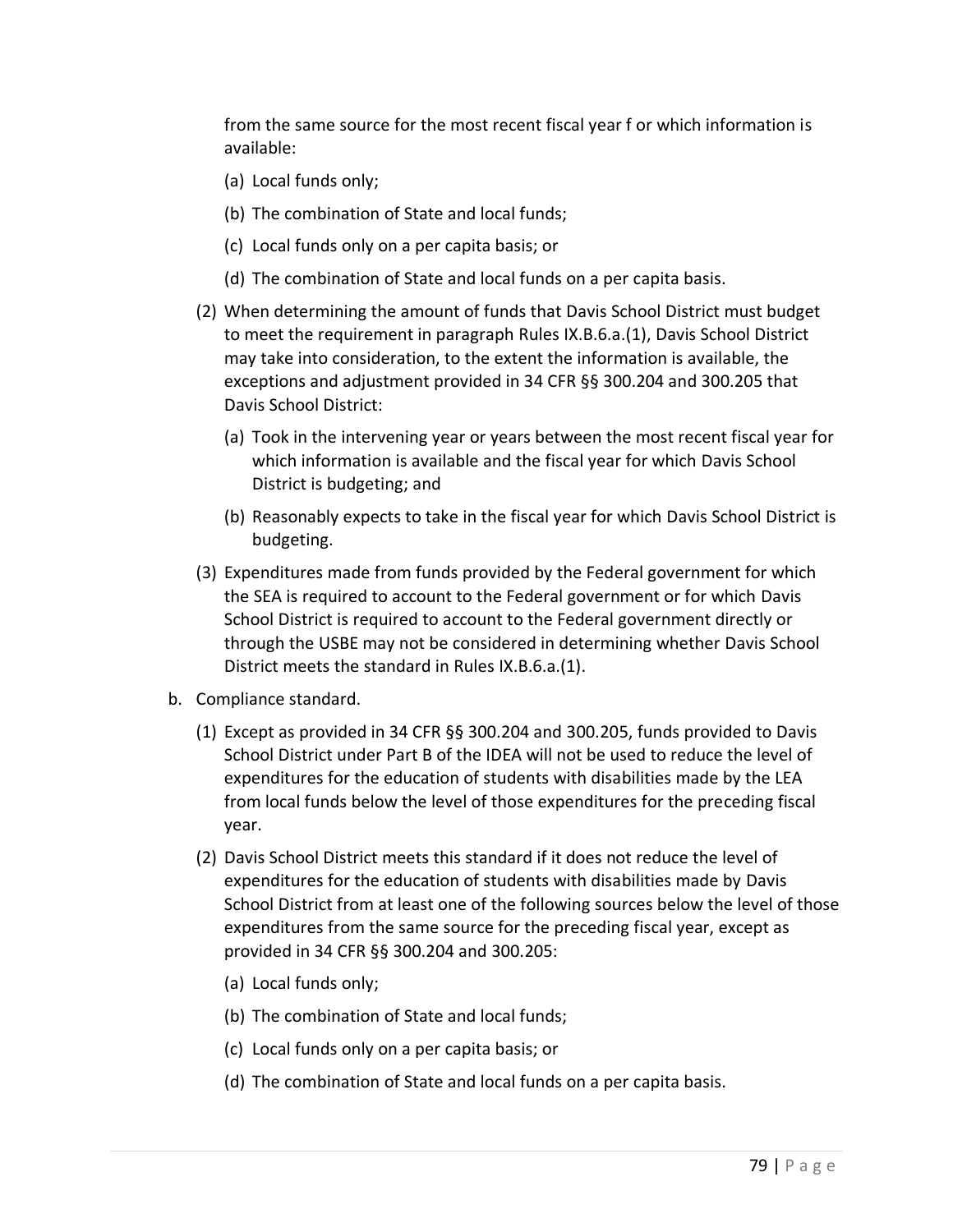- (3) Expenditures made from funds provided by the Federal government for which the USBE is required to account to the Federal government or for which Davis School District is required to account to the Federal government directly or through the USBE may not be considered in determining whether Davis School District meets the standard of Rules IX.B.6.b.(1) and IX.B.6.b.(2).
- c. Subsequent years.
	- (1) If, in the fiscal year beginning on July 1, 2013 or July 1, 2014, Davis School District fails to meet the requirements of 34 CFR § 300.203 in effect at that time, the level of expenditures required of Davis School District for the fiscal year subsequent to the year of the failure is the amount that would have been required in the absence of that failure, not Davis School District's reduced level of expenditures.
	- (2) If, in any fiscal year beginning on or after July 1, 2015, Davis School District fails to meet the requirement of Rules IX.B.6.b.(2)(a) or IX.B.6.b.(2)(c) and Davis School District is relying on local funds only, or local funds only on a per capita basis, to meet the requirements of the Rules IX.B.6.a or IX.B.6.b, the level of expenditures required of Davis School District for the fiscal year subsequent to the year of the failure is the amount that would have been required under Rules IX.B.6.b.(2)(a) or IX.B.6.b.(2)(c) in the absence of that failure, not Davis School District's reduced level of expenditures.
	- (3) If, in any fiscal year beginning on or after July 1, 2015, Davis School District fails to meet the requirement of Rules IX.B.6.b.(2)(b) or IX.B.6.b.(2)(d) and Davis School District is relying on the combination of State and local funds, or the combination of State and local funds on a per capita basis, to meet the requirements of Rules IX.B.6.a or IX.B.6.b, the level of expenditures required of Davis School District for the fiscal year subsequent to the year of the failure is the amount that would have been required under Rules IX.B.6.b.(2)(b) or IX.B.6.b.(2)(d) in the absence of that failure, not Davis School District's reduced level of expenditures.
- d. Consequence of failure to maintain effort.
	- (1) If Davis School District fails to maintain its level of expenditures for the education of students with disabilities in accordance with Rules IX.B.6.b, the USBE is liable in a recovery action under section 452 of the General Education Provisions Act (20 USC § 1234a) to return to the Department, using non-Federal funds, an amount equal to the amount by which Davis School District failed to maintain its level of expenditures in accordance with Rules IX.B.6.b. in that fiscal year, or the amount of Davis School District's Part B subgrant in that fiscal year, whichever is lower.
	- (2) If the USBE is required to return funds to the Department because of Davis School District's failure to meet the Maintenance of Effort requirement, the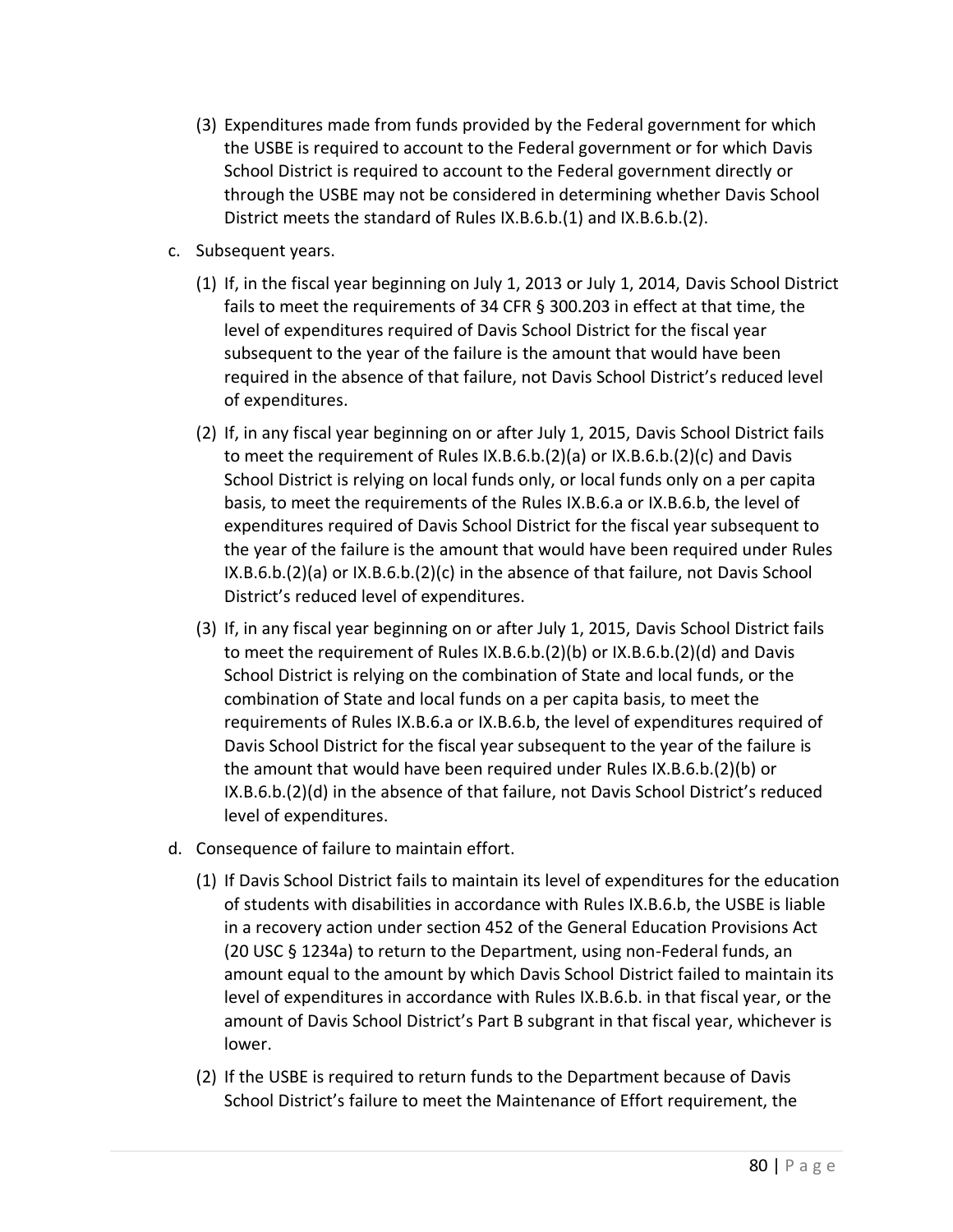USBE shall reduce the amount provided to Davis School District's Minimum School Program (MSP) Basic Program on a 1/12 basis.

7. Exception to maintenance of effort (34 CFR § 300.204).

Davis School District may reduce the level of expenditures by Davis School District under Part B of the IDEA below the level of those expenditures for the preceding fiscal year if the reduction is attributable to any of the following:

- a. The voluntary departure, by retirement or otherwise, or departure for just cause, of special education or related services personnel.
- b. A decrease in the enrollment of students with disabilities.
- c. The termination of the obligation of Davis School District, consistent with this part, to provide a program of special education to a particular student with a disability that is an exceptionally costly program, as determined by the USBE staff, because the student:
	- (1) Has left the jurisdiction of Davis School District;
	- (2) Has reached the age at which the obligation of Davis School District to provide a FAPE to the student has terminated; or
	- (3) No longer needs the program of special education.
- d. The termination of costly expenditures for long-term purchases, such as the acquisition of equipment or the construction of school facilities.
- e. The assumption of cost by the high-cost (i.e., Intensive Services fund) fund operated by the USBE staff.
- 8. Adjustment to local fiscal efforts in certain fiscal years (34 CFR § 300.205).
	- a. For any fiscal year for which the allocation received by Davis School District under Part B of the IDEA exceeds the amount the LEA received for the previous fiscal year, Davis School District may reduce the level of expenditures otherwise required by maintenance of efforts requirements by not more than 50 percent of the amount of that excess.
	- b. Use of amounts to carry out activities under ESEA/ESSA.

If Davis School District exercises the authority to reduce the level of expenditures due to an increase in Part B funds, Davis School District must use an amount of local funds equal to the reduction in expenditures to carry out activities that could be supported with funds under the ESEA/ESSA, regardless of whether Davis School District is using funds under the ESEA/ESSA for those activities.

c. The USBE staff must prohibit Davis School District from reducing the level of expenditures for a fiscal year, if the USBE staff determines that: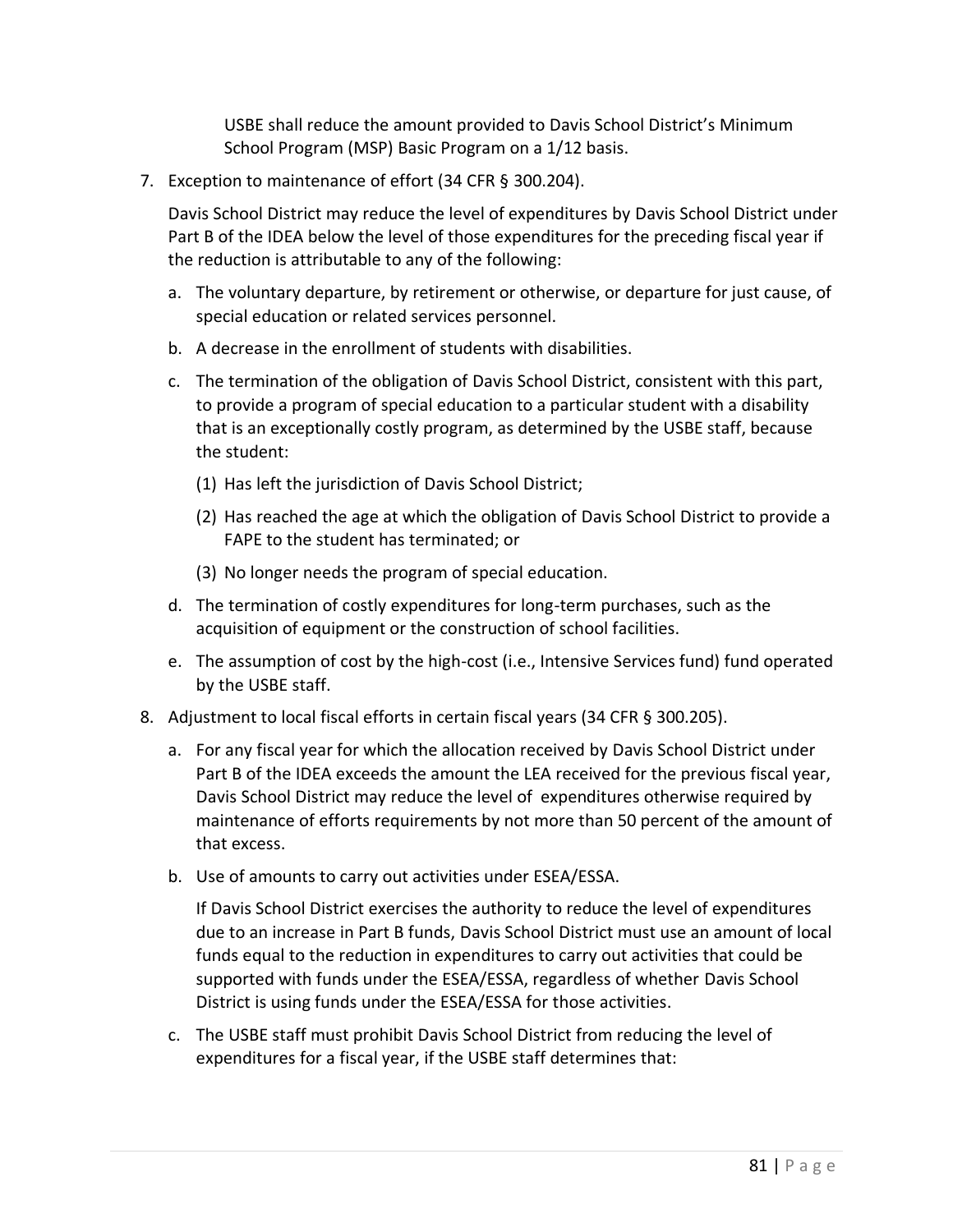- (1) Davis School District is unable to establish and maintain programs of FAPE that meet the requirements of Part B of the IDEA, or
- (2) The USBE staff has taken action against Davis School District under Section 616 of the IDEA and subpart F of the regulations (Monitoring, Technical Assistance, and Enforcement).
- d. The amount of funds expended by Davis School District for mandatory or voluntary Coordinated Early Intervening Services (CEIS) shall count toward the maximum amount of expenditures that Davis School District may reduce under the requirements of this section.
- 9. If the USBE staff determines that Davis School District is not meeting the requirements of the Rules, the USBE staff may prohibit Davis School District from treating funds received under Part B of the IDEA as local funds under this section for any fiscal year, but only if it is authorized to do so by the State constitution or State statute.
- 10. School-wide programs under Title I of the ESEA/ESSA (34 CFR § 300.206).
	- a. Davis School District may use funds received under Part B of the IDEA for any fiscal year to carry out a school-wide program under section 1114 of the ESEA/ESSA, except that the amount used in any school-wide program may not exceed the amount received by the LEA under Part B of the IDEA for that fiscal year:
		- (1) Divided by the number of students with disabilities in the jurisdiction of the LEA; and
		- (2) Multiplied by the number of students with disabilities participating in the schoolwide program.
	- b. The funds described in this section must be considered as Federal Part B funds for purposes of the calculations required for excess costs and supplanting.
	- c. The funds may be used without regard to the requirements of 34 CFR § 300.202(a)(1) of the IDEA.
	- d. All other requirements of Part B of the IDEA must be met by Davis School District using Part B funds for school-wide programs under section 1114 of the ESEA/ESSA, including ensuring that students with disabilities in school-wide program schools:
		- (1) Receive services in accordance with a properly developed IEP; and
		- (2) Are afforded all the rights and services guaranteed to students with disabilities under Part B of the IDEA.

# IX.C. CHARTER SCHOOLS AND THEIR STUDENTS (34 CFR § 300.209; RULES IX.C.)

1. Nothing in the Rules prohibit school districts and charter schools from developing a Memorandum of Understanding (MOU) to address student specific needs and/or placements.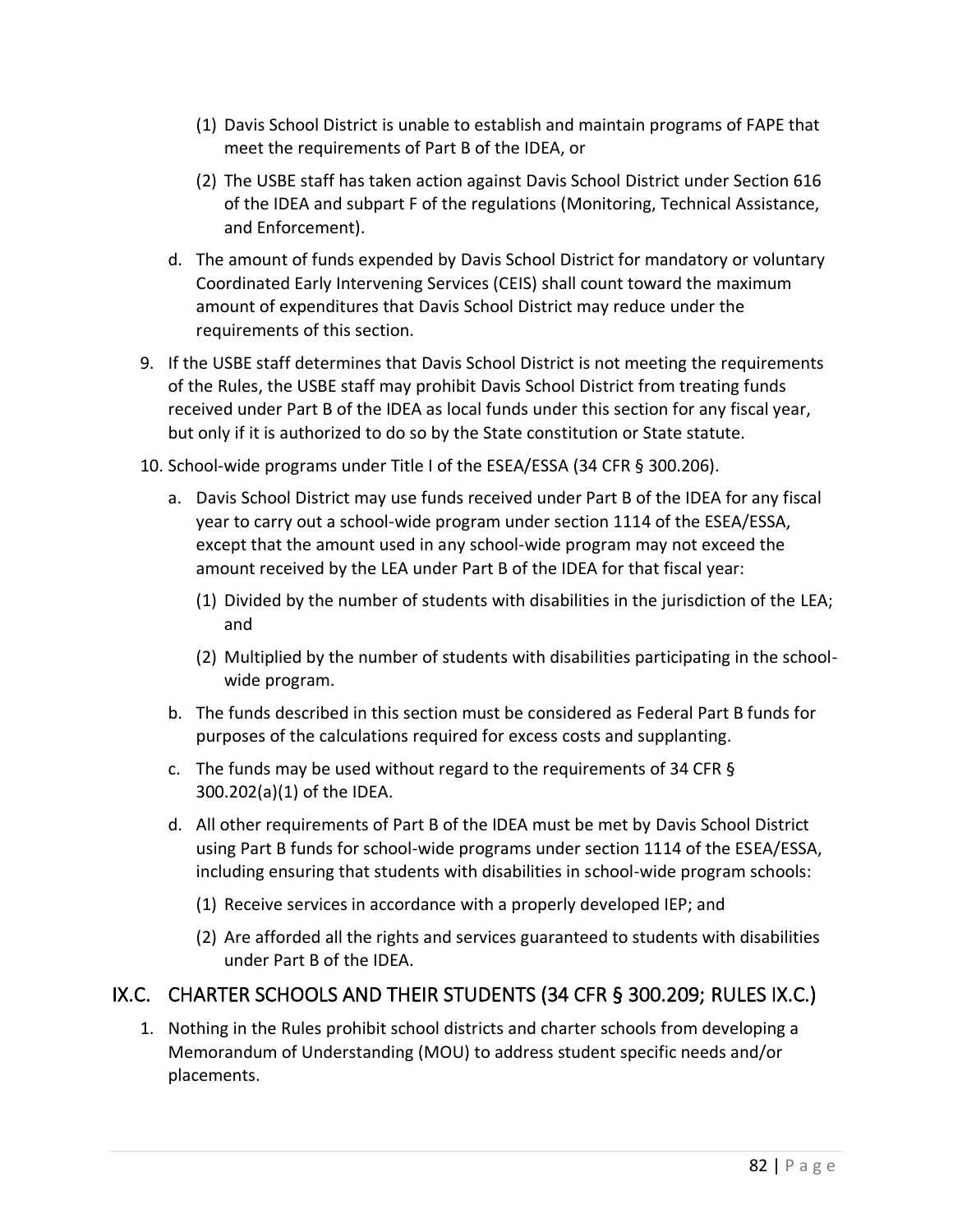# IX.D. COORDINATED EARLY INTERVENING SERVICES (CEIS) (34 CFR § 300.226; RULES IX.D.)

- 1. Davis School District may not use more than 15 percent of the amount Davis School District receives under Part B of the IDEA for any fiscal year, less any amount reduced by the LEA pursuant to maintenance of effort, if any, in combination with other amounts (which may include amounts other than education funds), to develop and implement coordinated early intervening services (CEIS), which may include interagency financing structures, for students in kindergarten through grade 12 (with a particular emphasis on students in kindergarten through grade three) who are not currently identified as needing special education or related services, but who need additional academic and behavioral support to succeed in a general education environment.
- 2. In implementing CEIS, Davis School District may carry out activities that include:
	- a. Professional learning (which may be provided by entities other than LEAs) for teachers and other school staff to enable such personnel to deliver scientifically based academic and behavior interventions, including scientifically based literacy instruction, and, where appropriate, instruction on the use of adaptive and instructional software; and
	- b. Providing educational and behavioral evaluations, services, and supports, including scientifically based literacy instruction.
- 3. CEIS may not be used to limit or create a right to FAPE under Part B of the IDEA or to delay appropriate evaluation of a student suspected of having a disability.
- 4. Davis School District must annually report to the USBE staff on:
	- a. The number of students served under this section who received early intervening services; and
	- b. The number of students served under this section who received early intervening services and subsequently receive special education and related services under Part B of the IDEA during the preceding two-year period.
- 5. Funds made available to carry out this section may be used to carry out coordinated early intervening services aligned with activities funded by, and carried out under, the ESEA/ESSA if those funds are used to supplement, and not supplant, funds made available under the ESEA/ESSA for the activities and services assisted under this section. LEAs should refer to the USBE CEIS Technical Assistance for additional information.

#### IX.E. PERSONNEL DEVELOPMENT (34 CFR § 300.207; RULES IX.E.)

1. Davis School District must ensure that all personnel necessary to carry out Part B of the IDEA are appropriately and adequately prepared, subject to the requirements related to personnel qualifications and section 2122 of the ESEA/ESSA, as well as 34 CFR § 300.156; R277-504, R277-506, R277-520, and R277-524.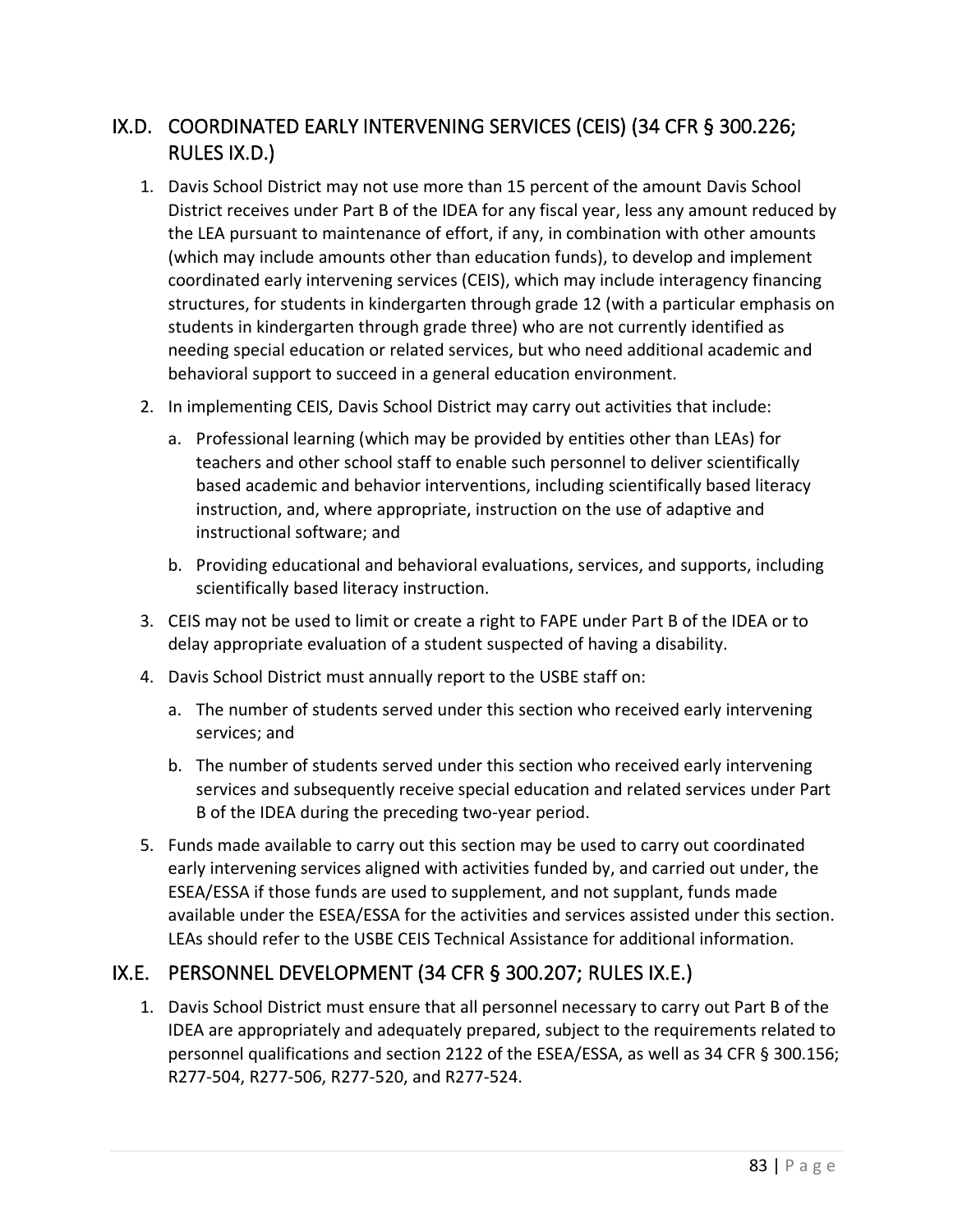- 2. Paraeducators, when used to carry out Part B of the IDEA, must be appropriately trained and supervised, and utilized in accordance with USBE Paraeducator Standards.
	- a. Davis School District shall provide documentation of paraeducator training and supervision to USBE staff upon request.

#### IX.F. FUNDED PREVALENCE OF DISABLING CONDITIONS (UCA 53F-2-307; RULES  $IX.F.$

- 1. The USBE shall limit a school district's allocation of State special education monies to 12.18 percent of the school district's average daily membership (ADM).
- 2. Students three and four years of age and those students turning five after September 1 who are classified as developmentally delayed are not included in the school district's 12.18 percent ADM maximum.
- 3. Public charter schools are not subject to the prevalence funding limits in this section because a charter school's boundaries are not defined.

#### IX.G. LEA PROVISION OF FAPE (34 CFR § 300.101; RULES IX.G.)

1. Davis School District will oversee the caseload of each special educator (including psychologists, social workers, speech-language pathologists, occupational therapists, physical therapists, adapted PE specialists, and any other related servers) to ensure that a free appropriate public education is available to all eligible students with disabilities.

#### IX.H. ROUTINE CHECKING OF HEARING AIDS AND EXTERNAL COMPONENTS OF SURGICALLY IMPLANTED MEDICAL DEVICES (34 CFR § 300.113; RULES IX.H.)

- 1. Hearing aids. Davis School District must ensure that hearing aids worn in school by students with hearing loss, including deafness, are functioning properly.
- 2. External components of surgically implanted medical devices.
	- a. Subject to Rules IX.H.2.b., each public agency must ensure that the external components of surgically implanted medical devices are functioning properly.
	- b. For a student with a surgically implanted medical device who is receiving special education and related services, Davis School District is not responsible for the postsurgical maintenance, programming, or replacement of the medical device that has been surgically implanted (or of an external component of the surgically implanted medical device).

# IX.I. EDUCATOR LICENSE REQUIREMENTS (R277-504; R277-506; R277-520; RULES IX.I.)

Professionals providing services to students with disabilities must hold a Utah Professional Educator License or Endorsement in the area in which they provide services. This includes special education teachers, speech/language pathologists, school psychologists, school social workers, and other professionals. Physical and occupational therapists must hold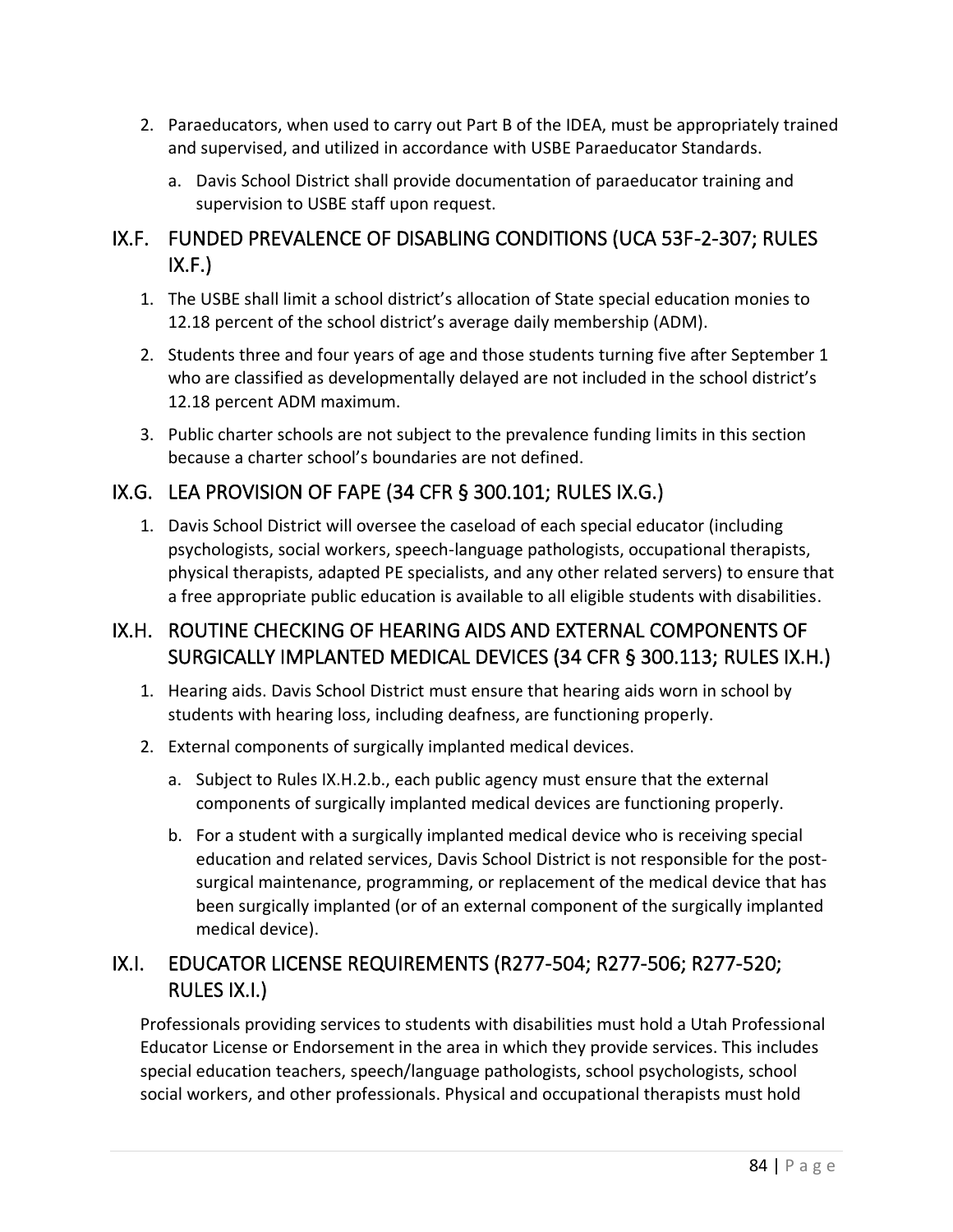appropriate Utah licensure. The Davis School District Human Resources Department shall be responsible for the evaluation of the appropriateness of licenses and endorsements when assigning staff members. Davis School District refers to the USBE Teaching, Leadership, and Paraeducator Standards.

- 1. *Preschool Special Education (Birth–Age 5) License* area of concentration means a teaching license required for teaching preschool students with disabilities (R277-501-  $2(11)$ ).
- 2. *Special Education (K–12) License* area of concentration means the license required for teaching students with disabilities in kindergarten through grade 12. Special Education areas of concentration carry endorsements in at least one of the following areas (R277- 504-2(13)(a)):
	- a. Mild/Moderate Disabilities,
	- b. Severe Disabilities,
	- c. Deaf and Hard of Hearing,
	- d. Blind and Visually Impaired, and
	- e. Deafblind.
- 3. Teachers providing services to the single category of Speech Language Impairment must hold the appropriate license, endorsement, or area of concentration in the category of Speech Language Impairment (R277-506).
- 4. Teachers assigned to teach academic subjects in elementary and secondary special education programs must, in addition to their special education license, meet the standards for personnel under the USBE and the ESEA/ESSA.
- 5. School social workers and school psychologists providing services to students with disabilities must be licensed by the USBE (R277-506).
- 6. Teachers serving preschool-aged students with disabilities must hold the Special Education (Birth–Age 5) educator license (R277-504).
- 7. Individuals providing psychological evaluation services for students with disabilities must hold a Utah education license for school psychologists or State licensure and meet the assessment publisher's criteria for administration (R277-506).

#### IX.J. PURCHASE OF INSTRUCTIONAL MATERIALS IN ACCESSIBLE FORMATS (34 CFR § 300.210; RULES IX.J.)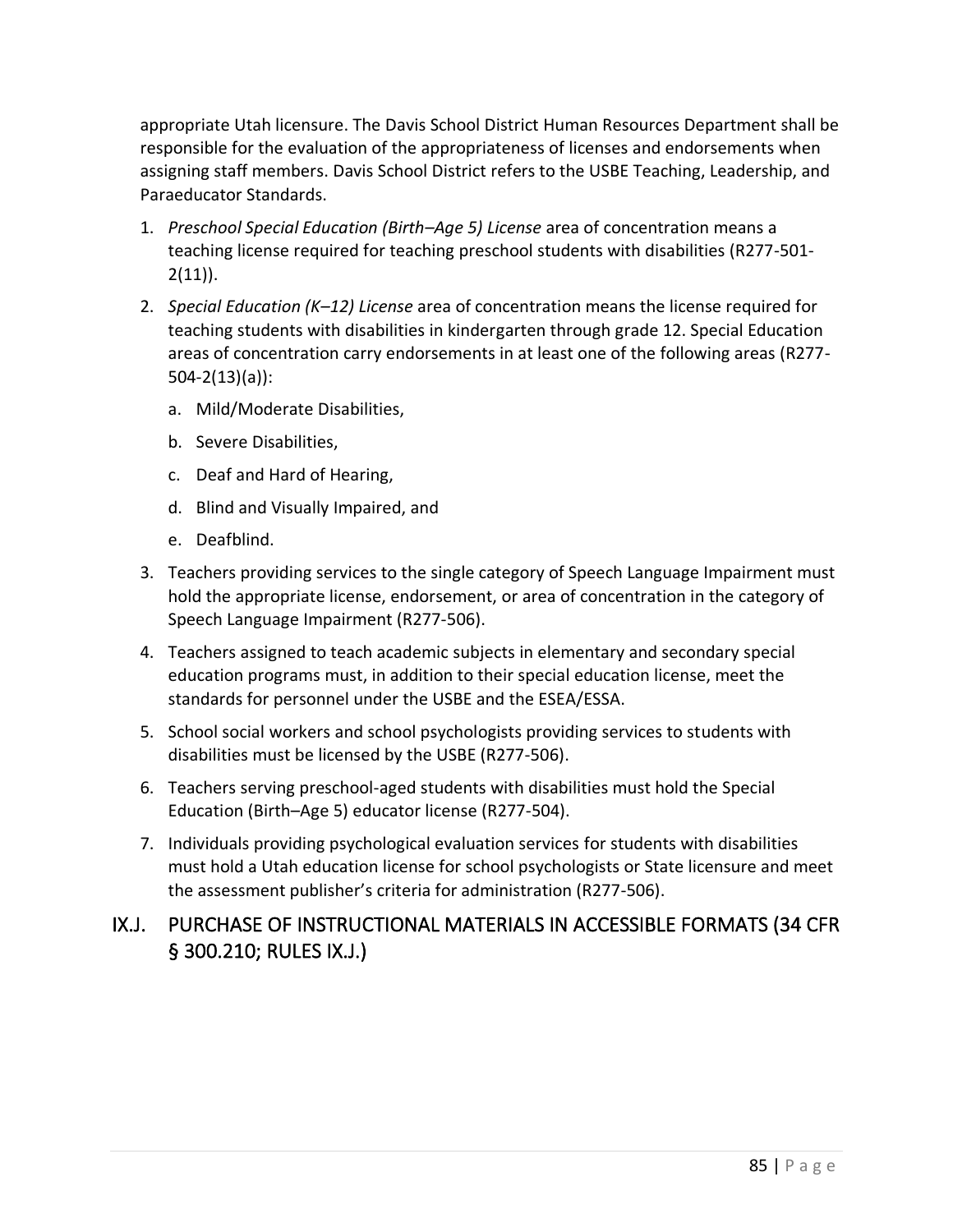- 1. Davis School District chooses to coordinate with the National Instructional Materials Access Center (NIMAC), when purchasing print instructional materials, and must acquire those instructional materials in the same manner, and subject to the same conditions as the USBE under Rules VIII.W.
- 2. Nothing in this section relieves Davis School District of its responsibility to ensure that students with disabilities who need instructional materials in accessible formats but are not included under the definition of blind or other persons with print disabilities or who need materials that cannot be produced from NIMAS files, receive those instructional materials in a timely manner.
- 3. For all purposes of this section, the USBE defines timely manner as follows: the USBE and LEAs must take reasonable steps to provide instructional materials in accessible formats to students with disabilities who need those instructional materials at the same time as other students receive instructional materials.

#### IX.K. SCHOOL DISTRICTS TO PROVIDE USDB CLASS SPACE (UCA 53E-8-410; RULES  $IX.K.$

1. If Davis School District has students who reside within Davis School District's boundaries and are served by the Utah Schools for the Deaf and the Blind (USDB), Davis School District shall make a good faith effort to provide the USDB with space required for programs offered by the USDB.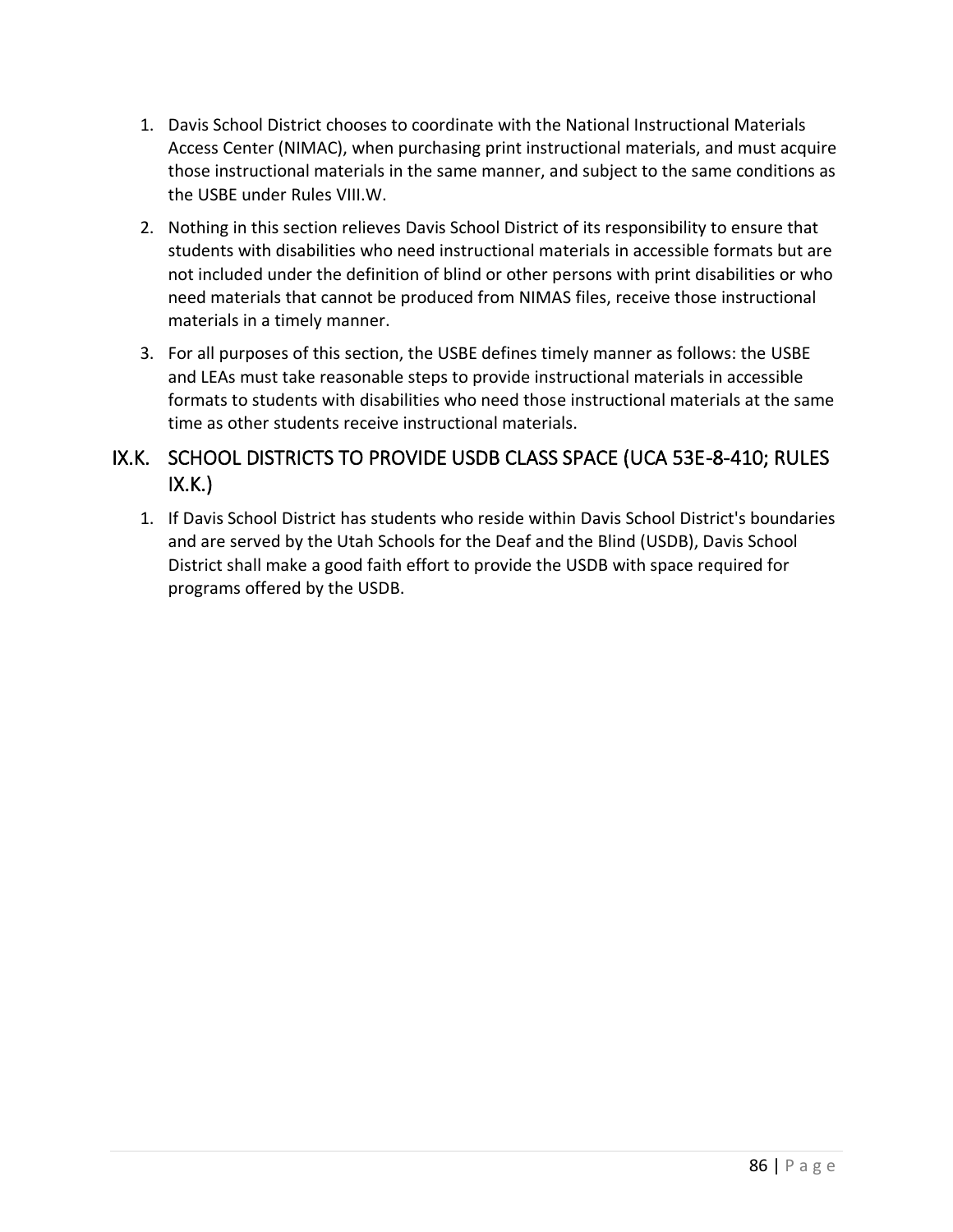# X. SPECIAL EDUCATION FUNDING (RULES X.)

As the State Education Agency (SEA), the USBE has a responsibility under both Federal and State law to monitor implementation of the IDEA by LEAs through a system of general supervision that improves educational results and functional outcomes and ensures that public agencies meet program requirements. The special education program that is funded both from federal and state funds and it is critical to understand the similarities and differences of these funding sources.

"Federal special education funds" means funds paid to the State under IDEA Part B for the purposes of special education.

"State special education funds" means state funds appropriated to public education for the purposes of special education.

Federal special education funds are calculated, allocated, and classified differently than state special education funds. Rules X outline the regulations, restrictions, and allowable costs and activities applicable to each funding source; some requirements are the same for both funding sources and some provisions apply only to one or the other.

# X.A. STATE SPECIAL EDUCATION FUNDS GENERALLY (RULES X.A.)

- 1. State special education funds may be spent only for direct costs, as outlined in the Rules. Direct costs are those elements of cost which can be easily, obviously, and conveniently identified with specific special education activities or programs, as distinguished from those costs incurred for several different activities or programs and whose elements are not readily identifiable with specific special education activities.
- 2. State special education funds are appropriated to the Minimum School Program (MSP) and provide restricted (categorical) monies that must be spent for the education of students with disabilities.

# X.B. ALLOCATION OF STATE SPECIAL EDUCATION FUNDS FOR PROGRAMS FOR STUDENTS WITH DISABILITIES (UCA 53F-2-307; R277-479; RULES X.B.3.)

1. Davis School District must be current with the Utah Program Improvement Planning System (UPIPS) monitoring requirements, including correction of noncompliance within one year of notification, annual Corrective Action Plan (CAP) and Program Improvement Plan (PIP) reports, and desk audit submissions to be eligible for State special education funds.

# X.C. SPECIAL EDUCATION ADD-ON ALLOWABLE USE (FUND 1205) (UCA 53F-2- 307(1); RULES X.C.)

1. Davis School District will use Special Education add-on funds in accordance with Rules X.B. and to cover the direct costs of providing special education to students with disabilities.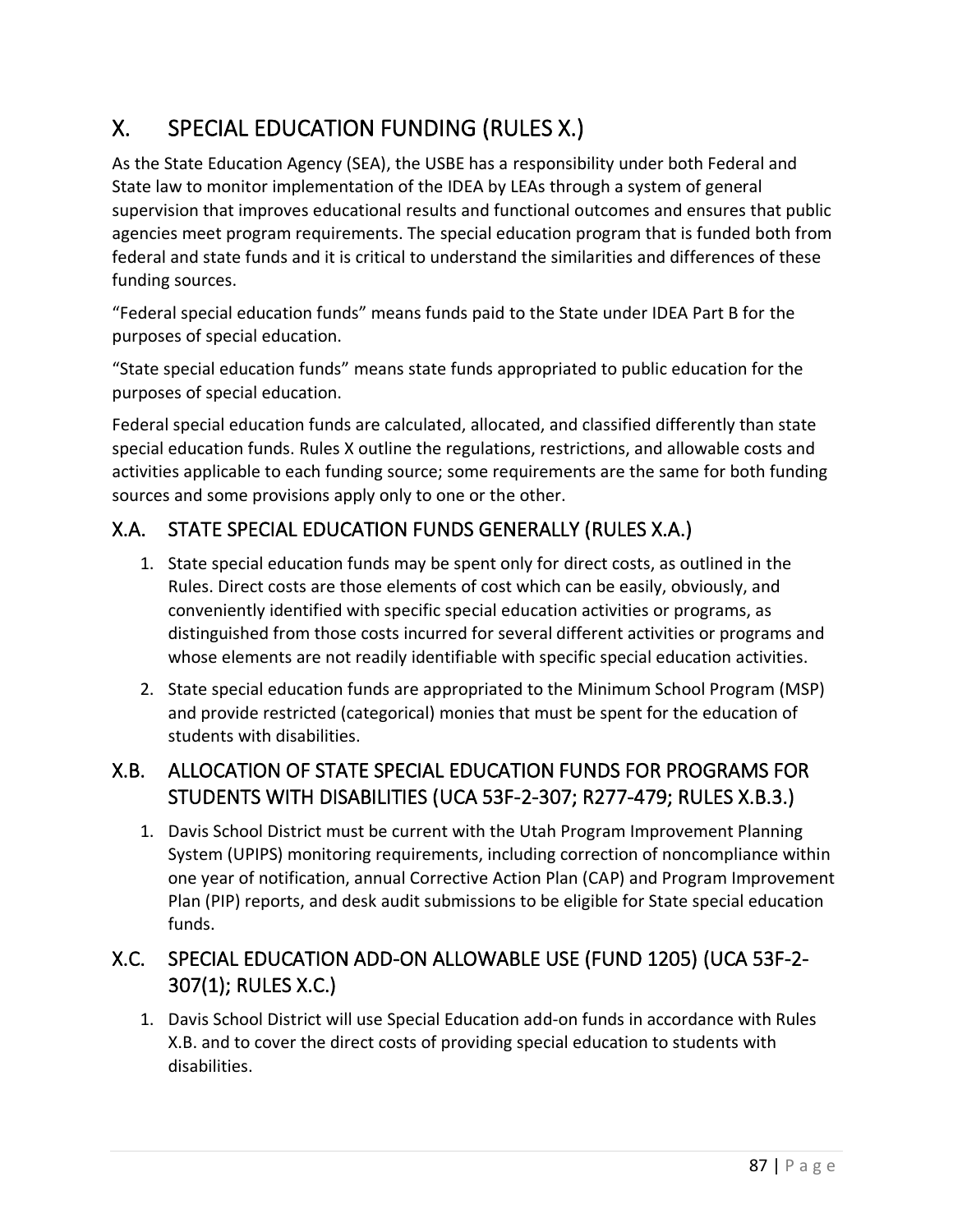## X.D. SPECIAL EDUCATION SELF-CONTAINED ALLOWABLE USE (FUND 1210) (UCA 53F-2-307(3); RULES X.E.)

- 1. "Self-contained" means a public-school student with an IEP or a youth in custody/care (YIC) who receives 180 minutes or more of special education or YIC services during a typical school day per R277-419-2(35).
- 2. Davis School District will use Special Education Self-Contained funds only for direct costs attributable to the cost of the special education of students with disabilities whose placement is a special class or self-contained environment.

#### X.E. STATE SPECIAL EDUCATION IMPACT AID ALLOWABLE USE (FUND 1225) (UCA 53F-2-307(1); RULES X.I.)

- 1. Davis School District will use state special education funds for direct costs attributable to the cost of administering the special education program as follows:
	- a. Costs for students in state custody (prisons, detention facilities, and the state hospital)
	- b. Additional costs attributable for services to students with low-incidence disabilities

#### X.F. STATE SPECIAL EDUCATION EXTENDED SCHOOL YEAR (ESY) ALLOWABLE USE (FUND 1220) (UCA 53F-2-308(2); RULES X.K.)

1. Davis School District will use state special education funds for direct costs attributable to the cost of extended year services (ESY) provided to students with disabilities, determined by the student's IEP team to require ESY in order to receive a FAPE and in accordance with R277-751.

# X.G. STATE EXTENDED SCHOOL YEAR STIPEND FOR SPECIAL EDUCATORS (EYSE) ALLOWABLE USE (FUND 1278) (UCA 53F-2-310; RULES X.M.)

- 1. Davis School District will use state special education funds for salaries and allowable benefits of Special Education Teachers, or Speech Language Pathologists who provide eligible services under R277-525-2.
- 2. A special educator receiving a stipend shall: (a) work an additional day beyond the number of days contracted with the special educator's school district or school for each daily stipend; (b) schedule the additional days of work before or after the school year; and (c) use the additional days of work to perform duties related to the IEP process, including: administering student assessments, conducting IEP meetings, writing IEP's, conferring with parent(s) or adult students, and preparing and maintaining records.

#### X.H. STATE SPECIAL EDUCATION INTENSIVE SERVICES ALLOWABLE USE (FUND 1230) (UCA 53F-2-309(1); RULES X.O.)

1. Davis School District will use state special education funds for direct costs attributable to the cost of implementing IEPs for students with disabilities.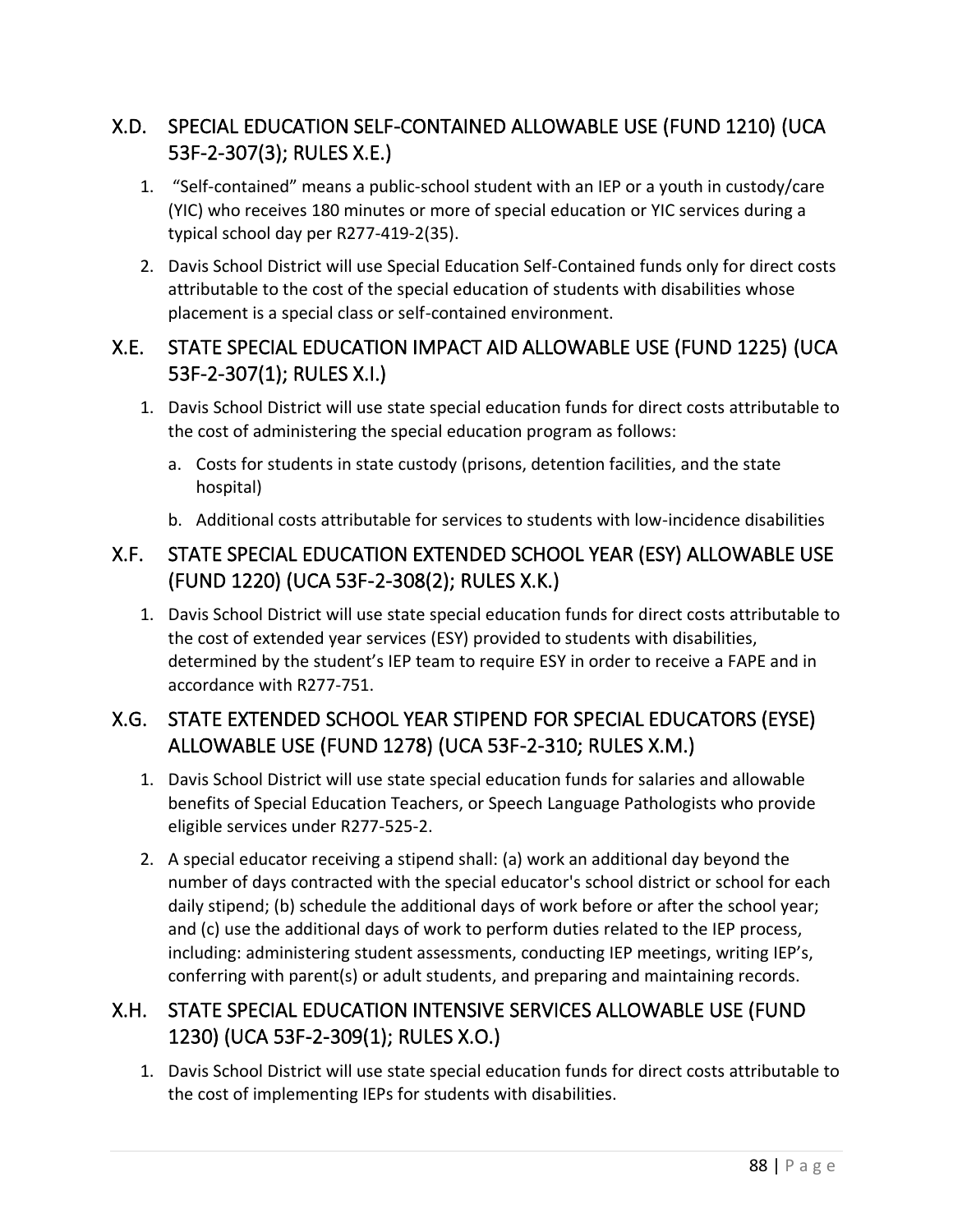- 2. Cost of services to a student with a disability must be in excess of three times the annual average per pupil expenditure (APPE) as calculated by USBE Financial Operations.
- 3. Costs must meet the eligibility requirements outlined in R277-752.

#### X.I. STATE SPECIAL EDUCATION FUNDS ALLOWABLE USE (RULES X.P.)

- 1. State special education funds may be spent only for direct costs, as outlined in Rules X.B. Direct costs are those elements of cost which can be easily, obviously, and conveniently identified with specific special education activities or programs, as distinguished from those costs incurred for several different activities or programs and whose elements are not readily identifiable with specific special education activities. (Rules X.A.1.).
- 2. Davis School District will use state special education funds for the costs of providing for specially designed instruction, related services, and supplementary aids and services provided in a regular class or other education-related setting to a student with a disability in accordance with the IEP of the student.
- 3. Davis School District will use state special education funds for the costs of providing inclusive special education preschool services.
- 4. Davis School District will use state special education funds for the costs of including peer models in IEP services that require a peer model.
- 5. Davis School District will use state special education funds for the costs of providing coteaching, in which both a licensed general educator and licensed special education teacher plan and provide specially designed instruction.
- 6. Davis School District follows the allowable use of state special education funds as listed in Rules X.P.6.

#### X.J. ALLOWABLE COSTS FOR FEDERAL (IDEA) SPECIAL EDUCATION FUNDS (RULES X.R.1.; 4-7.)

- 1. Funds paid to the State under IDEA Part B for the purposes of special education ("Federal special education funds") are calculated, allocated, and classified differently than State special education funds.
- 2. Davis School District will use Federal special education funds for the costs of providing for specially designed instruction, related services, and supplementary aids and services provided in a regular class or other education-related setting to a student with a disability in accordance with the IEP of the student.
- 3. Davis School District will use Federal special education funds for the costs of providing inclusive special education preschool services.
- 4. Davis School District will use Federal special education funds for the costs of including peer models in IEP services that require a peer model.